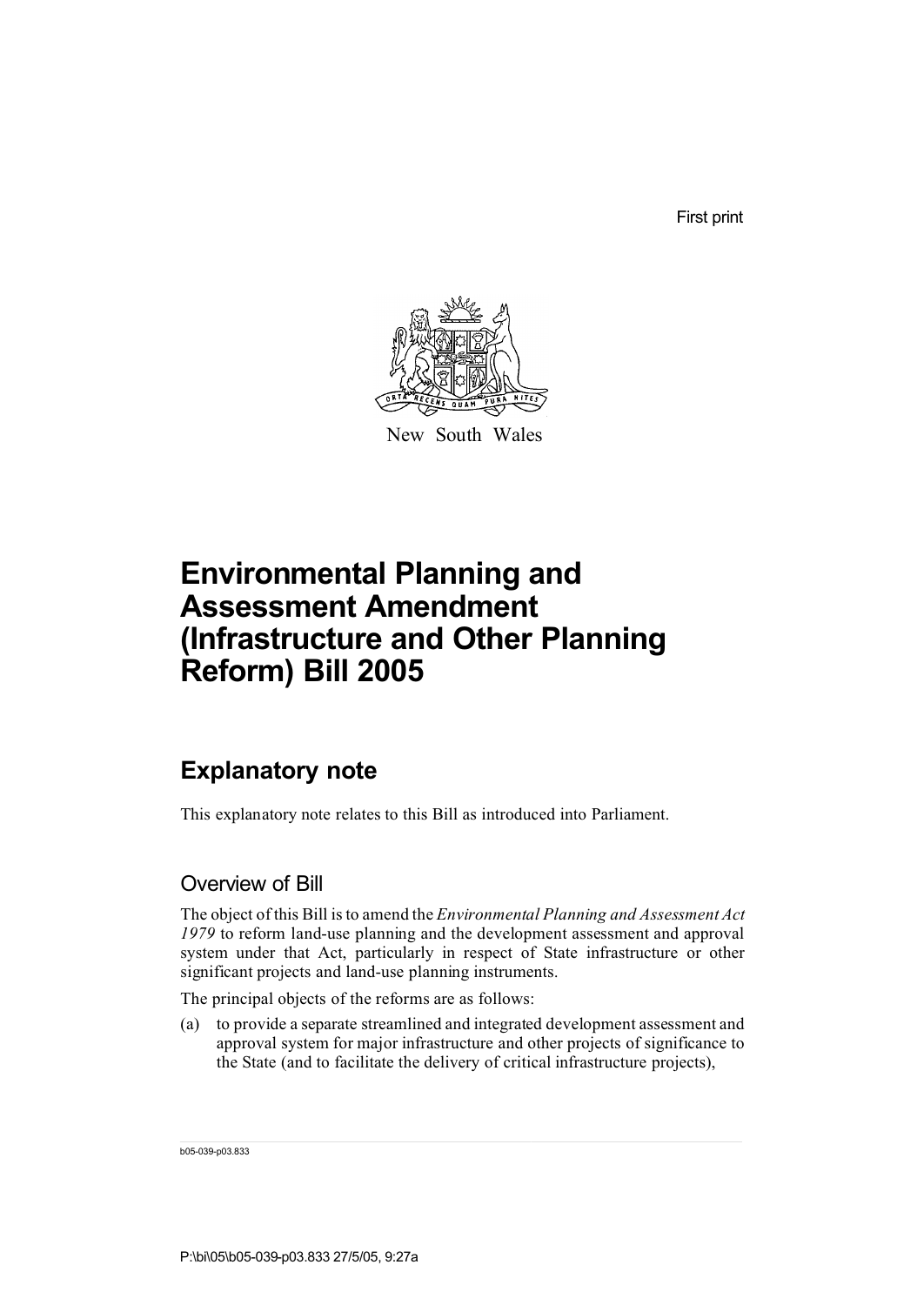Explanatory note

- (b) to facilitate a strategic approach to land-use planning and to simplify and standardise land-use planning controls under environmental planning instruments,
- (c) to replace existing master plan and staged development arrangements with more secure arrangements for obtaining concept or staged approval for local development,
- (d) to streamline environmental assessment requirements under Part 5 for activities and approvals of public authorities that are not infrastructure or other projects referred to in paragraph (a),
- (e) to enhance the enforcement powers under the Act, particularly in relation to infrastructure and other projects referred to in paragraph (a).

#### Outline of provisions

**Clause 1** sets out the name (also called the short title) of the proposed Act.

**Clause 2** provides for the commencement of the proposed Act on a day or days to be proclaimed by the Governor.

**Clause 3** is a formal provision giving effect to the amendments to the *Environmental Planning and Assessment Act 1979* (*the Principal Act*).

**Clause 4** is a formal provision giving effect to the Schedule of amendments to other Acts and regulations.

#### **Schedule 1 Major infrastructure and other projects amendments**

**Schedule 1 [1]** inserts a new Part 3A into the Principal Act relating to major infrastructure and other projects. This Part makes provision for the environmental assessment and approval of certain development that would have previously been the subject of environmental assessment under Parts 4 and 5 of the Principal Act.

**Proposed Division 1** sets out the projects to which the Part applies.

**Proposed section 75B** provides that the Part applies to major infrastructure and development that is declared by State Environmental Planning Policy or by Ministerial order to be either of State or regional environmental planning significance (formerly State significant development in Part 4 of the Principal Act)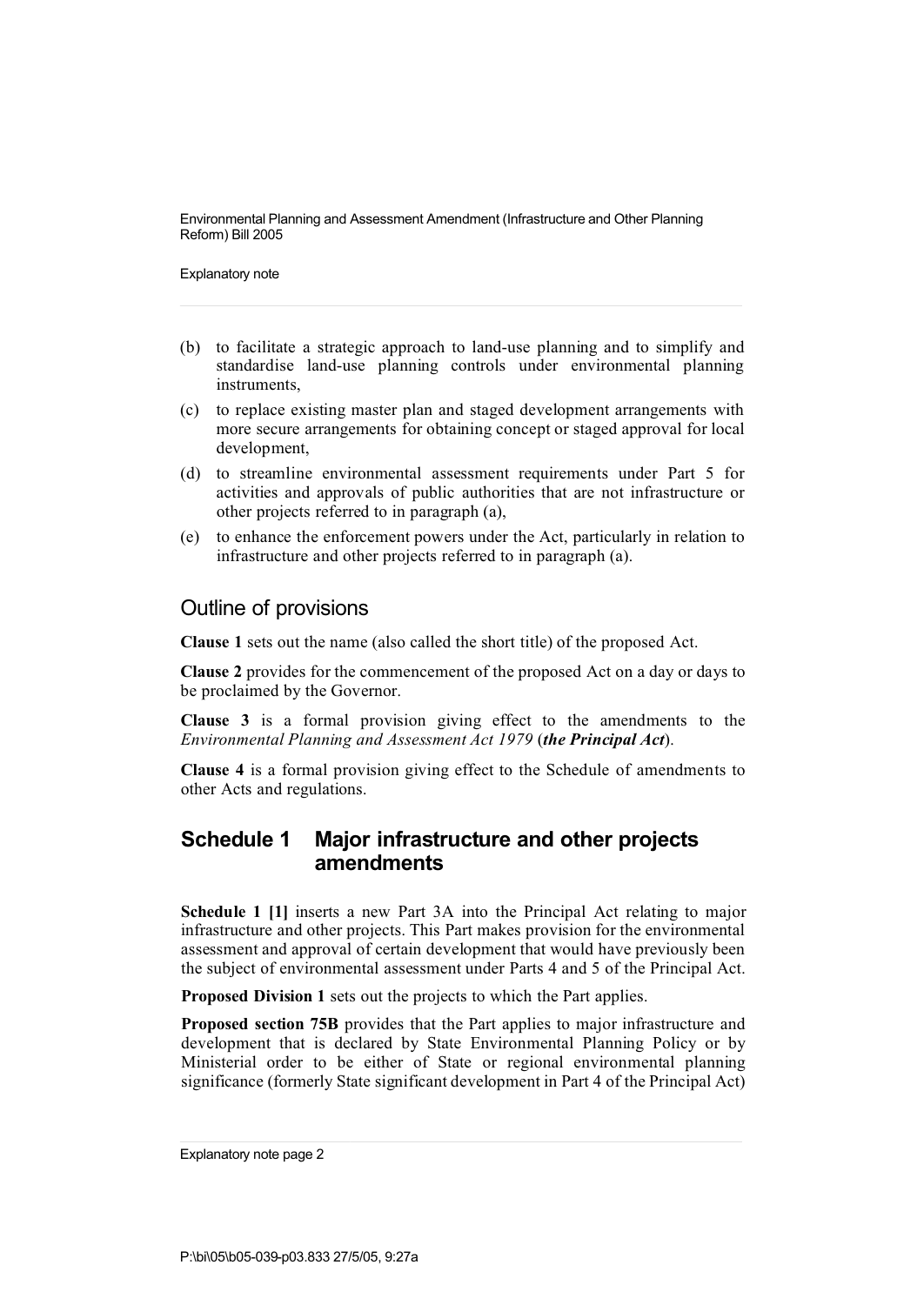Explanatory note

or for which the Minister's approval was formerly necessary under Division 4 of Part 5 of the Principal Act (namely where the proponent is the determining authority and an EIS is obtained).

**Proposed section 75C** provides that a project declared to be subject to Part 3A may also be declared a critical infrastructure project if, in the opinion of the Minister, it is essential for the State for economic, environmental or social reasons. Proposed sections 75K, 75L, 75Q, 75R and 75T make special provision for critical infrastructure projects.

**Proposed Division 2** sets out the procedures for carrying out the environmental assessment of a project including public consultation, and the approval of projects together with rights of appeal.

**Proposed sections 75D, 75E and 75F** set out the requirements for the Minister's approval of projects to which this Part applies, the procedures for the making of applicationsto, and the provision of environmental assessmentrequirements by the Director-General, for that approval, including the provision by the proponent of a statement of commitments about environmental management and mitigation measures it is prepared to make, and compliance with that approval. The Minister may, after consultation with the Minister for the Environment, publish in the Gazette guidelines in relation to environmental assessment requirements for projects to which this Part applies.

**Proposed section 75G** provides that the Minister may constitute two types of independent hearing and assessment panels to assess any aspect of a project. One will be a panel of experts, the other a panel of officers of relevant public authorities.

**Proposed sections 75H and 75I** set out the procedures for the provision of an environmental assessment of a project to the Director-General, public consultation about that assessment, the consideration of and the preparation by the proponent of a response to public submissions, a preferred project report, any revised statement of commitments, and the Director-General's environmental assessment of the project.

**Proposed section 75J** sets out the procedures necessary for the Minister's approval or disapproval of a project. Any approval may be with such modifications and on such conditions as the Minister determines.

**Section 75K** sets out the circumstances in which a proponent may appeal to the Land and Environment Court against the Minister's determination. A proponent may appeal if the project is not a critical infrastructure project, and if the proponent is not a public authority, and if the project has not been the subject of a commission of inquiry nor a report of an expert panel, and but for the provisions of Part 3A, Part 4 of the Principal Act would apply to the project.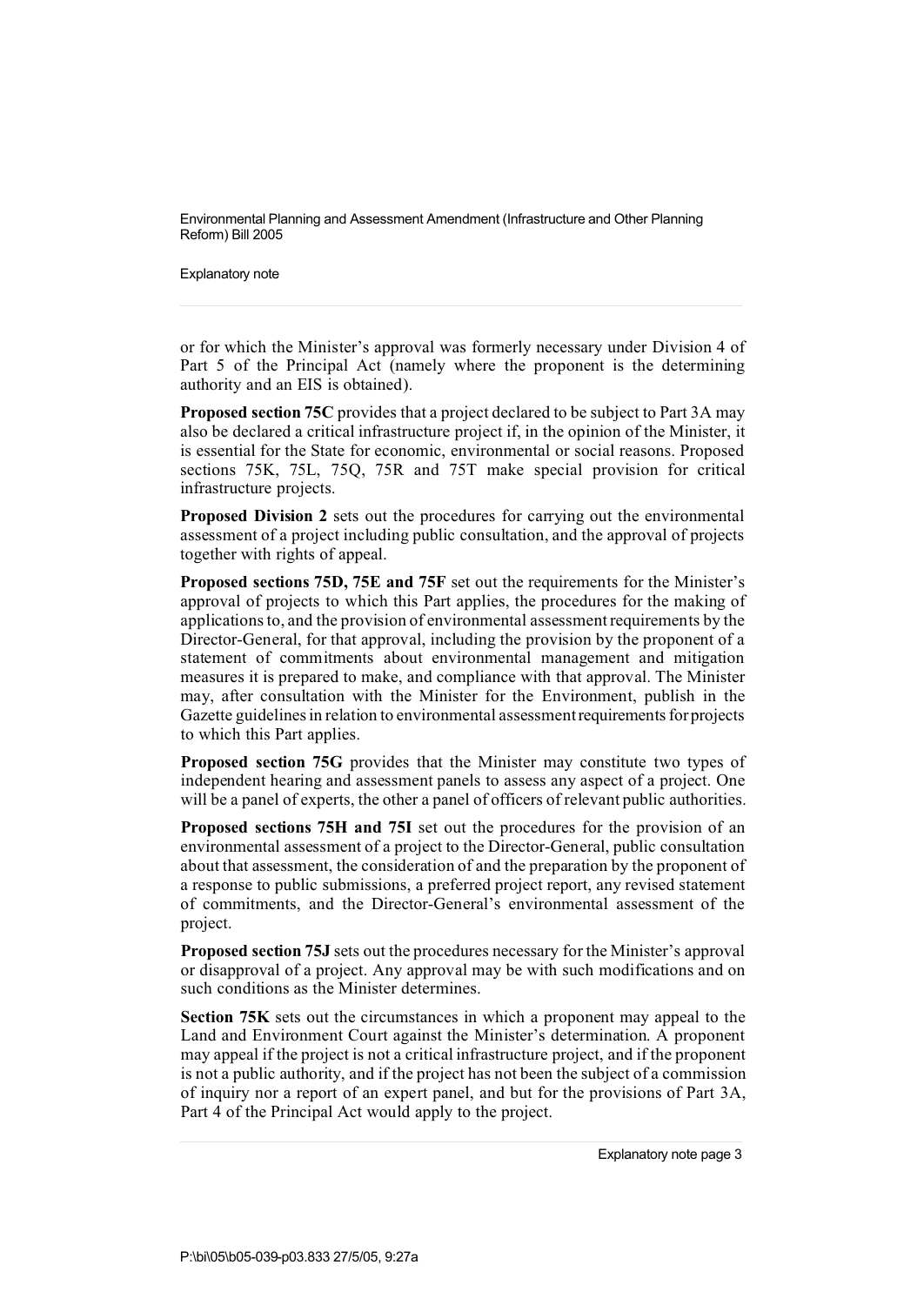Explanatory note

**Section 75L** sets out the circumstances in which an objector may appeal to the Land and Environment Court against the Minister's determination. Objectors may appeal if the project is not a critical infrastructure project, and no concept plan has been approved for the project under Division 3 of this Part, and if the project has not been the subject of a commission of inquiry nor a report of an expert panel, and but for the provisions of Part 3A, the project would be designated development under the Principal Act.

**Proposed Division 3** sets out the requirements and procedures for the approval of a concept plan for certain projects.

**Proposed sections 75M, 75N and 75O** set out the nature and scope of concept plans, the procedures by which the Minister can require the submission of a concept plan, the procedures for the environmental assessment, public consultation and approval of a concept plan.

**Proposed section 75P** sets out the powers of the Minister when approving a concept plan to make certain determinations about the carrying out of the project, or the subsequent environmental assessment of the project or parts of the project under Part 3A, or Part 4 or Part 5 of the Principal Act. The Minister may determine that the project or part of the project may be subject to Part 4 or Part 5 of the Principal Act in which case subsequent approvals must be generally consistent with the concept plan and the assessment requirements of the Minister. The Minister may by order declare that a stage of the project is exempt or complying development, or not designated development.

**Proposed section 75Q** sets out the circumstances in which the proponent for a concept plan may appeal to the Land and Environment Court against a determination of the Minister to refuse to approve a concept plan. If the Court allows the appeal the Minister is to approve the concept plan.

**Proposed Division 4** sets out the relationship between Part 3A and the Principal Act, the exclusion of certain third-party appeals under the Principal Act and certain other Acts for criticalinfrastructure projects and the disapplication of the provisions of certain other Acts requiring the approval of projects approved under Part 3A, and the requirement for approvals given under certain other Acts to be applied consistently to projects approved under Part 3A.

**Proposed sections 75R and 75S** provide that (subject to the Division), Parts 3, 4 and 5 of the Principal Act do not apply to approved projects. Part 3 of the Principal Act and State Environmental Planning Policies do apply to the carrying out of projects under Part 3A, but in the case of a critical infrastructure project, only to the extentspecifically provided by a State Environmental Planning Policy. Division 2A of Part 6 of the Principal Act only applies to a critical infrastructure project to the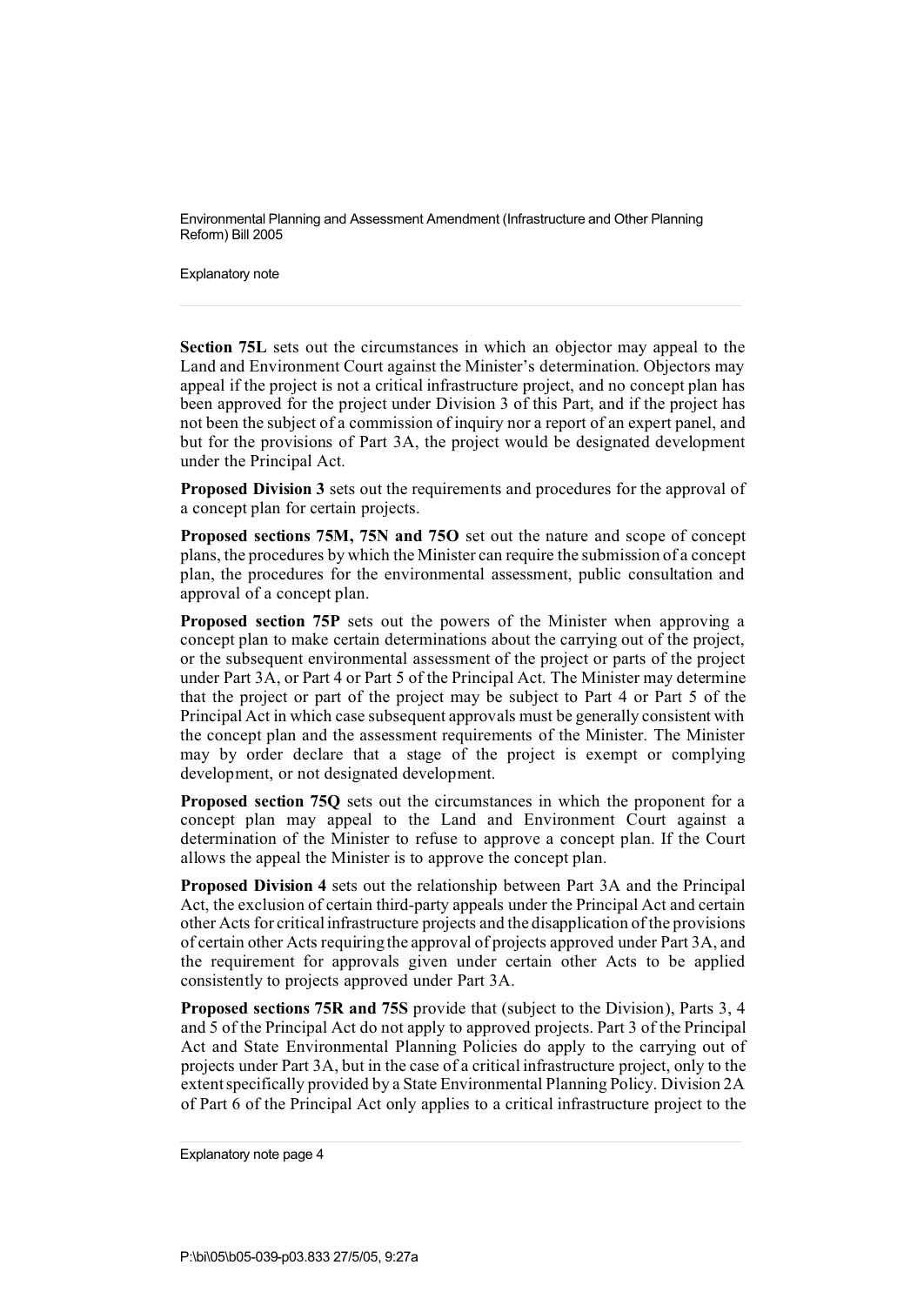Explanatory note

extent the regulations so provide. The provisions of the Principal Act relating to development and affordable housingcontributions apply to projects approved under Part 3A if those provisions would have applied had the project been approved under Part 4 of the Principal Act. Sections 81A, 116B and 116G apply to building and subdivision work carried out under an approval under Part 3A.

**Proposed section 75T** provides that the third-party and other appeal proceedings referred to in the proposed section cannot be taken in the Land and Environment Court without the approval of the Minister in the case of critical infrastructure projects.

**Proposed section 75U** provides that the statutory authorisations listed in the proposed section are not required for a project approved under Part 3A, and that orders and notices under certain Acts listed in the clause cannot be made so as to prevent or interfere with the carrying out of an approved critical infrastructure project.

**Proposed section 75V** provides that the authorisations listed in the proposed section must be given consistently with any approval under Part 3A, and that those authorisations and any authorisations listed in proposed section 75U must be given consistently if, following the approval of a concept plan, any stage of a project is granted development consent under Part 4 of the Principal Act.

**Proposed Division 5 (proposed sections 75W–75ZA)** set out miscellaneous provisions that provide for the modification of approvals under Part 3A, and appeals against determinations relating to modifications, the public availability of information relating to projects, the lapsing of approvals, regulations to be made in relation to projects, and arrangements consequent upon the making of declaration in connection with a project, or the amendment or revocation of such a declaration.

**Schedule 1 [2], [6], [8]–[10] and [12]–[20]** remove the definitions of *local development* and *State significant development*, references to those terms, and provisions relating to State significant development from Part 4 of the Principal Act.

**Schedule 1 [3]** amends section 23 of the Principal Act so as to enable the Minister, the corporation established under section 8 (1) of the Principal Act and the Director-General to delegate their functions to a development corporation under the *Growth Centres (Development Corporation) Act 1974*, any employee or officer of the corporation, any public authority or employee or officer of a public authority.

**Schedule 1 [4]** amends section 23 of the Principal Act so as to prevent the Minister from delegating his or her approval function under the proposed Part 3A.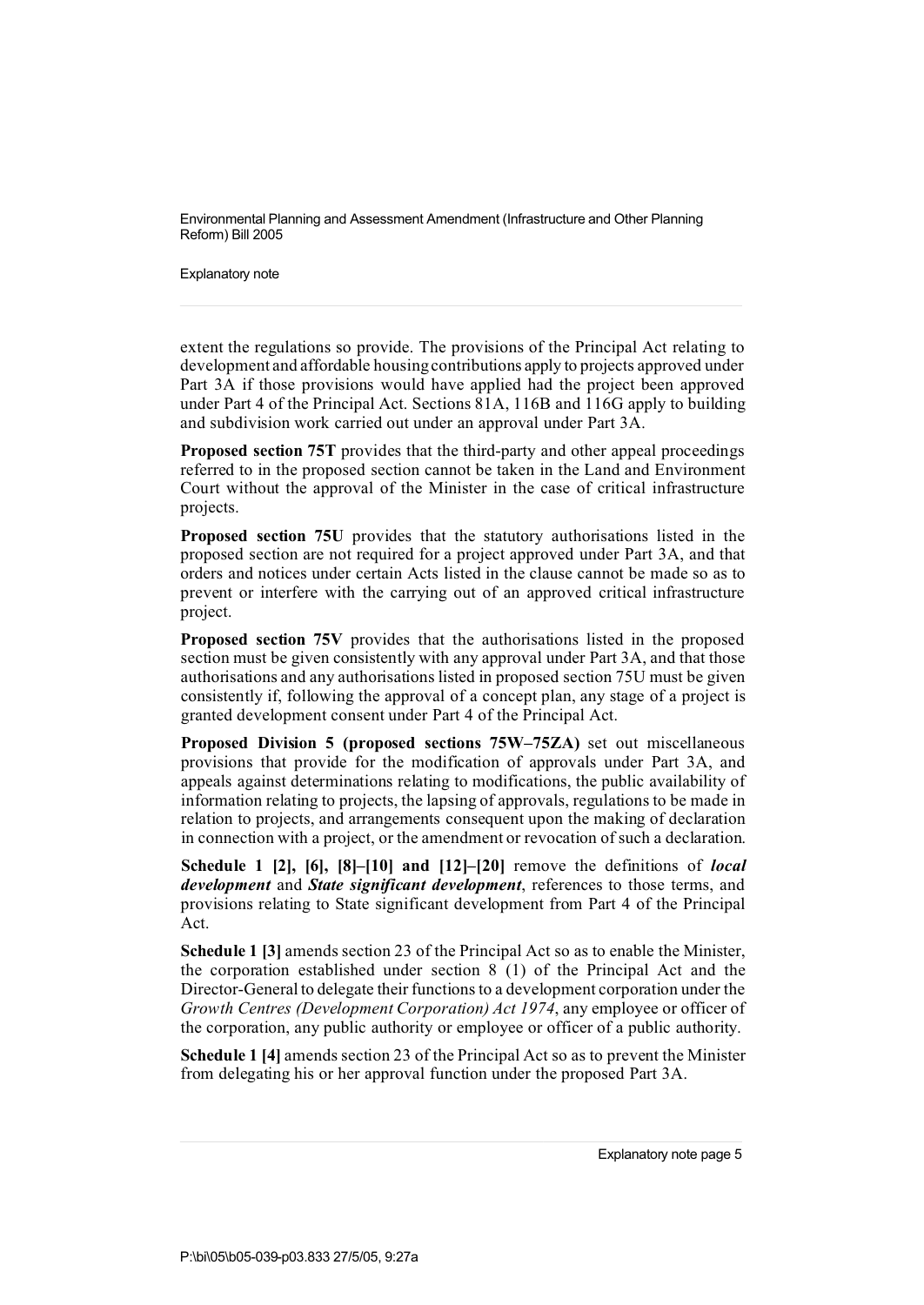Explanatory note

**Schedule 1 [5]** removes references to provisions in the Principal Act relating to State significant development and Division 4 of Part 5 of the Principal Act.

**Schedule 1 [7]** amends section 72I of the Principal Act so that the provisions in Division 4B of Part 3 of the Principal Act that permit the joint exhibition of draft environmental planning instruments and development applications extend to the joint exhibition of draft environmental planning instruments and applications for approval to carry out projects in Part 3A.

**Schedule 1 [11]** inserts a note after section 79C (1) of the Principal Act referring to proposed section 75P and the requirement that determinations under section 79C are to be generally consistent with an approved concept plan.

**Schedule 1 [21]** replaces a reference to Division 4 of Part 5 of the Principal Act with a reference to Part 3A.

**Schedule 1 [22], [23] and [25]–[27]** repeal Division 4 of Part 5 of the Principal Act, and remove references to that Division or provisions relating to that Division from Part 5 of the Principal Act.

**Schedule 1 [24]** inserts a reference to Part 3A in section 112 (6) of the Principal Act.

**Schedule 1 [28]** amends section 115P of the Principal Act to make a consequential amendment.

**Schedule 1 [29]** amends section 115R of the Principal Act so that a designated fishing activity under Division 5 of Part 5 of the Principal Act cannot be declared to be a project under Part 3A.

**Schedule 1 [30]** amends section 119 of the Principal Act to enable the Minister to direct that a public inquiry be held into the environmental aspects of a project under Part 3A.

**Schedule 1 [31] and [32]** exclude members of assessment panels constituted under proposed section 75G from personal liability for any acts or omissions done or omitted in good faith for the purposes of executing the Principal Act.

**Schedule 1 [33]** inserts savings and transitional provisions consequent on the enactment of the proposed Schedule.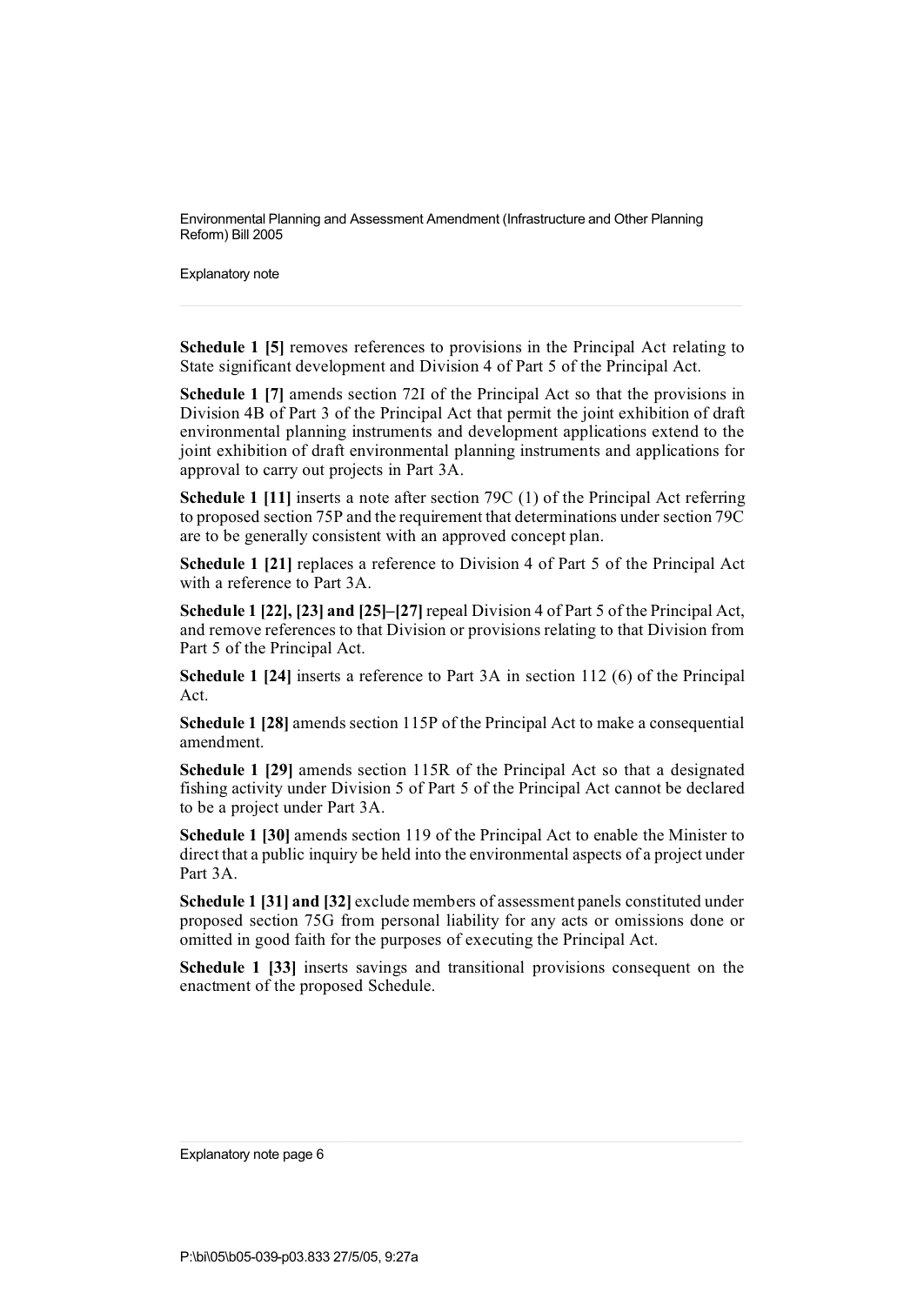Explanatory note

### **Schedule 2 Planning instruments amendments**

**Schedule 2 [1], [7] and [14]** inserts a new definition of *development control plan* into the Principal Act and repeals sections 51A and 72 of the Principal Act consequent on the enactment of a new Division 6 to Part 3 of the Principal Act which provides for development control plans.

**Schedule 2 [2]** amends section 26 of the Principal Act to authorise environmental planning instruments to permit development control plans to specify the kinds of trees and vegetation that must be the subject of a permit before those trees and vegetation can be removed or otherwise affected. This provision will replace the provision authorising the making of tree preservation orders under the model provisions made under section 33 of the Principal Act.

**Schedule 2 [3]** repeals section 33 of the Principal Act, which authorises the Minister to make model provisionsthat may be adopted by environmental planning instruments, consequent on the enactment of proposed section 33A.

**Schedule 2 [4]** inserts proposed sections 33A–33C into the Principal Act.

**Proposed section 33A** provides for the standardisation of environmental planning instruments. It authorises the Governor to prescribe by order the standard form and content of local environmental plans and other environmental planning instruments—a *standard instrument*. It enables environmental planning instruments to be made that adopt the applicable mandatory provisions of a standard instrument, provide for the matters necessary to apply the mandatory provisions of the standard instrument, and provide for the other matters that the environmental planning instrument is to contain, including non-mandatory provisions of the standard instrument, or additional provisions. The proposed section provides that on amendment of any of the applicable mandatory provisions in the standard instrument the relevant environmental planning instruments are taken to have been amended accordingly (without the need for further amendment of the environmental planning instrument).

**Proposed section 33B** authorises the Minister by order to establish a program of staged repeal of existing environmental planning instruments at specified times during the program and to provide for the making of replacement instruments.

**Proposed section 33C** enables the Minister to determine standard technical requirements for the preparation of environmental planning instruments, development control plans, maps and other documents and requires councils to provide the Director-General with copies and electronic filesin the required format.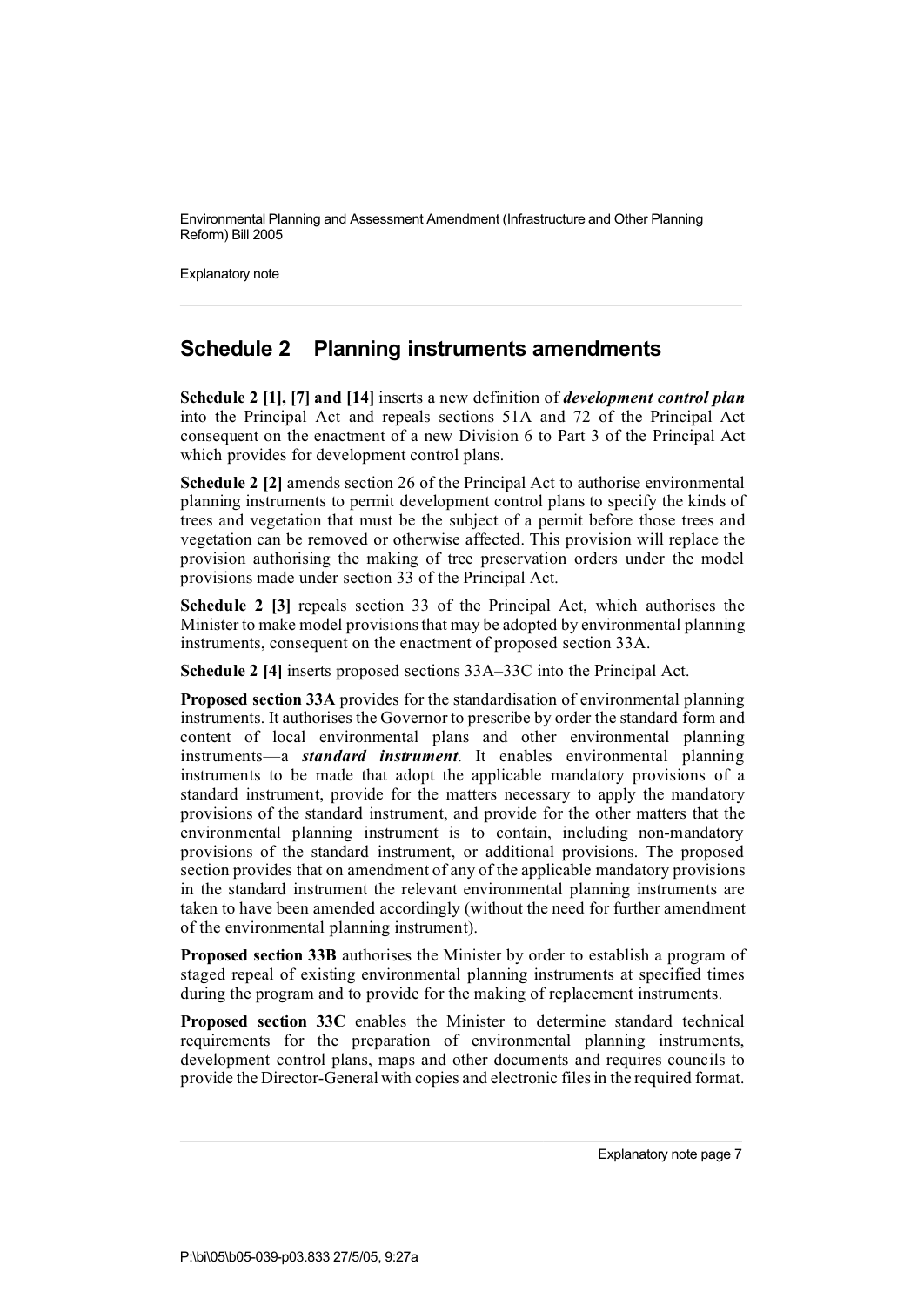Explanatory note

**Schedule 2 [5]** replaces section 36 (1)–(3) of the Principal Act. The new provision provides that unless otherwise provided for in an environmental planning instrument there is a general presumption that State Environmental Planning Policies prevail over Regional Environmental Plans and LocalEnvironmental Plans whenever made, Regional Environmental plans prevail over Local Environmental Plans whenever made, and that the general presumptions of law apply to determine which of two environmental planning instruments of the same kind prevail.

**Schedule 2 [6], [8] and [13]** repeal sections 38, 52 and 71 of the Principal Act, consequent on the enactment of proposed section 33A.

**Schedule 2 [9] and [12]** enable the Director-General to refuse to issue a certificate under section 65 or furnish a report to the Minister under section 69 of the Principal Act unless the Director-General is satisfied that the draft local environmental plan has been prepared in accordance with the standard instrument under proposed section 33A.

**Schedule 2 [10]** replaces section 66 (1) (b) (ii) and (iii) of the Principal Act to provide for the documents that must be publicly exhibited with any draft local environmental plan.

**Schedule 2 [11]** amends section 68 of the Principal Act to enable the Director-General and council to agree to the council making changes to any draft local environmental plan, and for the Director-General to return the draft local environmental plan so that council can make any changes to the plan so it accords with the standard instrument and any directions under section 117 of the Principal Act.

**Schedule 2 [15]**inserts proposed section 73A into the Principal Act that will enable the making of an environmental planning instrument that corrects an obvious error in the principal instrument or addresses matters of a consequential, transitional, machinery or other minor matter without complying with the other provisions of Part 3 of the Principal Act that relate to the making of environmental planning instruments.

**Schedule 2 [16]**inserts proposed section 74A into Part 3 of the Principal Act which clarifies that Division 5 of that Part is subject to proposed sections 33A and 33B.

**Schedule 2 [17]** inserts proposed Division 6 into Part 3 of the Principal Act about development control plans.

**Proposed sections 74B and 74C** establish which relevant planning authorities may make development control plans, what development control plansmay contain, that generally only one development control plan may apply to any land, how development control plans may be made, amended or revoked. Development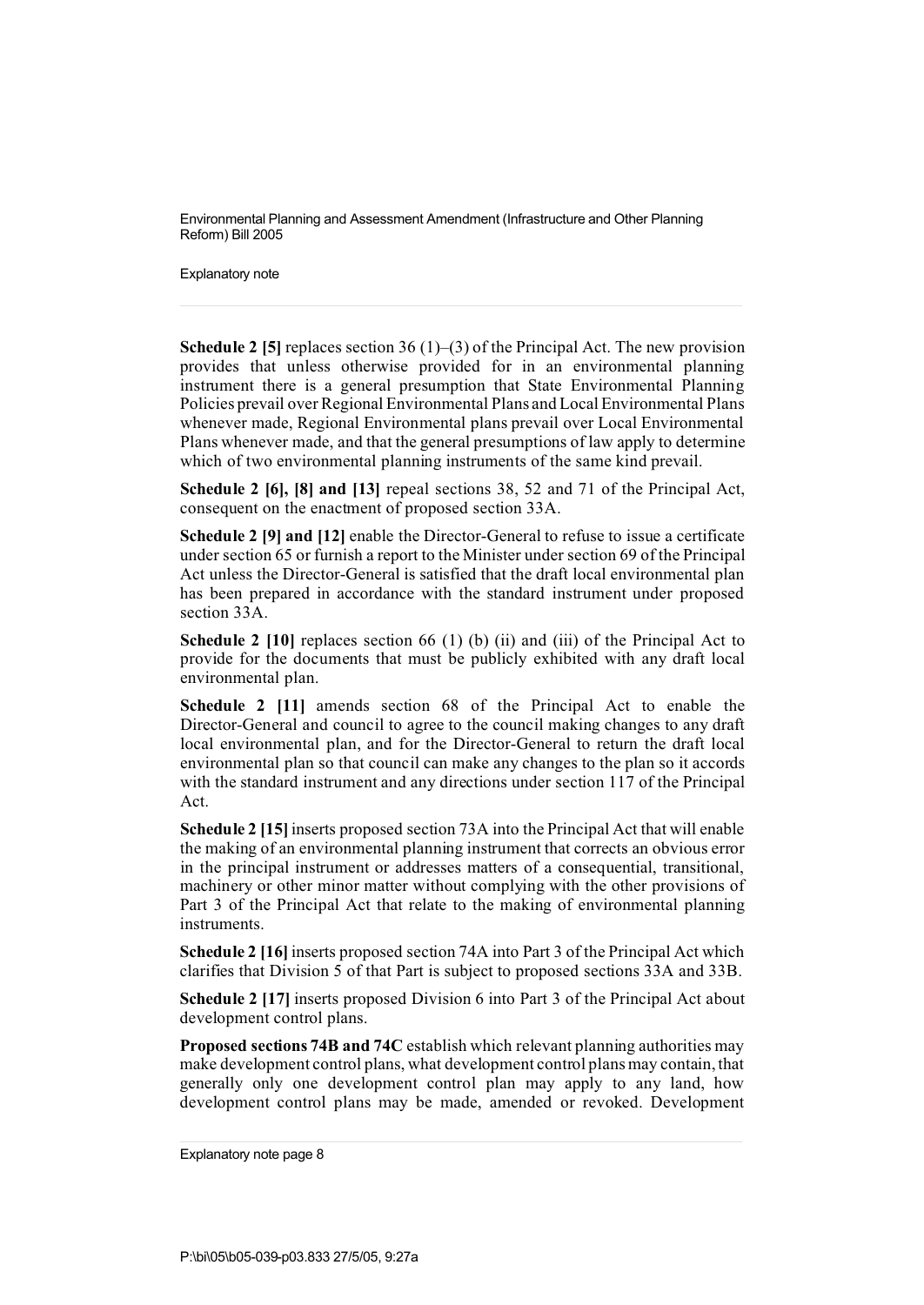Explanatory note

control plans have no effect if their provisions are the same or substantially the same as the provisions of an environmental planning instrument or are inconsistent with or would tend to prevent compliance with the provisions of an environmental planning instrument.

**Proposed section 74D** sets out the requirements for development control plansthat must be made before certain development can be carried out under an environmental planning instrument. Environmental planning instruments may provide that a development control plan must be submitted by a certain number or percentage of the land owners to which it applies before it can be approved (land pooling). If the relevant planning authority refuses to make a development control plan the owners may make a development application in place of the development control plan or the Minister may act in the place of the relevant planning authority in some circumstances.

**Proposed section 74E** provides that the regulations may provide for the form, structure and subject matter of, development control plans and the procedures for making, certain fees relating to, and public access to, development control plans. The provision also permits the extension of the staged repeal program of existing local environmental plans under proposed section 33B to existing development control plans, and that an environmental planning instrument may exclude or modify the application of a development control plan.

**Schedule 2 [18]** removes references in the Principal Act to the repealed section 72.

**Schedule 2 [19]** amends section 117 of the Principal Act to provide that directions under this section may require draft local environmental plansto include provisions that achieve or give effect to particular aims, principles, objectives and policies, and may require draft local environmental plans to be strictly consistent, substantially consistent, or justifiably inconsistent with the terms of the direction.

**Schedule 2 [20]** amends section 117 of the Principal Act to prevent judicial review proceedings in any court challenging the validity of any aspect of any local environmental plan (or draft or purported plan) relating to compliance with that section of the Principal Act.

**Schedule 2 [21]** amends section 118 of the Principal Act to authorise the Minister to appoint a planning administrator to a local council with respect to the making of local environmental plans if the council fails to comply with its obligations under a staged repeal program under proposed section 33B.

**Schedule 2 [22]** inserts savings and transitional provisions consequent on the enactment of the proposed Schedule.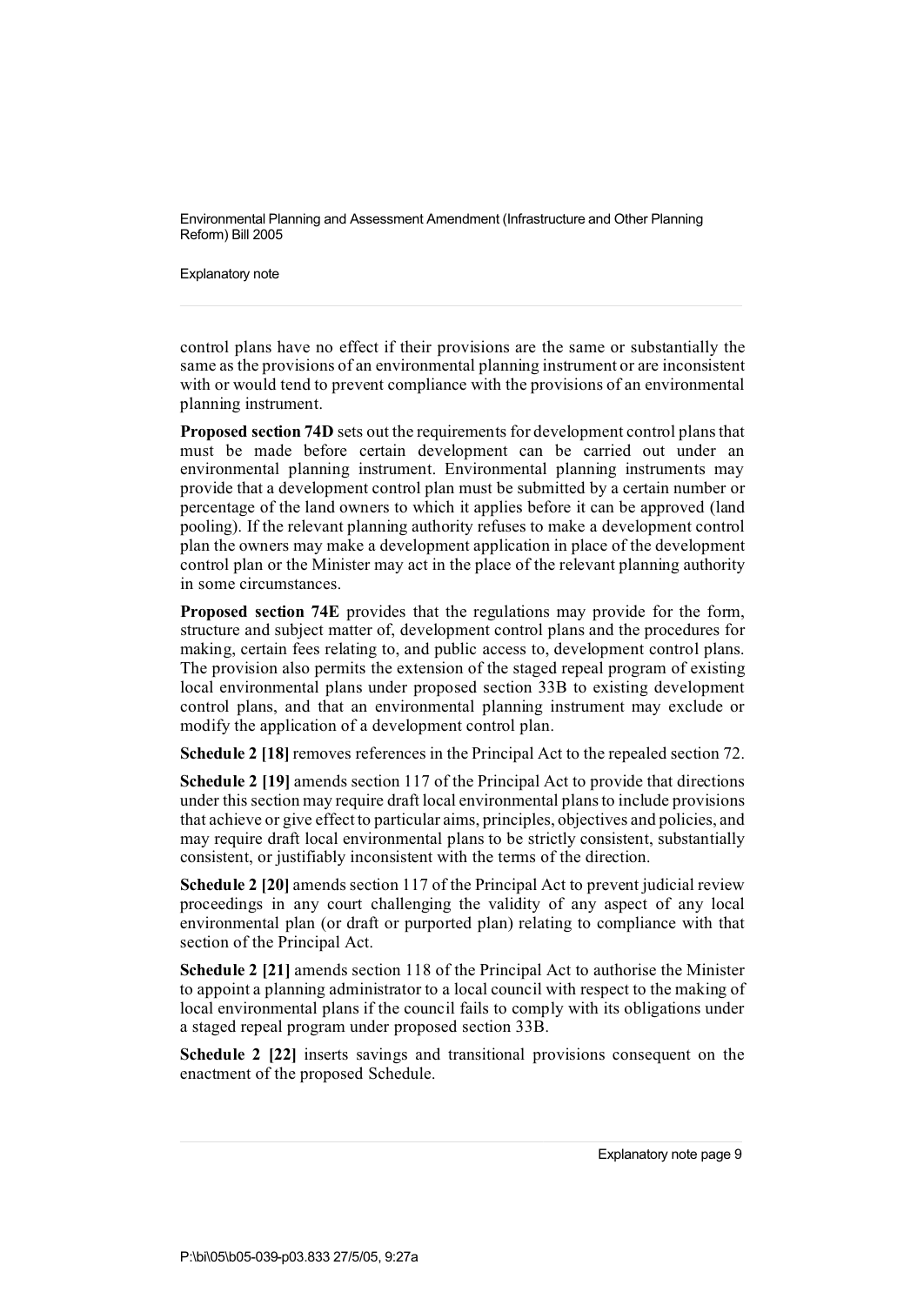Explanatory note

### **Schedule 3 Development consent amendments**

**Schedule 3** deals with local development to which Part 4 of the Proposed Act applies. **Schedule 3 [4]** introduces provisions into the Principal Act for "staged development applications", which set out the concept proposals for a site, leaving more detailed proposals for subsequent development applications, the determination of which can not be inconsistent with the consent granted for the staged development application.

**Schedule 3 [5]** also provides that the grant of a mining lease or petroleum production lease is integrated development for the purposes of Part 4 of the Principal Act.

**Schedule 3 [1]–[3] and [6]–[8]** make minor, transitional or consequential amendments to the Principal Act.

#### **Schedule 4 Environmental assessment amendments**

**Schedule** 4 deals with environmental assessment by public authorities for activities to which Part 5 of the Principal Act applies. **Schedule 4 [1] and [2]** provide, in connection with environmental assessment under Part 5 of the Principal Act, that a determining authority (other than the nominated determining authority) will be required to forward to the nominated determining authority any submissions made to it, to enable the nominated determining authority to co-ordinate the preparation and furnishing of reports in relation to the activity.

**Schedule 4 [3]** also inserts proposed section 111A to exempt a determining authority from having to consider the environmental impact of an activity under the general duty imposed by section 111 where a modification will reduce the overall environmental impact, where the Minister determines the activity is a routine activity carried out in accordance with an applicable code, or where the environmental impact has already been considered by another determining authority.

**Schedule 4 [4] and [5]**make minor or transitional amendments to the Principal Act.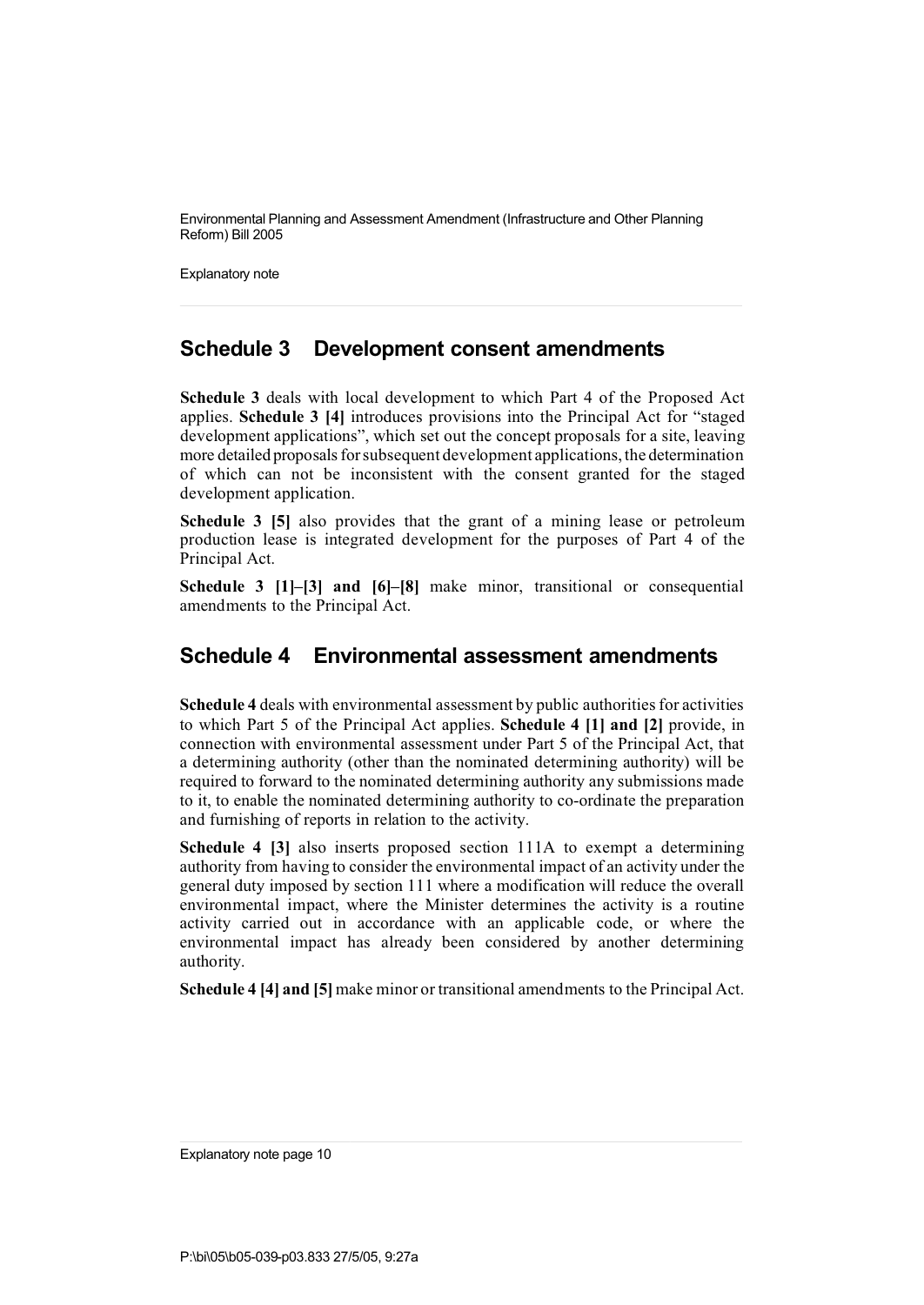Explanatory note

### **Schedule 5 Enforcement amendments**

**Schedule 5** amends Part 6 of the Principal Act to provide new powers to the Minister, the Director-General and authorised officers appointed by the Minister or Director-General to enforce approvals under proposed Part 3A. Schedule 5 creates two new Divisions (Division 2B and 2C) to be inserted into Part 6. It also makes amendments to Division 1A.

**Schedule 5 [1]–[7]** make consequential amendments to the entry and other powers, conferred by Division 1A as a result of the enactment of Division 2C.

**Schedule 5 [8]–[16]** amend Division 2A of Part 6 to enable the Minister or Director-General to use the order powers of local councils for the purposes of projects under Part 3A. In addition provision is made for the Minister or Director-General to give an order to remedy or restrain a breach of Part 3A or of an approval under that Part.

**Schedule 5 [17]** inserts Divisions 2B and 2C into Part 6 of the Principal Act. Proposed Division 2B, titled "Monitoring and environmental audits—approved projects" allows the Minister to impose conditions on Part 3A approvals requiring monitoring and audits to be carried out by or on behalf of the approval holder. Monitoring or auditing of a project may be carried out in order to determine whether the project is complying with the approval and relevant legislation or to assess the project's environmental performance. A monitoring condition may require the provision of measuring and recording devices and the reporting and certification of monitoring data. An environmental auditing condition may require the appointment of an independent auditor approved by the Minister or Director-General and the production to the Minister of a report by the auditor. It will be an offence to include false or misleading information in a monitoring or audit report or to withhold relevant information from such reports. Certain monitoring and auditing information must be retained for at least 5 years.

Proposed Division 2C, titled "Departmental enforcement powers" enables the Director-General to appoint a person (such as a DIPNR employee) as an authorised officer. An authorised officer may exercise some or all the powers under Division 2C. These powers will not be available to local council officers, unless those officers are specifically appointed as authorised officers by the Director-General. Authorised officers will have a power to enter premises in certain circumstances but will not be permitted to enter residential premises unless they have the permission of the occupier or a search warrant. Upon enteringpremises, authorised officers will have the power to conduct inspections, take samples and photographs, examine and copy records and seize things connected with an offence under the Act. Authorised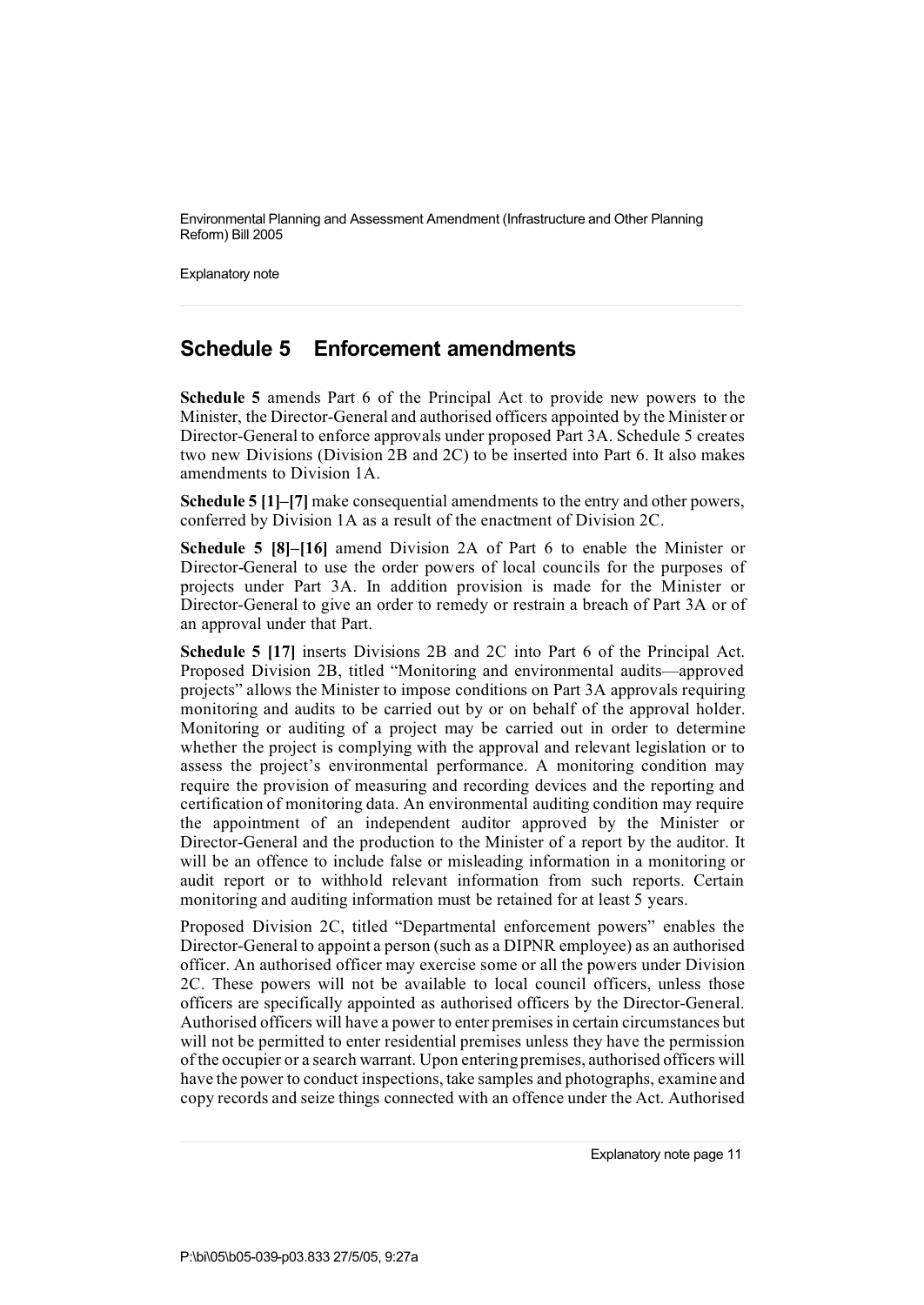Explanatory note

officers will have the power to issue a notice to a person or company requiring that person or company to answer questions or produce documents. Compliance with a notice will be obligatory, but in certain circumstances, answers given or information furnished by a natural person in compliance with a notice from an authorised officer may not be used against that person in criminal proceedings.

**Schedule 5 [18]** amends section 153 of the Principal Act to enable any required notice or document to be sent by facsimile or electronic transmission (including for example the Internet).

#### **Schedule 6 Minor amendments**

**Schedule 6** contains minor (including savings and transitional) amendments to the Principal Act.

**Schedule 6 [1], [2], [4] and [11]** amend the definitions of *Department* and *Director-General* in section 4 of the Principal Act to reflect the current name of the Department, correct reference to those terms elsewhere in the Principal Act and assist with the interpretation of referencesto the Director-General in other Acts and statutory instruments.

**Schedule 6 [3], [9] and [10]** inserts a definition of *ecologically sustainable development* in section 4 of the Principal Act consistent with the definition of that term in section 6 (2) of the *Protection of the Environment Administration Act 1991*, and removes references elsewhere in the Principal Act to that section of that Act.

**Schedule 6 [5]–[7] and [13]** repeal sections 32, 34 (1)–(4) and 155 of the Principal Act consequent upon the amendments in Schedule 7.5 of this Bill which apply certain provisions of the *Interpretation Act 1987* to environmental planning instruments.

**Schedule 6 [8]** repeals section 45 (1) (b) of the Principal Act to remove the requirement to notify the Local Government Liaison Committee when preparing a draft regional environmental plan.

**Schedule 6 [12] and [14]** make amendments to the Principal Act of a statute law revision nature.

**Schedule 6 [15] and [16]** insert savings and transitional provisions consequent on the enactment of the Bill.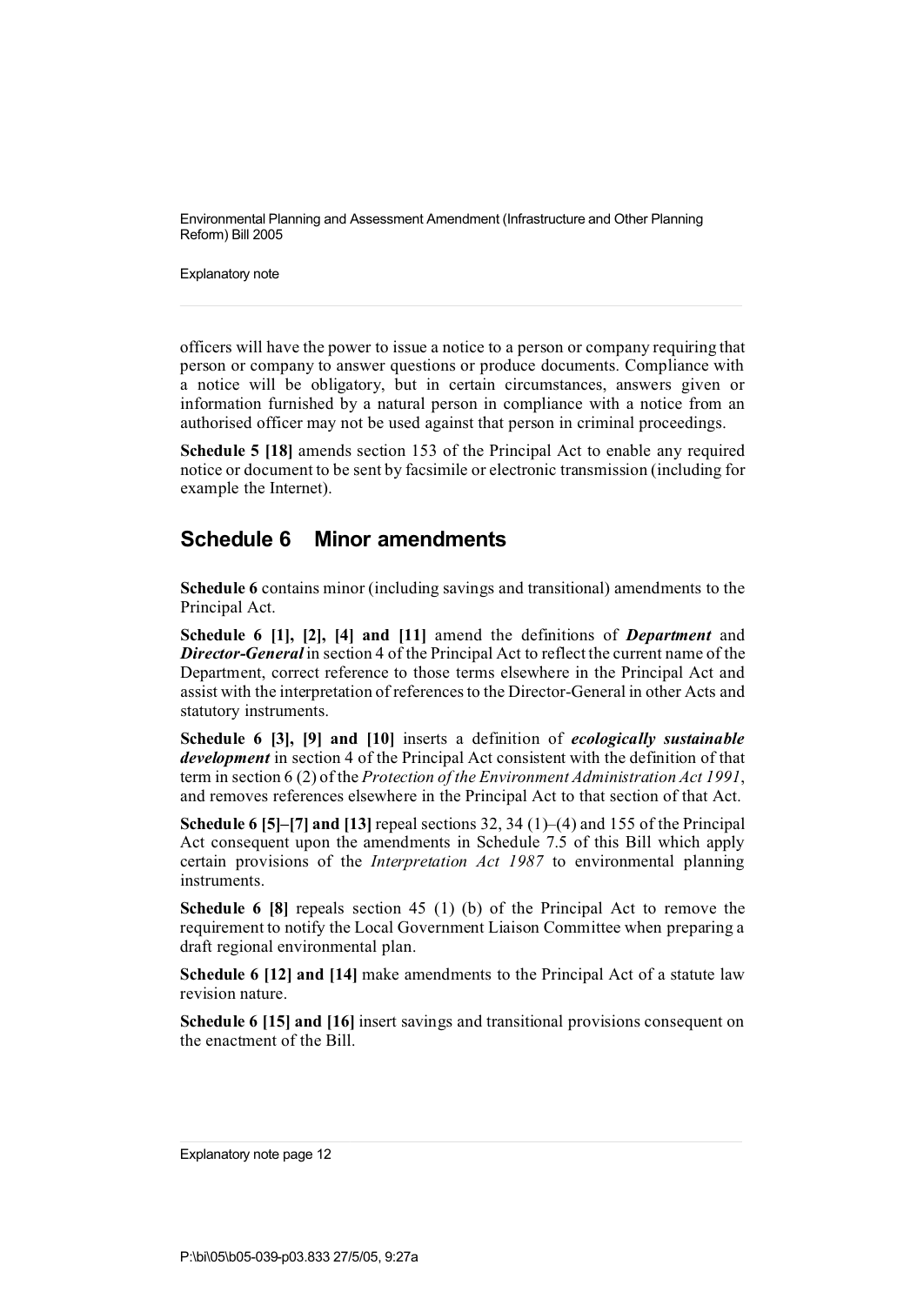Explanatory note

### **Schedule 7 Amendment of other Acts and regulations**

**Schedule 7.1** amends the *Environmental Planning and Assessment Regulation 2000* to remove the requirements relating to master plans.

**Schedule 7.2** amends the *Fisheries Management Act 1994* so that the regulations may prescribe when a person may carry out dredging or reclamation works without a permit issued by the Minister. The amendments also provide that it is a defence to a prosecution relating to threatened species of fish etc if the act or omission constituting the offence was essential for the carrying out of a project approved under Part 3A of the *Environmental Planning and Assessment Act 1979*.

**Schedule 7.3** amends the *Forestry and National Park Estates Act 1998* to provide that forestry operations cannot be declared to be a project under Part 3A of the *Environmental Planning and Assessment Act 1979* during the period that an integrated forestry operations approval applies to those operations.

**Schedule 7.4** amends the *Heritage Act 1977* consequent on the amendments made by Schedule 1 to the Bill.

**Schedule 7.5** amends the *Interpretation Act 1987* to provide that an environmental planning instrument is an instrument within the meaning of that Act.

**Schedule 7.6** amends the *Land and Environment Court Act 1979* to provide that appeals under Part 3A of the *EnvironmentalPlanning and Assessment Act 1979* are Class 1 environmental planning and protection appeals.

**Schedule 7.7** amends the *Lord Howe Island Act 1953* to provide that the reference to a consent authority in Parts 4, 4A and 5A and Division 2A of Part 6 of the *Environmental Planning and Assessment Act 1979* apply to the Island as if the reference were a reference to the Board.

**Schedule 7.8** amends the *Mine Subsidence Compensation Act 1961*.

**Schedule 7.9** amends the *Mining Act 1992* to make consequential amendments as a result of mining leases becoming integrated development under the *Environmental Planning and Assessment Act 1979*. The amendments remove the exclusion of that Act in relation to mining.

**Schedule 7.10** amends the *National Parks and Wildlife Act 1974*.

Stop work orders will not apply to a project approved under Part 3A of the *Environmental Planning and Assessment Act 1979*.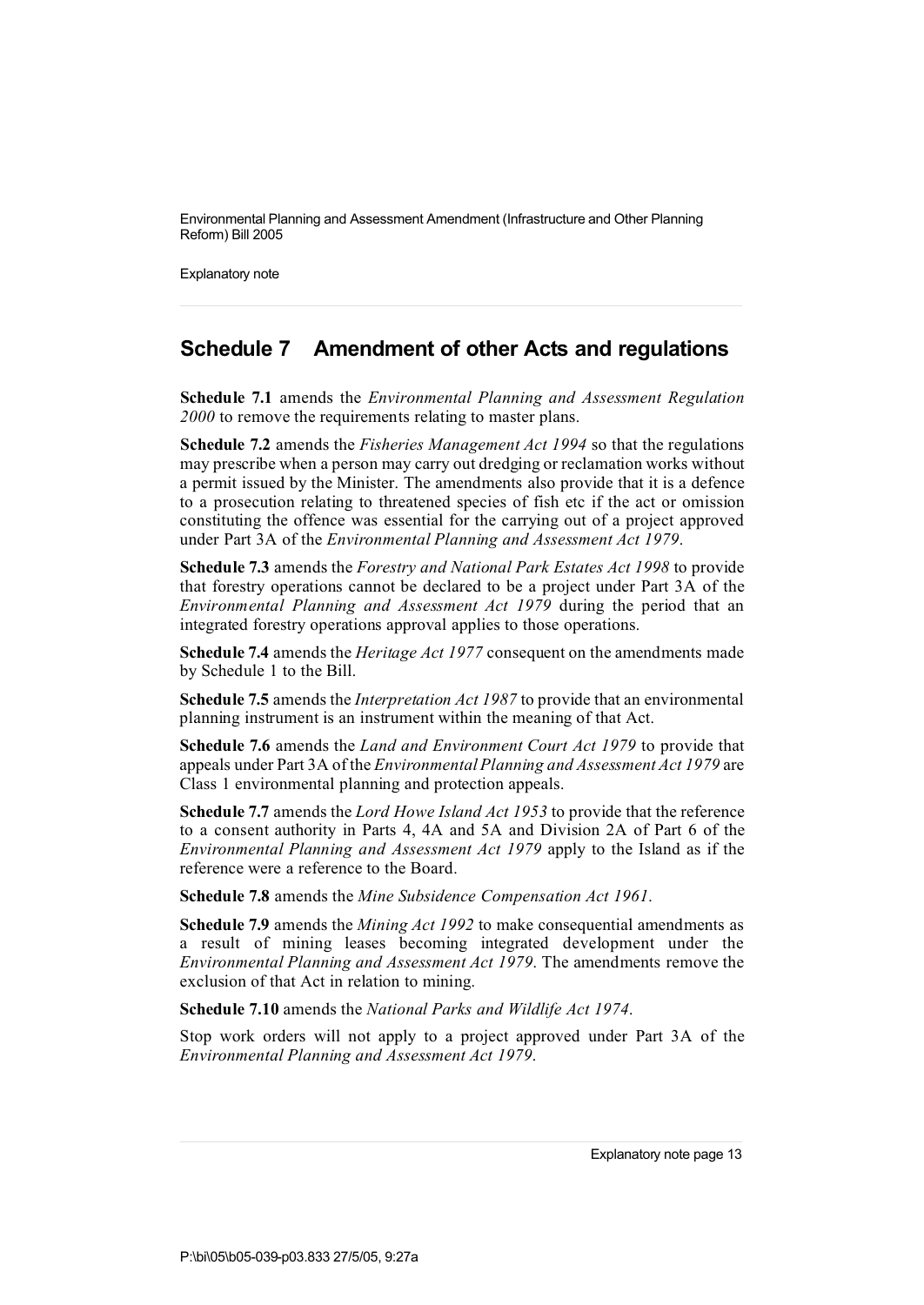Explanatory note

The amendments provide defences to various offences relating to threatened species etc if the accused proves that the act constituting the alleged offence was essential for the carrying out of a project approved under Part 3A of the *Environmental Planning and Assessment Act 1979* (in similar fashion to the defence available where development and activities are approved under Part 4 or 5 of that Act).

**Schedule 7.11** amends the *Petroleum (Onshore) Act 1991* to make consequential amendments as a result of petroleum production leases becoming integrated development under the *Environmental Planning and Assessment Act 1979*. The amendments remove the exclusion of that Act in relation to petroleum mining.

**Schedule 7.12** makes consequential amendments to the *Redfern–Waterloo Authority Act 2004*.

**Schedule 7.13** amends the *Roads Act 1993* to enable the RTA, for the purposes of enabling the carrying out of a project approved under proposed Part 3A of the *Environmental Planning and Assessment Act 1979*, to exercise the functions of a roads authority for any road for which it is not otherwise the roads authority.

**Schedule 7.14** amends the *Rural Fires Act 1997* to provide that a bush fire safety authority is not required for the carrying out of any development excluded by the regulations.

**Schedule 7.15** amends the *Water Management Act 2000*.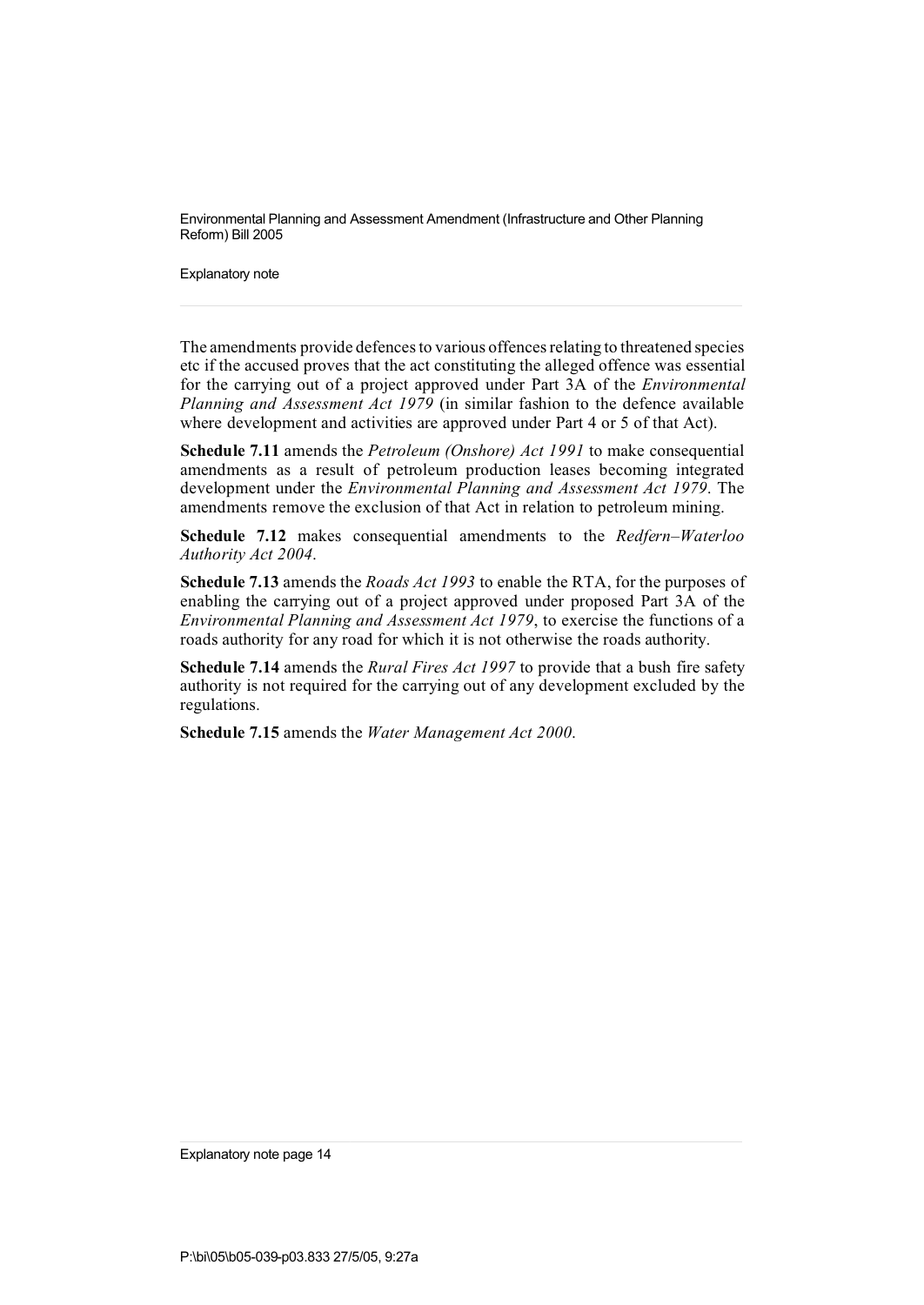First print

Page



New South Wales

# **Environmental Planning and Assessment Amendment (Infrastructure and Other Planning Reform) Bill 2005**

## **Contents**

|            |                                                                       | Page |
|------------|-----------------------------------------------------------------------|------|
|            | Name of Act                                                           |      |
| 2          | Commencement                                                          | 2    |
| 3          | Amendment of Environmental Planning and Assessment<br>Act 1979 No 203 | 2    |
|            | 4 Amendment of other Acts and regulations                             | 2    |
| Schedule 1 | Major infrastructure and other projects amendments                    | 3    |
| Schedule 2 | Planning instruments amendments                                       | 30   |
| Schedule 3 | Development consent amendments                                        | 46   |
| Schedule 4 | Environmental assessment amendments                                   | 51   |
|            | Schedule 5 Enforcement amendments                                     | 53   |
|            | Schedule 6 Minor amendments                                           | 67   |
|            | Schedule 7 Amendment of other Acts and regulation                     | 70   |
|            |                                                                       |      |

b05-039-p03.833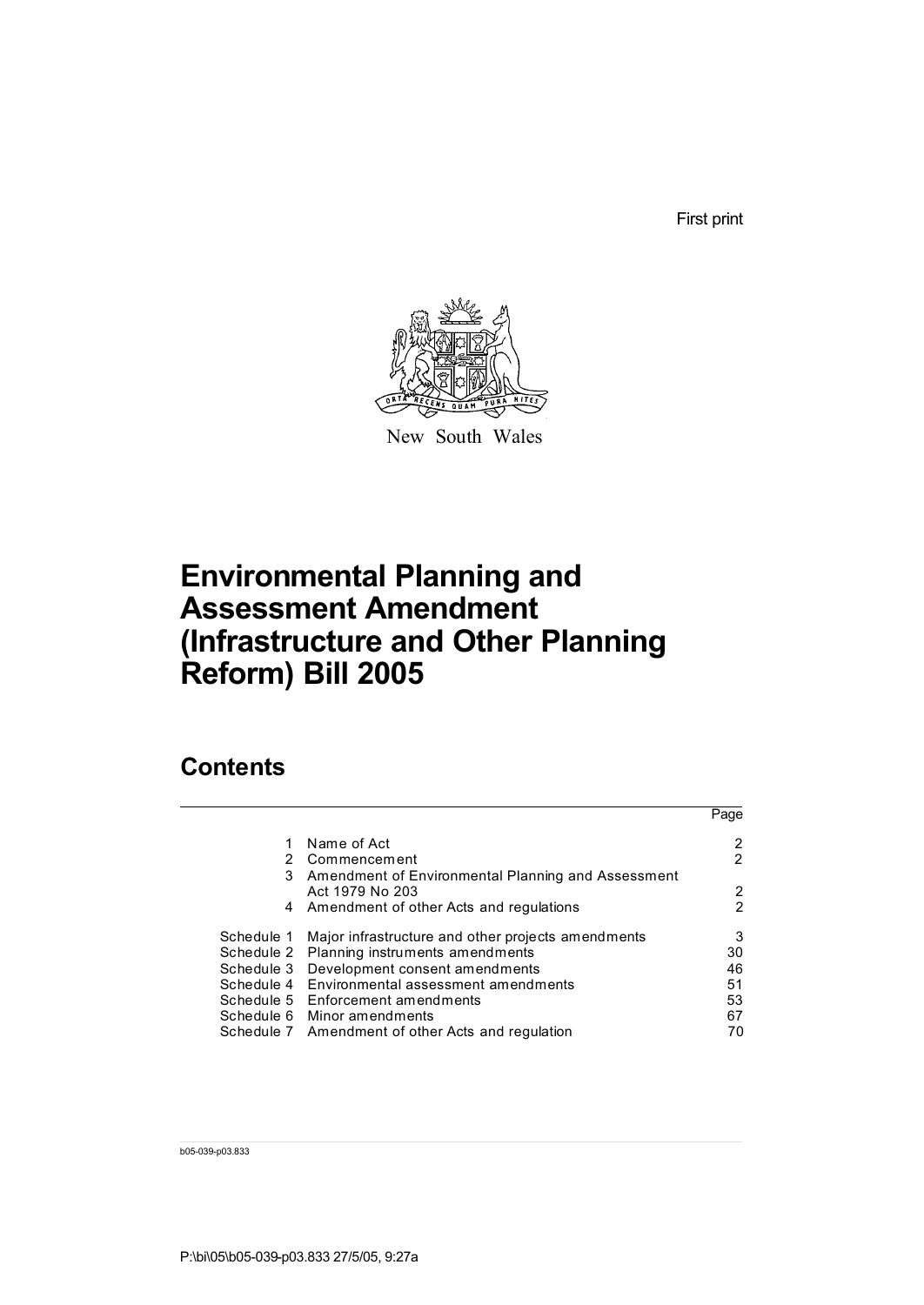

New South Wales

No , 2005

#### **A Bill for**

An Act to amend the *Environmental Planning and Assessment Act 1979* and other Acts to facilitate infrastructure and other planning reform; and for other purposes.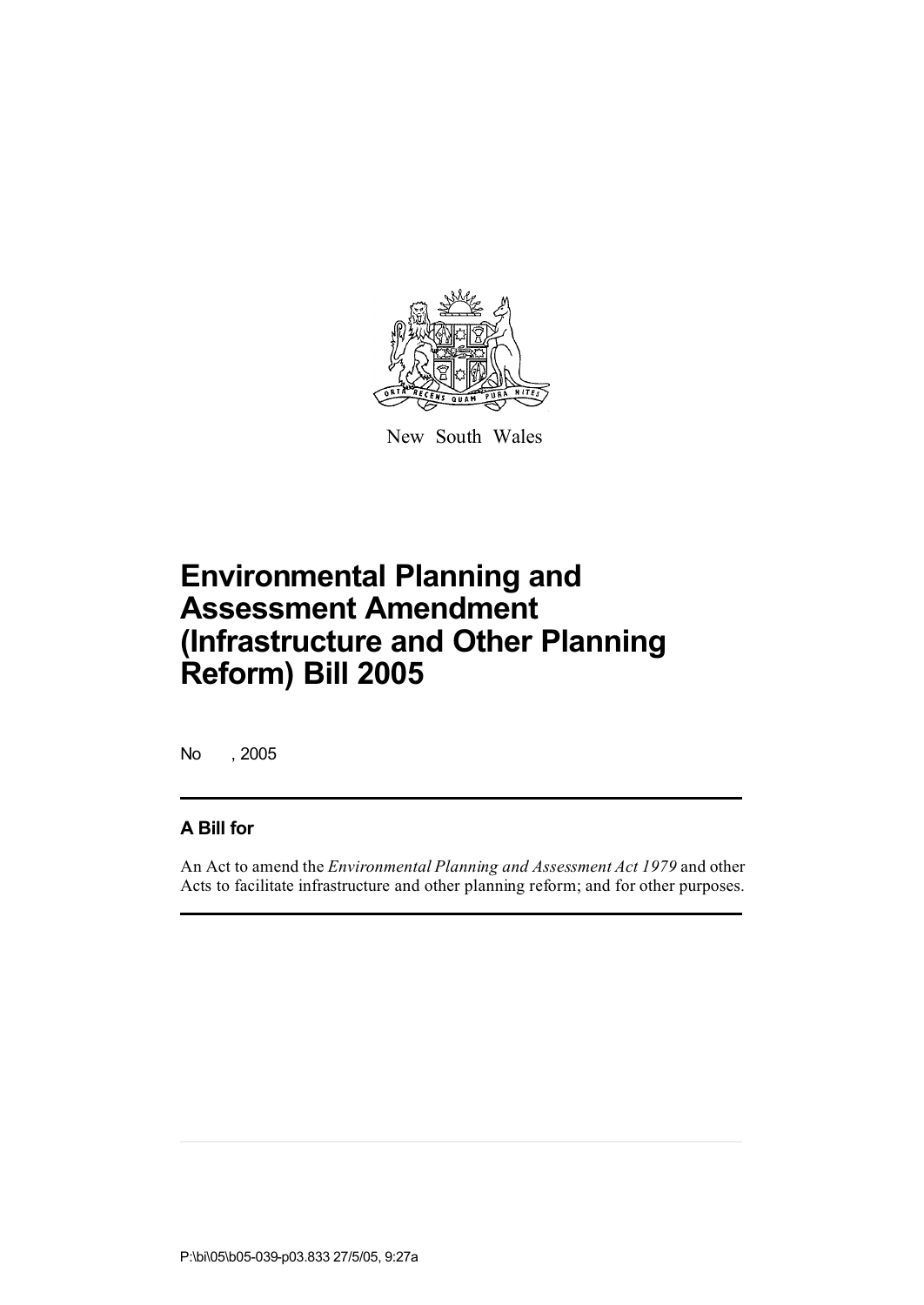| The Legislature of New South Wales enacts:                             |                |
|------------------------------------------------------------------------|----------------|
| Name of Act                                                            | $\overline{2}$ |
| This Act is the <i>Environmental Planning and Assessment Amendment</i> | 3              |
| (Infrastructure and Other Planning Reform) Act 2005.                   | $\overline{4}$ |
| Commencement                                                           | 5              |
| This Act commences on a day or days to be appointed by                 | 6              |
| proclamation.                                                          | 7              |
| Amendment of Environmental Planning and Assessment Act 1979            | 8              |
| <b>No 203</b>                                                          | 9              |
| The Environmental Planning and Assessment Act 1979 is amended as       | 10             |
| set out in Schedules 1–6.                                              | 11             |
| Amendment of other Acts and regulations                                | 12             |
| The Acts and regulations specified in Schedule 7 are amended as set    | 13             |
| out in that Schedule.                                                  | 14             |
|                                                                        |                |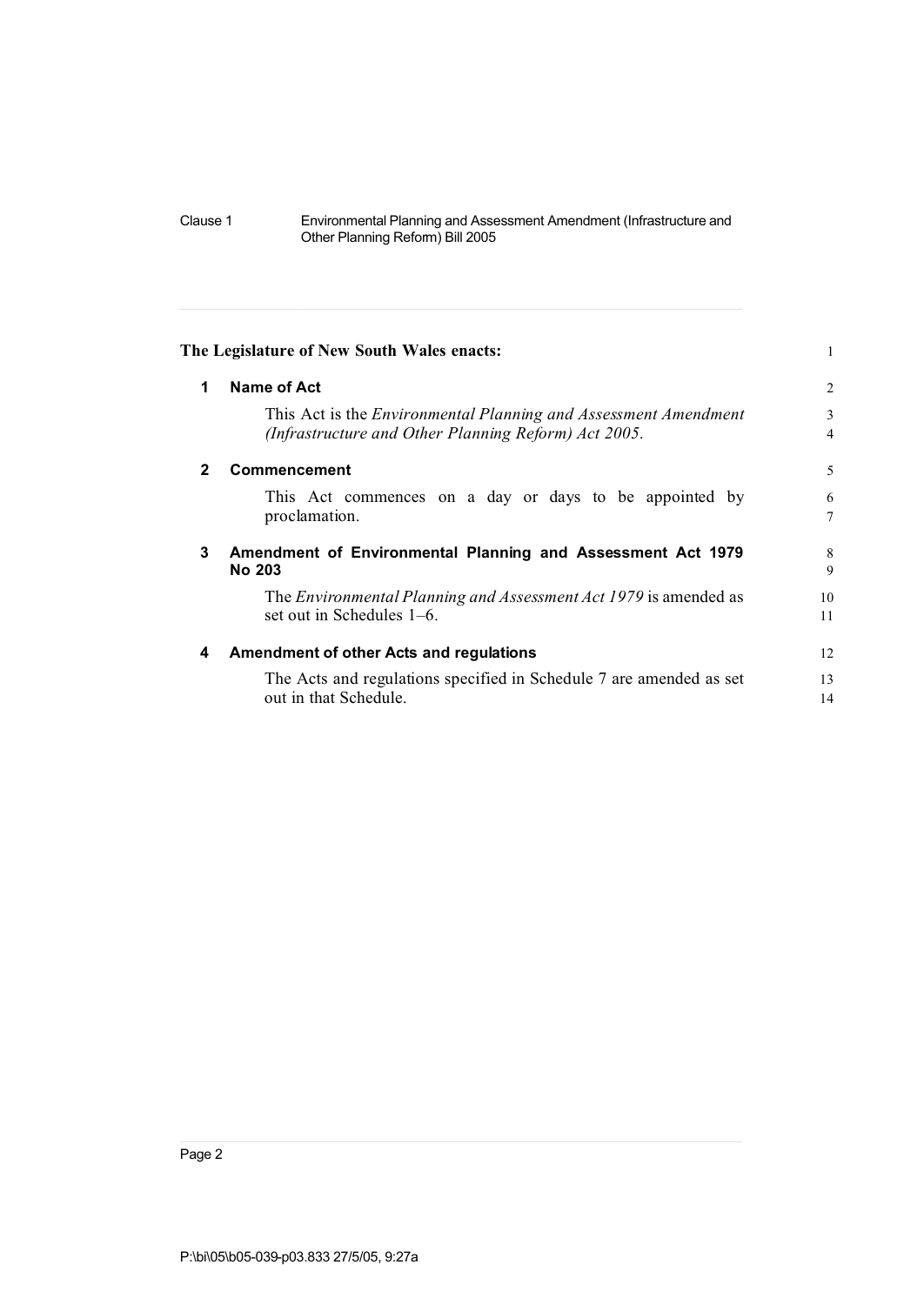Major infrastructure and other projects amendments Schedule 1

| <b>Schedule 1</b> |                   | Major infrastructure and other projects<br>amendments                                                                               |          |
|-------------------|-------------------|-------------------------------------------------------------------------------------------------------------------------------------|----------|
|                   |                   | (Section 3)                                                                                                                         | 3        |
| [1]               | Part 3A           |                                                                                                                                     | 4        |
|                   |                   | Insert after Part 3:                                                                                                                | 5        |
|                   |                   | Part 3A Major infrastructure and other projects                                                                                     | 6        |
|                   | <b>Division 1</b> | <b>Preliminary</b>                                                                                                                  | $\tau$   |
|                   | 75A               | <b>Definitions</b>                                                                                                                  | 8        |
|                   |                   | In this Part:                                                                                                                       | 9        |
|                   |                   | <i>approved project</i> means a project to the extent that it is                                                                    | 10       |
|                   |                   | approved by the Minister under this Part, but does not include<br>a project for which only approval for a concept plan has been     | 11<br>12 |
|                   |                   | given.                                                                                                                              | 13       |
|                   |                   | <i>critical infrastructure project</i> means a project that is a critical<br>infrastructure project, as referred to in section 75C. | 14<br>15 |
|                   |                   | <i>development</i> includes an activity within the meaning of Part 5.                                                               | 16       |
|                   |                   | <i>major infrastructure development</i> includes development,                                                                       | 17       |
|                   |                   | whether or not carried out by a public authority, for the<br>purposes of roads, railways, pipelines, electricity generation,        | 18<br>19 |
|                   |                   | electricity or gas transmission or distribution, sewerage                                                                           | 20       |
|                   |                   | treatment facilities, dams or water reticulation works,                                                                             | 21       |
|                   |                   | desalination plants, trading ports or other public utility<br>undertakings.                                                         | 22<br>23 |
|                   |                   | <i>project</i> means development that is declared under section 75B                                                                 | 24       |
|                   |                   | to be a project to which this Part applies.                                                                                         | 25       |
|                   |                   | <i>proponent</i> of a project, means the person proposing to carry                                                                  | 26       |
|                   |                   | out development comprising all or any part of the project, and<br>includes any person certified by the Minister to be the           | 27<br>28 |
|                   |                   | proponent.                                                                                                                          | 29       |
|                   |                   |                                                                                                                                     |          |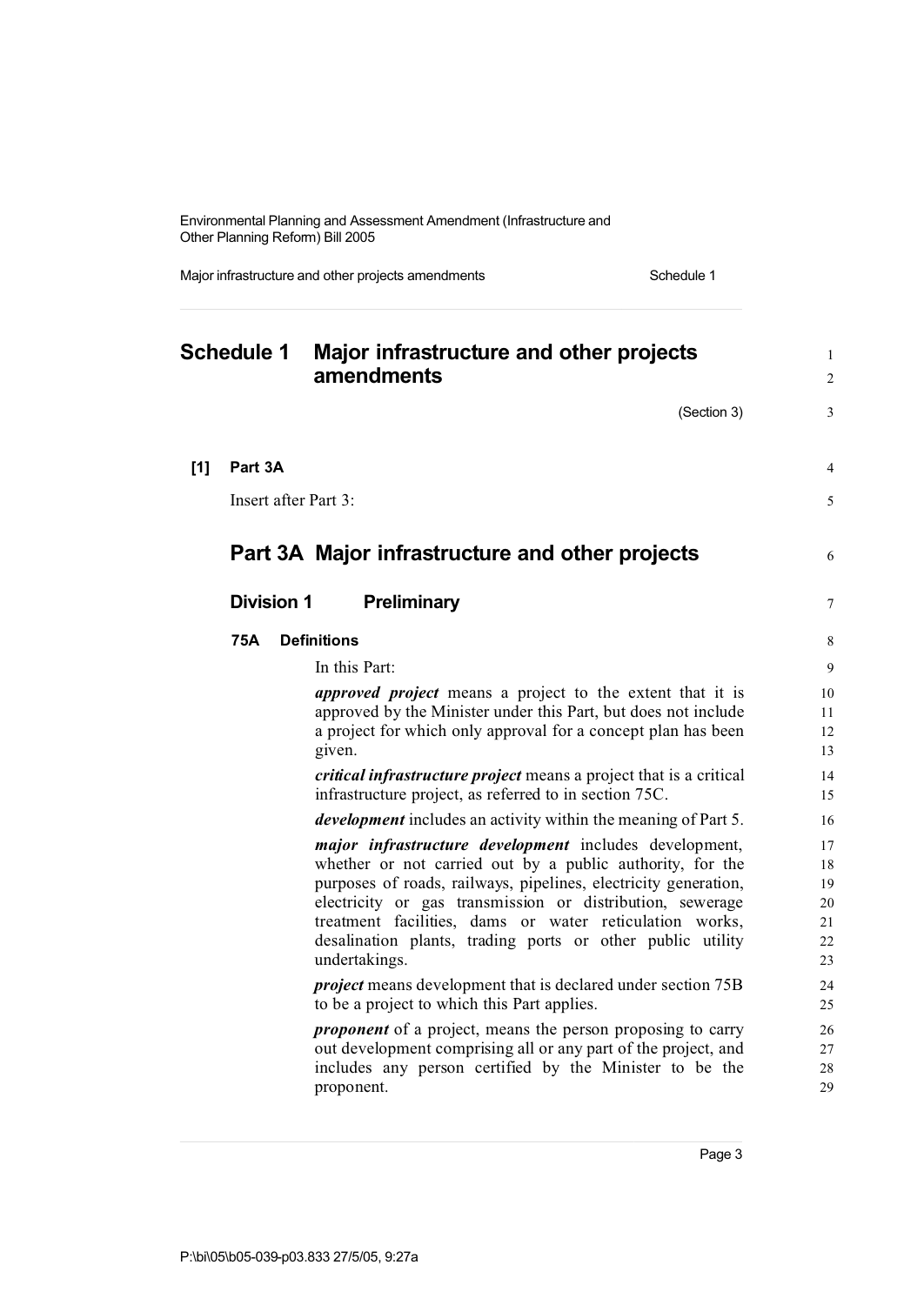| Schedule 1 |  | Major infrastructure and other projects amendments |
|------------|--|----------------------------------------------------|
|------------|--|----------------------------------------------------|

| 75B |     | Projects to which Part applies                                                                                                                                                                                                                                                                                              | $\mathbf{1}$                                            |
|-----|-----|-----------------------------------------------------------------------------------------------------------------------------------------------------------------------------------------------------------------------------------------------------------------------------------------------------------------------------|---------------------------------------------------------|
|     |     | $(1)$ General<br>This Part applies to the carrying out of development that is<br>declared under this section to be a project to which this Part<br>applies:                                                                                                                                                                 | $\overline{2}$<br>$\mathfrak{Z}$<br>$\overline{4}$<br>5 |
|     |     | (a)<br>by a State environmental planning policy, or                                                                                                                                                                                                                                                                         | 6                                                       |
|     |     | (b)<br>by order of the Minister published in the Gazette.                                                                                                                                                                                                                                                                   | 7                                                       |
|     |     | The carrying out of particular development, or development for<br>a program or plan of works or activities, may be so declared.                                                                                                                                                                                             | $\,8\,$<br>9                                            |
|     | (2) | Kinds of projects<br>The following kind of development may be declared to be a<br>project to which this Part applies:                                                                                                                                                                                                       | 10<br>11<br>12                                          |
|     |     | (a)<br>major infrastructure or other development that, in the<br>opinion of the Minister, is of State or regional<br>environmental planning significance,                                                                                                                                                                   | 13<br>14<br>15                                          |
|     |     | (b)<br>major infrastructure or other development that is an<br>activity for which the proponent is also the determining<br>authority (within the meaning of Part 5) and that, in the<br>opinion of the proponent, would (but for this Part)<br>require an environmental impact statement to be<br>obtained under that Part. | 16<br>17<br>18<br>19<br>20<br>21                        |
|     |     | (3) Related development<br>If part of any development is a project to which this Part<br>applies, the other parts of the development are (subject to<br>subsection (4)) taken to be a project to which this Part applies.                                                                                                   | 22<br>23<br>24<br>25                                    |
|     |     | (4) Limiting declared development<br>The declaration of a project may be limited to an aspect of<br>development (such as the construction of a project), to a<br>particular period of carrying out development or otherwise.                                                                                                | 26<br>27<br>28<br>29                                    |
|     | (5) | Amendment or revocation of declaration<br>The declaration of a project may be amended or revoked at any<br>time (including before or after an approval for the project is<br>given under this Part).                                                                                                                        | 30<br>31<br>32<br>33                                    |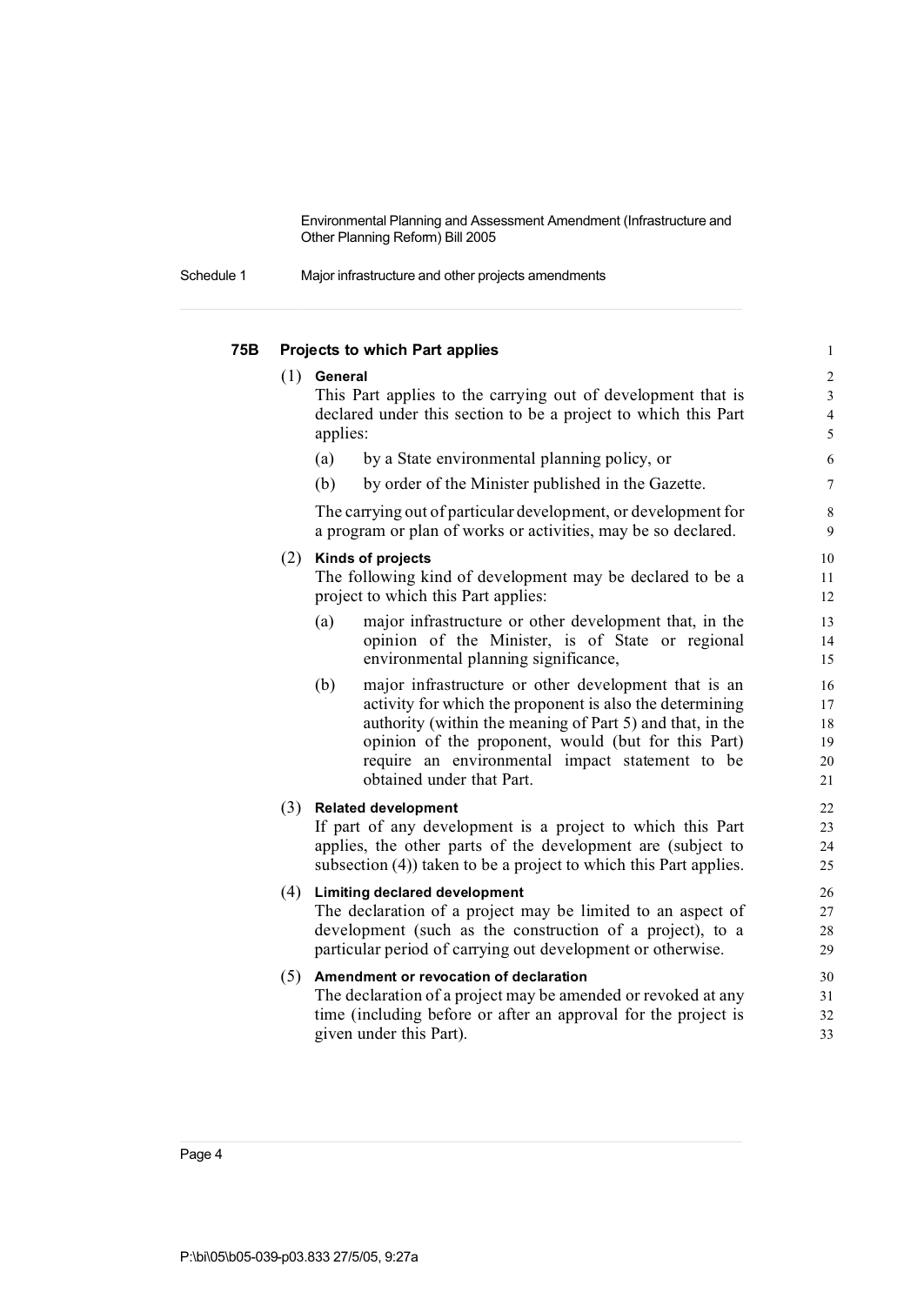Major infrastructure and other projects amendments Schedule 1

| <b>75C</b> |                   | <b>Critical infrastructure projects</b>                                                                                                                                                                         |  |
|------------|-------------------|-----------------------------------------------------------------------------------------------------------------------------------------------------------------------------------------------------------------|--|
|            |                   | Any development that is declared to be a project to which this                                                                                                                                                  |  |
|            |                   | Part applies may also be declared to be a critical infrastructure                                                                                                                                               |  |
|            |                   | project if it is of a category that, in the opinion of the Minister,                                                                                                                                            |  |
|            |                   | is essential for the State for economic, environmental or social                                                                                                                                                |  |
|            |                   | reasons.                                                                                                                                                                                                        |  |
|            |                   | Note. In the case of a critical infrastructure project, this Part contains the<br>following additional provisions:                                                                                              |  |
|            |                   | sections 75K, 75L and 75Q exclude proponent or objector<br>(a)<br>appeals in respect of the determination of an application for<br>approval of the project,                                                     |  |
|            |                   | section 75R excludes with respect to the project all environmental<br>(b)<br>planning instruments (other than SEPPs that specifically relate to<br>the project) and council orders under Division 2A of Part 6, |  |
|            |                   | section 75T excludes third-party appeals against the project under<br>(c)<br>this Act or other environment protection legislation.                                                                              |  |
|            |                   | Guidelines with respect to environmental assessment of the project under<br>section 75F can be tailored to the circumstances of the case.                                                                       |  |
|            | <b>Division 2</b> | Environmental assessment and approval of                                                                                                                                                                        |  |
|            |                   | projects                                                                                                                                                                                                        |  |
| 75D        |                   | Minister's approval required for projects                                                                                                                                                                       |  |
|            | (1)               | A person is not to carry out development that is a project to                                                                                                                                                   |  |
|            |                   | which this Part applies unless the Minister has approved of the                                                                                                                                                 |  |
|            |                   | carrying out of the project under this Part.                                                                                                                                                                    |  |
|            |                   |                                                                                                                                                                                                                 |  |
|            | (2)               |                                                                                                                                                                                                                 |  |
|            |                   | The person is to comply with any conditions to which such an<br>approval is subject.                                                                                                                            |  |
| 75E        |                   | Application for approval of project                                                                                                                                                                             |  |
|            | (1)               | The proponent may apply for the approval of the Minister<br>under this Part to carry out a project.                                                                                                             |  |
|            | (2)               | The application is to:                                                                                                                                                                                          |  |
|            |                   |                                                                                                                                                                                                                 |  |
|            |                   | describe the project, and<br>(a)<br>(b)<br>contain<br>other<br>the<br>any<br>matter<br>required<br>by                                                                                                           |  |
|            |                   | Director-General.                                                                                                                                                                                               |  |
|            |                   | (3) The application is to be lodged with the Director-General.                                                                                                                                                  |  |
|            |                   | (4) An application may relate to part only of a project.                                                                                                                                                        |  |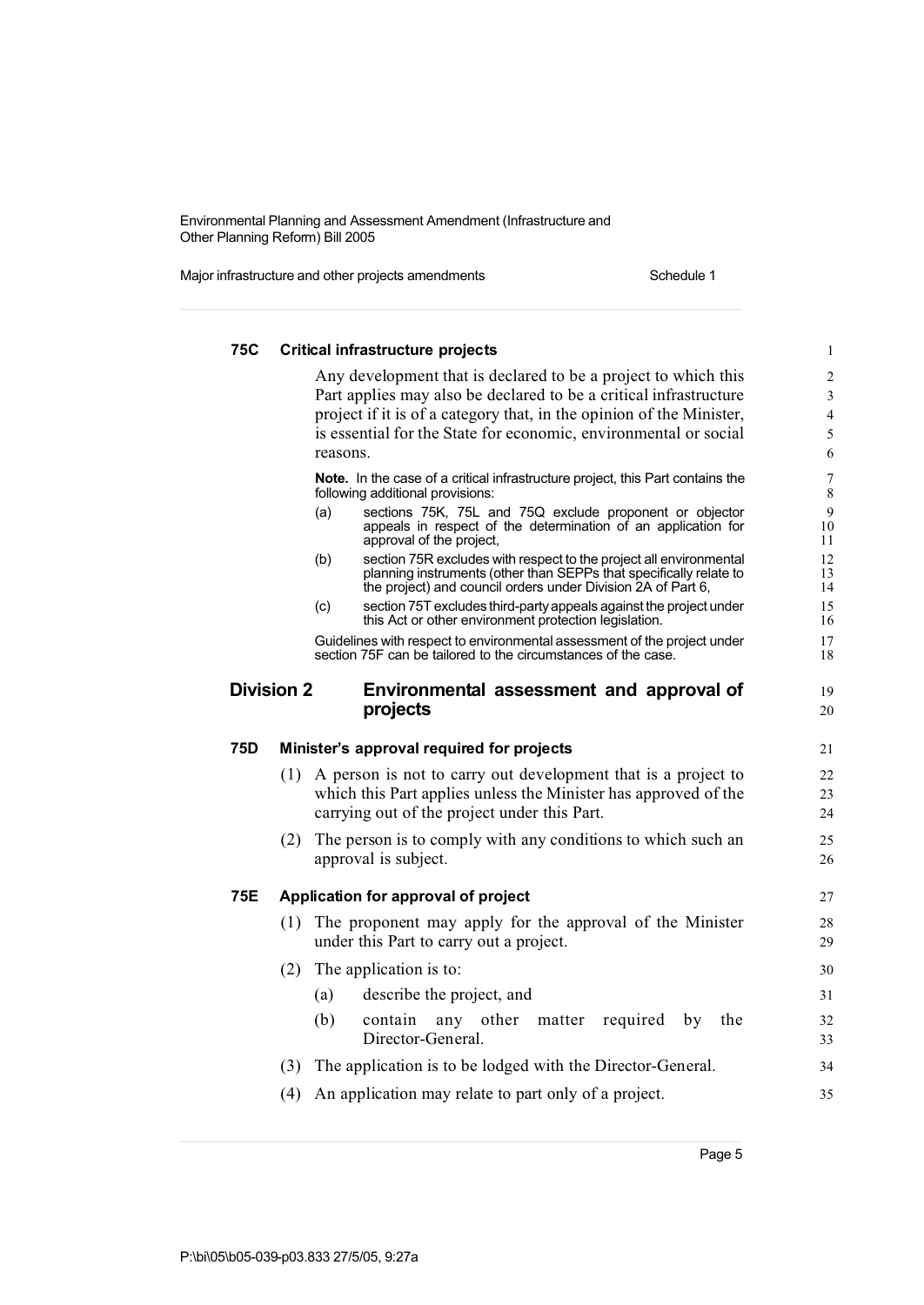Schedule 1 Major infrastructure and other projects amendments

#### **75F Environmental assessment requirements for approval** 1

- (1) The Minister may, after consultation with the Minister for the 2 Environment, publish guidelines in the Gazette with respect to 3 environmental assessment requirements for the purpose of the 4 Minister approving projects under this Part (including levels of 5 assessment and the public authorities and others to be 6 consulted).  $\frac{7}{2}$
- (2) When an application is made for the Minister's approval for a 8 project, the Director-General is to prepare environmental 9 assessment requirements having regard to any such relevant 10 guidelines in respect of the project. 11
- (3) The Director-General is to notify the proponent of the 12 environmental assessment requirements. The Director-General 13 may modify those requirements by further notice to the 14 proponent. 15
- (4) In preparing the environmental assessment requirements, the 16 Director-General is to consult relevant public authorities and 17 have regard to the need for the requirements to assess any key 18 issues raised by those public authorities. 19
- (5) The environmental assessment requirements may require an 20 environmental assessment to be prepared by or on behalf of the 21 proponent in the form approved by the Director-General. 22
- (6) The Director-General may require the proponent to include in 23 an environmental assessment a statement of the commitments 24 the proponent is prepared to make for environmental 25 management and mitigation measures on the site. 26
- (7) This section is subject to section 75P. 27

**Note.** Section 75P enables the Minister to determine environmental 28<br>assessment requirements for approval to carry out the project or any stage 29 assessment requirements for approval to carry out the project or any stage 29<br>of the project when giving approval to a concept plan for the project under of the project when giving approval to a concept plan for the project under  $30$ <br>Division 3 Division 3. 31

## **75G Independent hearing and assessment panels** 32

- (1) The Minister may constitute: 33
	- (a) a panel of experts, or 34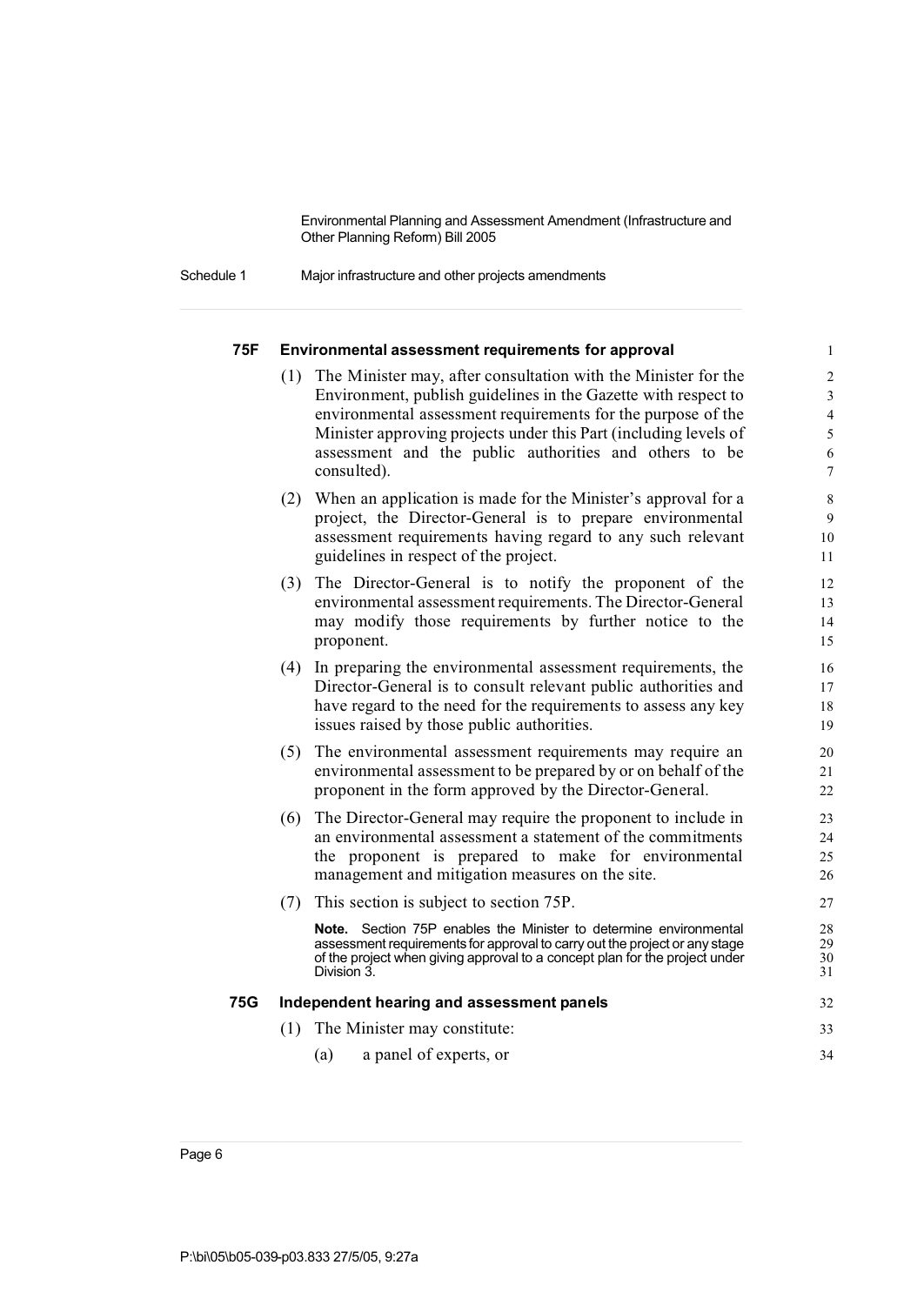Major infrastructure and other projects amendments Schedule 1

|     |     | (b)<br>a panel of officers representing the Department and<br>other relevant public authorities,                                                                                                                                                                                                     | $\mathbf{1}$<br>$\overline{c}$ |
|-----|-----|------------------------------------------------------------------------------------------------------------------------------------------------------------------------------------------------------------------------------------------------------------------------------------------------------|--------------------------------|
|     |     | to assess any aspect of a project referred to the panel by the<br>Minister.                                                                                                                                                                                                                          | 3<br>$\overline{4}$            |
|     | (2) | The members of a panel of experts are not to be officers of the<br>Department or of other public authorities having regulatory<br>functions in connection with the project.                                                                                                                          | 5<br>6<br>$\overline{7}$       |
|     | (3) | The members of a panel of officers are to be nominated by the<br>respective chief executive officers of the public authorities that<br>the Minister nominates to constitute the panel.                                                                                                               | 8<br>9<br>10                   |
|     | (4) | For the purposes of an assessment, a panel may receive or hear<br>submissions from interested persons and submit a report to the<br>Director-General within the time required by the Minister.                                                                                                       | 11<br>12<br>13                 |
|     | (5) | A panel is to exercise its functions in accordance with<br>arrangements approved by the Minister. However, a panel is<br>not subject to the direction of the Minister on the findings or<br>recommendations in its report.                                                                           | 14<br>15<br>16<br>17           |
|     | (6) | The Department is to provide staff and facilities for the purpose<br>of enabling a panel to exercise its functions.                                                                                                                                                                                  | 18<br>19                       |
| 75H |     | Environmental assessment and public consultation                                                                                                                                                                                                                                                     | 20                             |
|     | (1) | The proponent is to submit to the Director-General the<br>environmental assessment required under this Division for<br>approval to carry out the project.                                                                                                                                            | 21<br>22<br>23                 |
|     | (2) | If the Director-General considers that the environmental<br>assessment does not adequately address the environmental<br>assessment requirements, the Director-General may require the<br>proponent to submit a revised environmental assessment to<br>address the matters notified to the proponent. | 24<br>25<br>26<br>27<br>28     |
|     | (3) | After the environmental assessment has been accepted by the<br>Director-General, the Director-General must, in accordance<br>with any guidelines published by the Minister in the Gazette,<br>make the environmental assessment publicly available for at<br>least 30 days.                          | 29<br>30<br>31<br>32<br>33     |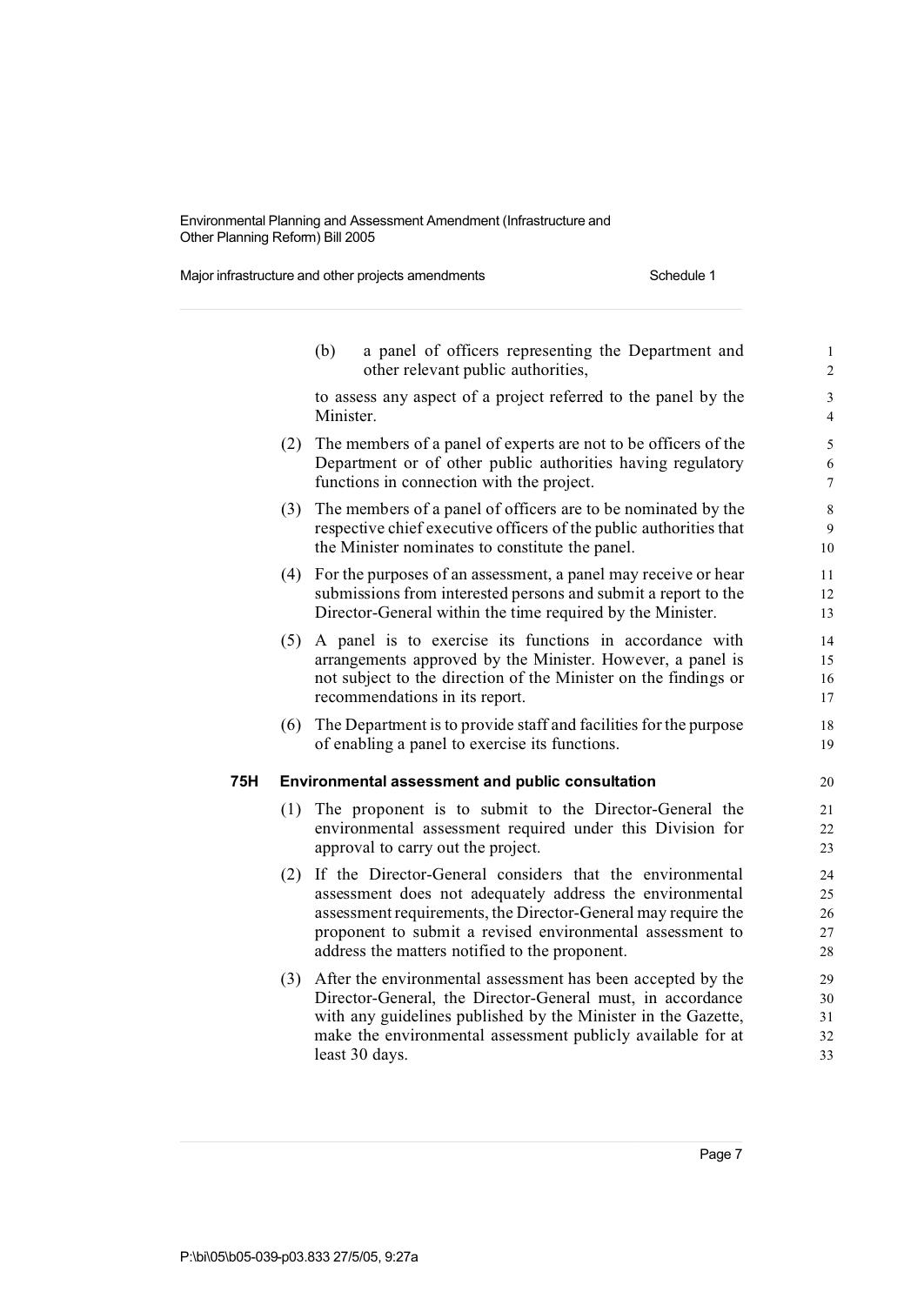| Schedule 1 | Major infrastructure and other projects amendments |  |
|------------|----------------------------------------------------|--|
|------------|----------------------------------------------------|--|

|     |     |     | (4) During that period, any person (including a public authority)<br>may make a written submission to the Director-General | $\mathbf{1}$<br>$\overline{c}$ |
|-----|-----|-----|----------------------------------------------------------------------------------------------------------------------------|--------------------------------|
|     |     |     | concerning the matter.                                                                                                     | 3                              |
|     | (5) |     | The Director-General is to provide copies of submissions                                                                   | $\overline{4}$                 |
|     |     |     | received by the Director-General or a report of the issues raised                                                          | 5                              |
|     |     |     | in those submissions to:                                                                                                   | 6                              |
|     |     | (a) | the proponent, and                                                                                                         | $\overline{7}$                 |
|     |     | (b) | if the project will require an environment protection                                                                      | 8                              |
|     |     |     | licence under Chapter 3 of the Protection of the                                                                           | 9                              |
|     |     |     | Environment Operations Act 1997-the Department of<br>Environment and Conservation, and                                     | 10<br>11                       |
|     |     |     |                                                                                                                            |                                |
|     |     | (c) | any other public authority the Director-General<br>considers appropriate.                                                  | 12<br>13                       |
|     | (6) |     | The Director-General may require the proponent to submit to                                                                | 14                             |
|     |     |     | the Director-General:                                                                                                      | 15                             |
|     |     | (a) | a response to the issues raised in those submissions, and                                                                  | 16                             |
|     |     | (b) | a preferred project report that outlines any proposed                                                                      | 17                             |
|     |     |     | changes to the project to minimise its environmental<br>impact, and                                                        | 18<br>19                       |
|     |     |     |                                                                                                                            |                                |
|     |     | (c) | any revised statement of commitments.                                                                                      | 20                             |
|     |     |     | (7) If the Director-General considers that significant changes are                                                         | 21                             |
|     |     |     | proposed to the nature of the project, the Director-General may                                                            | 22                             |
|     |     |     | require the proponent to make the preferred project report<br>available to the public.                                     | 23<br>24                       |
|     |     |     |                                                                                                                            |                                |
| 75I |     |     | Director-General's environmental assessment report                                                                         | 25                             |
|     | (1) |     | The Director-General is to give a report on a project to the                                                               | 26                             |
|     |     |     | Minister for the purposes of the Minister's consideration of the                                                           | 27                             |
|     |     |     | application for approval to carry out the project.                                                                         | 28                             |
|     | (2) |     | The Director-General's report is to include:                                                                               | 29                             |
|     |     | (a) | a copy of the proponent's environmental assessment and                                                                     | 30                             |
|     |     |     | any preferred project report, and                                                                                          | 31                             |
|     |     | (b) | any advice provided by public authorities on the project,                                                                  | 32                             |
|     |     |     | and                                                                                                                        | 33                             |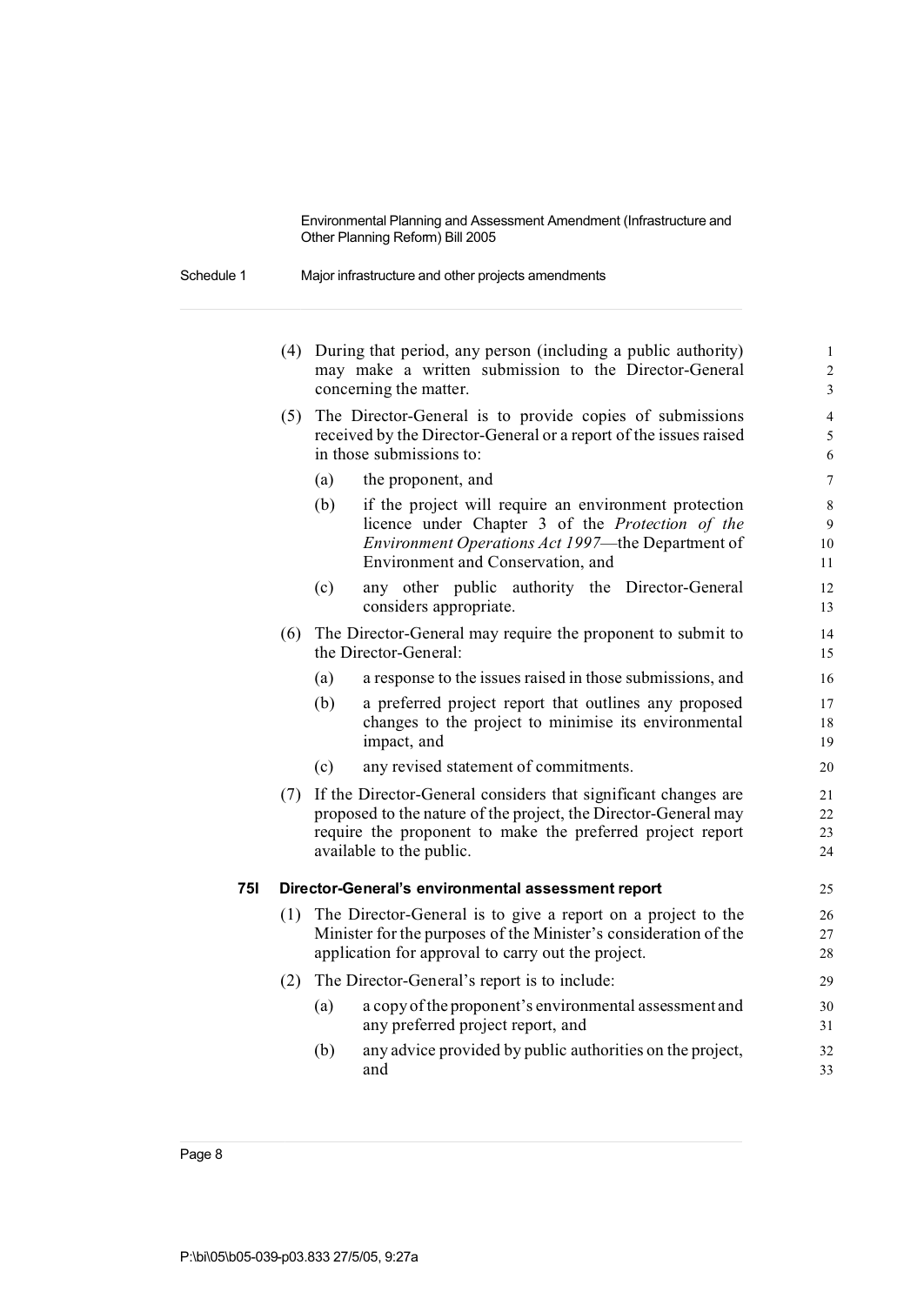Major infrastructure and other projects amendments Schedule 1

|     |           | (c) | a copy of any report of a panel constituted under section<br>75G in respect of the project, and                                                                                                                                                                                                                                                                     | $\mathbf{1}$<br>$\overline{\mathbf{c}}$         |
|-----|-----------|-----|---------------------------------------------------------------------------------------------------------------------------------------------------------------------------------------------------------------------------------------------------------------------------------------------------------------------------------------------------------------------|-------------------------------------------------|
|     |           | (d) | a copy of or reference to the provisions of any State<br>Environmental Planning Policy that substantially govern<br>the carrying out of the project, and                                                                                                                                                                                                            | 3<br>$\overline{\mathcal{L}}$<br>5              |
|     |           | (e) | except in the case of a critical infrastructure project—a<br>copy of or reference to the provisions of any<br>environmental planning instrument that would (but for<br>this Part) substantially govern the carrying out of the<br>project and that have been taken into consideration in<br>the environmental assessment of the project under this<br>Division, and | 6<br>$\overline{7}$<br>8<br>9<br>10<br>11<br>12 |
|     |           | (f) | any environmental assessment undertaken by the<br>Director-General or other matter the Director-General<br>considers appropriate.                                                                                                                                                                                                                                   | 13<br>14<br>15                                  |
| 75J |           |     | Giving of approval by Minister to carry out project                                                                                                                                                                                                                                                                                                                 | 16                                              |
|     | $(1)$ If: |     |                                                                                                                                                                                                                                                                                                                                                                     | 17                                              |
|     |           | (a) | the proponent has duly applied to the Minister for<br>approval under this Part to carry out a project, and                                                                                                                                                                                                                                                          | 18<br>19                                        |
|     |           | (b) | the environmental assessment requirements under this<br>Division with respect to the project have been complied<br>with,                                                                                                                                                                                                                                            | 20<br>21<br>22                                  |
|     |           |     | the Minister may approve or disapprove of the carrying out of<br>the project.                                                                                                                                                                                                                                                                                       | 23<br>24                                        |
|     | (2)       |     | The Minister, when deciding whether or not to approve the<br>carrying out of a project, is to consider:                                                                                                                                                                                                                                                             | 25<br>26                                        |
|     |           | (a) | the Director-General's report on the project and the<br>reports, advice and recommendations contained in the<br>report, and                                                                                                                                                                                                                                         | 27<br>28<br>29                                  |
|     |           | (b) | if the proponent is a public authority—any advice<br>provided by the Minister having portfolio responsibility<br>for the proponent, and                                                                                                                                                                                                                             | 30<br>31<br>32                                  |
|     |           | (c) | if the Minister has directed an inquiry be held in<br>accordance with section 119 with respect to the<br>project—any findings or recommendations of the<br>Commission of Inquiry.                                                                                                                                                                                   | 33<br>34<br>35<br>36                            |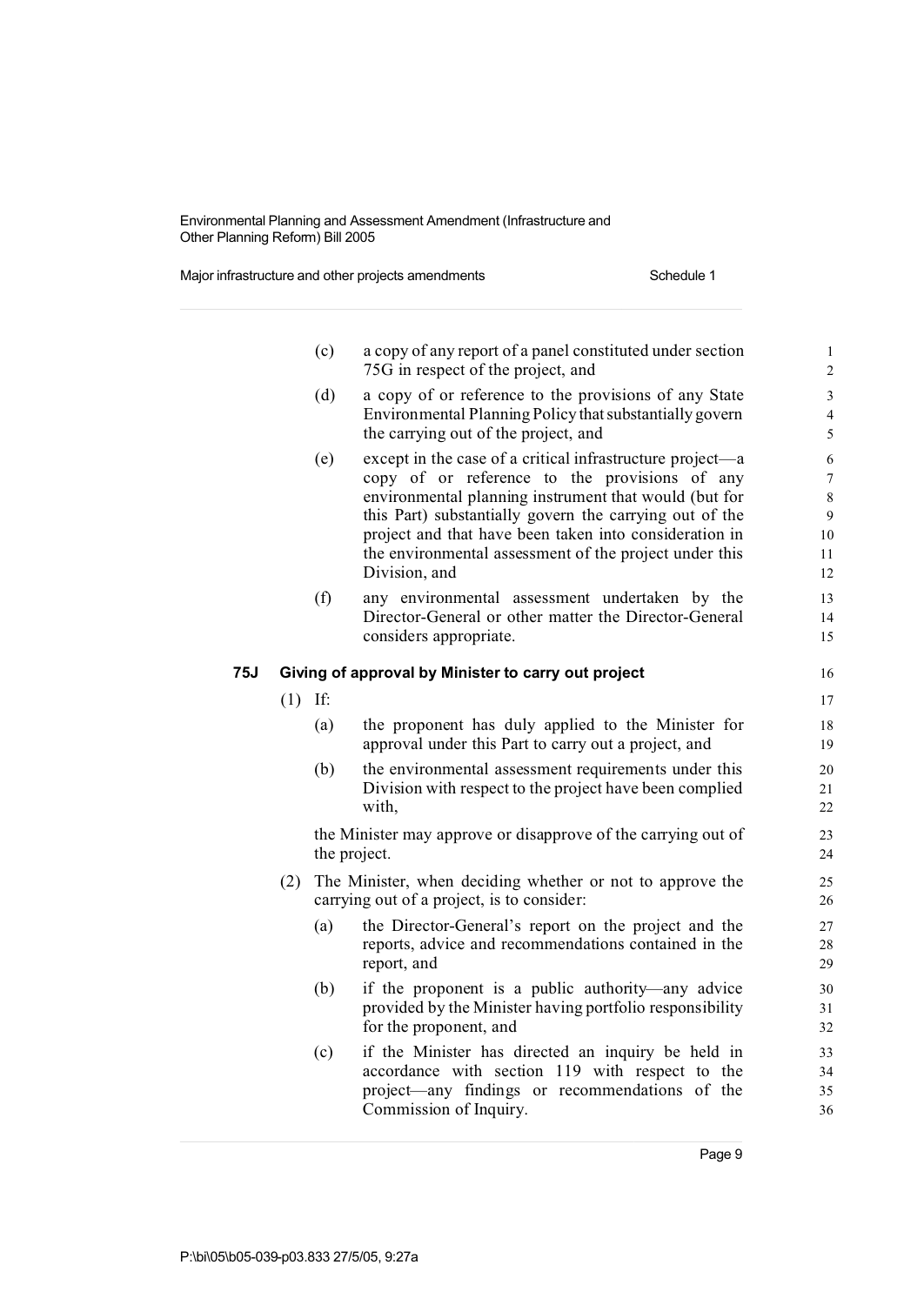| Schedule 1 | Major infrastructure and other projects amendments |  |
|------------|----------------------------------------------------|--|
|------------|----------------------------------------------------|--|

|     | (3) |     | The Minister cannot approve of the carrying out of a project:                                                                                                                                                                                                                                                                                                                            | $\mathbf{1}$                       |
|-----|-----|-----|------------------------------------------------------------------------------------------------------------------------------------------------------------------------------------------------------------------------------------------------------------------------------------------------------------------------------------------------------------------------------------------|------------------------------------|
|     |     | (a) | that is not a critical infrastructure project, and                                                                                                                                                                                                                                                                                                                                       | $\overline{c}$                     |
|     |     | (b) | that would (but for this Part) be wholly prohibited under<br>an environmental planning instrument by the operation<br>of section 76B.                                                                                                                                                                                                                                                    | 3<br>$\overline{\mathcal{L}}$<br>5 |
|     | (4) |     | A project may be approved under this Part with such<br>modifications of the project or on such conditions as the<br>Minister may determine.                                                                                                                                                                                                                                              | 6<br>$\boldsymbol{7}$<br>8         |
| 75K |     |     | Appeals by proponent                                                                                                                                                                                                                                                                                                                                                                     | 9                                  |
|     | (1) |     | This section applies to a project if:                                                                                                                                                                                                                                                                                                                                                    | 10                                 |
|     |     | (a) | the project is not a critical infrastructure project, and                                                                                                                                                                                                                                                                                                                                | 11                                 |
|     |     | (b) | the proponent is not a public authority, and                                                                                                                                                                                                                                                                                                                                             | 12                                 |
|     |     | (c) | the project has not been the subject of an inquiry held in<br>accordance with section 119 or of a report of a panel of<br>experts under section 75G, and                                                                                                                                                                                                                                 | 13<br>14<br>15                     |
|     |     | (d) | but for this Part, the provisions of Part 4 would apply to<br>the project.                                                                                                                                                                                                                                                                                                               | 16<br>17                           |
|     | (2) |     | A proponent who is dissatisfied with the determination of the<br>Minister with respect to an application by the proponent under<br>this Division may appeal to the Court within 3 months after:                                                                                                                                                                                          | 18<br>19<br>20                     |
|     |     | (a) | the date on which the proponent received notice of the<br>determination of the application in accordance with the<br>regulations, or                                                                                                                                                                                                                                                     | 21<br>22<br>23                     |
|     |     | (b) | the date on which the regulations provide that a pending<br>application is taken to have been refused for the<br>purposes only of this section.                                                                                                                                                                                                                                          | 24<br>25<br>26                     |
|     |     |     | (3) If any such appeal is made, each objector to the application<br>referred to in section 75L is to be given notice by the Minister<br>of that appeal and is, on application made to the Court in<br>accordance with rules of court within 28 days after the date of<br>the notice, entitled to be heard at the hearing of the appeal as if<br>the objector were a party to the appeal. | 27<br>28<br>29<br>30<br>31<br>32   |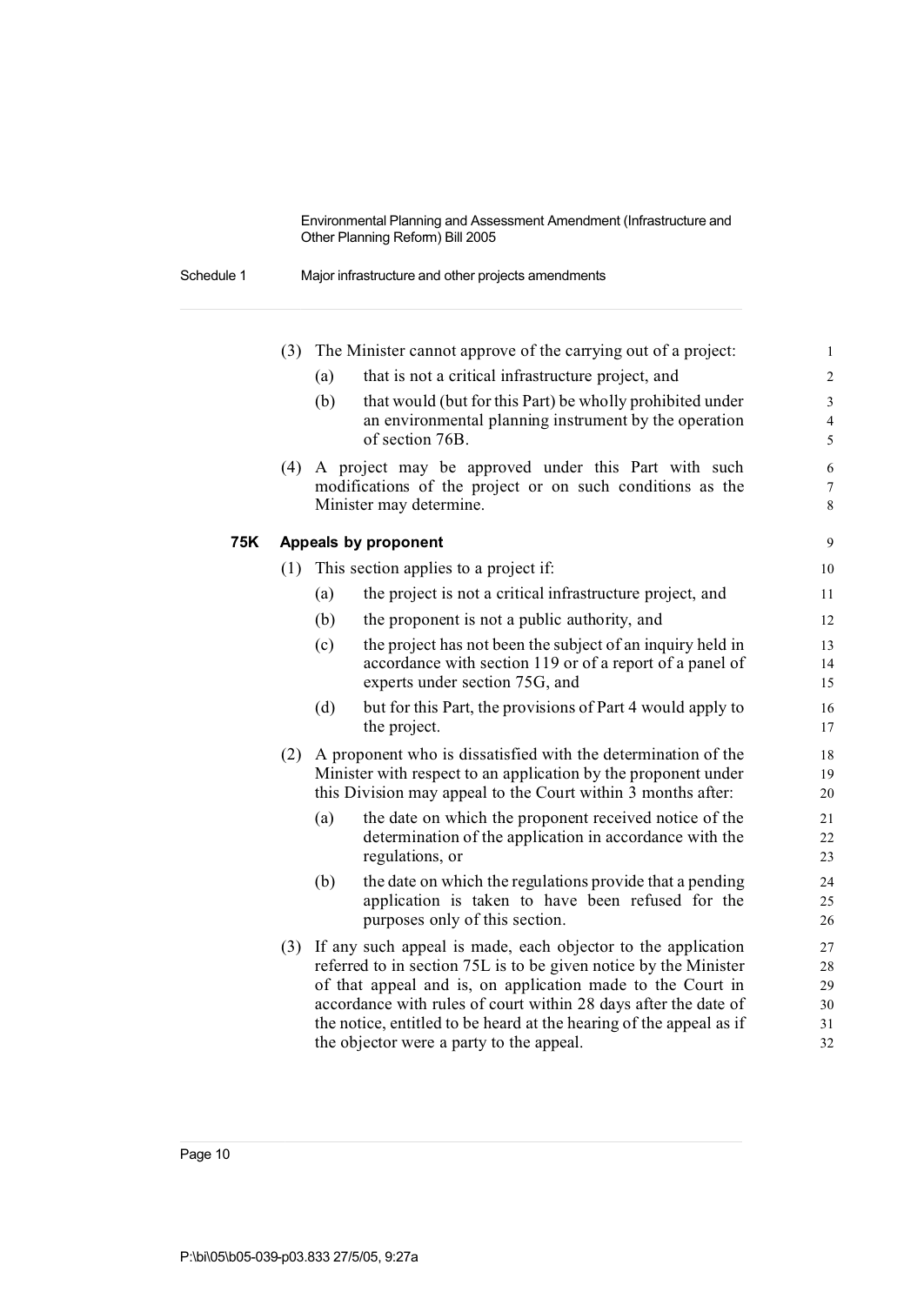Major infrastructure and other projects amendments Schedule 1

| 75L               |     |            | Appeals by an objector                                                                                                                                                                                                                                                                      | $\mathbf{1}$               |
|-------------------|-----|------------|---------------------------------------------------------------------------------------------------------------------------------------------------------------------------------------------------------------------------------------------------------------------------------------------|----------------------------|
|                   | (1) |            | This section applies to a project if:                                                                                                                                                                                                                                                       | 2                          |
|                   |     | (a)        | it is not a critical infrastructure project, and                                                                                                                                                                                                                                            | 3                          |
|                   |     | (b)        | there has been no approval of a concept plan for the<br>project under Division 3, and                                                                                                                                                                                                       | $\overline{4}$<br>5        |
|                   |     | (c)        | the project has not been the subject of an inquiry held in<br>accordance with section 119 or of a report of a panel of<br>experts under section 75G, and                                                                                                                                    | $\sqrt{6}$<br>7<br>$8\,$   |
|                   |     | (d)        | but for this Part, the project would be designated<br>development to which the provisions of Part 4 would<br>apply.                                                                                                                                                                         | 9<br>10<br>11              |
|                   |     | a project. | (2) For the purposes of this section, an objector is a person who<br>has made a submission under section 75H by way of objection<br>to an application for approval under this Division to carry out                                                                                         | 12<br>13<br>14<br>15       |
|                   |     |            | (3) An objector who is dissatisfied with the determination of the<br>Minister under this Division to give approval to carry out a<br>project may appeal to the Court within 28 days after the date on<br>which notice of the determination was given in accordance<br>with the regulations. | 16<br>17<br>18<br>19<br>20 |
|                   | (4) |            | If such an appeal is made, the proponent and the Minister are<br>to be given notice of the appeal, in accordance with rules of<br>court, and are entitled to be heard at the hearing of the appeal<br>as parties to the appeal.                                                             | 21<br>22<br>23<br>24       |
| <b>Division 3</b> |     |            | Concept plans for certain projects                                                                                                                                                                                                                                                          | 25                         |
| <b>75M</b>        |     |            | Submission of concept plan for project                                                                                                                                                                                                                                                      | 26                         |
|                   | (1) |            | The Minister may authorise or require the proponent to submit<br>a concept plan for a project.                                                                                                                                                                                              | 27<br>28                   |
|                   | (2) |            | The concept plan is to:                                                                                                                                                                                                                                                                     | 29                         |
|                   |     | (a)        | outline the scope of the project and any development<br>options, and                                                                                                                                                                                                                        | 30<br>31                   |
|                   |     | (b)        | set out any proposal for the staged implementation of<br>the project, and                                                                                                                                                                                                                   | 32<br>33                   |
|                   |     |            |                                                                                                                                                                                                                                                                                             |                            |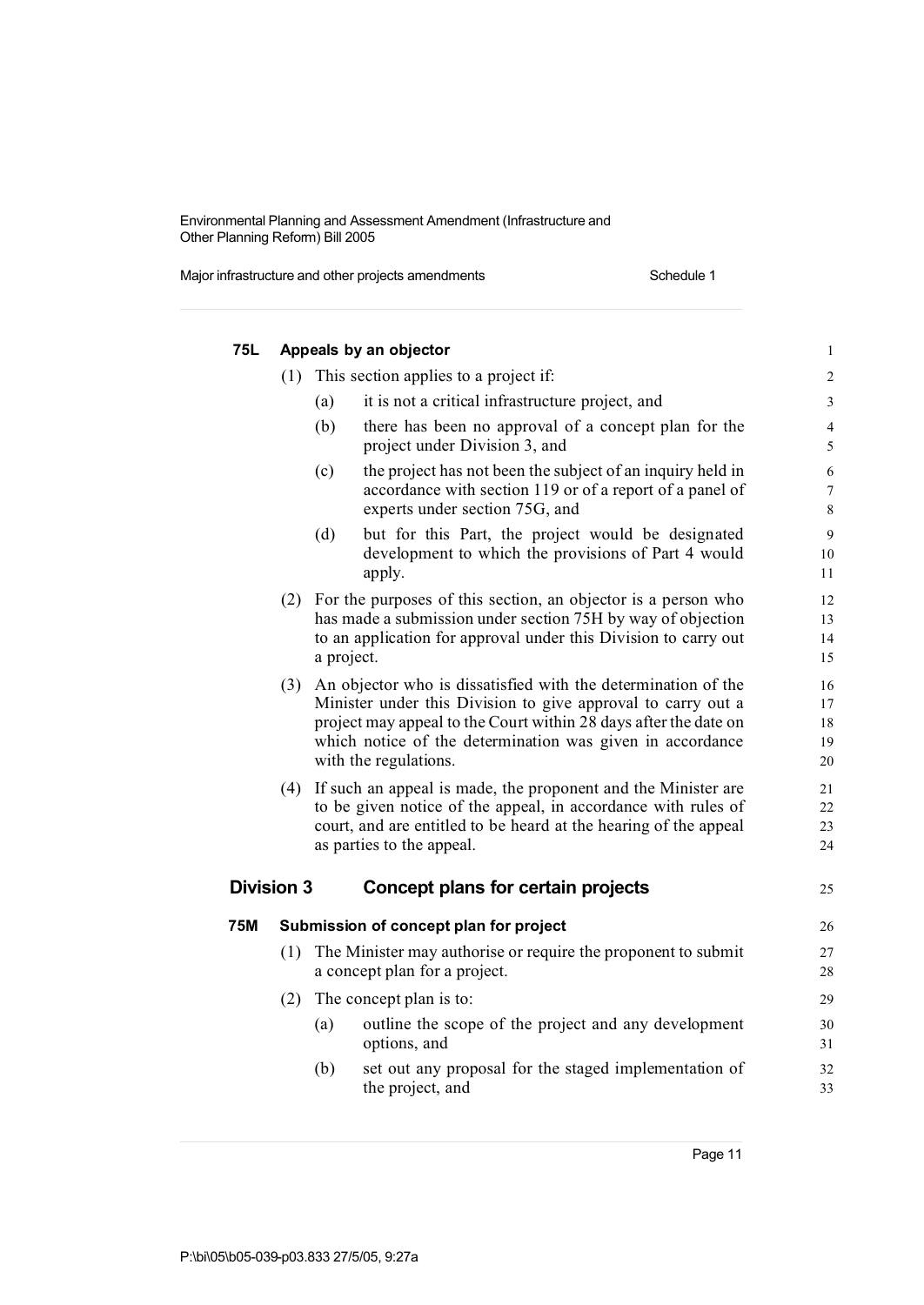Schedule 1 Major infrastructure and other projects amendments

|     |     | (c)                                                        | any other<br>matter required by<br>the<br>contain<br>Director-General.                                           | $\mathbf{1}$<br>$\overline{c}$ |  |  |  |
|-----|-----|------------------------------------------------------------|------------------------------------------------------------------------------------------------------------------|--------------------------------|--|--|--|
|     |     |                                                            | A detailed description of the project is not required.                                                           | 3                              |  |  |  |
|     | (3) |                                                            | The concept plan is to be lodged with the Director-General.                                                      | 4                              |  |  |  |
|     | (4) |                                                            | If an environmental planning instrument requires the                                                             | 5                              |  |  |  |
|     |     |                                                            | preparation of a development control plan before any particular                                                  | 6                              |  |  |  |
|     |     |                                                            | or kind of development is carried out on any land, the                                                           | $\overline{7}$                 |  |  |  |
|     |     |                                                            | obligation may be satisfied for a project by the submission and                                                  | 8                              |  |  |  |
|     |     |                                                            | approval of a concept plan in respect of the land concerned                                                      | 9                              |  |  |  |
|     |     |                                                            | (but only if the Minister authorises or requires the submission<br>of the concept plan).                         | 10<br>11                       |  |  |  |
|     |     |                                                            |                                                                                                                  |                                |  |  |  |
| 75N |     |                                                            | Environmental assessment, panel report, public consultation and                                                  | 12                             |  |  |  |
|     |     |                                                            | Director-General's report for concept plan                                                                       | 13                             |  |  |  |
|     |     | 14                                                         |                                                                                                                  |                                |  |  |  |
|     |     |                                                            | approval), 75G (Independent hearing and assessment panels),                                                      | 15                             |  |  |  |
|     |     | 75H (Environmental assessment and public consultation) and |                                                                                                                  |                                |  |  |  |
|     |     |                                                            | 75I (Director-General's environmental assessment report)                                                         | 17                             |  |  |  |
|     |     |                                                            | apply, subject to the regulations, with respect to approval for                                                  | 18                             |  |  |  |
|     |     |                                                            | the concept plan for a project in the same way as they apply<br>with respect to approval to carry out a project. | 19<br>20                       |  |  |  |
|     |     |                                                            |                                                                                                                  |                                |  |  |  |
| 750 |     |                                                            | Giving of approval for concept plan                                                                              | 21                             |  |  |  |
|     | (1) | If:                                                        |                                                                                                                  | 22                             |  |  |  |
|     |     | (a)                                                        | the proponent submits a concept plan for a project, and                                                          | 23                             |  |  |  |
|     |     | (b)                                                        | the environmental assessment requirements under this                                                             | 24                             |  |  |  |
|     |     |                                                            | Division with respect to giving approval for the concept                                                         | 25                             |  |  |  |
|     |     |                                                            | plan have been complied with,                                                                                    | 26                             |  |  |  |
|     |     |                                                            | the Minister may give or refuse to give approval for the concept                                                 | 27                             |  |  |  |
|     |     |                                                            | plan for the project.                                                                                            | 28                             |  |  |  |
|     | (2) |                                                            | The Minister, when deciding whether or not to give approval                                                      | 29                             |  |  |  |
|     |     |                                                            | for the concept plan, is to consider:                                                                            | 30                             |  |  |  |
|     |     | (a)                                                        | the Director-General's report on the project and the                                                             | 31                             |  |  |  |
|     |     |                                                            | reports and recommendations contained in the report,                                                             | 32                             |  |  |  |
|     |     |                                                            | and                                                                                                              | 33                             |  |  |  |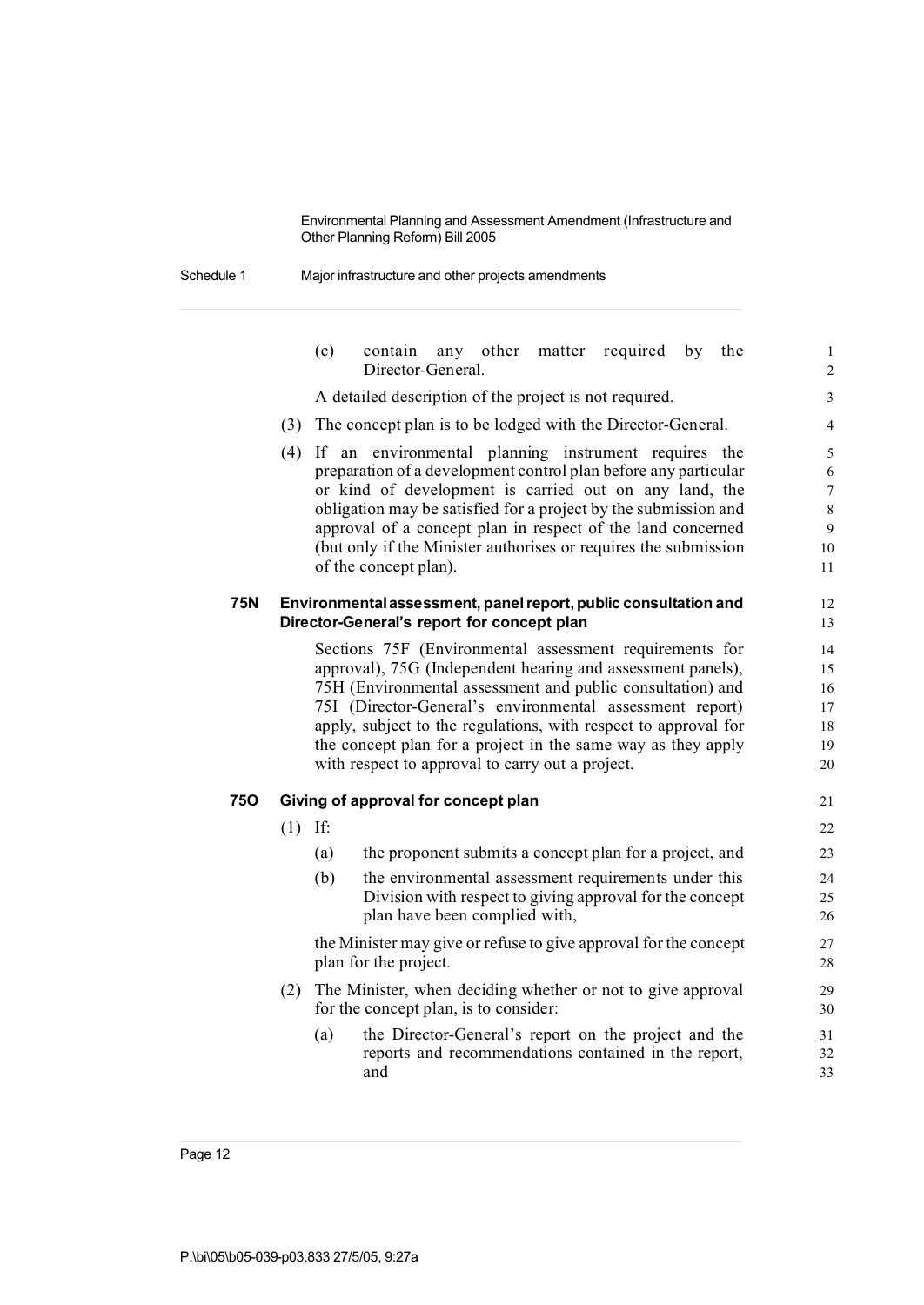Major infrastructure and other projects amendments Schedule 1

|     |     | (b)      | if the proponent is a public authority—any advice<br>provided by the Minister having portfolio responsibility<br>for the proponent, and                                                                                                                                               | $\mathbf 1$<br>$\overline{c}$<br>3         |
|-----|-----|----------|---------------------------------------------------------------------------------------------------------------------------------------------------------------------------------------------------------------------------------------------------------------------------------------|--------------------------------------------|
|     |     | (c)      | if the Minister has directed an inquiry be held in<br>accordance with section 119 with respect to the<br>project—any findings or recommendations of the<br>Commission of Inquiry.                                                                                                     | $\overline{4}$<br>5<br>6<br>$\overline{7}$ |
|     | (3) | project: | The Minister cannot give approval for the concept plan for a                                                                                                                                                                                                                          | 8<br>9                                     |
|     |     | (a)      | that is not a critical infrastructure project, and                                                                                                                                                                                                                                    | 10                                         |
|     |     | (b)      | that would (but for this Part) be wholly prohibited under<br>an environmental planning instrument by the operation<br>of section 76B.                                                                                                                                                 | 11<br>12<br>13                             |
|     | (4) |          | Approval for a concept plan may be given under this Division<br>with such modifications of the project as the Minister may<br>determine.                                                                                                                                              | 14<br>15<br>16                             |
| 75P |     | approved | Determinations with respect to project for which concept plan                                                                                                                                                                                                                         | 17<br>18                                   |
|     |     |          | (1) When giving an approval for the concept plan for a project, the<br>Minister may make any (or any combination) of the following<br>determinations:                                                                                                                                 | 19<br>20<br>21                             |
|     |     | (a)      | the Minister may determine the further environmental<br>assessment requirements for approval to carry out the<br>project or any particular stage of the project under this<br>Part (in which case those requirements have effect for<br>the purposes of Division 2),                  | 22<br>23<br>24<br>25<br>26                 |
|     |     | (b)      | the Minister may determine that approval to carry out<br>the project or any particular stage of the project is to be<br>subject to the other provisions of this Act (in which case<br>the project or that stage of the project ceases to be a<br>project to which this Part applies), | 27<br>28<br>29<br>30<br>31                 |
|     |     | (c)      | determine<br>Minister<br>that<br>the<br>may<br>further<br>no<br>environmental assessment is required for the project or                                                                                                                                                               | 32<br>33                                   |

any particular stage of the project (in which case the 34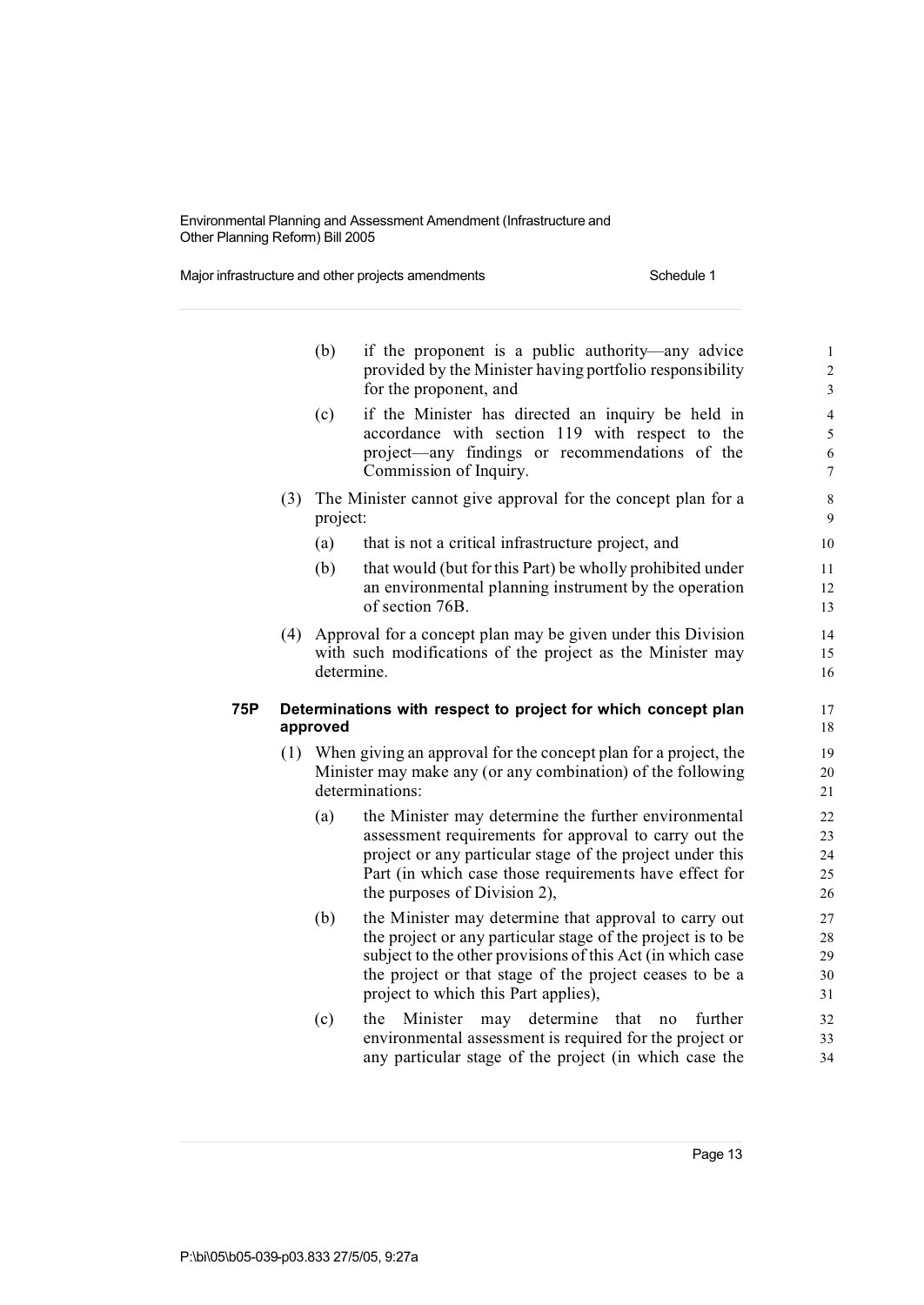Schedule 1 Major infrastructure and other projects amendments

Minister may, under section 75J, approve or disapprove 1 of the carrying out of the project or that stage of the 2 project without further application, environmental 3 assessment or report under Division 2). 4 (2) If the Minister determines that approval to carry out the project 5 or any particular stage of the project is to be subject to the other 6 provisions of this Act, the following provisions apply:  $\frac{7}{2}$ (a) the determination of a development application for the 8 project or that stage of the project under Part 4 is to be 9 generally consistent with the terms of the approval of 10 the concept plan, 11 (b) the project or that stage of the project is not integrated 12 development for the purposes of Part 4, 13 (c) any further environmental assessment of the project or 14 that stage of the project under Part 4 or Part 5 is to be 15 undertaken in accordance with the requirements 16 determined by the Minister when approving the concept 17 plan (despite anything to the contrary in that Part), 18 (d) the Minister may, by order, declare that that stage of the 19 project (or any part of it) is exempt or complying 20 development for the purposes of this Act, 21 (e) the Minister may, by order, declare that that stage of the 22 project (or any part of it) is not designated development 23 for the purposes of this Act, 24 (f) the Minister may, by order, revoke or amend (as the 25 case requires) the declaration of the project under this 26 Part. 27 An order under paragraph (d), (e) or (f) is to be published in the 28 Gazette and has effect according to its tenor. 29 **75Q Appeal by proponent** 30 (1) This section applies to a project for which a concept plan has 31 been submitted if: 32 (a) the project is not a critical infrastructure project, and 33 (b) the proponent is not a public authority, and  $34$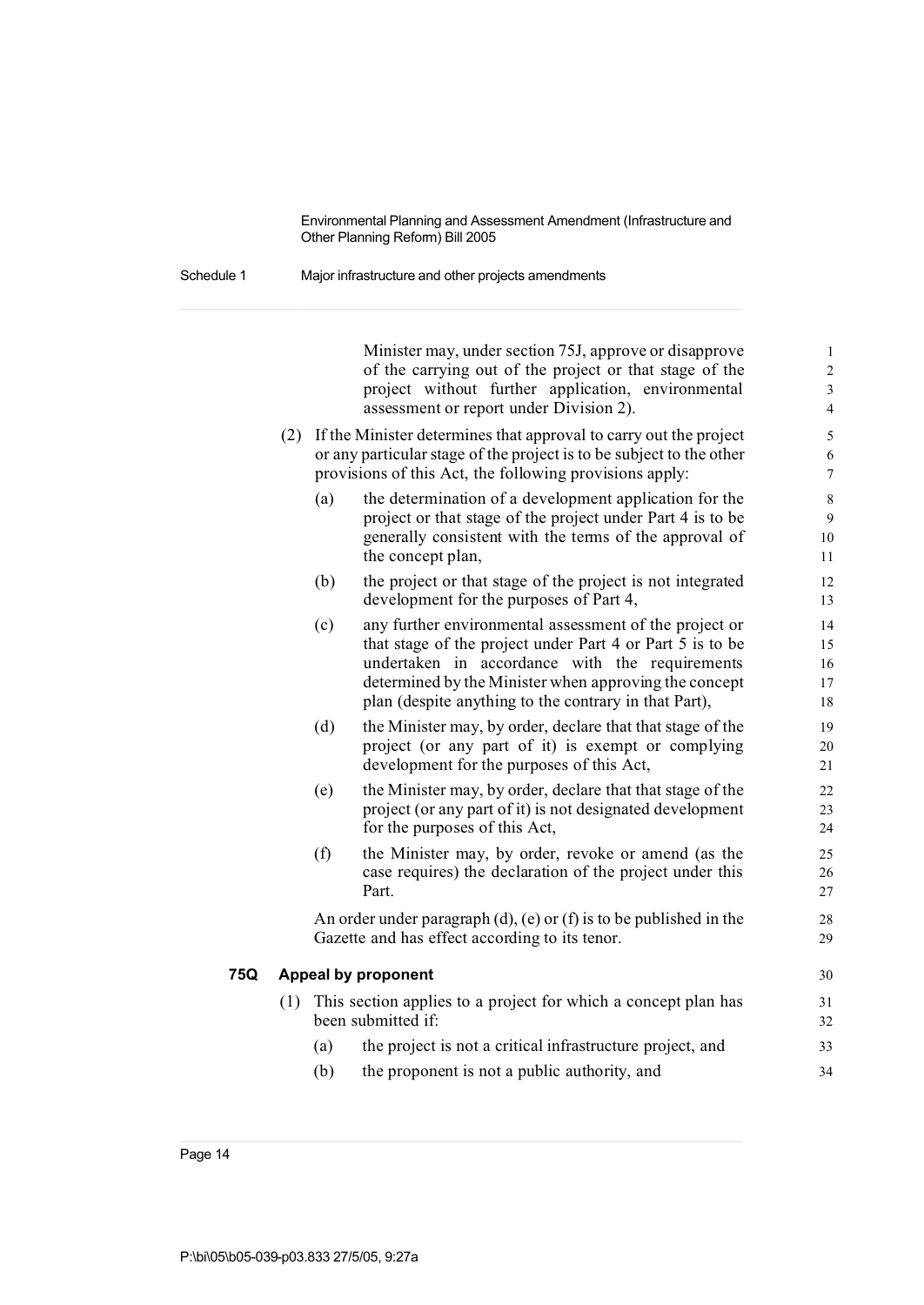Major infrastructure and other projects amendments Schedule 1

|                   |     | (c)       | the project has not been the subject of an inquiry held in<br>accordance with section 119 or of a report of a panel of<br>experts under section 75G, and                                                                                                                                                                         | $\mathbf{1}$<br>$\overline{c}$<br>$\overline{\mathbf{3}}$ |
|-------------------|-----|-----------|----------------------------------------------------------------------------------------------------------------------------------------------------------------------------------------------------------------------------------------------------------------------------------------------------------------------------------|-----------------------------------------------------------|
|                   |     | (d)       | but for this Part, the provisions of Part 4 would apply to<br>the project.                                                                                                                                                                                                                                                       | $\overline{4}$<br>5                                       |
|                   | (2) | after:    | A proponent who is dissatisfied with the determination of the<br>Minister under this Division to refuse to approve the concept<br>plan for a project (or to modify a concept plan for which<br>approval is given) may appeal to the Court within 3 months                                                                        | 6<br>$\overline{7}$<br>8<br>9<br>10                       |
|                   |     | (a)       | the date on which the proponent received notice of the<br>determination in accordance with the regulations, or                                                                                                                                                                                                                   | 11<br>12                                                  |
|                   |     | (b)       | the date on which the regulations provide that a pending<br>application is taken to have been refused for the<br>purposes only of this section.                                                                                                                                                                                  | 13<br>14<br>15                                            |
|                   |     | plan.     | (3) If the Court allows the appeal, the Minister is to approve the<br>concept plan in the manner determined by the Court. The Court<br>does not have jurisdiction to approve the concept plan or to<br>make or direct the Minister on any determination that may be<br>made under section 75P when giving approval for a concept | 16<br>17<br>18<br>19<br>20<br>21                          |
| <b>Division 4</b> |     |           | Application of other provisions of this and<br>other Acts                                                                                                                                                                                                                                                                        | 22<br>23                                                  |
| 75R               |     |           | Application of other provisions of Act                                                                                                                                                                                                                                                                                           | 24                                                        |
|                   |     | project). | (1) Part 4 and Part 5 do not, except as provided by this Part, apply<br>to or in respect of an approved project (including the<br>declaration of the project as a project to which this Part applies<br>and any approval or other requirement under this Part for the                                                            | 25<br>26<br>27<br>28<br>29                                |
|                   | (2) |           | Part 3 and State environmental planning policies apply to:                                                                                                                                                                                                                                                                       | 30                                                        |
|                   |     | (a)       | the declaration of a project as a project to which this<br>Part applies or as a critical infrastructure project, and                                                                                                                                                                                                             | 31<br>32                                                  |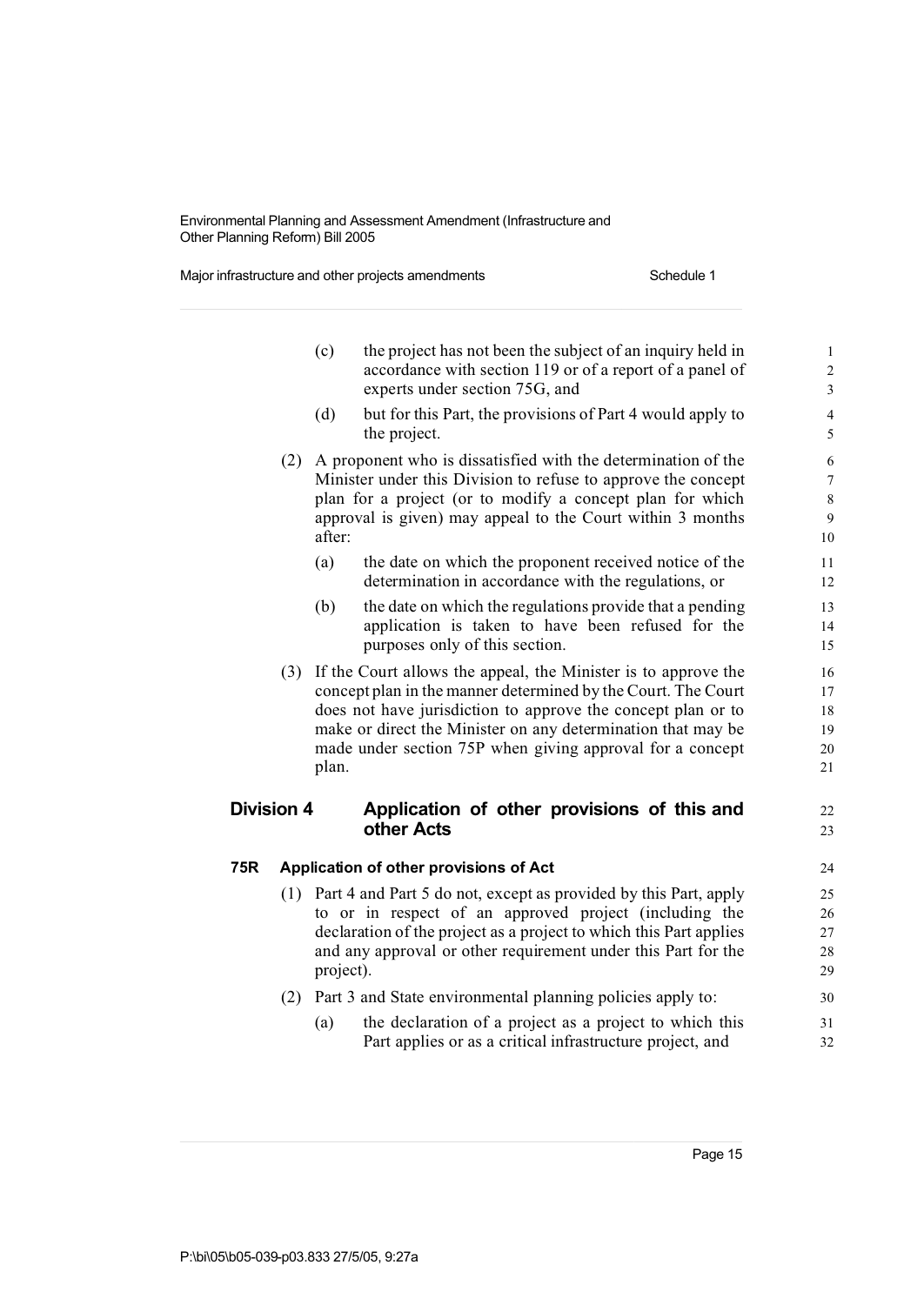Schedule 1 Major infrastructure and other projects amendments

- (b) the carrying out of a project, but (in the case of a critical  $1$ infrastructure project) only to the extent that the 2 provisions of such a policy expressly provide that they 3 apply to and in respect of the particular project. 4
- (3) Environmental planning instruments (other than State 5 environmental planning policies) do not apply to or in respect 6 of an approved project. 7

**Note.** Sections 75J and 75O provide that a project (other than a critical 8 infrastructure project) or a concept plan for such a project cannot be infrastructure project) or a concept plan for such a project cannot be approved under this Part if (but for this Part) it would be development 10 approved under this Part if (but for this Part) it would be development prohibited under any environmental planning instrument. See also section 11 75I (2) (e). 12

- (4) Divisions 6 and 6A of Part 4 apply to projects (and the giving 13 of approval for the carrying out of projects under this Part) in 14 the same way as they apply to development and the granting of 15 consent to the carrying out of development under Part 4, 16 subject to any necessary modifications and any modifications 17 prescribed by the regulations. However, a condition cannot be 18 imposed under section 94, 94A or 94F unless that section 19 would have applied if this Part did not apply to the project and 20 a development consent were granted. 21
- (5) Division 2A of Part 6 applies to a critical infrastructure project 22 only to the extent that the regulations so provide. 23

#### **75S Erection and occupation of buildings and subdivision of land** 24

- (1) Section 81A applies to an approved project (other than a 25 critical infrastructure project) in the same way as it applies to 26 development subject to a development consent, subject to any 27 necessary modifications and any modifications prescribed by 28 the regulations. For that purpose, a reference in Part 4A to a 29 development consent includes a reference to an approval of a  $30$ project under this Part. 31
- (2) However: 32 (a) section 81A does not apply unless that section would 33 have applied if this Part did not apply to the project, and 34
	- (b) section 81A applies to a critical infrastructure project if 35 the Minister when giving approval under this Part 36 makes it a condition of that approval that section 81A 37 applies. 38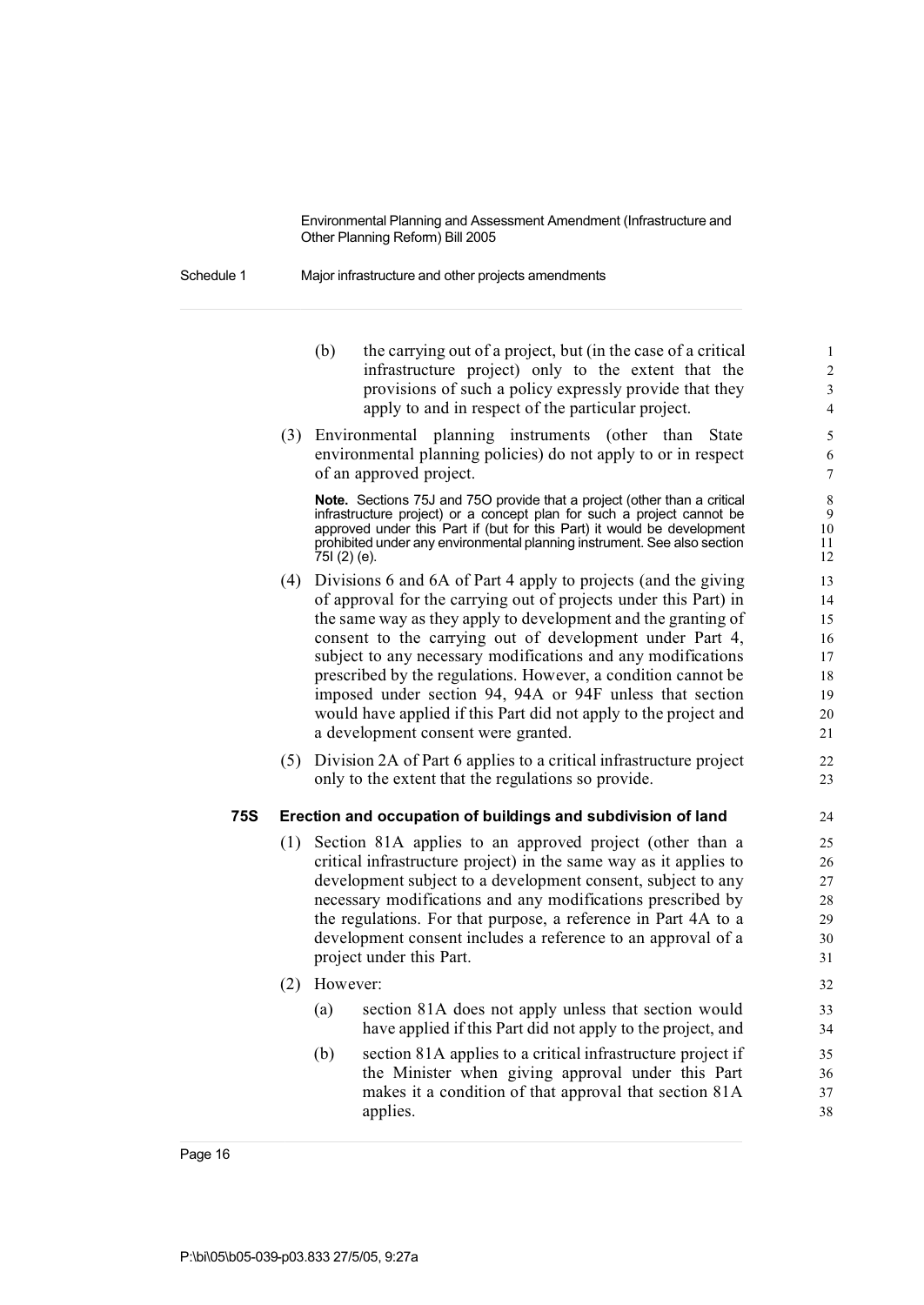Major infrastructure and other projects amendments Schedule 1

|            | (3) |     | Sections 116B and 116G apply to an approved project, but the<br>other provisions of Part 5A do not apply.                                                                                                                                                                                                                                                                             | $\mathbf{1}$<br>$\overline{c}$         |
|------------|-----|-----|---------------------------------------------------------------------------------------------------------------------------------------------------------------------------------------------------------------------------------------------------------------------------------------------------------------------------------------------------------------------------------------|----------------------------------------|
| <b>75T</b> |     |     | Third-party appeals-critical infrastructure projects                                                                                                                                                                                                                                                                                                                                  | 3                                      |
|            | (1) |     | This section applies to:                                                                                                                                                                                                                                                                                                                                                              | $\overline{4}$                         |
|            |     | (a) | proceedings in the Court (and orders made by the Court)<br>under Division 3 of Part 6, and                                                                                                                                                                                                                                                                                            | 5<br>6                                 |
|            |     | (b) | proceedings in the Court (and orders made by the Court)<br>under section 252 or 253 of the Protection of the<br>Environment Operations Act 1997, and                                                                                                                                                                                                                                  | $\overline{7}$<br>8<br>9               |
|            |     | (c) | proceedings in the Court (and orders made by the Court)<br>under section 20 (2) of the Land and Environment<br>Court Act 1979.                                                                                                                                                                                                                                                        | 10<br>11<br>12                         |
|            | (2) |     | Proceedings in the Court (and orders made by the Court)<br>cannot be taken or made, except on application made or<br>approved by the Minister:                                                                                                                                                                                                                                        | 13<br>14<br>15                         |
|            |     | (a) | to remedy or restrain a breach of this Act (within the<br>meaning of Division 3 of Part 6) arising under this Part<br>in respect of a critical infrastructure project, including<br>the declaration of the project as a project (and a critical<br>infrastructure project) to which this Part applies and any<br>approval or other requirement under this Part for the<br>project, or | 16<br>17<br>18<br>19<br>20<br>21<br>22 |
|            |     | (b) | to enforce any conditions of an approval under this Part<br>for a critical infrastructure project, or                                                                                                                                                                                                                                                                                 | 23<br>24                               |
|            |     | (c) | to remedy or restrain a breach of this or any other Act<br>arising in respect of the giving of an authorisation of a<br>kind referred to in section 75V (1) for a critical<br>infrastructure project (or in respect of the conditions of<br>such an authorisation).                                                                                                                   | 25<br>26<br>27<br>28<br>29             |
| <b>75U</b> |     |     | Approvals etc legislation that does not apply                                                                                                                                                                                                                                                                                                                                         | 30                                     |
|            | (1) |     | The following authorisations are not required for an approved<br>project (and accordingly the provisions of any Act that prohibit<br>an activity without such an authority do not apply):                                                                                                                                                                                             | 31<br>32<br>33                         |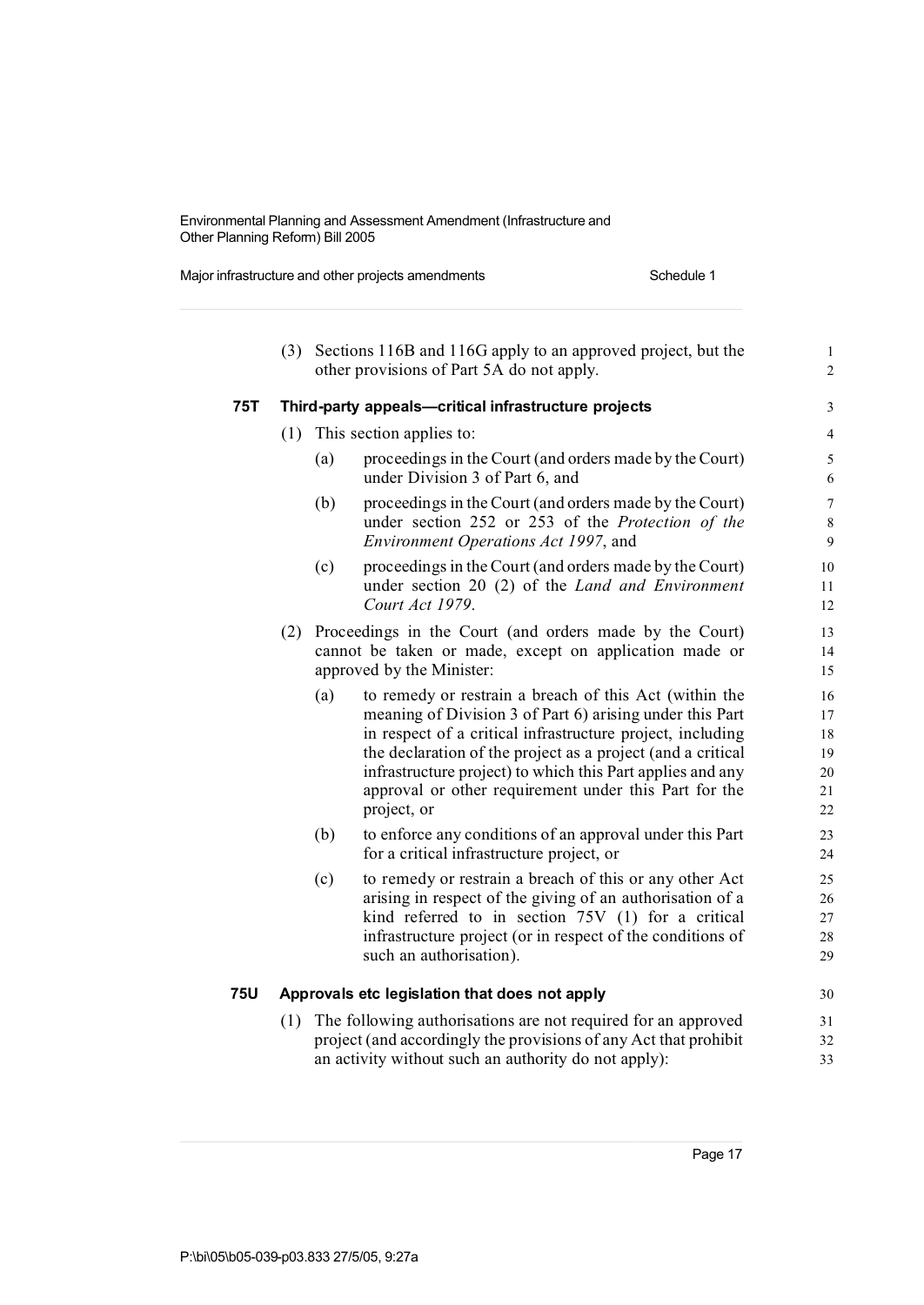Schedule 1 Major infrastructure and other projects amendments

|     | (a)      | the concurrence under Part 3 of the Coastal Protection<br>Act 1979 of the Minister administering that Part of the<br>Act,                                                                                                                                                                  | $\mathbf{1}$<br>$\overline{c}$<br>$\overline{3}$ |
|-----|----------|--------------------------------------------------------------------------------------------------------------------------------------------------------------------------------------------------------------------------------------------------------------------------------------------|--------------------------------------------------|
|     | (b)      | a permit under section 201, 205 or 219 of the Fisheries<br>Management Act 1994,                                                                                                                                                                                                            | $\overline{4}$<br>5                              |
|     | (c)      | an approval under Part 4, or an excavation permit under<br>section 139, of the Heritage Act 1977,                                                                                                                                                                                          | $\sqrt{6}$<br>$\tau$                             |
|     | (d)      | a permit under section 87 or a consent under section 90<br>of the National Parks and Wildlife Act 1974,                                                                                                                                                                                    | $\,8\,$<br>9                                     |
|     | (e)      | an authorisation referred to in section 12 of the Native<br>Vegetation Act 2003 (or under any Act to be repealed by<br>that Act) to clear native vegetation,                                                                                                                               | 10<br>11<br>12                                   |
|     | (f)      | a permit under Part 3A of the Rivers and Foreshores<br>Improvement Act 1948,                                                                                                                                                                                                               | 13<br>14                                         |
|     | (g)      | a bush fire safety authority under section 100B of the<br>Rural Fires Act 1997,                                                                                                                                                                                                            | 15<br>16                                         |
|     | (h)      | a water use approval under section 89, a water<br>management work approval under section 90 or an<br>activity approval under section 91 of the Water<br>Management Act 2000.                                                                                                               | 17<br>18<br>19<br>20                             |
| (2) | project. | Division 8 of Part 6 of the <i>Heritage Act 1977</i> does not apply to<br>prevent or interfere with the carrying out of an approved                                                                                                                                                        | 21<br>22<br>23                                   |
| (3) |          | The following orders or notices cannot be made or given so as<br>to prevent or interfere with the carrying out of an approved<br>critical infrastructure project:                                                                                                                          | 24<br>25<br>26                                   |
|     | (a)      | an interim protection order (within the meaning of the<br>National Parks and Wildlife Act 1974 or the Threatened<br>Species Conservation Act 1995),                                                                                                                                        | 27<br>28<br>29                                   |
|     | (b)      | an order under Division 1 (Stop work orders) of Part 6A<br>of the National Parks and Wildlife Act 1974, Division 1<br>(Stop work orders) of Part 7 of the Threatened Species<br>Conservation Act 1995 or Division 7 (Stop work orders)<br>of Part 7A of the Fisheries Management Act 1994, | 30<br>31<br>32<br>33<br>34                       |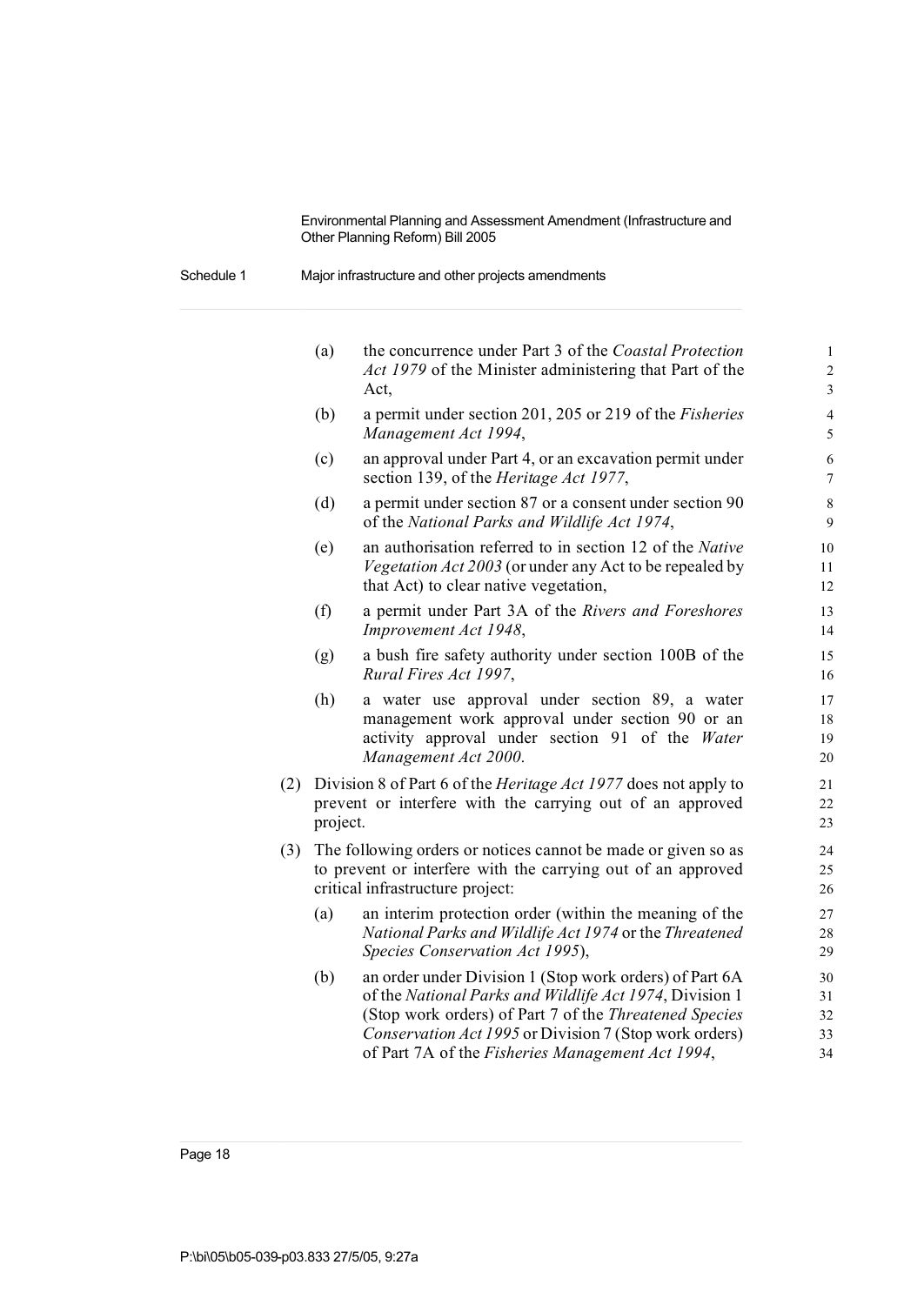Major infrastructure and other projects amendments Schedule 1

|     |     | (c) | an environment protection notice under Chapter 4 of the<br>Protection of the Environment Operations Act 1997,                                                                                                                                                                                                                         | $\mathbf{1}$<br>$\sqrt{2}$                               |
|-----|-----|-----|---------------------------------------------------------------------------------------------------------------------------------------------------------------------------------------------------------------------------------------------------------------------------------------------------------------------------------------|----------------------------------------------------------|
|     |     | (d) | an order under section 124 of the Local Government<br>Act 1993.                                                                                                                                                                                                                                                                       | $\mathfrak{Z}$<br>4                                      |
|     |     |     | Note. Under the National Parks and Wildlife Act 1974, actions that are<br>essential for carrying out an approved project provide the same defence<br>to actions relating to harm to native fauna (and threatened species) as a<br>development consent under Part 4, or environmental assessment under<br>Part 5, of this Act provide. | $\sqrt{5}$<br>$\sqrt{6}$<br>$\sqrt{ }$<br>$\,$ $\,$<br>9 |
| 75V |     |     | Approvals etc legislation that must be applied consistently                                                                                                                                                                                                                                                                           | 10                                                       |
|     | (1) |     | An authorisation of the following kind cannot be refused if it<br>is necessary for carrying out an approved project and is to be<br>substantially consistent with the approval under this Part:                                                                                                                                       | 11<br>12<br>13                                           |
|     |     | (a) | an aquaculture permit under section 144 of the <i>Fisheries</i><br>Management Act 1994,                                                                                                                                                                                                                                               | 14<br>15                                                 |
|     |     | (b) | an approval under section 15 of the Mine Subsidence<br>Compensation Act 1961,                                                                                                                                                                                                                                                         | 16<br>17                                                 |
|     |     | (c) | a mining lease under the Mining Act 1992,                                                                                                                                                                                                                                                                                             | 18                                                       |
|     |     | (d) | a production lease under the Petroleum (Onshore)<br>Act 1991,                                                                                                                                                                                                                                                                         | 19<br>20                                                 |
|     |     | (e) | an environment protection licence under Chapter 3 of<br>the Protection of the Environment Operations Act 1997<br>(for any of the purposes referred to in section 43 of that<br>Act),                                                                                                                                                  | 21<br>$22\,$<br>23<br>24                                 |
|     |     | (f) | a consent under section 138 of the Roads Act 1993.                                                                                                                                                                                                                                                                                    | 25                                                       |
|     | (2) | If: |                                                                                                                                                                                                                                                                                                                                       | 26                                                       |
|     |     | (a) | the Minister determines when giving approval for a<br>concept plan under section 75P that approval to carry<br>out the project or any particular stage of the project is to<br>be subject to the other provisions of this Act, and                                                                                                    | 27<br>28<br>29<br>30                                     |
|     |     | (b) | development consent to carry out the project or that<br>stage of the project is given under Part 4,                                                                                                                                                                                                                                   | 31<br>32                                                 |
|     |     |     | an authorisation of the kind referred to in subsection (1) or<br>section 75U (1) cannot be refused if it is necessary for carrying<br>out the project or that stage of the project and is to be<br>substantially consistent with the development consent.                                                                             | 33<br>34<br>35<br>36                                     |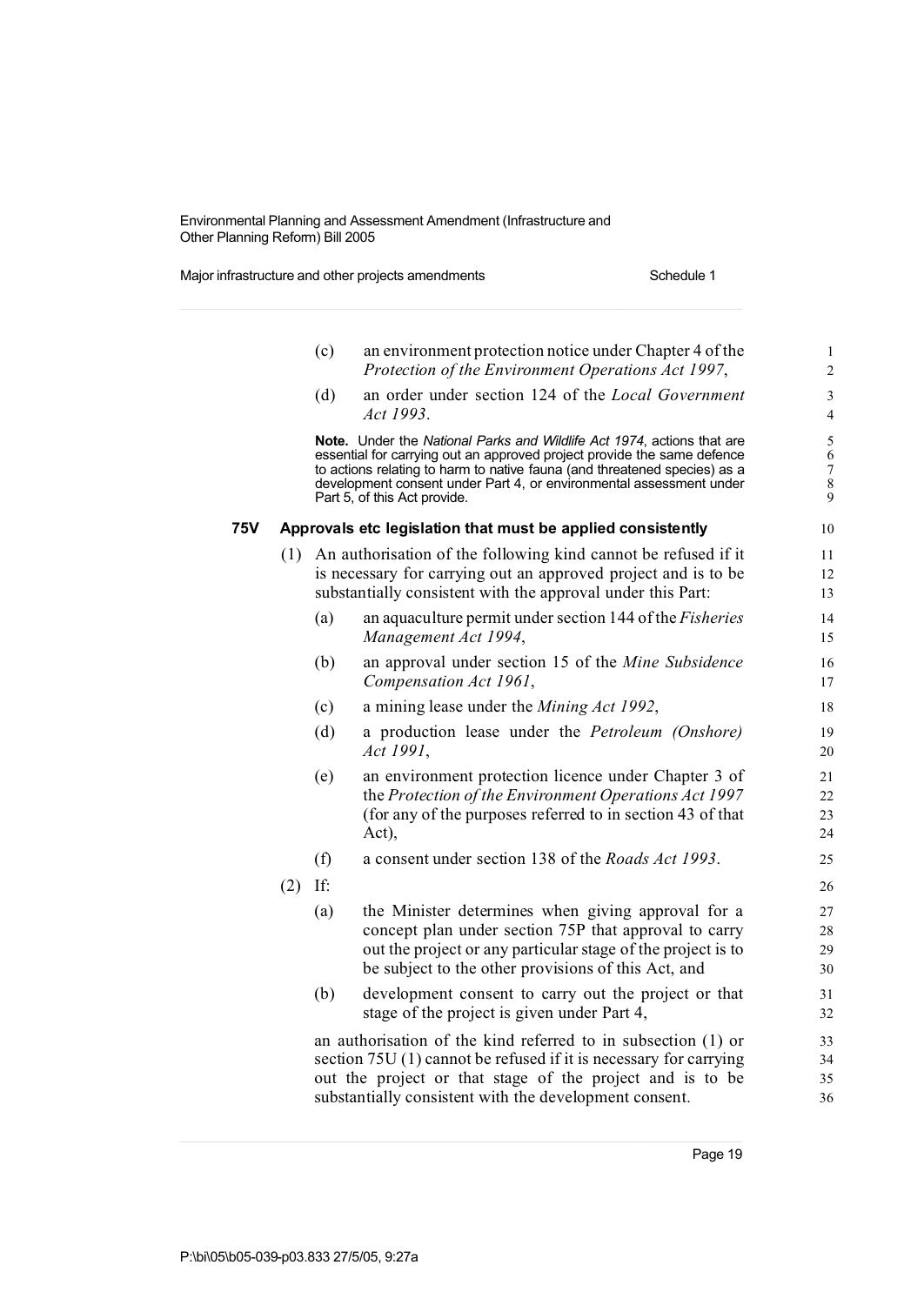| Schedule 1 | Major infrastructure and other projects amendments |
|------------|----------------------------------------------------|
|------------|----------------------------------------------------|

|     | (3)               |                                                                   | This section does not apply to or in respect of:                                                                                                                                                                                        | $\,1$                                      |
|-----|-------------------|-------------------------------------------------------------------|-----------------------------------------------------------------------------------------------------------------------------------------------------------------------------------------------------------------------------------------|--------------------------------------------|
|     |                   | (a)                                                               | an application for the renewal of an authorisation or a<br>renewed authorisation, or                                                                                                                                                    | $\overline{2}$<br>$\overline{3}$           |
|     |                   | (b)                                                               | an application for a further authorisation or a further<br>authorisation following the expiry or lapsing of an<br>authorisation, or                                                                                                     | $\overline{4}$<br>5<br>6                   |
|     |                   | (c)                                                               | in the case of an environment protection licence under<br>Chapter 3 of the Protection of the Environment<br>Operations Act 1997—any period after the first review<br>of the licence under section 78 of that Act.                       | $\boldsymbol{7}$<br>$\,$ 8 $\,$<br>9<br>10 |
|     | (4)               | approval.                                                         | A reference in this section to an authorisation or approval<br>includes a reference to any conditions of the authorisation or                                                                                                           | 11<br>12<br>13                             |
|     | (5)               |                                                                   | This section applies to a person, court or tribunal that deals<br>with an objection, appeal or review conferred on a person in<br>relation to an authorisation in the same was as it applies to the<br>person giving the authorisation. | 14<br>15<br>16<br>17                       |
|     | <b>Division 5</b> |                                                                   | <b>Miscellaneous</b>                                                                                                                                                                                                                    | 18                                         |
| 75W |                   |                                                                   | <b>Modification of Minister's approval</b>                                                                                                                                                                                              | 19                                         |
|     | (1)               |                                                                   | In this section:                                                                                                                                                                                                                        | 20                                         |
|     |                   |                                                                   | <b>Minister's approval</b> means an approval to carry out a project<br>under this Part, and includes an approval of a concept plan.                                                                                                     | 21<br>22                                   |
|     |                   |                                                                   | <i>modification of approval</i> means changing the terms of a<br>Minister's approval, including:                                                                                                                                        | 23<br>24                                   |
|     |                   | (a)                                                               | revoking or varying a condition of the approval or<br>imposing an additional condition of the approval, and                                                                                                                             | 25<br>26                                   |
|     |                   | (b)                                                               | changing the terms of any determination made by the<br>Minister under Division 3 in connection with the<br>approval.                                                                                                                    | 27<br>28<br>29                             |
|     | (2)               | a modification is not required if the project as modified will be | The proponent may request the Minister to modify the<br>Minister's approval for a project. The Minister's approval for                                                                                                                  | 30<br>31                                   |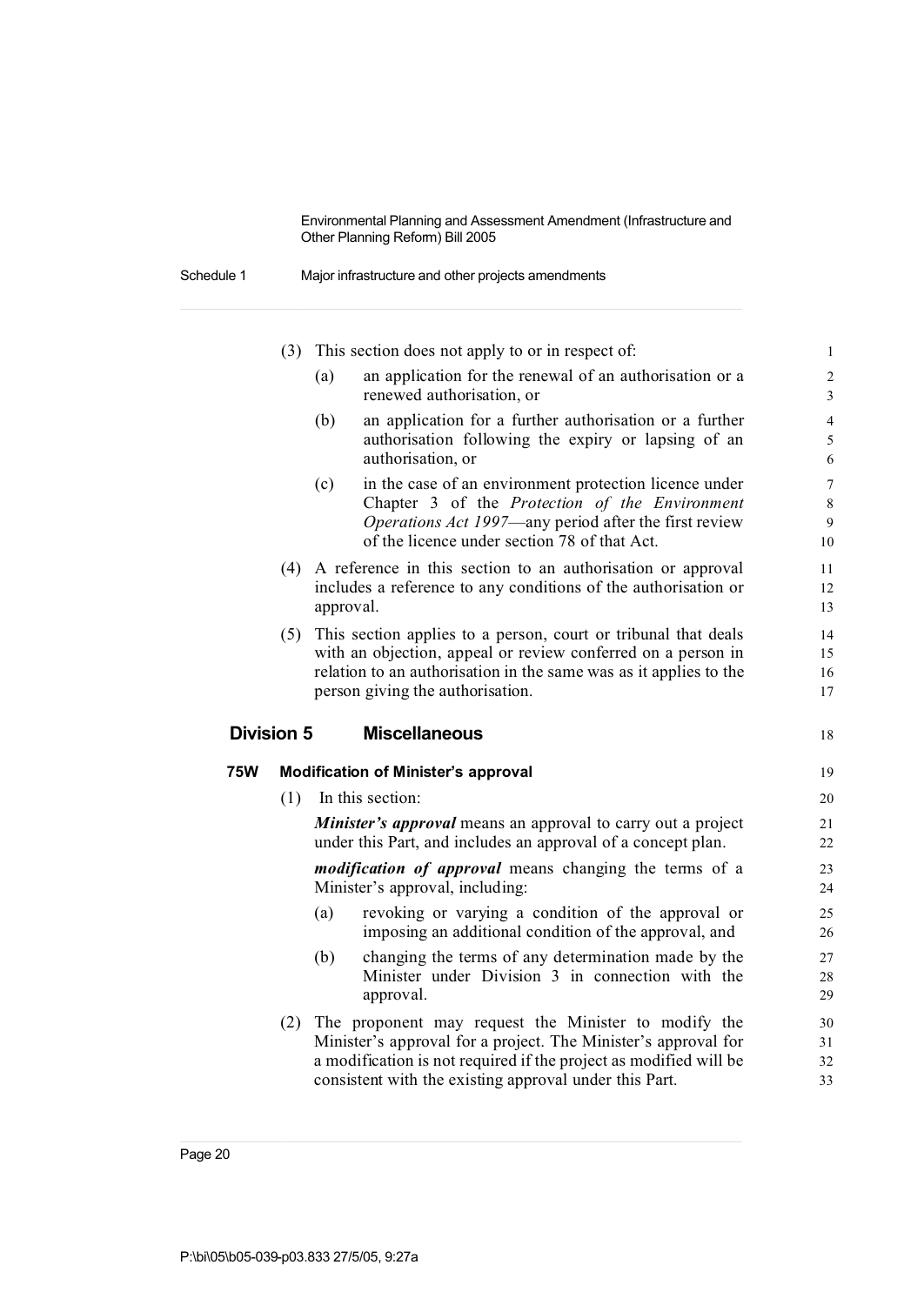Major infrastructure and other projects amendments Schedule 1

|     | (3) | Minister.  | The request for the Minister's approval is to be lodged with the<br>Director-General. The Director-General may notify the<br>proponent of environmental assessment requirements with<br>respect to the proposed modification that the proponent must<br>comply with before the matter will be considered by the                                                                                | $\mathbf{1}$<br>$\overline{c}$<br>3<br>$\overline{4}$<br>5<br>6 |
|-----|-----|------------|------------------------------------------------------------------------------------------------------------------------------------------------------------------------------------------------------------------------------------------------------------------------------------------------------------------------------------------------------------------------------------------------|-----------------------------------------------------------------|
|     | (4) |            | The Minister may modify the approval (with or without<br>conditions) or disapprove of the modification.                                                                                                                                                                                                                                                                                        | $\overline{7}$<br>8                                             |
|     | (5) |            | The proponent of a project to which section 75K applies who<br>is dissatisfied with the determination of a request under this<br>section with respect to the project (or with the failure of the<br>Minister to determine the request within 40 days after it is<br>made) may, within the time prescribed by the regulations,<br>appeal to the Court. The Court may determine any such appeal. | 9<br>10<br>11<br>12<br>13<br>14                                 |
|     | (6) | (a)<br>(b) | Subsection $(5)$ does not apply to a request to modify:<br>an approval granted by or as directed by the Court on<br>appeal, or<br>a determination made by the Minister under Division 3<br>in connection with the approval of a concept plan.                                                                                                                                                  | 15<br>16<br>17<br>18<br>19                                      |
|     | (7) | plan.      | This section does not limit the circumstances in which the<br>Minister may modify a determination made by the Minister<br>under Division 3 in connection with the approval of a concept                                                                                                                                                                                                        | 20<br>21<br>22<br>23                                            |
| 75X |     |            | Miscellaneous provisions relating to approvals under this Part                                                                                                                                                                                                                                                                                                                                 | 24                                                              |
|     |     |            | (1) If the proponent of a project (or proposed project) is the<br>Minister or the corporation constituted by section 8 (1), the<br>project must be the subject of an inquiry held in accordance<br>with section 119 or of a report of a panel of experts under<br>section 75G.                                                                                                                 | 25<br>26<br>27<br>28<br>29                                      |
|     | (2) |            | The following documents under this Part in relation to a project<br>are to be made publicly available by the Director-General:                                                                                                                                                                                                                                                                 | 30<br>31                                                        |
|     |     | (a)        | applications to carry out projects,                                                                                                                                                                                                                                                                                                                                                            | 32                                                              |
|     |     | (b)        | environmental assessment requirements for a project<br>determined by the Director-General or the Minister,                                                                                                                                                                                                                                                                                     | 33<br>34                                                        |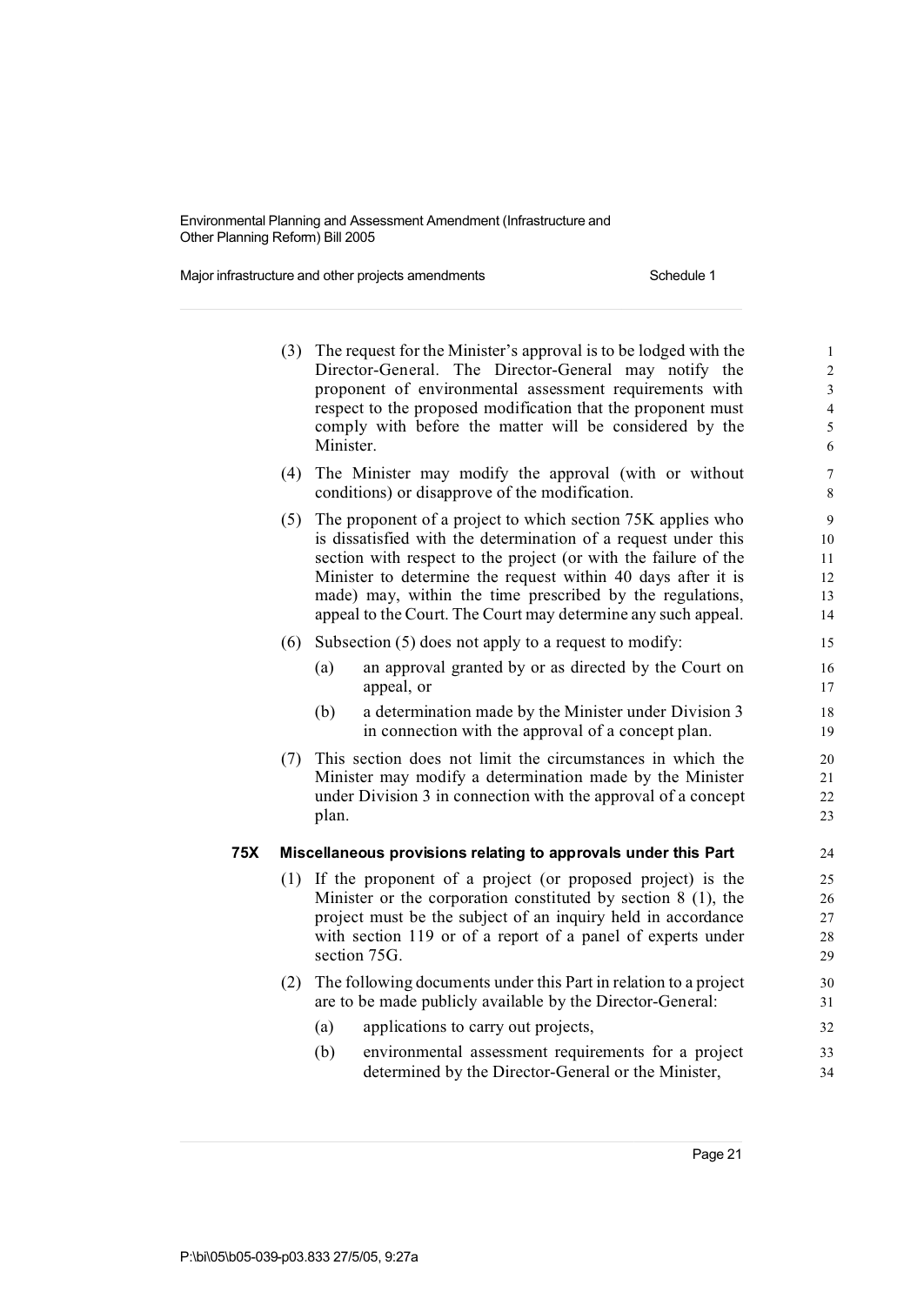Schedule 1 Major infrastructure and other projects amendments

|     |     | (c)      | environmental assessment reports of the Director-<br>General to the Minister,                                                                                                                                                                                                                                                                                                                                                                            | $\mathbf 1$<br>$\overline{\mathbf{c}}$       |
|-----|-----|----------|----------------------------------------------------------------------------------------------------------------------------------------------------------------------------------------------------------------------------------------------------------------------------------------------------------------------------------------------------------------------------------------------------------------------------------------------------------|----------------------------------------------|
|     |     | (d)      | approvals to carry out projects given by the Minister,                                                                                                                                                                                                                                                                                                                                                                                                   | 3                                            |
|     |     | (e)      | concept plans submitted for the Minister's approval (and<br>approvals of concept plans),                                                                                                                                                                                                                                                                                                                                                                 | $\overline{\mathcal{L}}$<br>5                |
|     |     | (f)      | requests for modifications of approvals given by the<br>Minister and any modifications made by the Minister.                                                                                                                                                                                                                                                                                                                                             | 6<br>$\overline{7}$                          |
|     | (3) |          | The Minister may, but is not required to, give reasons to the<br>proponent for:                                                                                                                                                                                                                                                                                                                                                                          | 8<br>9                                       |
|     |     | (a)      | any disapproval, or conditions or modifications, of a<br>project, or                                                                                                                                                                                                                                                                                                                                                                                     | 10<br>11                                     |
|     |     | (b)      | any disapproval, or modifications of, a concept plan for<br>a project, or                                                                                                                                                                                                                                                                                                                                                                                | 12<br>13                                     |
|     |     | (c)      | any conditions of approval of a modification of the<br>approval of a project.                                                                                                                                                                                                                                                                                                                                                                            | 14<br>15                                     |
|     | (4) | given.   | The validity of an approval or other decision under this Part<br>cannot be questioned in any legal proceedings in which the<br>decision may be challenged except those commenced in the<br>Court within 3 months after public notice of the decision was                                                                                                                                                                                                 | 16<br>17<br>18<br>19<br>20                   |
|     | (5) | project. | The only requirement of this Part that is mandatory in<br>connection with the validity of an approval of a project or of a<br>concept plan for a project is a requirement that an<br>environmental assessment with respect to the project is made<br>publicly available under section 75H (or under that section as<br>applied by section 75N). This subsection does not affect the<br>operation of section 75T in relation to a critical infrastructure | 21<br>22<br>23<br>24<br>25<br>26<br>27<br>28 |
| 75Y |     |          | <b>Lapsing of approvals</b>                                                                                                                                                                                                                                                                                                                                                                                                                              | 29                                           |
|     | (1) |          | An approval under this Part may be subject to a condition that<br>it lapses on a specified date unless specified action with respect<br>to the approval has been taken (such as the commencement of<br>work on the project or the submission of an application for                                                                                                                                                                                       | 30<br>31<br>32<br>33                         |
|     |     |          | approval to carry out a project for which concept approval has                                                                                                                                                                                                                                                                                                                                                                                           | 34                                           |

been given). 35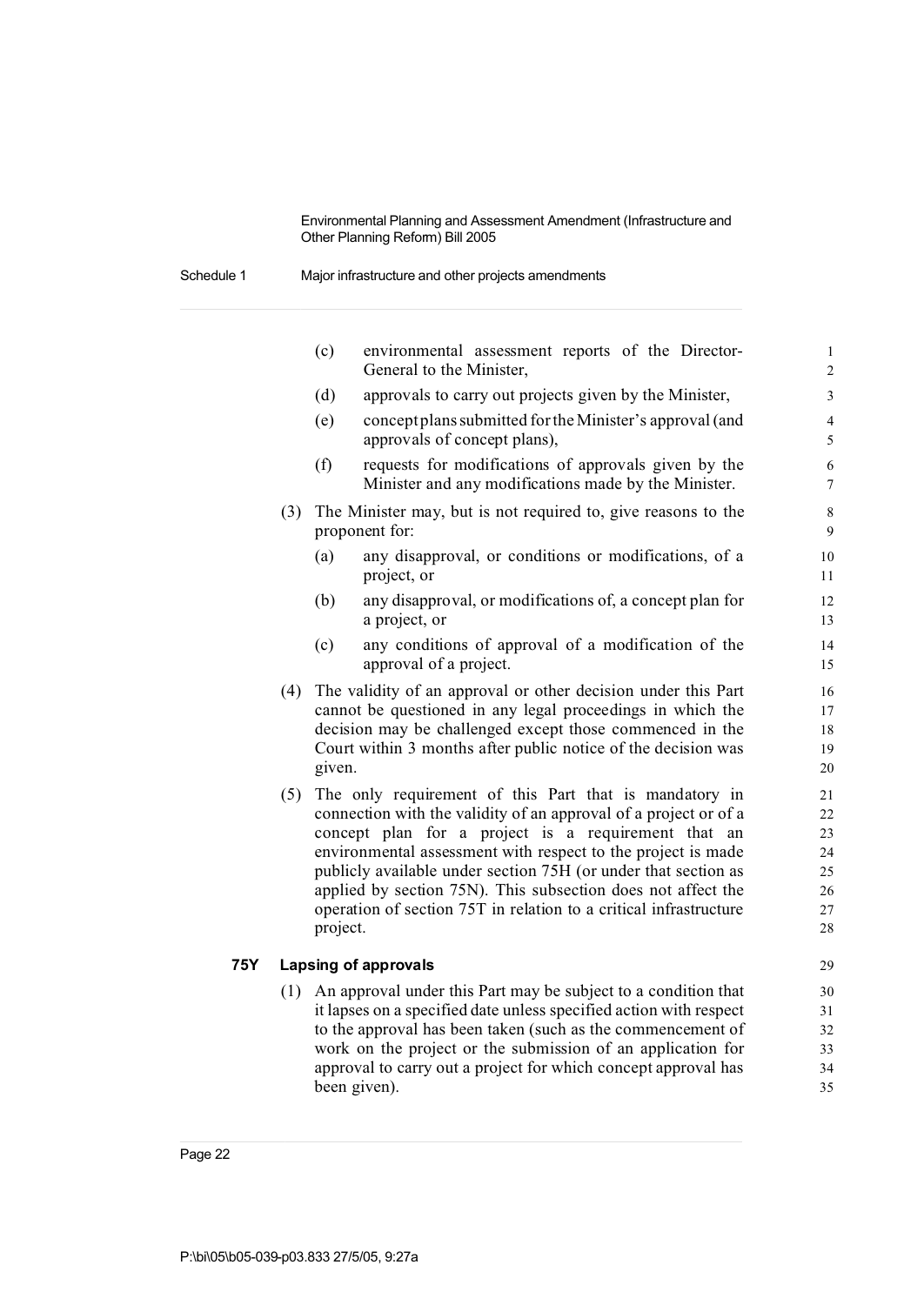Major infrastructure and other projects amendments Schedule 1

(2) Any such condition may be modified under this Part to extend 1 the lapsing period. The Minister is to review the approval 2 before extending the lapsing period and may make other 3 modifications to the approval (whether or not requested by the 4 proponent). 5 **75Z Regulations for purposes of Part** 6 The regulations may make provision for or with respect to the 7 approval of projects (and concept plans for projects) under this 8 Part and to approved projects (and concept plans), including: 9 (a) prescribing time limits for dealing with applications or 10 other matters under this Part and deeming acceptance or 11 rejection of applications or other matters if those time 12 limits are not complied with, and 13 (b) requiringowners of land on which projects are proposed 14 to be carried out to consent to applications for approvals 15 under this Part, and 16 (c) providing for public exhibition, notification and public 17 registers of applications for approvals under this Part (or 18 for the modification of approvals) and of the 19 determination of those applications, and 20 (d) the fees for applications and the exercise of functions 21 under this Part. 22 **75ZA Transitional arrangements** 23 (1) Development may be declared to be a project to which this Part 24 applies even though action has been taken under Part 4 or 25 Part 5 before the declaration (whether before or after the 26 commencement of this Part) for the purposes of authorising the 27 carrying out of the development under this Act. 28 (2) However, on the declaration being made, any development 29 consent under Part 4 or approval under Part 5 that authorises 30 the carrying out of the development ceases to have effect. The 31 consent or approval isrevived if the declaration is subsequently 32 revoked without any approval of the project under this Part.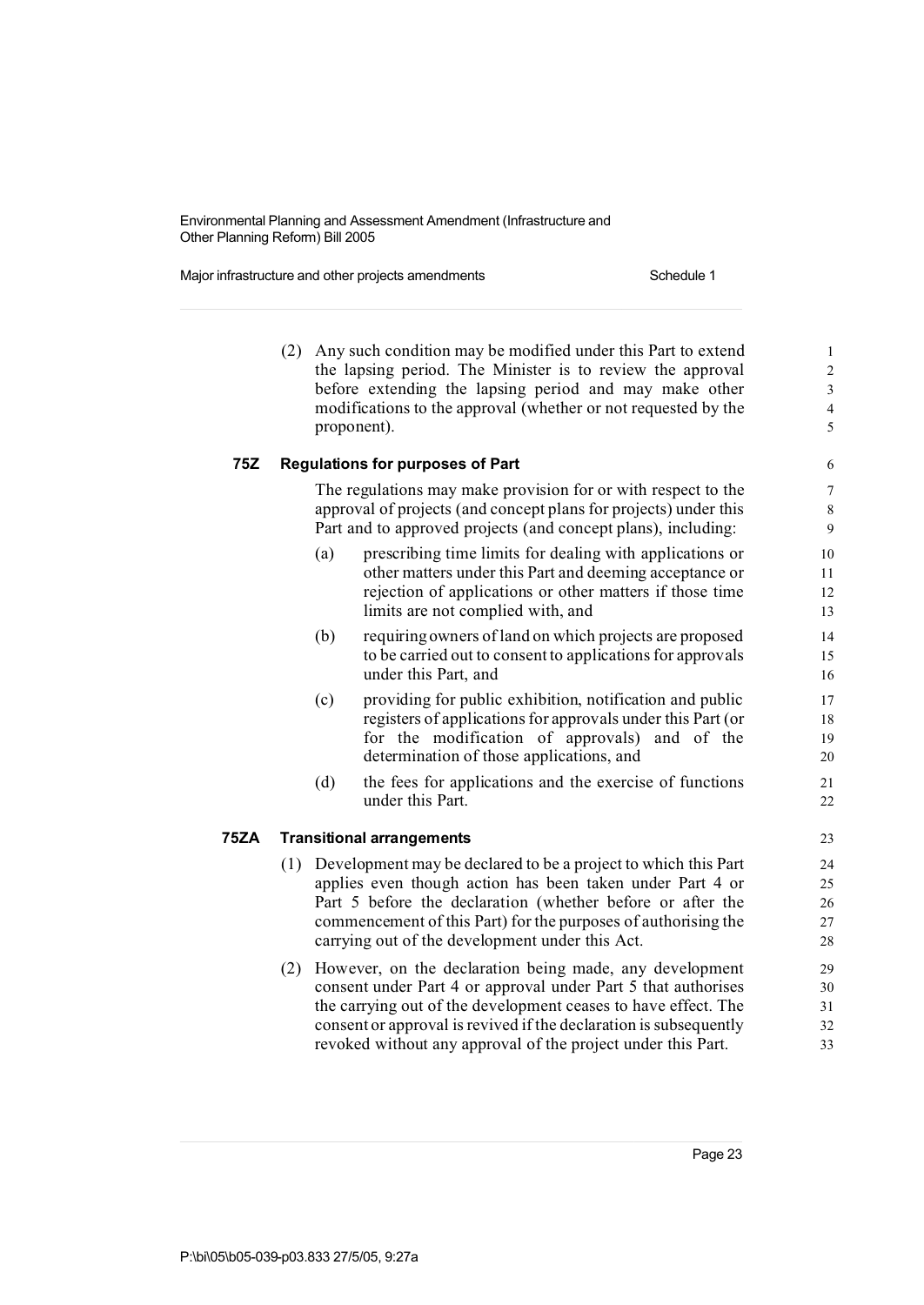Schedule 1 Major infrastructure and other projects amendments

|          | (3)                          |                    | If the declaration of a project under this Part is revoked after<br>approval has been given under this Part to carry out the project, | $\mathbf{1}$<br>$\sqrt{2}$ |
|----------|------------------------------|--------------------|---------------------------------------------------------------------------------------------------------------------------------------|----------------------------|
|          |                              |                    | the approval is (subject to the regulations) taken to be a                                                                            | $\mathfrak{Z}$             |
|          |                              |                    | development consent for the project granted under Part 4.                                                                             | $\overline{4}$             |
|          |                              |                    |                                                                                                                                       |                            |
| [2]      | <b>Section 4 Definitions</b> |                    |                                                                                                                                       | 5                          |
|          |                              |                    | Omit the definitions of <i>local development</i> and <i>State significant</i>                                                         | 6                          |
|          |                              |                    | <i>development</i> from section 4 (1).                                                                                                | $\tau$                     |
| $^{[3]}$ | <b>Section 23 Delegation</b> |                    |                                                                                                                                       | $\,8\,$                    |
|          |                              |                    | Insert after section 23 $(1)$ (c):                                                                                                    | 9                          |
|          |                              | (c1)               | a development corporation under the Growth Centres                                                                                    | 10                         |
|          |                              |                    | (Development Corporations) Act 1974 or an officer or                                                                                  | 11                         |
|          |                              |                    | employee of any such corporation for the purposes of                                                                                  | 12                         |
|          |                              |                    | that Act,                                                                                                                             | 13                         |
|          |                              | (c2)               | any other public authority or an officer or employee of                                                                               | 14                         |
|          |                              |                    | any other public authority,                                                                                                           | 15                         |
| [4]      | Section 23 (8) (a1)          |                    |                                                                                                                                       | 16                         |
|          |                              |                    | Insert after section 23 $(8)$ (a):                                                                                                    | 17                         |
|          |                              | $\left( a1\right)$ | the function of the Minister under Part 3A of                                                                                         | 18                         |
|          |                              |                    | determining whether to approve the carrying out of a                                                                                  | 19                         |
|          |                              |                    | project or the concept plan for a project, or                                                                                         | 20                         |
| [5]      | Section 23 (8) (b)           |                    |                                                                                                                                       | 21                         |
|          |                              |                    | Omit ", 88A, 89" and ", by Division 4 of Part 5".                                                                                     | 22                         |
| [6]      |                              |                    | <b>Section 72A Making of application</b>                                                                                              | 23                         |
|          |                              |                    | Omit "or sections 88A and 89" wherever occurring in section 72A (2).                                                                  | 24                         |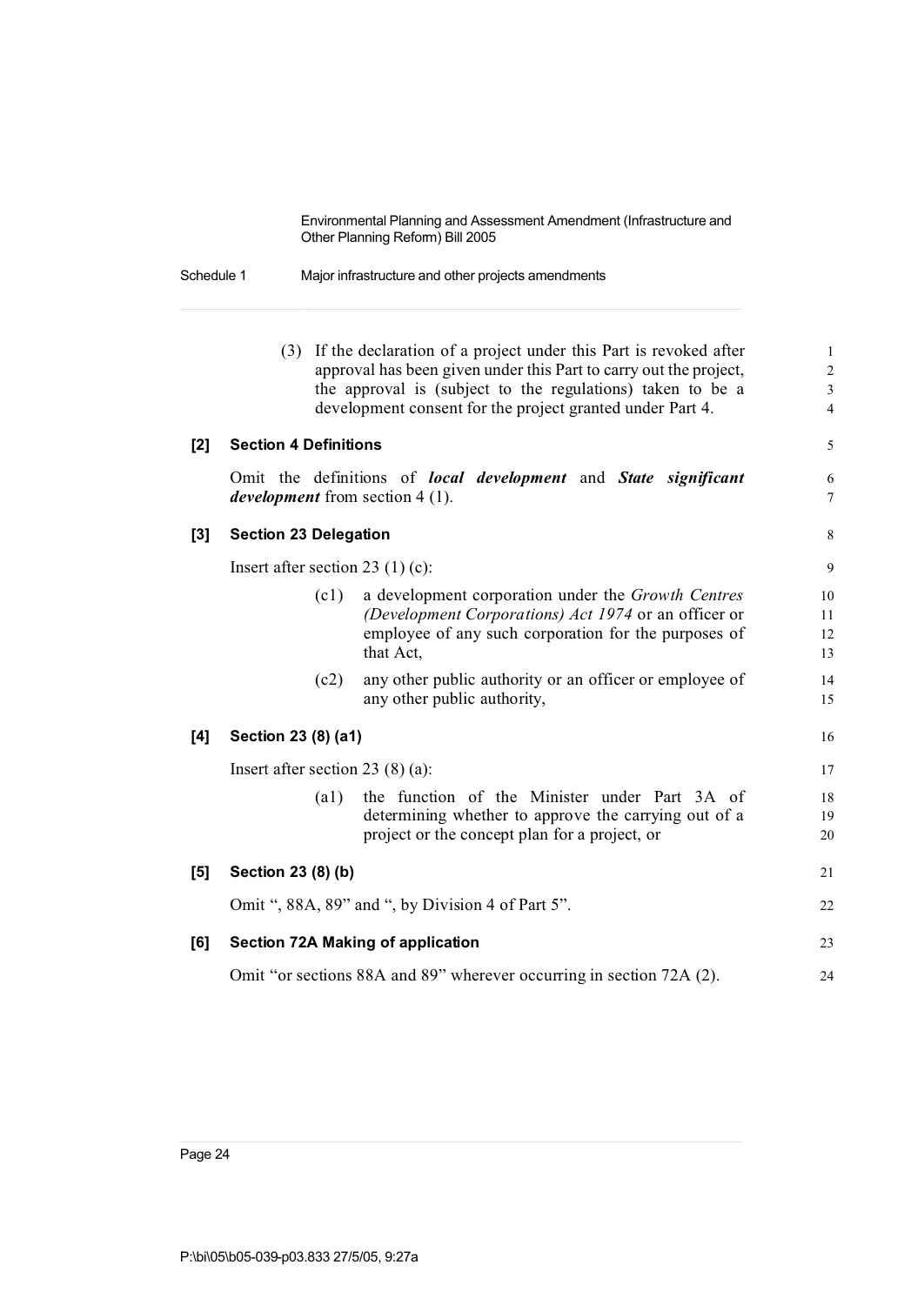Major infrastructure and other projects amendments Schedule 1

| [7]    | <b>Section 72I Application of Division</b>                                                                                                                                                                                                             | $\mathbf{1}$                       |
|--------|--------------------------------------------------------------------------------------------------------------------------------------------------------------------------------------------------------------------------------------------------------|------------------------------------|
|        | Insert at the end of the section:<br>This Division also applies in respect of applications and<br>(2)<br>approvals under Part 3A, and references to a development<br>application, a consent authority or a consent are to be construed<br>accordingly. | 2<br>3<br>$\overline{4}$<br>5<br>6 |
| [8]    | Section 76A Development that needs consent                                                                                                                                                                                                             | 7                                  |
|        | Omit section 76A (3), (4), (6) (a), (7), (8) and (9).                                                                                                                                                                                                  | 8                                  |
| [9]    | Section 76A (5)                                                                                                                                                                                                                                        | 9                                  |
|        | Omit "local".                                                                                                                                                                                                                                          | 10                                 |
| $[10]$ | <b>Section 77 Application of Division</b>                                                                                                                                                                                                              | 11                                 |
|        | Omit paragraph (a) of the note to the section.                                                                                                                                                                                                         | 12                                 |
| [11]   | <b>Section 79C Evaluation</b>                                                                                                                                                                                                                          | 13                                 |
|        | Insert at the end of section $79C(1)$ :                                                                                                                                                                                                                | 14                                 |
|        | Note. See section 75P (2) (a) for circumstances in which determination<br>of development application to be generally consistent with approved<br>concept plan for a project under Part 3A.                                                             | 15<br>16<br>17                     |
| $[12]$ | Section 82A Review of determination                                                                                                                                                                                                                    | 18                                 |
|        | Omit the note to section 82A (1).                                                                                                                                                                                                                      | 19                                 |
| $[13]$ | Part 4, Division 4 Additional procedures concerning State significant<br>development                                                                                                                                                                   | 20<br>21                           |
|        | Omit the Division.                                                                                                                                                                                                                                     | 22                                 |
| $[14]$ | Section 91A Development that is integrated development                                                                                                                                                                                                 | 23                                 |
|        | Omit "local" from section 91A (1).                                                                                                                                                                                                                     | 24                                 |
| $[15]$ | Section 92 State significant development that is integrated development                                                                                                                                                                                | 25                                 |
|        | Omit the section.                                                                                                                                                                                                                                      | 26                                 |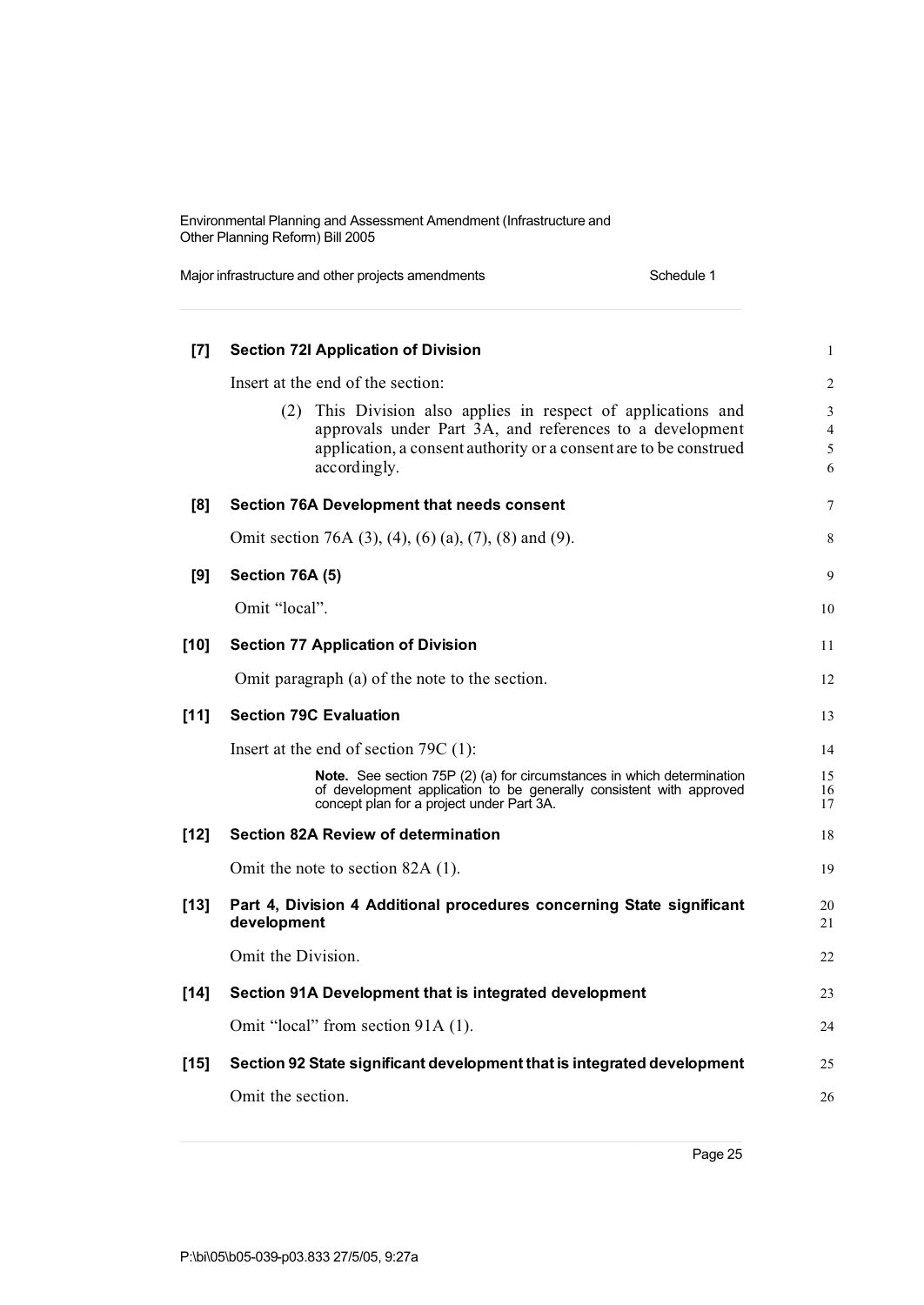| Schedule 1 | Major infrastructure and other projects amendments |  |
|------------|----------------------------------------------------|--|
|------------|----------------------------------------------------|--|

| $[16]$ | Section 95A Extension of lapsing period for 1 year                                                                                              | $\mathbf{1}$    |
|--------|-------------------------------------------------------------------------------------------------------------------------------------------------|-----------------|
|        | Omit ", except where the application is made in respect of a consent granted<br>by the Minister under section 88A or 89," from section 95A (3). | $\sqrt{2}$<br>3 |
| $[17]$ | Section 95B Extension of lapsing period for consent for State significant<br>development                                                        | 4<br>5          |
|        | Omit the section.                                                                                                                               | 6               |
| $[18]$ | Section 96 Modification of consents-generally                                                                                                   | 7               |
|        | Omit ", $(6A)$ " from section 96 (1) and "or $(6A)$ " from section 96 (7).                                                                      | $\,8\,$         |
| $[19]$ | <b>Section 96 (6)</b>                                                                                                                           | 9               |
|        | Omit "Except in the case of State significant development, an".                                                                                 | 10              |
|        | Insert instead "An".                                                                                                                            | 11              |
| [20]   | Section 96 (6A)                                                                                                                                 | 12              |
|        | Omit the subsection.                                                                                                                            | 13              |
| $[21]$ | <b>Section 110 Definitions</b>                                                                                                                  | 14              |
|        | Omit "under Division 4" from section 110 (2).                                                                                                   | 15              |
|        | Insert instead "under Part 3A".                                                                                                                 | 16              |
| $[22]$ | Section 110D Transitional-amendment of list of vulnerable species                                                                               | 17              |
|        | Omit section $110D(3)$ and $(4)$ .                                                                                                              | 18              |
| $[23]$ | Section 112 Decision of determining authority in relation to certain<br>activities                                                              | 19<br>20        |
|        | Omit section $112$ (1) (c1).                                                                                                                    | 21              |
| $[24]$ | <b>Section 112 (6)</b>                                                                                                                          | 22              |
|        | Insert "(other than Part 3A)" after "of this Act".                                                                                              | 23              |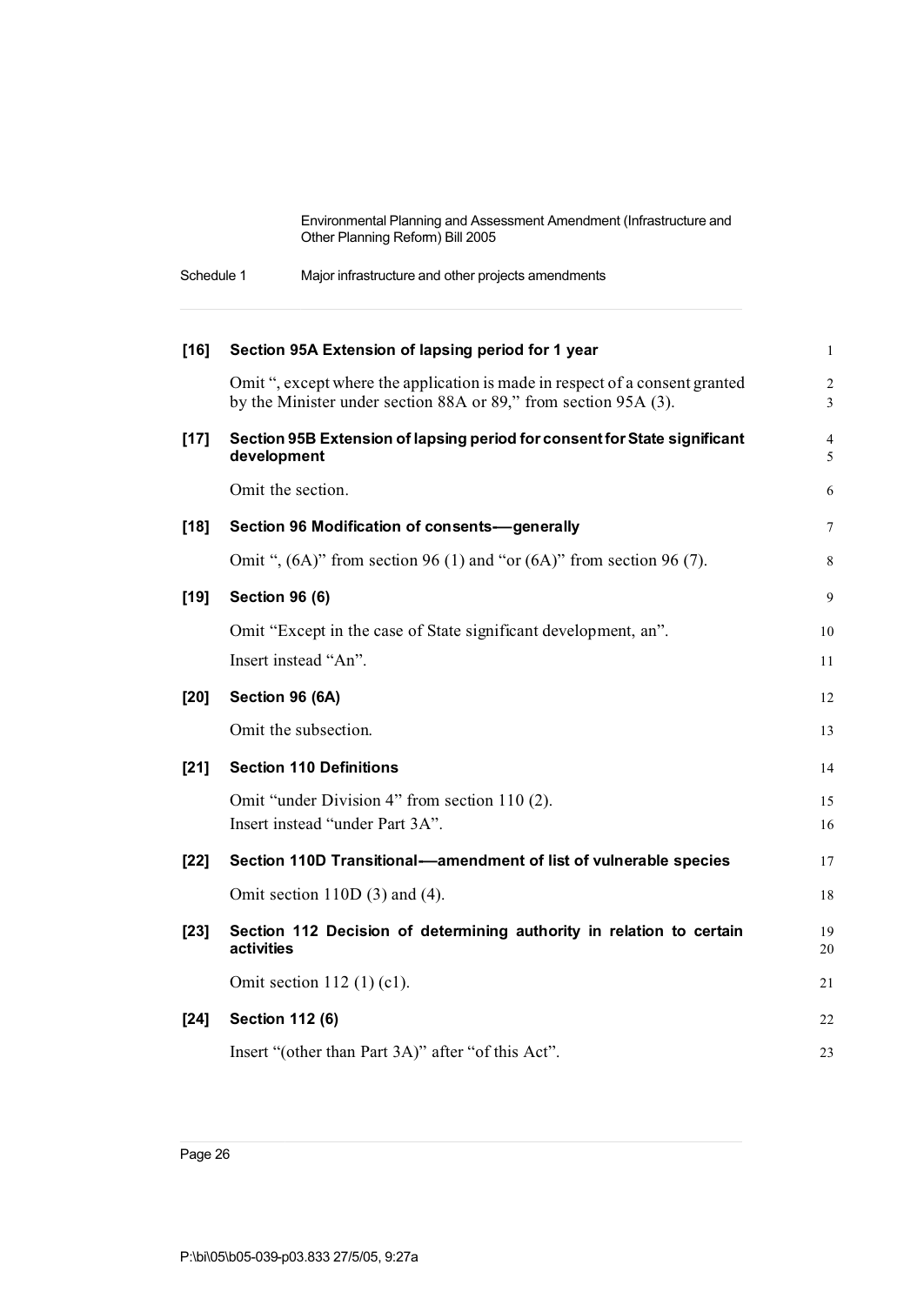Major infrastructure and other projects amendments Schedule 1

| $[25]$ | <b>Section 112 (6A)</b>                    |                                                                                                                                                    | $\mathbf{1}$        |
|--------|--------------------------------------------|----------------------------------------------------------------------------------------------------------------------------------------------------|---------------------|
|        | Omit the subsection.                       |                                                                                                                                                    | $\overline{2}$      |
| $[26]$ | <b>statements</b>                          | Section 113 Publicity and examination of environmental impact                                                                                      | 3<br>$\overline{4}$ |
|        |                                            | Omit "or Division 4 applies" from section 113 (5).                                                                                                 | 5                   |
| $[27]$ |                                            | Part 5, Division 4 Minister administering this Act to be approving<br>authority instead of proponent where EIS prepared                            | 6<br>7              |
|        | Omit the Division.                         |                                                                                                                                                    | 8                   |
| $[28]$ | be proponent                               | Section 115P Approval of Minister administering this Act required for<br>designated fishing activity where Fisheries Minister is or is declared to | 9<br>10<br>11       |
|        | Omit section 115P (3). Insert instead:     |                                                                                                                                                    | 12                  |
|        | Act.                                       | (3) The regulations may make provisions for or with respect to<br>approvals under this section of the Minister administering this                  | 13<br>14<br>15      |
| $[29]$ |                                            | Section 115R Application of other provisions of this Act                                                                                           | 16                  |
|        | Insert after section $115R(3)$ :           |                                                                                                                                                    | 17                  |
|        |                                            | (3A) A designated fishing activity cannot be declared to be a project<br>to which Part 3A applies.                                                 | 18<br>19            |
| $[30]$ | <b>Section 119 Public inquiry</b>          |                                                                                                                                                    | 20                  |
|        | Insert at the end of section $119(1)(d)$ : |                                                                                                                                                    | 21                  |
|        |                                            | , or                                                                                                                                               | 22                  |
|        | (e)                                        | all or any of the environmental aspects of a project<br>under Part 3A.                                                                             | 23<br>24            |
| $[31]$ |                                            | Section 158 Exclusion of personal liability                                                                                                        | 25                  |
|        | Insert after section 158 (d):              |                                                                                                                                                    | 26                  |
|        | (d1)                                       | a member of a panel constituted under section 75G, or                                                                                              | 27                  |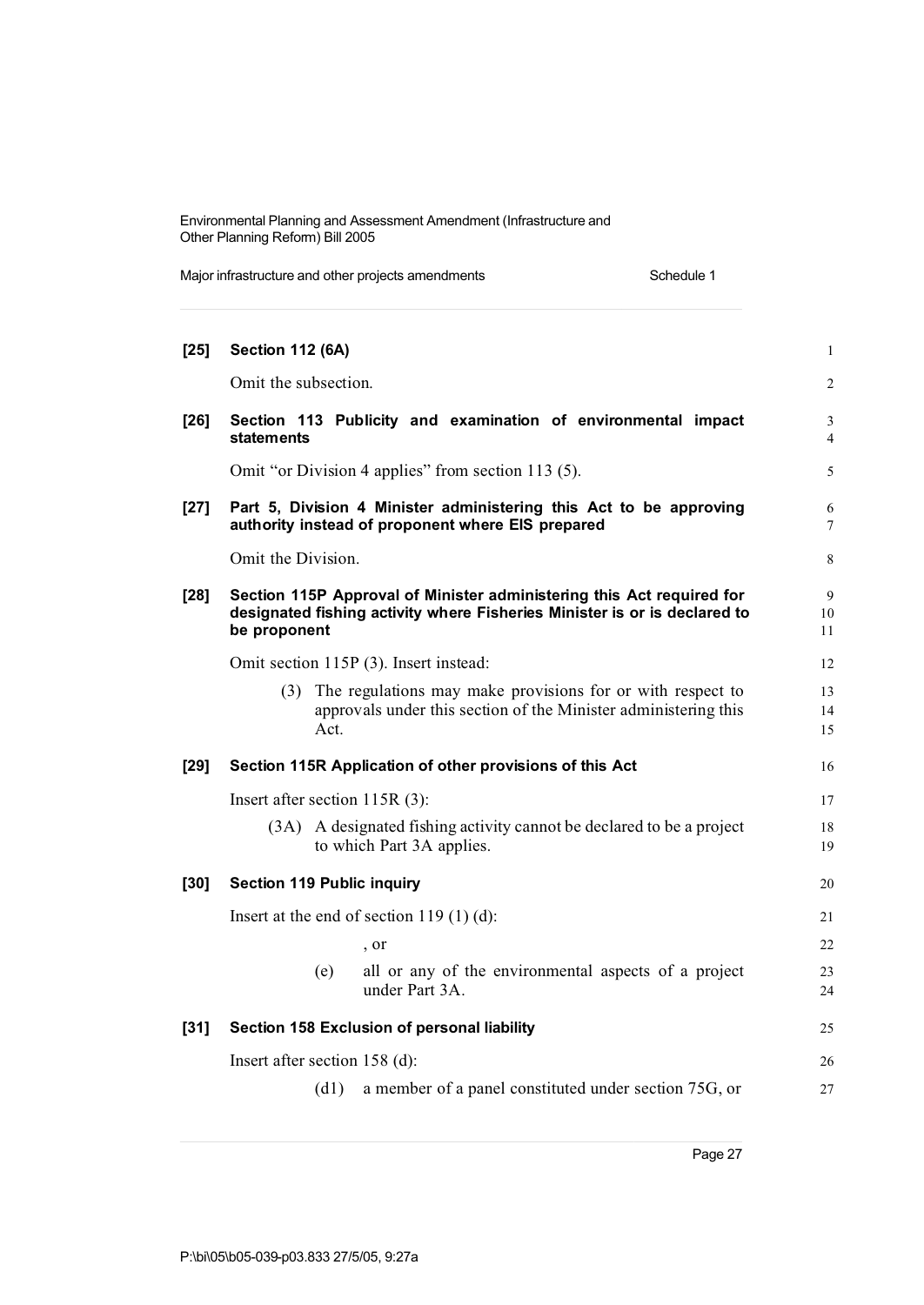| Schedule 1 | Major infrastructure and other projects amendments |  |
|------------|----------------------------------------------------|--|
|------------|----------------------------------------------------|--|

| $[32]$ | Section 158       |                                                                                                                                                                                                                                                                                                                      | $\mathbf{1}$                   |
|--------|-------------------|----------------------------------------------------------------------------------------------------------------------------------------------------------------------------------------------------------------------------------------------------------------------------------------------------------------------|--------------------------------|
|        |                   | Insert "a panel member," after "the Commissioner of Inquiry,".                                                                                                                                                                                                                                                       | $\overline{2}$                 |
| [33]   |                   | Schedule 6 Savings, transitional and other provisions                                                                                                                                                                                                                                                                | 3                              |
|        |                   | Insert in appropriate Divisional order (and with appropriate clause numbers)<br>in the Part of the Schedule inserted by Schedule 6 to this Act:                                                                                                                                                                      | $\overline{4}$<br>5            |
|        | <b>Division 2</b> | Major infrastructure and<br>other projects<br>amendments                                                                                                                                                                                                                                                             | $\sqrt{6}$<br>$\boldsymbol{7}$ |
|        |                   | Pending or previous matters under Division 4 of Part 5                                                                                                                                                                                                                                                               | 8                              |
|        |                   | (1) Despite its repeal by Schedule 1 to the 2005 Amending Act,<br>Division 4 of Part 5 of this Act continues to apply to and in<br>respect of the carrying out of any activity for which the<br>Minister's approval under that Division was sought before its<br>repeal.                                             | 9<br>10<br>11<br>12<br>13      |
|        | (2)               | If the activity is a project to which Part 3A of this Act applies:                                                                                                                                                                                                                                                   | 14                             |
|        |                   | subclause (1) applies to the activity (unless the<br>(a)<br>instrument that declares it a project otherwise provides),<br>and                                                                                                                                                                                        | 15<br>16<br>17                 |
|        |                   | Part 3A of this Act does not apply to the activity while<br>(b)<br>Division 4 of Part 5 of this Act continues to apply to the<br>activity (subject to subclause (3)).                                                                                                                                                | 18<br>19<br>20                 |
|        | (3)               | The approval of the Minister for an activity that was given<br>under Division 4 of Part 5 of this Act before its repeal (or under<br>that Division as continued by subclause $(1)$ ) is taken to be an<br>approval under Part 3A of this Act, and that Part (sections 75U)<br>and 75V excepted) applies accordingly. | 21<br>22<br>23<br>24<br>25     |
|        | (4)               | Until regulations are made under section 115P (3) (as<br>substituted by the 2005 Amending Act), the provisions of<br>Division 4 of Part 5 of this Act continue to apply (with<br>necessary modifications) to approvals under that section of the<br>Minister administering this Act.                                 | 26<br>27<br>28<br>29<br>30     |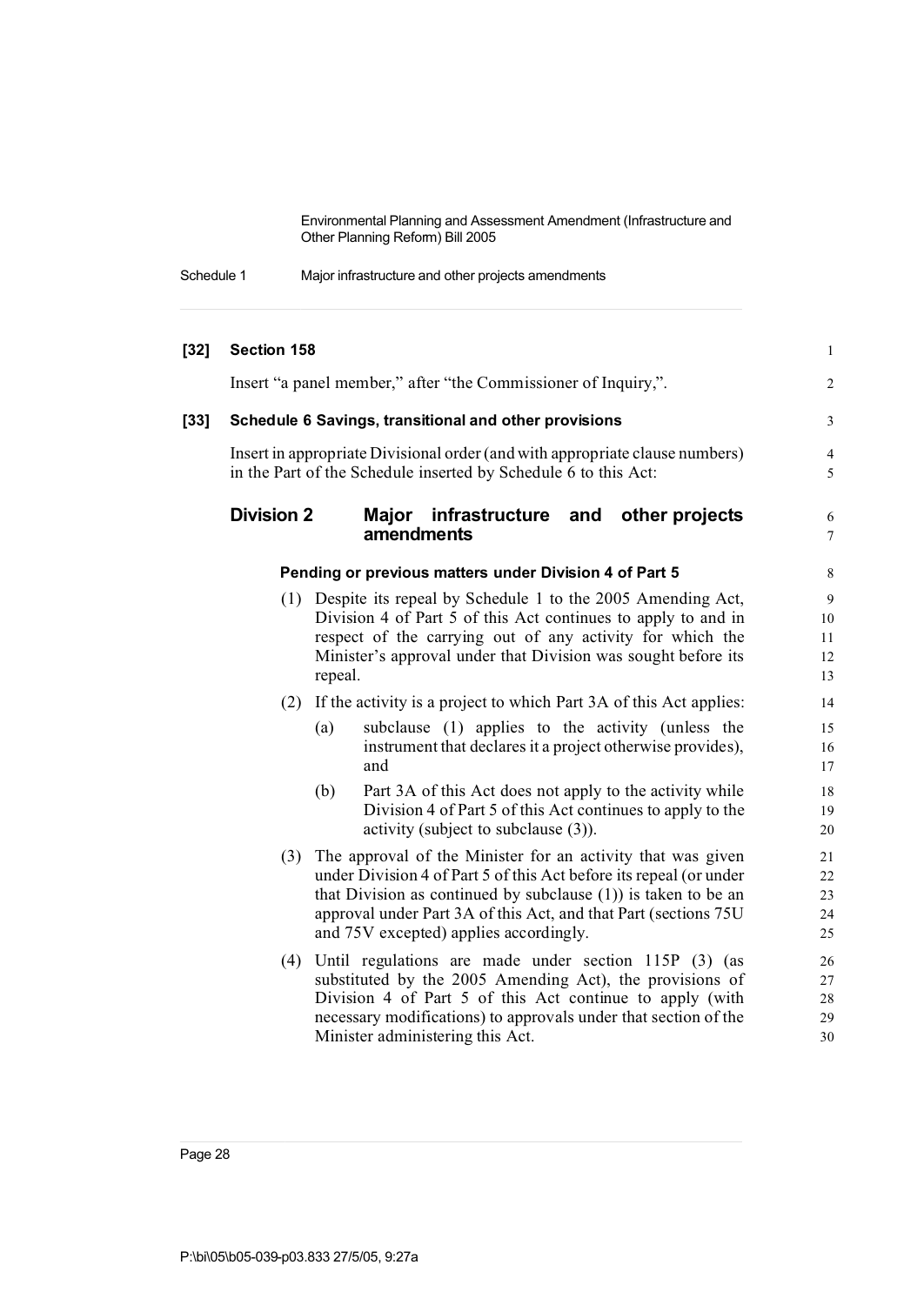Major infrastructure and other projects amendments Schedule 1

|     | State significant development matters                                                                                                | 1                          |
|-----|--------------------------------------------------------------------------------------------------------------------------------------|----------------------------|
| (1) | If a development application for State significant development                                                                       | $\overline{2}$             |
|     | is pending on the commencement of Part 3A of this Act, the                                                                           | 3                          |
|     | application is to be determined (unless withdrawn by the                                                                             | $\overline{\mathcal{L}}$   |
|     | applicant) as if the amendments made to this Act by Schedule 1                                                                       | 5                          |
|     | to the 2005 Amending Act had not been made.                                                                                          | 6                          |
| (2) | A reference in any Act or instrument to State significant                                                                            | $\overline{7}$             |
|     | development within the meaning of this Act is taken to be a                                                                          | 8                          |
|     | reference to a project to which Part 3A of this Act applies.                                                                         | 9                          |
|     |                                                                                                                                      |                            |
|     | Special heritage provision with respect to Opera House                                                                               | 10                         |
|     |                                                                                                                                      | 11                         |
|     | (1) Section 75U (as inserted by the 2005 Amending Act), in so far<br>as it excludes the requirement for an approval under Part 4 of  | 12                         |
|     | the <i>Heritage Act 1977</i> , does not apply to the carrying out of any                                                             |                            |
|     | development in connection with the Opera House that is a                                                                             |                            |
|     | project to which Part 3A applies.                                                                                                    |                            |
| (2) |                                                                                                                                      |                            |
|     | In that case, section 75V applies instead as if an approval under<br>Part 4 of the <i>Heritage Act 1977</i> were included in section | 13<br>14<br>15<br>16<br>17 |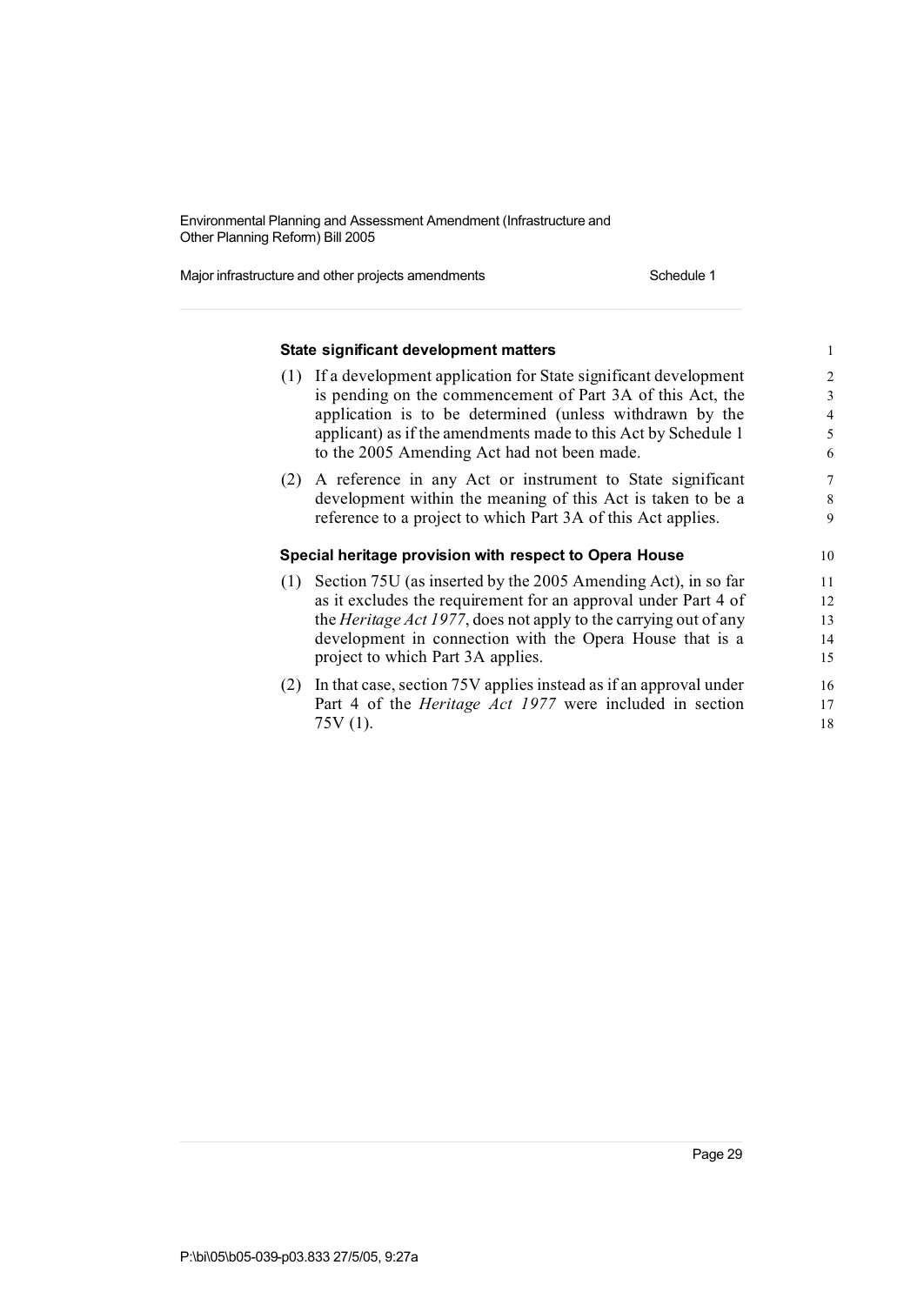| Schedule 2 | Planning instruments amendments |
|------------|---------------------------------|
|------------|---------------------------------|

|       |                              |         | Schedule 2 Planning instruments amendments                                                                                                                                                                                                      | $\mathbf{1}$               |
|-------|------------------------------|---------|-------------------------------------------------------------------------------------------------------------------------------------------------------------------------------------------------------------------------------------------------|----------------------------|
|       |                              |         | (Section 3)                                                                                                                                                                                                                                     | 2                          |
| $[1]$ | <b>Section 4 Definitions</b> |         |                                                                                                                                                                                                                                                 | 3                          |
|       |                              |         | Insert in alphabetical order in section $4(1)$ :                                                                                                                                                                                                | $\overline{4}$             |
|       |                              | Part 3. | <i>development control plan</i> means a development control plan<br>prepared (or taken to have been prepared) under Division 6 of                                                                                                               | 5<br>6<br>$\overline{7}$   |
| [2]   |                              |         | Section 26 Contents of environmental planning instruments                                                                                                                                                                                       | 8                          |
|       |                              |         | Insert at the end of the section:                                                                                                                                                                                                               | 9                          |
|       | (4)                          |         | An environmental planning instrument that makes provision for<br>or with respect to protecting or preserving trees or other<br>vegetation may make provision:                                                                                   | 10<br>11<br>12             |
|       |                              | (a)     | for development control plans to specify the species or<br>kinds of trees or other vegetation included in or<br>excluded from the relevant provisions, and                                                                                      | 13<br>14<br>15             |
|       |                              | (b)     | for the grant of permission to remove or otherwise affect<br>trees or other vegetation, and for a refusal to grant<br>permission to be treated as a refusal or failure to grant<br>development consent under and for the purposes of<br>Part 4. | 16<br>17<br>18<br>19<br>20 |
| $[3]$ |                              |         | <b>Section 33 Model provisions</b>                                                                                                                                                                                                              | 21                         |
|       | Omit the section.            |         |                                                                                                                                                                                                                                                 | 22                         |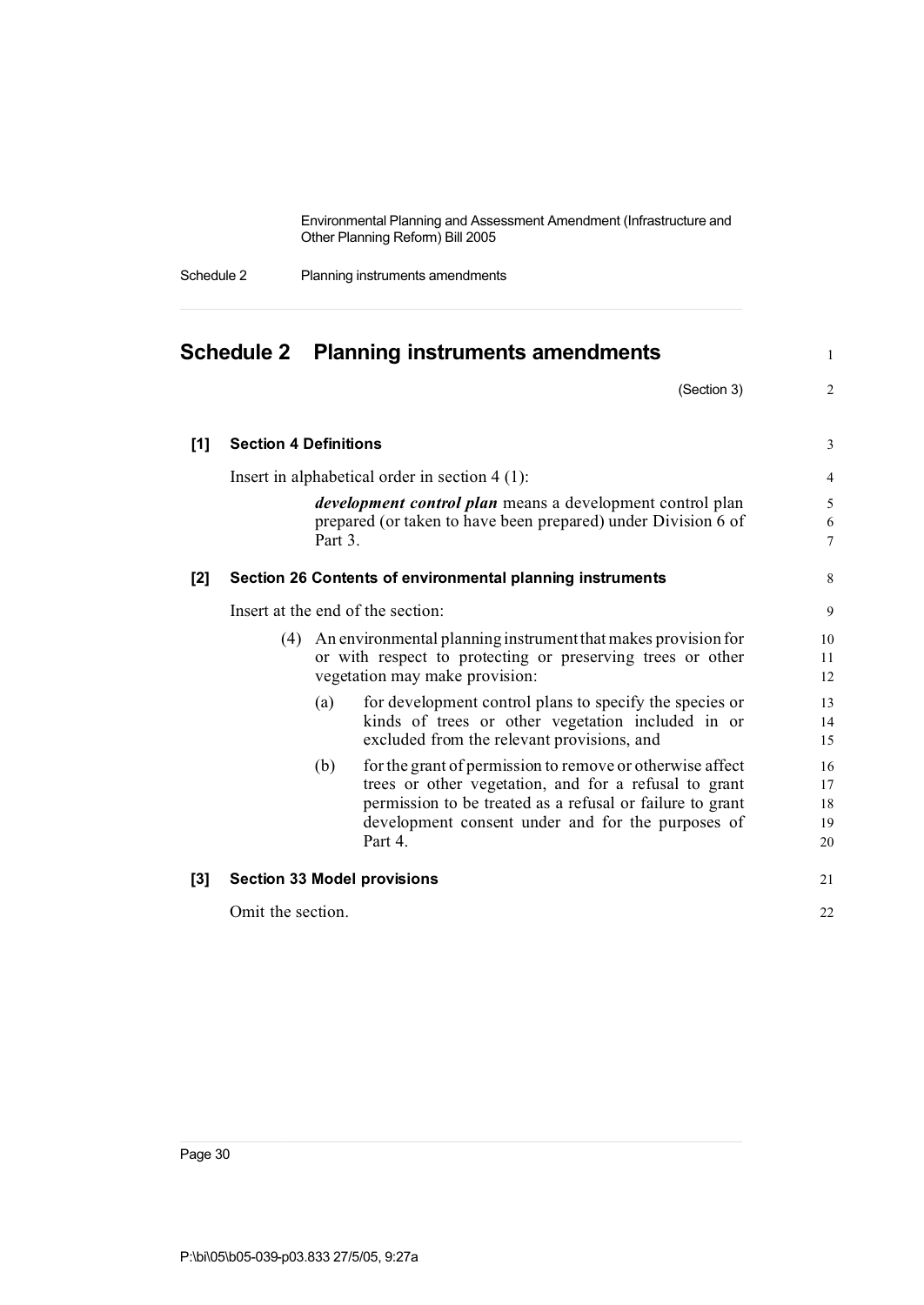Planning instruments amendments **Schedule 2** Schedule 2

| [4] |     |                          | Sections 33A-33C                                                                                                                                                                                                                                                                                                                                                                 | $\mathbf{1}$                     |
|-----|-----|--------------------------|----------------------------------------------------------------------------------------------------------------------------------------------------------------------------------------------------------------------------------------------------------------------------------------------------------------------------------------------------------------------------------|----------------------------------|
|     |     | Insert after section 33: |                                                                                                                                                                                                                                                                                                                                                                                  |                                  |
|     | 33A |                          | Standardisation of local and other environmental planning<br>instruments                                                                                                                                                                                                                                                                                                         |                                  |
|     |     |                          | (1) The Governor may, by order published in the Gazette, prescribe<br>the standard form and content of local environmental plans or<br>other environmental planning instruments (a <i>standard</i><br><i>instrument</i> ).                                                                                                                                                       | 5<br>6<br>7<br>8                 |
|     |     |                          | (2) An environmental planning instrument may be made in the<br>form of:                                                                                                                                                                                                                                                                                                          | $\overline{9}$<br>10             |
|     |     |                          | (a)<br>a declaration that the applicable mandatory provisions<br>of a standard instrument are adopted, and                                                                                                                                                                                                                                                                       | 11<br>12                         |
|     |     |                          | the prescription of the matters required to be prescribed<br>(b)<br>for the purposes of the application of the mandatory<br>provisions of the standard instrument (such as the<br>adoption of land zoning or other maps), and                                                                                                                                                    | 13<br>14<br>15<br>16             |
|     |     |                          | (c)<br>the prescription of any other matters permitted to be<br>prescribed by an environmental planning instrument,<br>including non-mandatory provisions of the standard<br>instrument (with or without modification) or additional<br>provisions.                                                                                                                              | 17<br>18<br>19<br>20<br>21       |
|     |     |                          | (3) When an environmental planning instrument is made with such<br>a declaration, the instrument has the form and content of the<br>applicable mandatory provisions of the standard instrument and<br>the matters so prescribed. Any draft of the instrument that is<br>exhibited under this Act is to set out in full the provisions that<br>are adopted.                       | 22<br>23<br>24<br>25<br>26<br>27 |
|     |     |                          | (4) If the mandatory provisions of a standard instrument so adopted<br>are amended by a further order under subsection (1) after they<br>are adopted, the environmental planning instrument is taken<br>(without further amendment) to adopt the amended provisions<br>of the standard instrument on and from the date the<br>amendment to the standard instrument takes effect. | 28<br>29<br>30<br>31<br>32<br>33 |
|     |     | (5)                      | The order that amends a standard instrument may make<br>provision of a savings or transitional nature consequent on the<br>amendment of the standard instrument.                                                                                                                                                                                                                 | 34<br>35<br>36                   |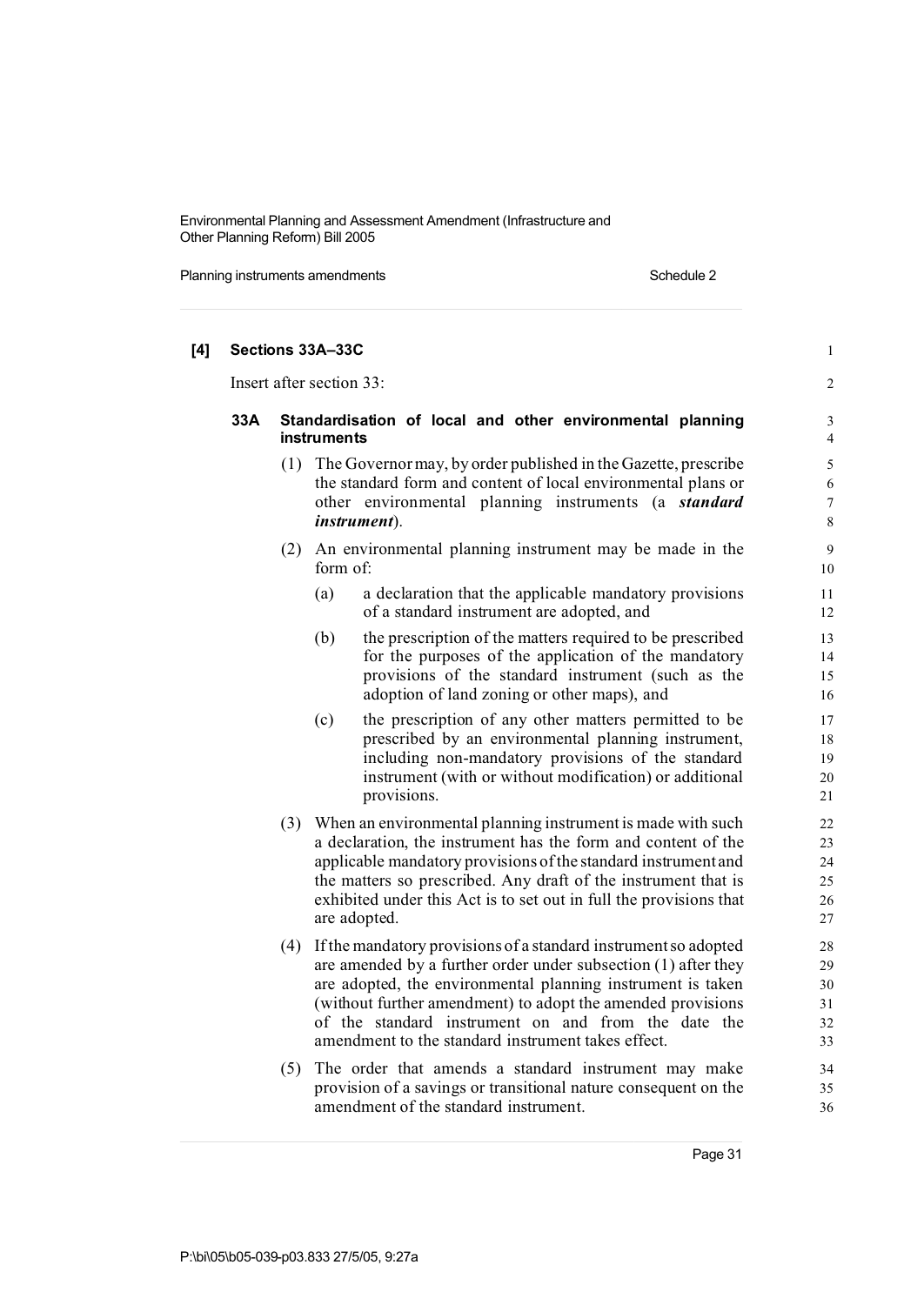Schedule 2 Planning instruments amendments

|     | (6)  | Where a standard instrument has been adopted, the provisions<br>of the environmental planning instrument (other than the<br>mandatory provisions of the adopted standard instrument) may<br>be amended from time to time by another environmental<br>planning instrument or in accordance with any Act. | $\mathbf{1}$<br>$\overline{c}$<br>3<br>$\overline{\mathcal{L}}$<br>5 |
|-----|------|---------------------------------------------------------------------------------------------------------------------------------------------------------------------------------------------------------------------------------------------------------------------------------------------------------|----------------------------------------------------------------------|
|     | (7)  | A standard instrument may:                                                                                                                                                                                                                                                                              | 6                                                                    |
|     |      | provide that a provision is a mandatory provision only<br>(a)<br>in the circumstances specified in the instrument, and                                                                                                                                                                                  | $\overline{7}$<br>8                                                  |
|     |      | (b)<br>contain requirements or guidance as to the form or<br>content of a non-mandatory provision.                                                                                                                                                                                                      | 9<br>10                                                              |
|     | (8)  | The adoption of the provisions of a standard instrument in an<br>environmental planning instrument is taken to be a matter of<br>State environmental planning significance for the purposes of<br>this Act.                                                                                             | 11<br>12<br>13<br>14                                                 |
|     |      | (9) Subject to this Act and the regulations, the form and<br>subject-matter of an environmental planning instrument or draft<br>instrument is (if there is no applicable standard instrument) to<br>be as determined by the Minister.                                                                   | 15<br>16<br>17<br>18                                                 |
|     | (10) | In this section:                                                                                                                                                                                                                                                                                        | 19                                                                   |
|     |      | <i>amend</i> includes alter or vary.                                                                                                                                                                                                                                                                    | 20                                                                   |
|     |      | form includes structure.                                                                                                                                                                                                                                                                                | 21                                                                   |
| 33B |      | Staged repeal and review of environmental planning instruments                                                                                                                                                                                                                                          | 22                                                                   |
|     | (1)  | In order to facilitate the staged implementation of standard<br>instruments and the periodic review of existing instruments, the<br>Minister may, by order published in the Gazette, establish a<br>staged repeal program for existing environmental planning<br>instruments.                           | 23<br>24<br>25<br>26<br>27                                           |
|     | (2)  | The staged repeal program may include provision for or with<br>respect to the following:                                                                                                                                                                                                                | 28<br>29                                                             |
|     |      | the repeal of designated environmental planning<br>(a)<br>instruments at specified times during the period of the<br>program,                                                                                                                                                                           | 30<br>31<br>32                                                       |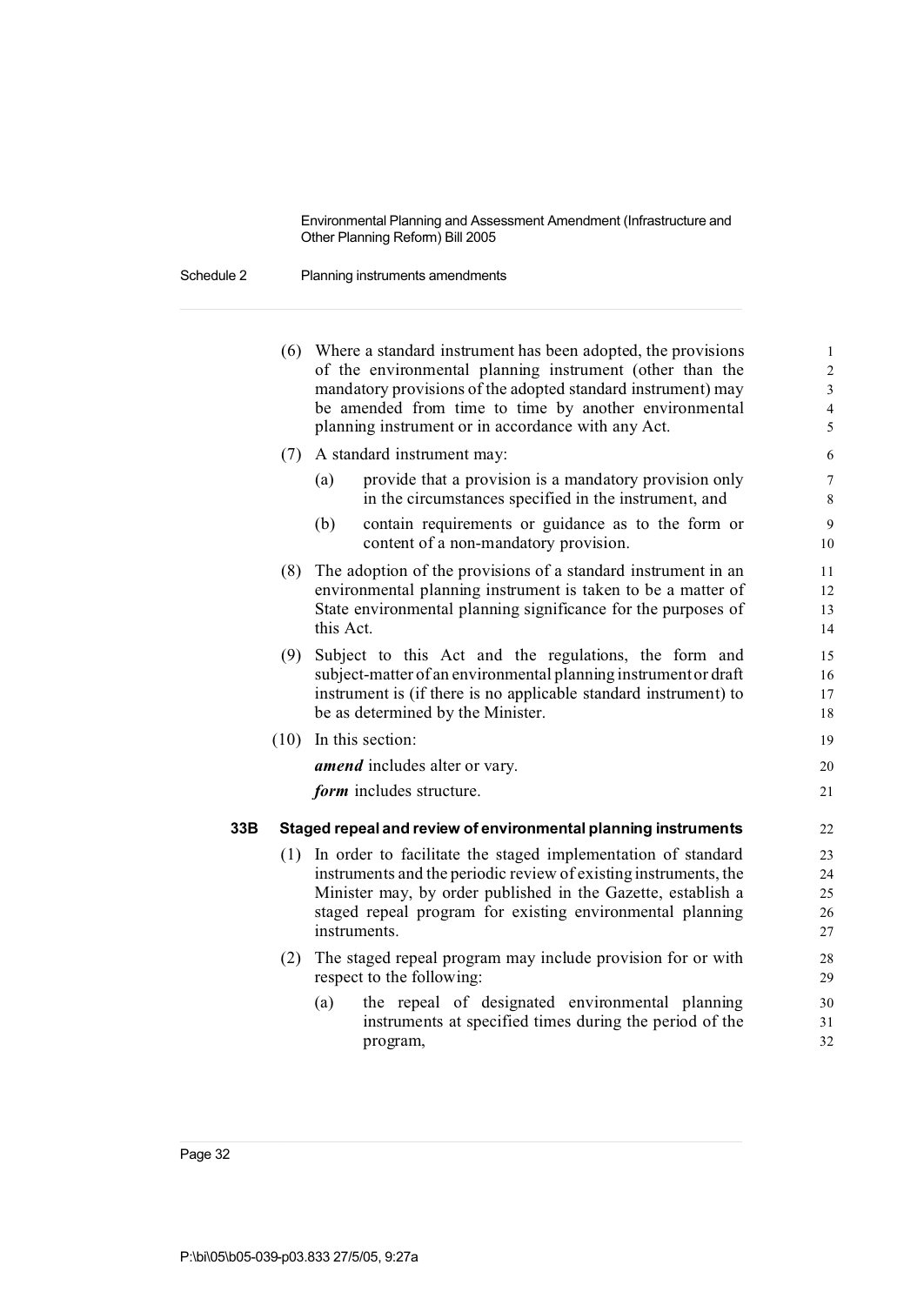Planning instruments amendments **Schedule 2** Schedule 2

|     | (b)                                                      | requirements for the preparation and making of<br>replacement instruments (including the times by which                         | $\mathbf{1}$<br>$\overline{c}$ |  |  |  |  |
|-----|----------------------------------------------------------|---------------------------------------------------------------------------------------------------------------------------------|--------------------------------|--|--|--|--|
|     |                                                          | draft replacement instruments are to be submitted to the                                                                        | $\overline{3}$                 |  |  |  |  |
|     |                                                          | Director-General or the Minister),                                                                                              | $\overline{4}$                 |  |  |  |  |
|     | (c)                                                      | the postponement of the repeal of particular instruments                                                                        | 5                              |  |  |  |  |
|     |                                                          | when the making of a replacement instrument is                                                                                  | 6                              |  |  |  |  |
|     |                                                          | delayed,                                                                                                                        | $\overline{7}$                 |  |  |  |  |
|     | (d)                                                      | the periodic review by a council of environmental                                                                               | 8                              |  |  |  |  |
|     |                                                          | planning instruments (other than State environmental<br>planning policies and regional environmental plans)                     | 9<br>10                        |  |  |  |  |
|     |                                                          | applying in its area and the submission of reports of                                                                           | 11                             |  |  |  |  |
|     |                                                          | each review to the Director-General.                                                                                            | 12                             |  |  |  |  |
| (3) |                                                          | At the time specified by the staged repeal program for the                                                                      | 13                             |  |  |  |  |
|     |                                                          | repeal of a designated environmental planning instrument, the                                                                   | 14                             |  |  |  |  |
|     | instrument is repealed by the operation of this section. |                                                                                                                                 |                                |  |  |  |  |
| (4) |                                                          | The Minister may, by order published in the Gazette, make a                                                                     | 16                             |  |  |  |  |
|     |                                                          | local environmental plan to take effect on the repeal of an                                                                     | 17                             |  |  |  |  |
|     | instrument under this section pending the making of a    |                                                                                                                                 |                                |  |  |  |  |
|     |                                                          | replacement instrument in accordance with this Act. Any such                                                                    | 19                             |  |  |  |  |
|     |                                                          | plan made by the Minister is to adopt the mandatory provisions<br>of a standard instrument (with the prescriptions the Minister | 20<br>21                       |  |  |  |  |
|     |                                                          | considers necessary in the particular circumstances).                                                                           | 22                             |  |  |  |  |
| (5) |                                                          | For the purposes of subsection (4):                                                                                             | 23                             |  |  |  |  |
|     |                                                          |                                                                                                                                 |                                |  |  |  |  |
|     | (a)                                                      | an order making a plan under that subsection is not<br>required to comply with other requirements for the                       | 24<br>25                       |  |  |  |  |
|     |                                                          | making of an environmental planning instrument, and                                                                             | 26                             |  |  |  |  |
|     | (b)                                                      | public notice is to be given of the proposed plan for                                                                           | 27                             |  |  |  |  |
|     |                                                          | such period as the Minister considers appropriate and                                                                           | 28                             |  |  |  |  |
|     |                                                          | submissions invited on the proposed plan during that                                                                            | 29                             |  |  |  |  |
|     |                                                          | period, and                                                                                                                     | 30                             |  |  |  |  |
|     | (c)                                                      | the council is to provide the Minister, when requested,                                                                         | 31                             |  |  |  |  |
|     |                                                          | with copies of any draft plans, maps or other relevant                                                                          | 32                             |  |  |  |  |
|     |                                                          | documents prepared or held by the council.                                                                                      | 33                             |  |  |  |  |
|     |                                                          | The Minister may direct the council to pay to the                                                                               | 34                             |  |  |  |  |
|     |                                                          | Director-General such amount<br>as the Director-General                                                                         | 35                             |  |  |  |  |
|     |                                                          | determines will meet the reasonable costs incurred on behalf of                                                                 | 36                             |  |  |  |  |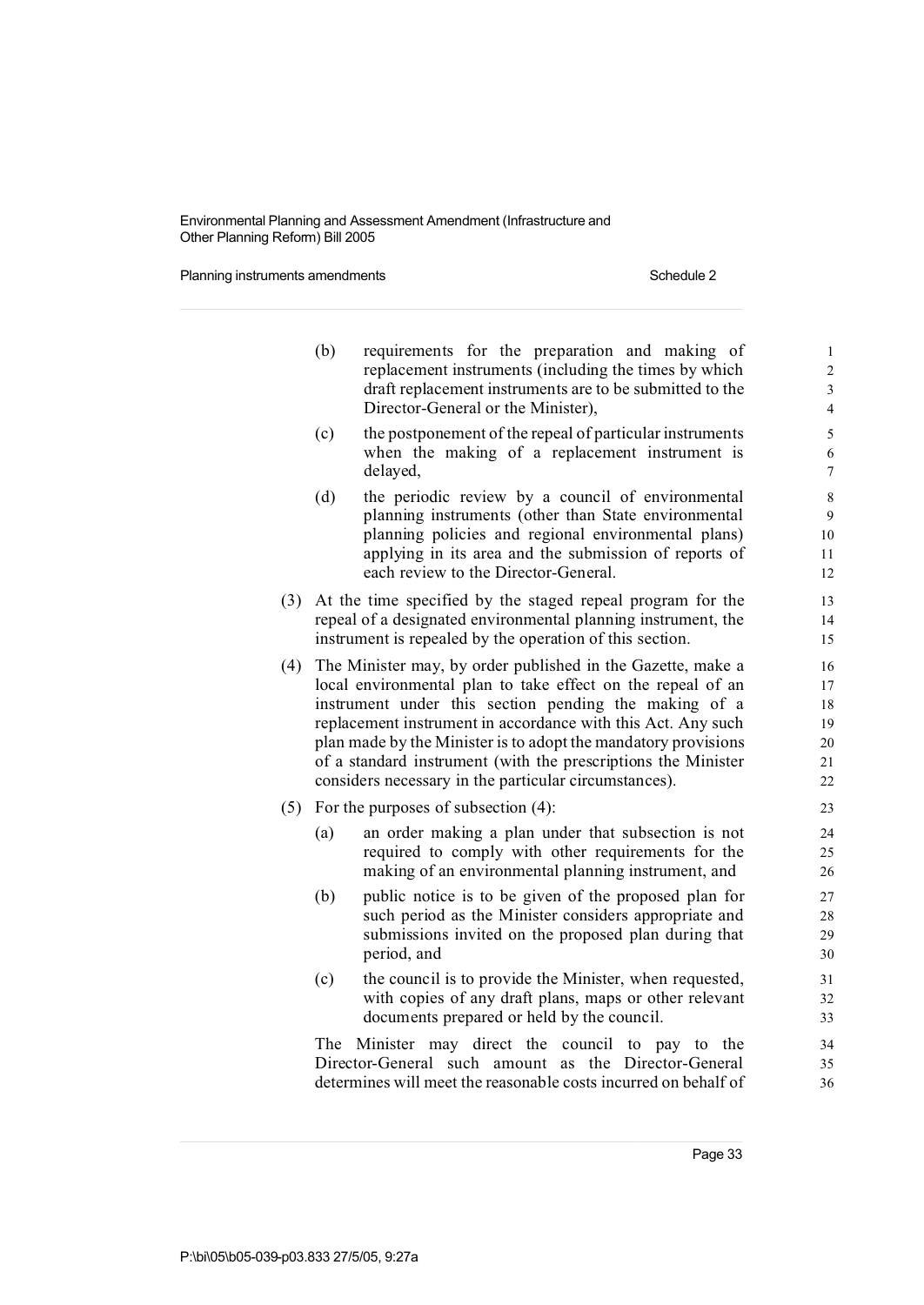#### Schedule 2 Planning instruments amendments

the Minister by the Department for the purposes of making the 1 plan under subsection (4). 2

**Note.** See section 118 (1A) in relation to the power to appoint an 3 administrator to exercise plan-making functions when a council fails to  $\overline{a}$ administrator to exercise plan-making functions when a council fails to  $4 \text{ comply}$  with the requirements of the staged repeal program for the  $5 \text{ dB}$ comply with the requirements of the staged repeal program for the 5<br>preparation or making of a replacement instrument. preparation or making of a replacement instrument. 6

## **33C Public access to environmentalplanning instruments and related** 7 **documents** 8

For the purpose of facilitating electronic or other public access 9 to environmental planning instruments and any development 10 control plans, contributions plans or other documents under this 11 Act: 12

|     | (a) | the Minister may determine standard technical<br>requirements with respect to the preparation of those<br>instruments, plans or other documents and of the maps<br>or other documents that are referred to in (or adopted<br>under) them, and | 13<br>14<br>15<br>16<br>17 |
|-----|-----|-----------------------------------------------------------------------------------------------------------------------------------------------------------------------------------------------------------------------------------------------|----------------------------|
|     | (b) | a council is to provide the Director-General, when<br>requested, with copies and electronic files (in a specified<br>format) of any such instruments, plans, maps or other<br>documents prepared or held by the council.                      | 18<br>19<br>20<br>21       |
| [5] |     | Section 36 Inconsistency between instruments                                                                                                                                                                                                  | 22                         |
|     |     | Omit section 36 $(1)$ , $(2)$ and $(3)$ . Insert instead:                                                                                                                                                                                     | 23                         |
|     |     | (1) In the event of an inconsistency between environmental<br>planning instruments and unless otherwise provided:                                                                                                                             | 24<br>25                   |

- (a) there is a general presumption that a State 26 environmental planning policy prevails over a regional 27 environmental plan or local environmental plan made 28 before or after the policy, and 29
- (b) there is a general presumption that a regional 30 environmental plan prevails over a local environmental 31 plan made before or after the regional environmental 32 plan, and 33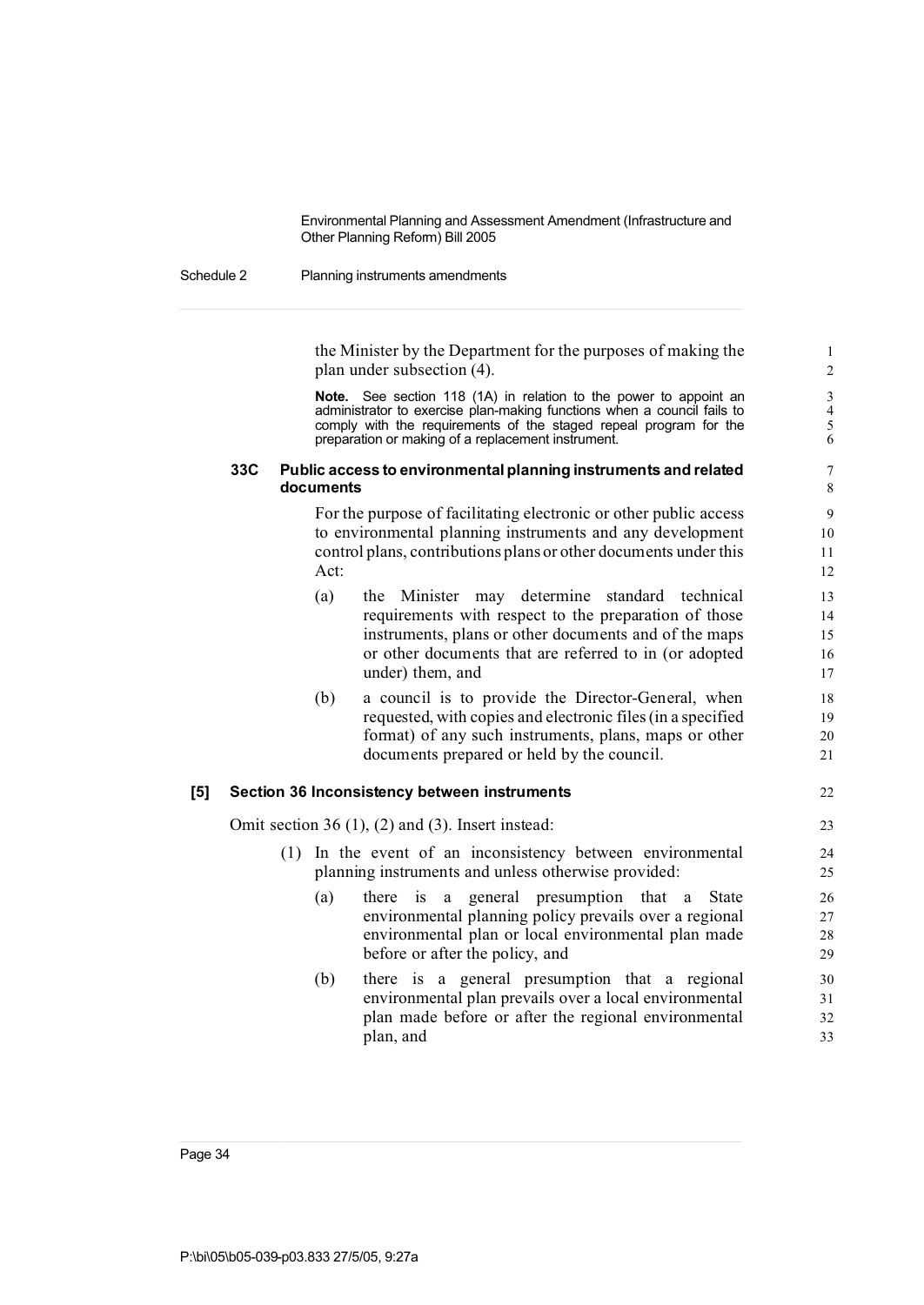Planning instruments amendments **Schedule 2** Schedule 2

|        | (c)                                               | the general presumptions of the law as to when an Act<br>prevails over another Act apply to when one kind of<br>environmental planning instrument prevails over another<br>environmental planning instrument of the same kind.                                                                                                                                                                                                                                                                                                                                                                             | 1<br>$\overline{c}$<br>3<br>$\overline{4}$               |
|--------|---------------------------------------------------|------------------------------------------------------------------------------------------------------------------------------------------------------------------------------------------------------------------------------------------------------------------------------------------------------------------------------------------------------------------------------------------------------------------------------------------------------------------------------------------------------------------------------------------------------------------------------------------------------------|----------------------------------------------------------|
| [6]    |                                                   | Section 38 Format of State environmental planning policies                                                                                                                                                                                                                                                                                                                                                                                                                                                                                                                                                 | 5                                                        |
|        | Omit the section.                                 |                                                                                                                                                                                                                                                                                                                                                                                                                                                                                                                                                                                                            | 6                                                        |
| [7]    | <b>Section 51A Development control plans</b>      |                                                                                                                                                                                                                                                                                                                                                                                                                                                                                                                                                                                                            | 7                                                        |
|        | Omit the section.                                 |                                                                                                                                                                                                                                                                                                                                                                                                                                                                                                                                                                                                            | 8                                                        |
| [8]    |                                                   | Section 52 Format of regional environmental plan or draft plan                                                                                                                                                                                                                                                                                                                                                                                                                                                                                                                                             | 9                                                        |
|        | Omit the section.                                 |                                                                                                                                                                                                                                                                                                                                                                                                                                                                                                                                                                                                            | 10                                                       |
| [9]    | <b>Section 65 Certificate of Director-General</b> |                                                                                                                                                                                                                                                                                                                                                                                                                                                                                                                                                                                                            | 11                                                       |
|        | Insert after section 65 $(1)$ :                   |                                                                                                                                                                                                                                                                                                                                                                                                                                                                                                                                                                                                            | 12                                                       |
|        | section.                                          | (1A) A certificate is not to be issued under this section unless the<br>Director-General is satisfied that the draft local environmental<br>plan has been prepared in accordance with any applicable<br>standard instrument under section 33A. This subsection does<br>not limit the grounds on which a certificate may be refused or<br>the draft plan may be required to be amended under this<br>Note. Section 117 also empowers the Minister to give directions as to the<br>principles to be observed in the preparation of, or the provisions to be<br>included in, draft local environmental plans. | 13<br>14<br>15<br>16<br>17<br>18<br>19<br>20<br>21<br>22 |
| $[10]$ |                                                   | Section 66 Public exhibition of draft local environmental plan                                                                                                                                                                                                                                                                                                                                                                                                                                                                                                                                             | 23                                                       |
|        |                                                   | Omit section 66 $(1)$ (b) (ii) and (iii). Insert instead:                                                                                                                                                                                                                                                                                                                                                                                                                                                                                                                                                  | 24                                                       |
|        | (ii)                                              | of<br>any standard<br>copy<br>instrument,<br>a<br>environmental planning instrument or direction<br>under section 117 that substantially governs the<br>content and operation of the draft local<br>environmental plan (or provide for access to<br>such a copy), and                                                                                                                                                                                                                                                                                                                                      | 25<br>26<br>27<br>28<br>29<br>30                         |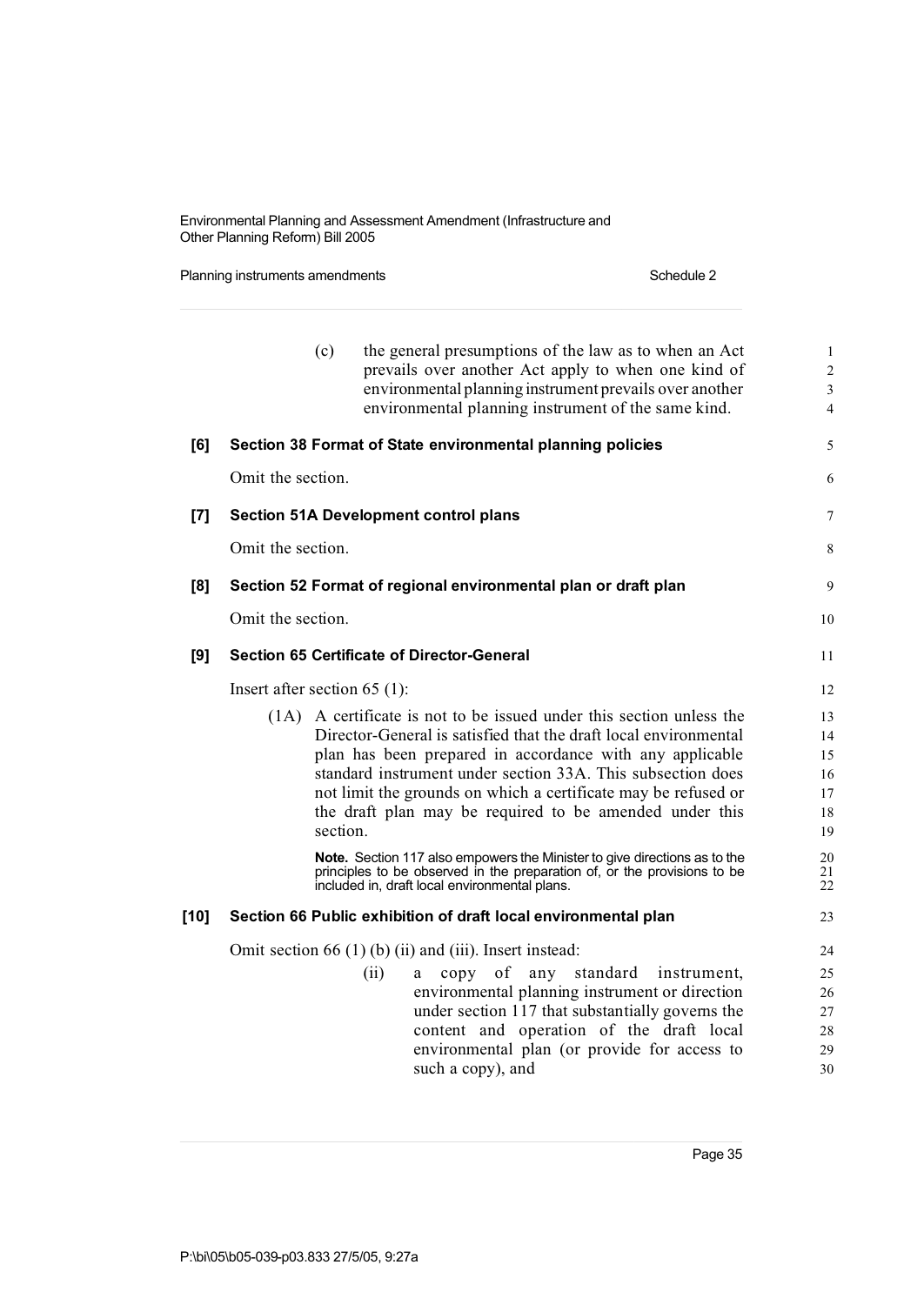# Schedule 2 Planning instruments amendments

|        |     | (iii)                             | a statement to the effect that any such standard                     | $\mathbf{1}$   |
|--------|-----|-----------------------------------|----------------------------------------------------------------------|----------------|
|        |     |                                   | instrument, environmental planning instrument                        | $\sqrt{2}$     |
|        |     |                                   | or direction substantially governs the content and                   | 3              |
|        |     |                                   | operation of the draft local environmental plan                      | $\overline{4}$ |
|        |     |                                   | and that any submissions made pursuant to                            | 5              |
|        |     |                                   | section 67 should be made having regard to that<br>fact,             | 6<br>$\tau$    |
| [11]   |     |                                   | <b>Section 68 Consideration of submissions</b>                       | 8              |
|        |     |                                   |                                                                      |                |
|        |     | Insert after section 68 $(8)$ :   |                                                                      | 9              |
|        |     |                                   | (9) After a draft local environmental plan has been submitted to the | 10             |
|        |     |                                   | Director-General under this section:                                 | 11             |
|        |     | (a)                               | the council and the Director-General may (on one or                  | 12             |
|        |     |                                   | more occasions) agree to the council making changes to               | 13             |
|        |     |                                   | the draft plan and resubmitting it under this section, or            | 14             |
|        |     | (b)                               | the Director-General may (on one or more occasions)                  | 15             |
|        |     |                                   | return the draft plan so that the council can make                   | 16             |
|        |     |                                   | changes to accord with any applicable standard                       | 17             |
|        |     |                                   | instrument under section 33A or to take into account                 | 18             |
|        |     |                                   | any directions under section 117.                                    | 19             |
|        |     |                                   | This subsection applies whether or not a report under                | 20             |
|        |     |                                   | section 69 has been furnished in respect of the draft plan.          | 21             |
| $[12]$ |     |                                   | <b>Section 69 Report by Director-General</b>                         | 22             |
|        |     | Insert at the end of the section: |                                                                      | 23             |
|        | (2) |                                   | The Director-General is not to furnish a report to the Minister      | 24             |
|        |     |                                   | under this section unless the Director-General is satisfied that     | 25             |
|        |     |                                   | the draft local environmental plan has been prepared in              | 26             |
|        |     |                                   | accordance with any applicable standard instrument under             | 27             |
|        |     |                                   | section 33A. This subsection does not limit the matters that the     | 28             |
|        |     |                                   | Director-General is required to consider for the purposes of a       | 29             |
|        |     | report.                           |                                                                      | 30             |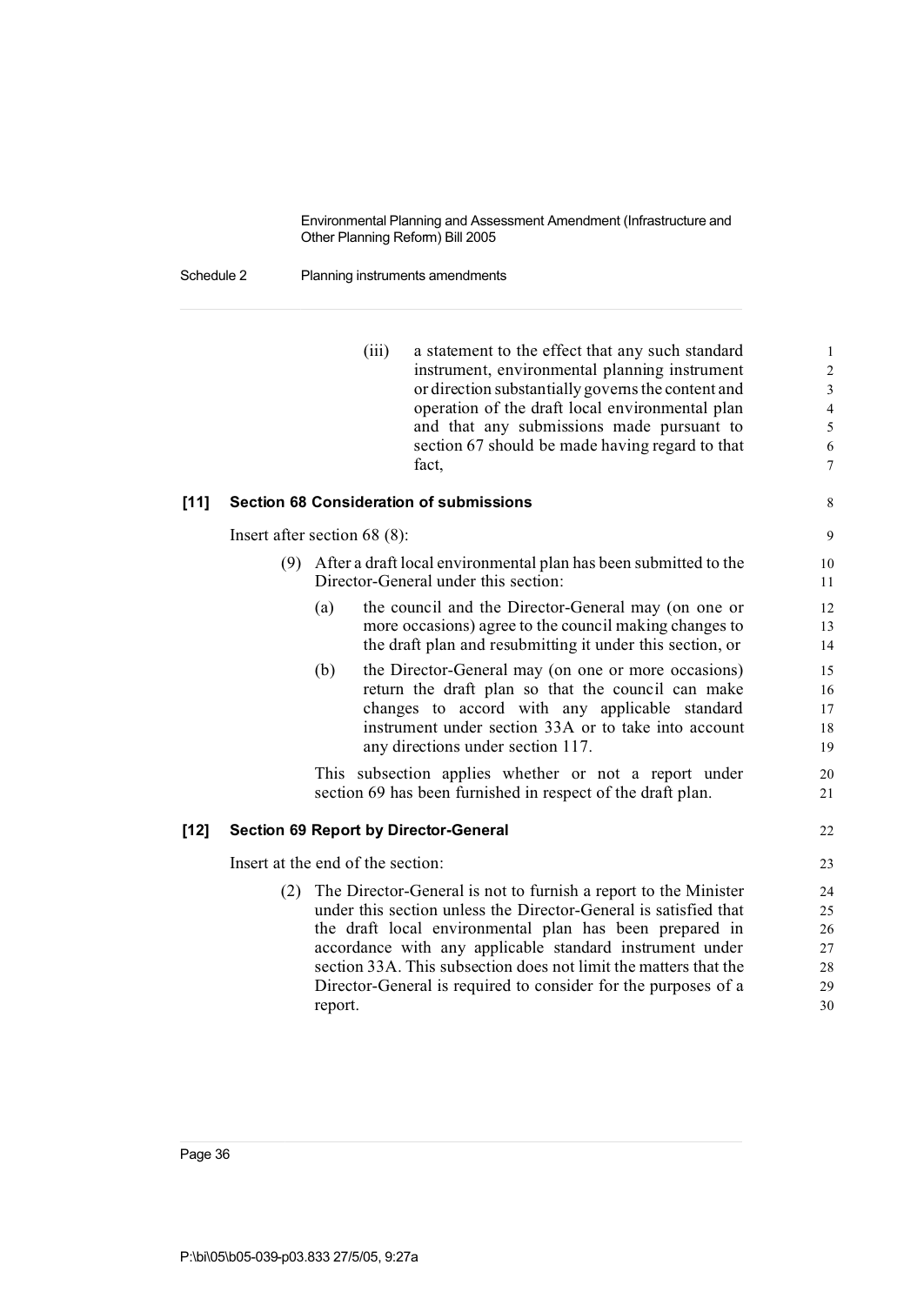Planning instruments amendments **Schedule 2** Schedule 2

| $[13]$ |     |                          | Section 71 Format of local environmental plan or draft plan                                              | $\mathbf{1}$   |
|--------|-----|--------------------------|----------------------------------------------------------------------------------------------------------|----------------|
|        |     | Omit the section.        |                                                                                                          | $\overline{2}$ |
| $[14]$ |     |                          | <b>Section 72 Development control plans</b>                                                              | 3              |
|        |     | Omit the section.        |                                                                                                          | 4              |
| $[15]$ |     | <b>Section 73A</b>       |                                                                                                          | 5              |
|        |     | Insert after section 73: |                                                                                                          | 6              |
|        | 73A |                          | Minor amendments of environmental planning instruments                                                   | 7              |
|        |     |                          | An amending environmental planning instrument may be made                                                | $\,$ 8 $\,$    |
|        |     |                          | under this Part without compliance with the provisions of this                                           | 9              |
|        |     |                          | Part relating to the conditions precedent to the making of the                                           | 10             |
|        |     |                          | instrument if the instrument, if made, would amend or repeal a                                           | 11             |
|        |     |                          | provision of a principal instrument in order to do any one or<br>more of the following:                  | 12<br>13       |
|        |     |                          |                                                                                                          |                |
|        |     | (a)                      | correct an obvious error in the principal instrument<br>consisting of a misdescription, the inconsistent | 14<br>15       |
|        |     |                          | numbering of provisions, a wrong cross-reference, a                                                      | 16             |
|        |     |                          | spelling error, a grammatical mistake, the insertion of                                                  | 17             |
|        |     |                          | obviously missing words, the removal of obviously                                                        | 18             |
|        |     |                          | unnecessary words or a formatting error,                                                                 | 19             |
|        |     | (b)                      | address matters in the principal instrument that are of a                                                | 20             |
|        |     |                          | consequential, transitional, machinery or other minor                                                    | 21             |
|        |     |                          | nature.                                                                                                  | 22             |
| $[16]$ |     | <b>Section 74A</b>       |                                                                                                          | 23             |
|        |     | Insert after section 74: |                                                                                                          | 24             |
|        | 74A |                          | <b>Application of Division</b>                                                                           | 25             |
|        |     |                          | This Division is subject to sections 33A and 33B.                                                        | 26             |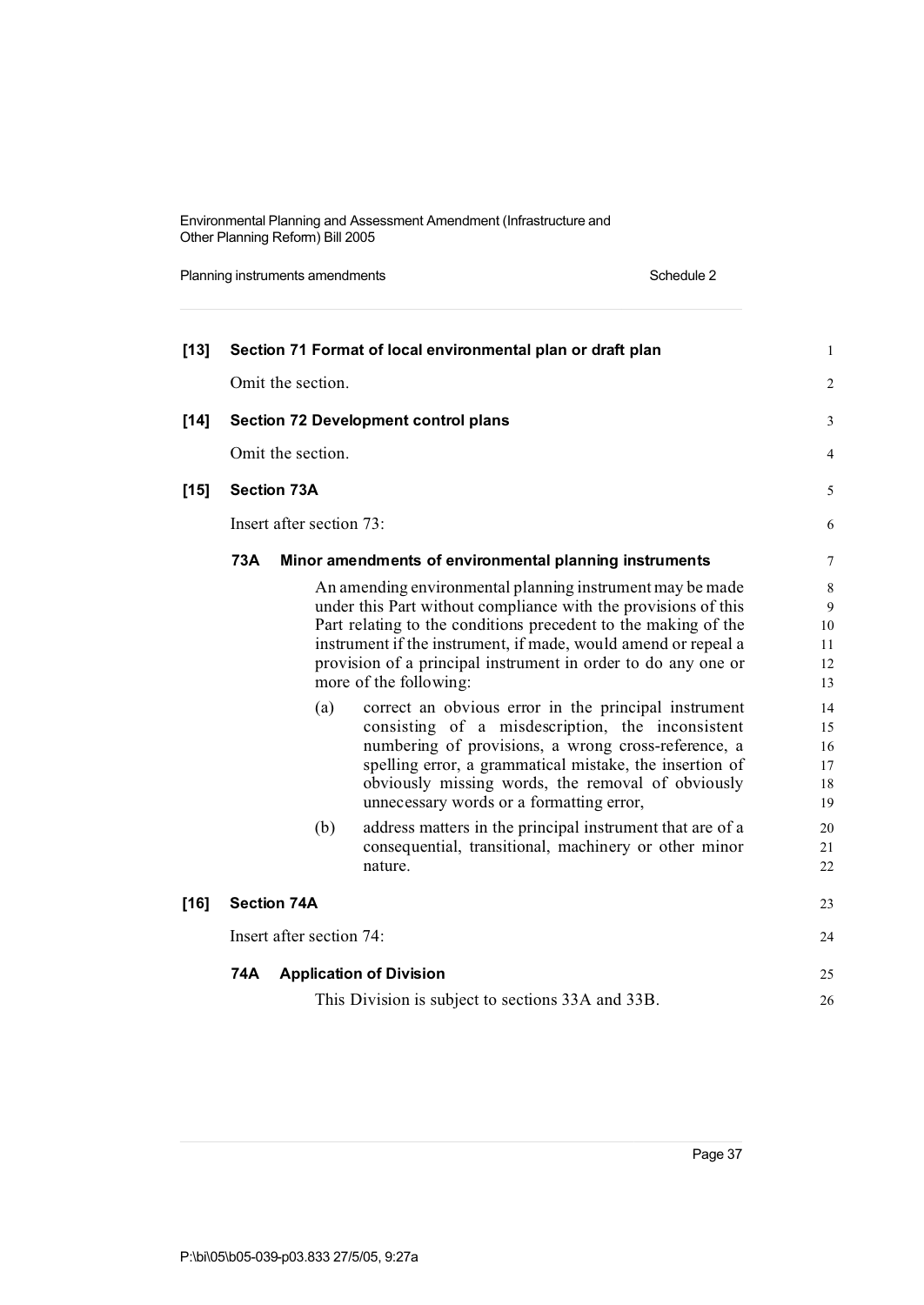Schedule 2 Planning instruments amendments

| $[17]$ | Part 3, Division 6                 |     |                   |                                                                                                                                                                                                                                                   |                                      |  |
|--------|------------------------------------|-----|-------------------|---------------------------------------------------------------------------------------------------------------------------------------------------------------------------------------------------------------------------------------------------|--------------------------------------|--|
|        | Insert after Division 5 of Part 3: |     |                   |                                                                                                                                                                                                                                                   |                                      |  |
|        | <b>Division 6</b>                  |     |                   | Development control plans                                                                                                                                                                                                                         | 3                                    |  |
|        | 74B                                |     | <b>Definition</b> |                                                                                                                                                                                                                                                   | 4                                    |  |
|        |                                    |     |                   | (1) In this Division:                                                                                                                                                                                                                             | 5                                    |  |
|        |                                    |     |                   | <i>relevant planning authority means:</i>                                                                                                                                                                                                         | 6                                    |  |
|        |                                    |     | (a)               | in relation to local environmental plans applying to land<br>in (or development in) a local government area—the<br>council of the area, and                                                                                                       | $\boldsymbol{7}$<br>$\,$ 8 $\,$<br>9 |  |
|        |                                    |     | (b)               | in relation to other environmental planning instruments<br>(or development in the area to which they apply)—the<br>Director-General.                                                                                                              | 10<br>11<br>12                       |  |
|        |                                    |     |                   | (2) A reference in this Division to an environmental planning<br>instrument includes a reference to any such draft instrument.                                                                                                                    | 13<br>14                             |  |
|        | 74C                                |     |                   | Preparation of development control plans                                                                                                                                                                                                          | 15                                   |  |
|        |                                    | (1) |                   | The relevant planning authority may prepare a development<br>control plan (or cause such a plan to be prepared) if it considers<br>it necessary or desirable:                                                                                     | 16<br>17<br>18                       |  |
|        |                                    |     | (a)               | to make more detailed provision with respect to<br>development to achieve the purpose of an<br>environmental planning instrument applying to the land<br>concerned, or                                                                            | 19<br>20<br>21<br>22                 |  |
|        |                                    |     | (b)               | to identify development as advertised development (so<br>as to make additional but not inconsistent requirements<br>to those imposed by the regulations in relation to<br>development applications), or                                           | 23<br>24<br>25<br>26                 |  |
|        |                                    |     | (c)               | to provide for (or exclude) public or particular<br>advertising or notification of any of the following:<br>development application for<br>(i)<br>specified<br>a<br>development (other than designated<br>development or advertised development), | 27<br>28<br>29<br>30<br>31           |  |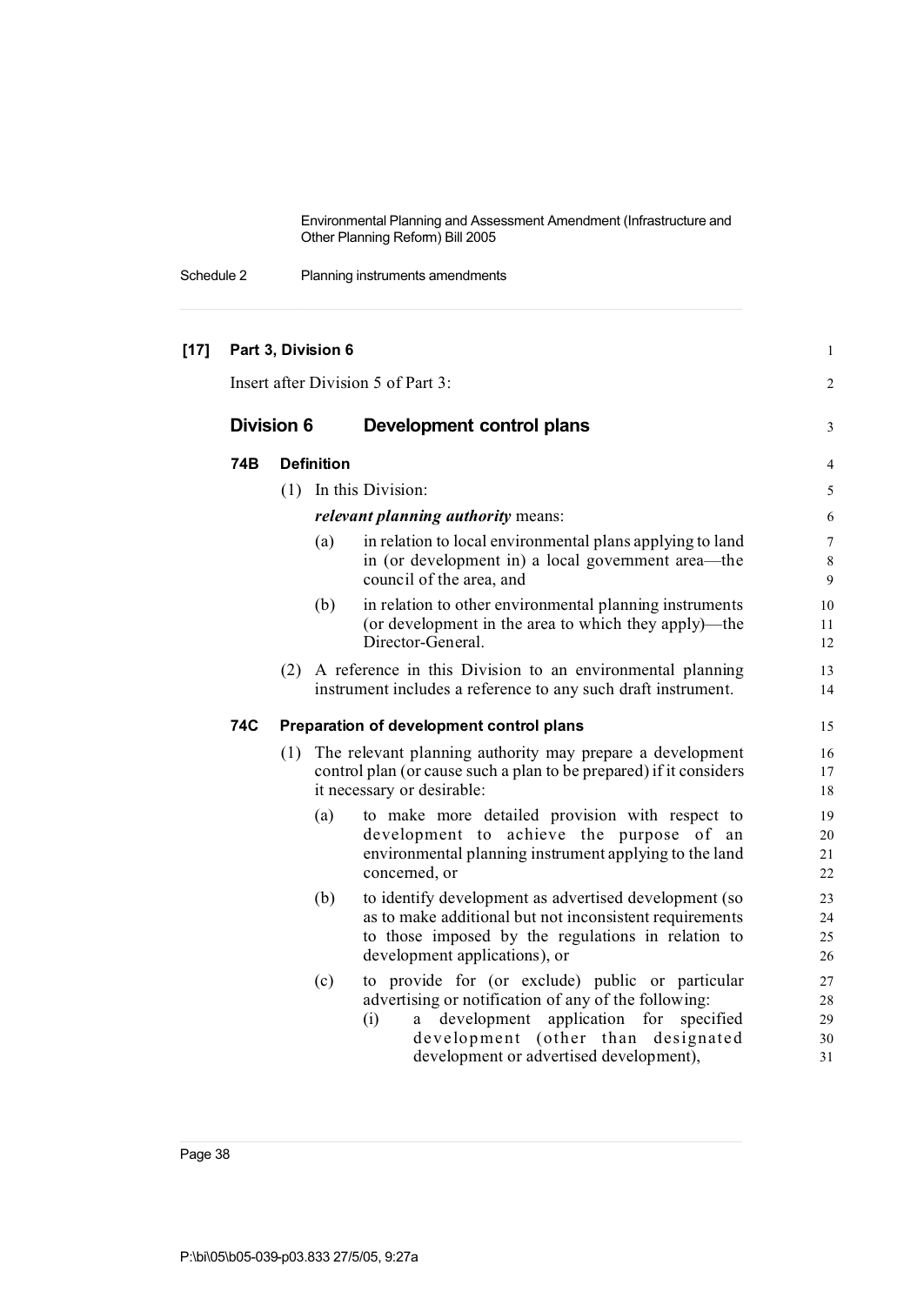Planning instruments amendments **Schedule 2** Schedule 2

|     |                                                                | (ii)                | a request for the review of a determination of a<br>development application where the applicant for<br>review makes amendments to the development<br>described in the original development                                              | $\mathbf{1}$<br>$\sqrt{2}$<br>$\mathfrak{Z}$<br>4 |  |  |  |
|-----|----------------------------------------------------------------|---------------------|-----------------------------------------------------------------------------------------------------------------------------------------------------------------------------------------------------------------------------------------|---------------------------------------------------|--|--|--|
|     |                                                                |                     | application,                                                                                                                                                                                                                            | 5                                                 |  |  |  |
|     |                                                                | (iii)               | application for the modification of a<br>an                                                                                                                                                                                             | 6                                                 |  |  |  |
|     |                                                                |                     | development consent for specified development                                                                                                                                                                                           | 7                                                 |  |  |  |
|     |                                                                |                     | (including advertised development but not                                                                                                                                                                                               | $\,$ $\,$                                         |  |  |  |
|     |                                                                | (iv)                | designated development),<br>an application for a complying development                                                                                                                                                                  | 9<br>10                                           |  |  |  |
|     |                                                                |                     | certificate, or                                                                                                                                                                                                                         | 11                                                |  |  |  |
|     | (d)                                                            |                     | in the case of a council—to specify criteria (in addition                                                                                                                                                                               | 12                                                |  |  |  |
|     |                                                                |                     | to but not inconsistent with any criteria prescribed by                                                                                                                                                                                 | 13                                                |  |  |  |
|     |                                                                |                     | the regulations) that the council is to take into                                                                                                                                                                                       | 14                                                |  |  |  |
|     |                                                                |                     | consideration in determining whether or not to give an                                                                                                                                                                                  | 15                                                |  |  |  |
|     |                                                                |                     | order under Division 2A of Part 6, or                                                                                                                                                                                                   | 16                                                |  |  |  |
|     | (e)                                                            |                     | to make provision for anything permitted by this Act to                                                                                                                                                                                 | 17                                                |  |  |  |
|     |                                                                |                     | be prescribed by a development control plan.                                                                                                                                                                                            | 18                                                |  |  |  |
|     |                                                                |                     | Note. See for example section 26 (4) (a).                                                                                                                                                                                               | 19                                                |  |  |  |
| (2) |                                                                |                     | Only one development control plan made by the same relevant                                                                                                                                                                             | 20                                                |  |  |  |
|     | planning authority may apply in respect of the same land. This |                     |                                                                                                                                                                                                                                         |                                                   |  |  |  |
|     |                                                                |                     | subsection does not apply to:                                                                                                                                                                                                           | 22                                                |  |  |  |
|     | (a)                                                            |                     | a plan prepared for the purposes of subsection $(1)$ (d) or                                                                                                                                                                             | 23                                                |  |  |  |
|     |                                                                |                     | for any other purpose prescribed by the regulations, or                                                                                                                                                                                 | 24                                                |  |  |  |
|     | (b)                                                            |                     | a plan prepared for the purpose of amending an existing                                                                                                                                                                                 | 25                                                |  |  |  |
|     |                                                                | plan.               |                                                                                                                                                                                                                                         | 26                                                |  |  |  |
|     | If this subsection is not complied with, all the development   |                     |                                                                                                                                                                                                                                         |                                                   |  |  |  |
|     | control plans concerned have no effect.                        |                     |                                                                                                                                                                                                                                         |                                                   |  |  |  |
|     |                                                                | other plans apply). | Note. A planning authority may prepare one development control plan for<br>the whole of its area or one plan for each precinct or locality in its area, or<br>prepare one plan for a site (and exclude that site from the area to which | 29<br>30<br>31<br>32                              |  |  |  |
| (3) |                                                                |                     | A development control plan may adopt by reference the                                                                                                                                                                                   | 33                                                |  |  |  |
|     |                                                                |                     | provisions of another development control plan.                                                                                                                                                                                         | 34                                                |  |  |  |
|     |                                                                |                     |                                                                                                                                                                                                                                         |                                                   |  |  |  |
| (4) |                                                                |                     | A development control plan may amend, substitute or revoke<br>another development control plan.                                                                                                                                         | 35<br>36                                          |  |  |  |
|     |                                                                |                     |                                                                                                                                                                                                                                         |                                                   |  |  |  |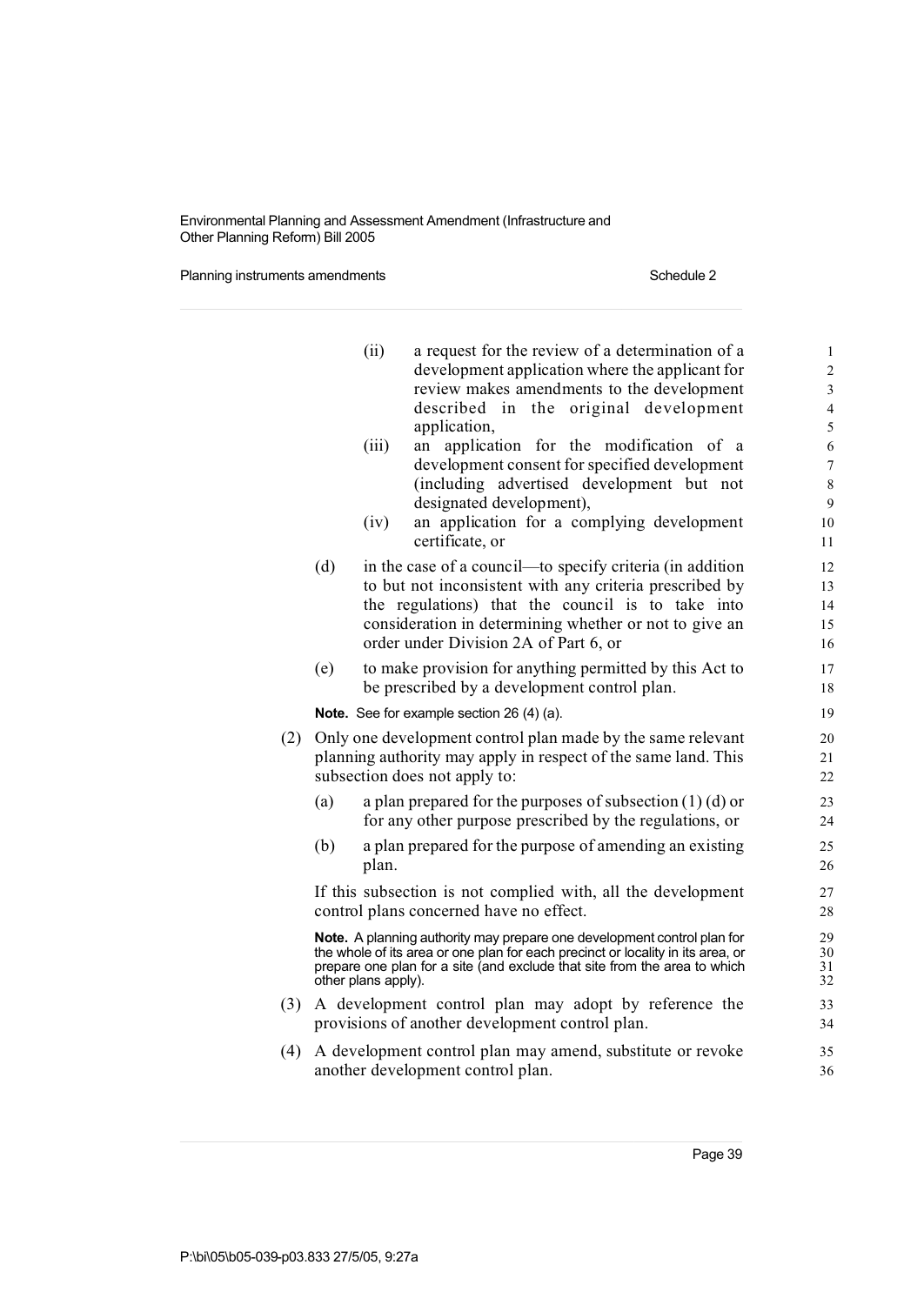#### Schedule 2 Planning instruments amendments

- (5) A provision of a development control plan (whenever made) 1 has no effect to the extent that: 2
	- (a) it is the same or substantially the same as the provision 3 of an environmental planning instrument applying to the 4 same land, or 5
	- (b) it is inconsistent with a provision of any such instrument  $6<sub>6</sub>$ or its application prevents compliance with a provision  $\frac{7}{2}$ of any such instrument.

### **74D Development control plans required or authorised by** 9 **environmental planning instruments** 10

- (1) An environmental planning instrument may require or permit 11 a development control plan to be prepared before any particular 12 development or kind of development may be carried out (and 13 make provision with respect to the preparation and content of 14 any such plan). 15
- (2) Any such development control plan may outline the 16 development of all the land to which it applies. 17
- (3) Any such development control plan may be prepared (and 18 submitted to the relevant planning authority) by the owners of 19 the land to which it applies or by such percentage of those 20 owners as the environmental planning instrument concerned 21 allows. A person authorised by those owners may act on their 22 behalf for the purposes of this subsection. 23
- (4) The relevant planning authority may make a development 24 control plan submitted to it under this section, including with 25 such changes as it thinks fit. 26
- (5) If the relevant planning authority refuses to make a 27 development control plan submitted to it under this section (or 28 delays by more than 60 days to make a decision on whether to 29 make the plan): 30
	- (a) the owners may make a development application despite 31 the requirement of the environmental planning 32 instrument concerned for the preparation of a 33 development control plan, or  $34$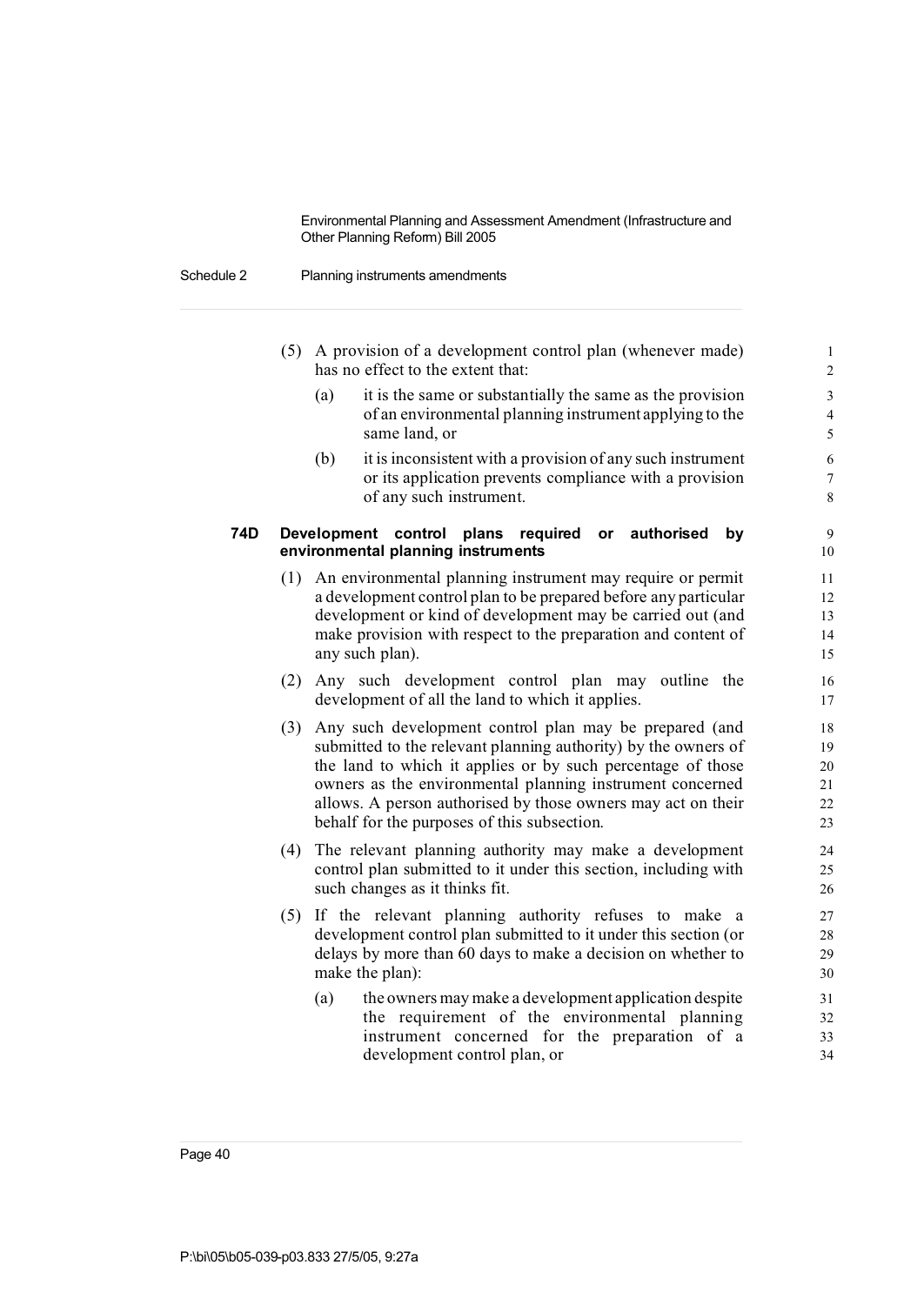Planning instruments amendments **Schedule 2** Schedule 2

|     |     | (b)         | the Minister may act in the place of the relevant<br>planning authority to make the plan (with or without<br>modification), but only if the environmental planning<br>instrument concerned authorises the Minister to do so.                                                                                                                                                                                                        | 1<br>$\overline{c}$<br>3<br>$\overline{4}$ |
|-----|-----|-------------|-------------------------------------------------------------------------------------------------------------------------------------------------------------------------------------------------------------------------------------------------------------------------------------------------------------------------------------------------------------------------------------------------------------------------------------|--------------------------------------------|
|     |     |             | $(6)$ The regulations may extend the period of 60 days referred to in<br>subsection $(5)$ in connection with any failure by the owners to<br>provide further information required by the relevant planning<br>authority for the purposes of making the plan.                                                                                                                                                                        | 5<br>6<br>$\overline{7}$<br>$\,$ 8 $\,$    |
|     |     | instrument. | Note. Section 75M provides that a concept plan may be submitted for a<br>project to which Part 3A applies as an alternative to a development control<br>plan required by an environmental planning instrument. Section 83C<br>provides that a staged development application may be made for<br>development requiring consent under Part 4 as an alternative to a<br>development control plan required by an environmental planning | 9<br>10<br>11<br>12<br>13<br>14<br>15      |
| 74E |     |             | Miscellaneous provisions relating to development control plans                                                                                                                                                                                                                                                                                                                                                                      | 16                                         |
|     | (1) |             | The regulations may make provision for or with respect to<br>development control plans, including:                                                                                                                                                                                                                                                                                                                                  | 17<br>18                                   |
|     |     | (a)         | the form, structure and subject-matter of development<br>control plans, and                                                                                                                                                                                                                                                                                                                                                         | 19<br>20                                   |
|     |     | (b)         | the procedures for the preparation, public exhibition,<br>making, amendment and repeal of development control<br>plans, and                                                                                                                                                                                                                                                                                                         | 21<br>22<br>23                             |
|     |     | (c)         | the fees payable to the relevant planning authority by<br>owners submitting draft development control plans<br>under section 74D.                                                                                                                                                                                                                                                                                                   | 24<br>25<br>26                             |
|     | (2) |             | The staged repeal program under section 33B may be extended<br>to development control plans, and for that purpose a reference<br>in that section to an environmental planning instrument is taken<br>to include a reference to a development control plan.                                                                                                                                                                          | 27<br>28<br>29<br>30                       |
|     | (3) |             | An environmental planning instrument may exclude or modify<br>the application of development control plans in respect of land<br>to which the instrument applies (whether the plan was prepared<br>before or after the making of the instrument).                                                                                                                                                                                   | 31<br>32<br>33<br>34                       |
|     | (4) |             | A development control plan must be available for public<br>inspection (without charge):                                                                                                                                                                                                                                                                                                                                             | 35<br>36                                   |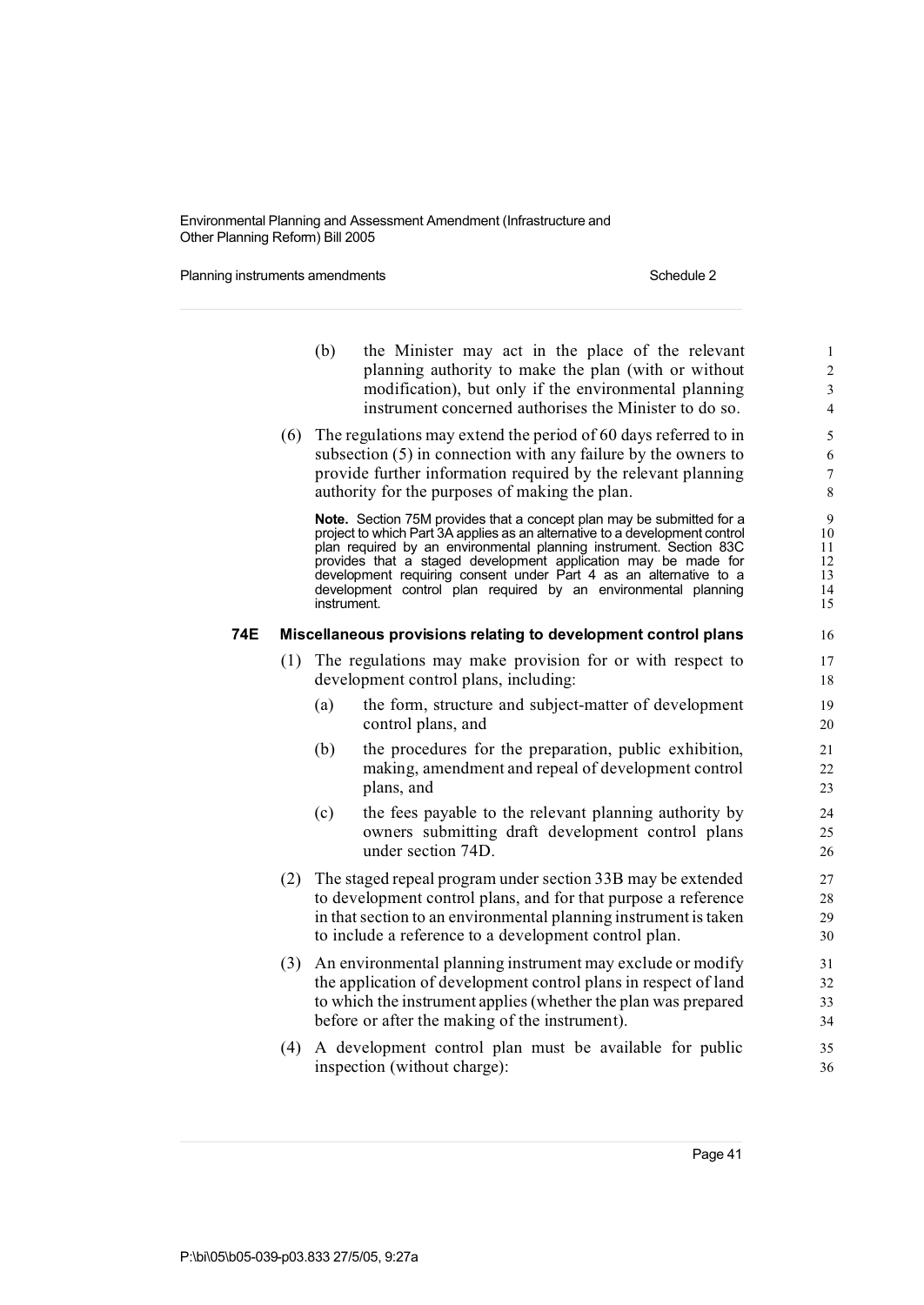Schedule 2 Planning instruments amendments

|        |                                 | (a)        | at the principal office of the relevant planning authority<br>that prepared the plan, and                                                                                                                                                                          | $\mathbf{1}$<br>$\overline{2}$ |
|--------|---------------------------------|------------|--------------------------------------------------------------------------------------------------------------------------------------------------------------------------------------------------------------------------------------------------------------------|--------------------------------|
|        |                                 | (b)        | in such other manner as is prescribed by the regulations.                                                                                                                                                                                                          | 3                              |
| $[18]$ |                                 |            | Sections 82A (4) (a), 96 (1A) (c) and (2) (c), 96AA (1) (b) and 121F                                                                                                                                                                                               | 4                              |
|        |                                 |            | Omit "under section 72" wherever occurring.                                                                                                                                                                                                                        | 5                              |
| [19]   |                                 |            | <b>Section 117 Directions by Minister</b>                                                                                                                                                                                                                          | 6                              |
|        | Insert after section $117(2)$ : |            |                                                                                                                                                                                                                                                                    | $\boldsymbol{7}$               |
|        | (2A)                            |            | A direction under subsection (2):                                                                                                                                                                                                                                  | $\,$ 8 $\,$                    |
|        |                                 | (a)        | may be given to a particular council or to councils<br>generally, and                                                                                                                                                                                              | 9<br>10                        |
|        |                                 | (b)        | may require the inclusion in draft plans of provisions to<br>achieve or give effect to particular principles, aims,<br>objectives or policies, and                                                                                                                 | 11<br>12<br>13                 |
|        |                                 | (c)        | may require draft plans to be strictly consistent or<br>substantially consistent with the terms of the direction<br>(or provide for the circumstances in which an<br>inconsistency can be justified).                                                              | 14<br>15<br>16<br>17           |
|        |                                 |            | Any such direction may be given to councils generally by its<br>publication in the Gazette or on a website maintained by the<br>Department (or both).                                                                                                              | 18<br>19<br>20                 |
| $[20]$ | <b>Section 117 (5)</b>          |            |                                                                                                                                                                                                                                                                    | 21                             |
|        | Insert after section $117(4)$ : |            |                                                                                                                                                                                                                                                                    | 22                             |
|        | (5)                             | or $(2)$ . | A local environmental plan (or any draft or purported plan)<br>cannot in any court proceedings be challenged, reviewed, called<br>into question, prevented from being made or otherwise affected<br>on the basis of anything in a direction under subsection $(1)$ | 23<br>24<br>25<br>26<br>$27\,$ |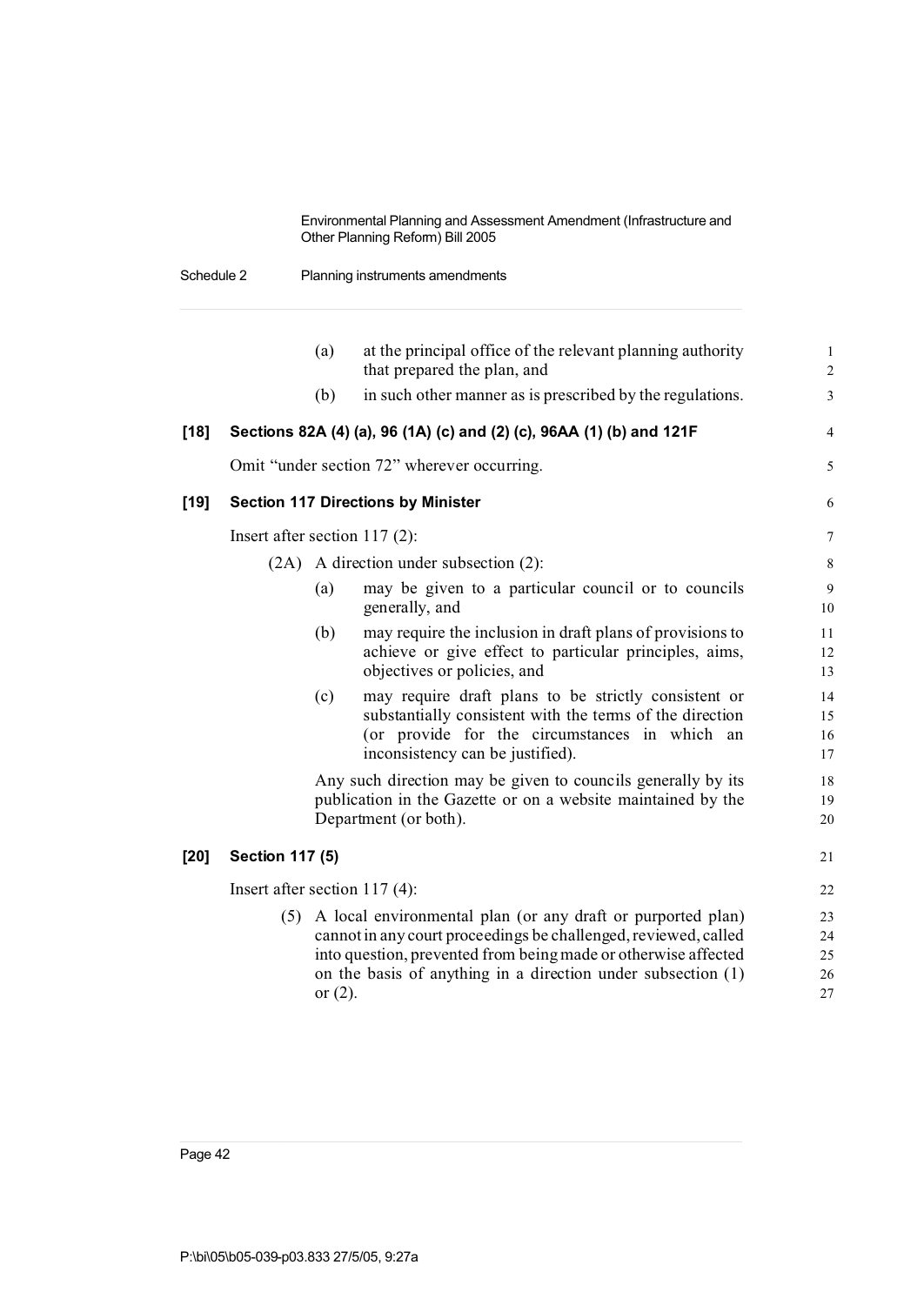Planning instruments amendments **Schedule 2** Schedule 2

| $[21]$ |                   | Section 118 Appointment of environmental planning administrator                                                                                                                                                                                                                                                        | $\mathbf{1}$                     |
|--------|-------------------|------------------------------------------------------------------------------------------------------------------------------------------------------------------------------------------------------------------------------------------------------------------------------------------------------------------------|----------------------------------|
|        |                   | Insert after section $118(1)$ :                                                                                                                                                                                                                                                                                        | $\overline{c}$                   |
|        |                   | (1A) In addition to the circumstances in which an appointment may<br>be made under subsection (1), the Minister may appoint a                                                                                                                                                                                          | $\mathfrak{Z}$<br>$\overline{4}$ |
|        |                   | person under that subsection to administer the functions of the                                                                                                                                                                                                                                                        | $\sqrt{5}$                       |
|        |                   | council with respect to the making of local environmental plans<br>if the council fails to comply with the requirements of the                                                                                                                                                                                         | 6<br>$\boldsymbol{7}$            |
|        |                   | staged repeal program under section 33B with respect to the                                                                                                                                                                                                                                                            | $8\,$                            |
|        |                   | preparation or making of a replacement local environmental                                                                                                                                                                                                                                                             | $\mathbf{9}$                     |
|        |                   | plan.                                                                                                                                                                                                                                                                                                                  | 10                               |
| $[22]$ |                   | Schedule 6 Savings, transitional and other provisions                                                                                                                                                                                                                                                                  | 11                               |
|        |                   | Insert in appropriate Divisional order (and with appropriate clause numbers)                                                                                                                                                                                                                                           | $12\,$                           |
|        |                   | in the Part of the Schedule inserted by Schedule 6 to this Act:                                                                                                                                                                                                                                                        | 13                               |
|        | <b>Division 3</b> | <b>Planning instruments amendments</b>                                                                                                                                                                                                                                                                                 | 14                               |
|        |                   | <b>Review of SEPPs and REPs</b>                                                                                                                                                                                                                                                                                        | 15                               |
|        |                   | (1) The Minister may, by order published in the Gazette, transfer<br>any provisions of State environmental planning policies or<br>regional environmental plans (with or without modification) to<br>the principal local environmental plans for the local<br>government areas to which the existing provisions apply. | 16<br>17<br>18<br>19<br>20       |
|        | (2)               | Subclause (1) does not prevent an environmental planning<br>instrument being made to transfer any of those existing<br>provisions in respect of a particular local area.                                                                                                                                               | 21<br>22<br>23                   |
|        | (3)               | The transfer of any of those existing provisions is taken to be<br>matter of State environmental planning significance for the<br>purposes of this Act.                                                                                                                                                                | 24<br>25<br>26                   |
|        |                   | <b>Standard instruments</b>                                                                                                                                                                                                                                                                                            | 27                               |
|        |                   | The Director-General may issue a certificate under section 65                                                                                                                                                                                                                                                          | 28                               |
|        |                   | or furnish a report under section 69 (despite sections 65 (1A)                                                                                                                                                                                                                                                         | 29                               |
|        |                   | and $69$ (2), as inserted by the 2005 Amending Act) if the                                                                                                                                                                                                                                                             | 30                               |
|        |                   | Director-General is satisfied that:                                                                                                                                                                                                                                                                                    | 31                               |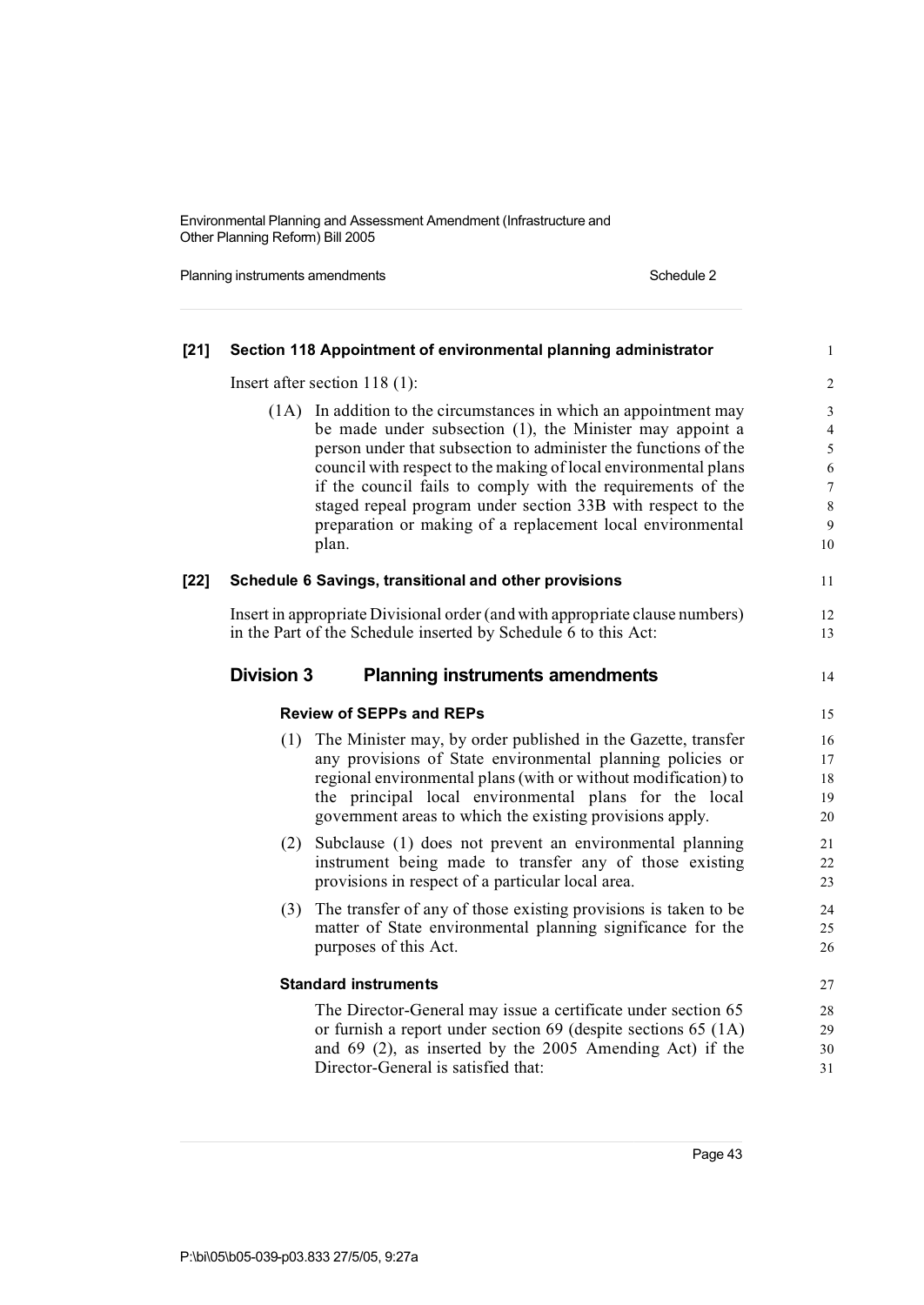Schedule 2 Planning instruments amendments

- (a) significant council resources have been expended in the 1 preparation of the draft instrument before the 2 prescription of the relevant standard instrument, or 3
- (b) the draft instrument makes a necessary amendment of a 4 principal environmental planning instrument made 5 before the prescription of the relevant standard 6 instrument, or a necessary amendment of an instrument 7 referred to in paragraph (a), 8

and the Director-General is satisfied that satisfactory 9 arrangements have been made for the making of a replacement 10 instrument in accordance with the relevantstandard instrument. 11

### **Model provisions** 12

- (1) Model provisions made under section 33 (as in force 13 immediately before its repeal by the 2005 Amending Act) 14 continue in force for the purposes of any existing 15 environmental planning instruments that adopt those model 16 provisions. 17 (2) The Minister may, by order published in the Gazette, amend or 18 revoke any of those model provisions, and section 33 (2) (as so 19 in force) applies accordingly. 20 **Development control plans** 21 (1) A development control plan made under section 51A or 72 and 22 in force immediately before the repeal of that section by the 23 2005 Amending Act is taken to be a development control plan 24 made under Division 6 of Part 3 (as inserted by that Act). 25 (2) Section 74C (as inserted by the 2005 Amending Act) does not 26 render invalid any provision of a development control plan that 27 is continued in force by subclause (1) during the period until a 28
- development control plan is made under section 74C in respect 29 of the land concerned. 30 (3) Anything done under section 51A or 72 immediately before its 31
- repeal by the 2005 Amending Act in connection with a 32 proposed development control plan is taken to have been done 33 under Division 6 of Part 3 (as inserted by that Act). 34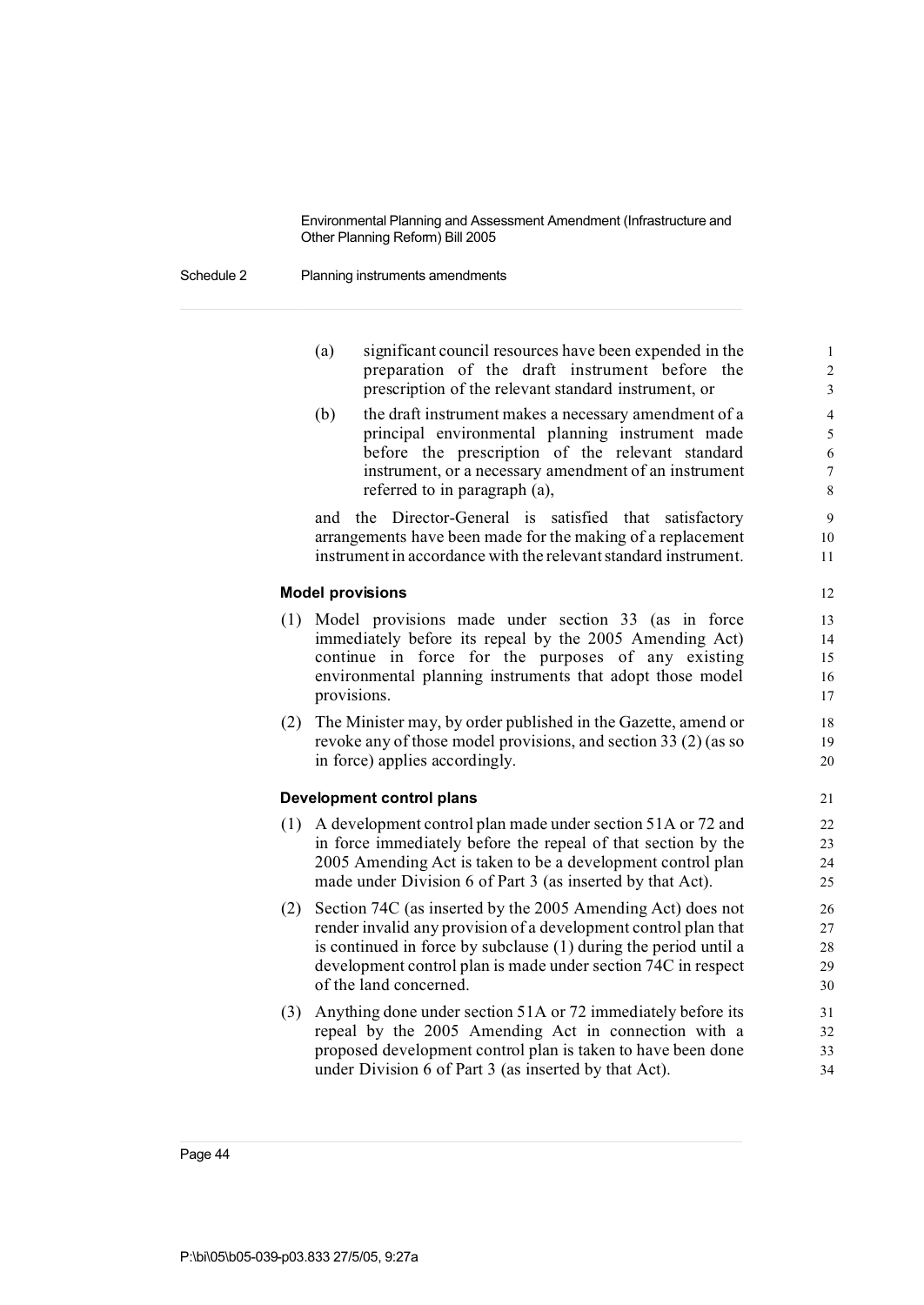Planning instruments amendments **Schedule 2** Schedule 2

(4) Regulations made for the purposes of section 51A or 72 and in 1 force immediately before the repeal of that section by the 2005 2 Amending Act are taken to have been made for the purposes of 3 Division 6 of Part 3 (as inserted by that Act). **Master plans under existing instruments** 5 (1) This clause applies to any provision of an environmental 6 planning instrument that is in force on the commencement of  $\frac{7}{7}$ this clause and that requires, before the grant of development 8 consent, a master plan (within the meaning of clause 92A of 9 the *Environmental Planning and Assessment Regulation 2000* 10 as in force before its amendment by the 2005 Amending Act) 11 for the land concerned. 12 (2) While that provision continues in force, it is to be construed as 13 requiring a development control plan under section 74D (as 14 inserted by the 2005 Amending Act) with respect to the matters 15 required to be included in the master plan, and in accordance 16 with the procedures provided for making the master plan, by 17 the environmental planning instrument. 18 (3) Any master plan made under that provision before the 19 commencement of this clause is taken to be a development 20 control plan under section 74D (as inserted by the 2005 21 Amending Act). 22 **Section 117 (2) directions** 23 (1) Directions given under section 117 (2) before the 24 commencement of section 117 (2A) by the 2005 Amending 25 Act cease to have effect on that commencement. 26 (2) However, those directions continue in force for the purposes of 27 any draft local environmental plan that is the subject of a 28 certificate under section 65 issued before that commencement. 29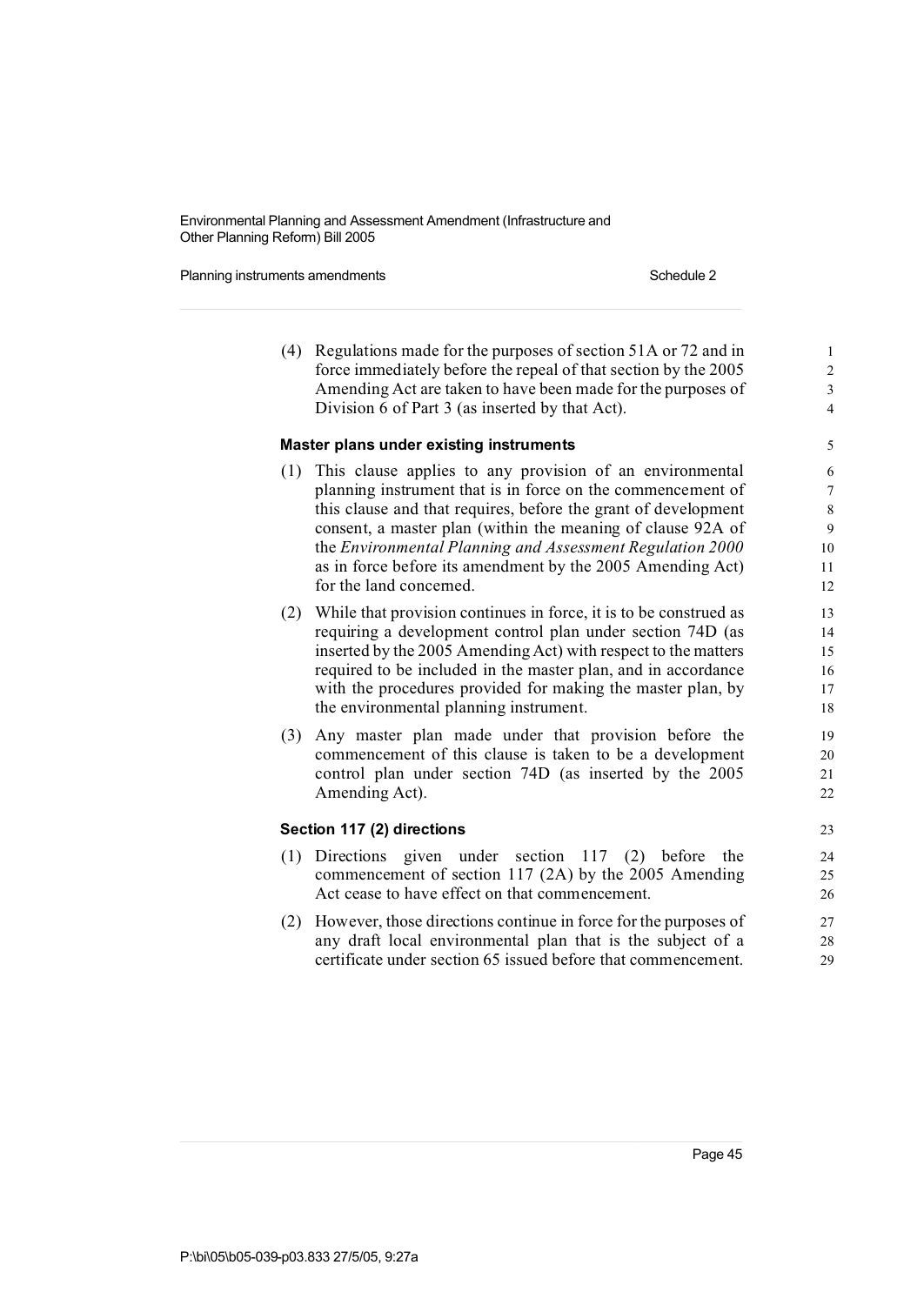| Schedule 3 | Development consent amendments |
|------------|--------------------------------|
|------------|--------------------------------|

|       | Schedule 3<br>Development consent amendments                                                                                                                                                                                                                                                        | $\mathbf{1}$               |
|-------|-----------------------------------------------------------------------------------------------------------------------------------------------------------------------------------------------------------------------------------------------------------------------------------------------------|----------------------------|
|       | (Section 3)                                                                                                                                                                                                                                                                                         | $\overline{2}$             |
| $[1]$ | <b>Section 79C Evaluation</b>                                                                                                                                                                                                                                                                       | 3                          |
|       | Insert "(unless the Director-General has notified the consent authority that<br>the making of the draft instrument has been deferred indefinitely or has not<br>been approved)" after "consent authority" in section $79C(1)(a)(ii)$ .                                                              | $\overline{4}$<br>5<br>6   |
| [2]   | <b>Section 80 Determination</b>                                                                                                                                                                                                                                                                     | $\overline{7}$             |
|       | Omit the heading to section 80 (4). Insert instead:                                                                                                                                                                                                                                                 | 8                          |
|       | $(4)$ Total or partial consent                                                                                                                                                                                                                                                                      | 9                          |
| $[3]$ | <b>Section 80 (5)</b>                                                                                                                                                                                                                                                                               | 10                         |
|       | Omit the subsection. Insert instead:                                                                                                                                                                                                                                                                | 11                         |
|       | (5) The consent authority is not required to refuse consent to any<br>specified part or aspect of development for which development<br>consent is not initially granted under subsection (4), but<br>development consent may subsequently be granted for that part<br>or aspect of the development. | 12<br>13<br>14<br>15<br>16 |
|       | Note. See also Division 2A for special procedures concerning staged<br>development applications.                                                                                                                                                                                                    | 17<br>18                   |
| [4]   | Part 4, Division 2A                                                                                                                                                                                                                                                                                 | 19                         |
|       | Insert after Division 2 of Part 4:                                                                                                                                                                                                                                                                  | 20                         |
|       | <b>Division 2A</b><br>procedures<br><b>Special</b><br>concerning staged<br>development applications                                                                                                                                                                                                 | 21<br>22                   |
|       | 83A<br><b>Application of this Division</b>                                                                                                                                                                                                                                                          | 23                         |
|       | This Division applies to staged development applications and<br>to consents granted on the determination of those applications.                                                                                                                                                                     | 24<br>25                   |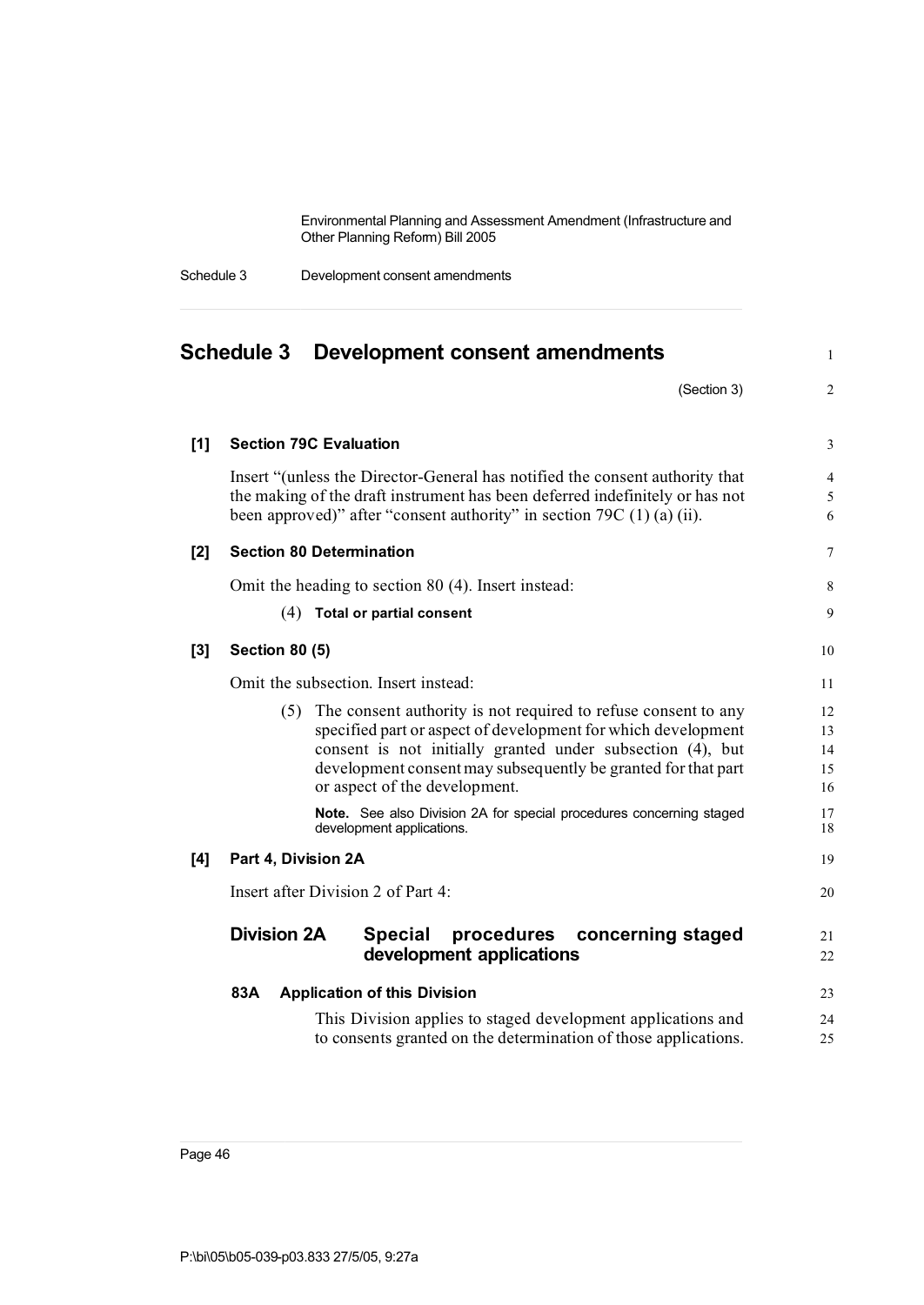Development consent amendments Schedule 3

| 83B | <b>Staged development applications</b>                                                                                                                                                                                                                                                                                                                                                                | $\mathbf{1}$                                                                             |
|-----|-------------------------------------------------------------------------------------------------------------------------------------------------------------------------------------------------------------------------------------------------------------------------------------------------------------------------------------------------------------------------------------------------------|------------------------------------------------------------------------------------------|
|     | (1) For the purposes of this Act, a <i>staged development application</i><br>is a development application that sets out concept proposals for<br>the development of a site, and for which detailed proposals for<br>separate parts of the site are to be the subject of subsequent<br>development applications. The application may set out detailed<br>proposals for the first stage of development. | $\sqrt{2}$<br>$\mathfrak{Z}$<br>$\sqrt{4}$<br>$\sqrt{5}$<br>$\sqrt{6}$<br>$\overline{7}$ |
|     | (2) A development application is not to be treated as a staged<br>development application unless the applicant requests it to be<br>treated as a staged development application.                                                                                                                                                                                                                      | $\,$ 8 $\,$<br>$\mathbf{9}$<br>10                                                        |
| (3) | If consent is granted on the determination of a staged<br>development application, the consent does not authorise the<br>carrying out of development on any part of the site concerned<br>unless:                                                                                                                                                                                                     | 11<br>12<br>13<br>14                                                                     |
|     | (a)<br>consent is subsequently granted to<br>carry<br>out<br>development on that part of the site following a further<br>development application in respect of that part of the<br>site, or                                                                                                                                                                                                           | 15<br>16<br>17<br>18                                                                     |
|     | the staged development application also provided the<br>(b)<br>requisite details of the development on that part of the<br>site and consent is granted for that first stage of<br>development without the need for further consent.                                                                                                                                                                   | 19<br>20<br>21<br>22                                                                     |
| (4) | The terms of a consent granted on the determination of a staged<br>development application are to reflect the operation of<br>subsection (3).                                                                                                                                                                                                                                                         | 23<br>24<br>25                                                                           |
| 83C | Staged development applications as alternative to dcp required<br>by environmental planning instruments                                                                                                                                                                                                                                                                                               | 26<br>27                                                                                 |
|     | (1) An environmental planning instrument cannot require the<br>making of a staged development application before<br>development is carried out.                                                                                                                                                                                                                                                       | 28<br>29<br>30                                                                           |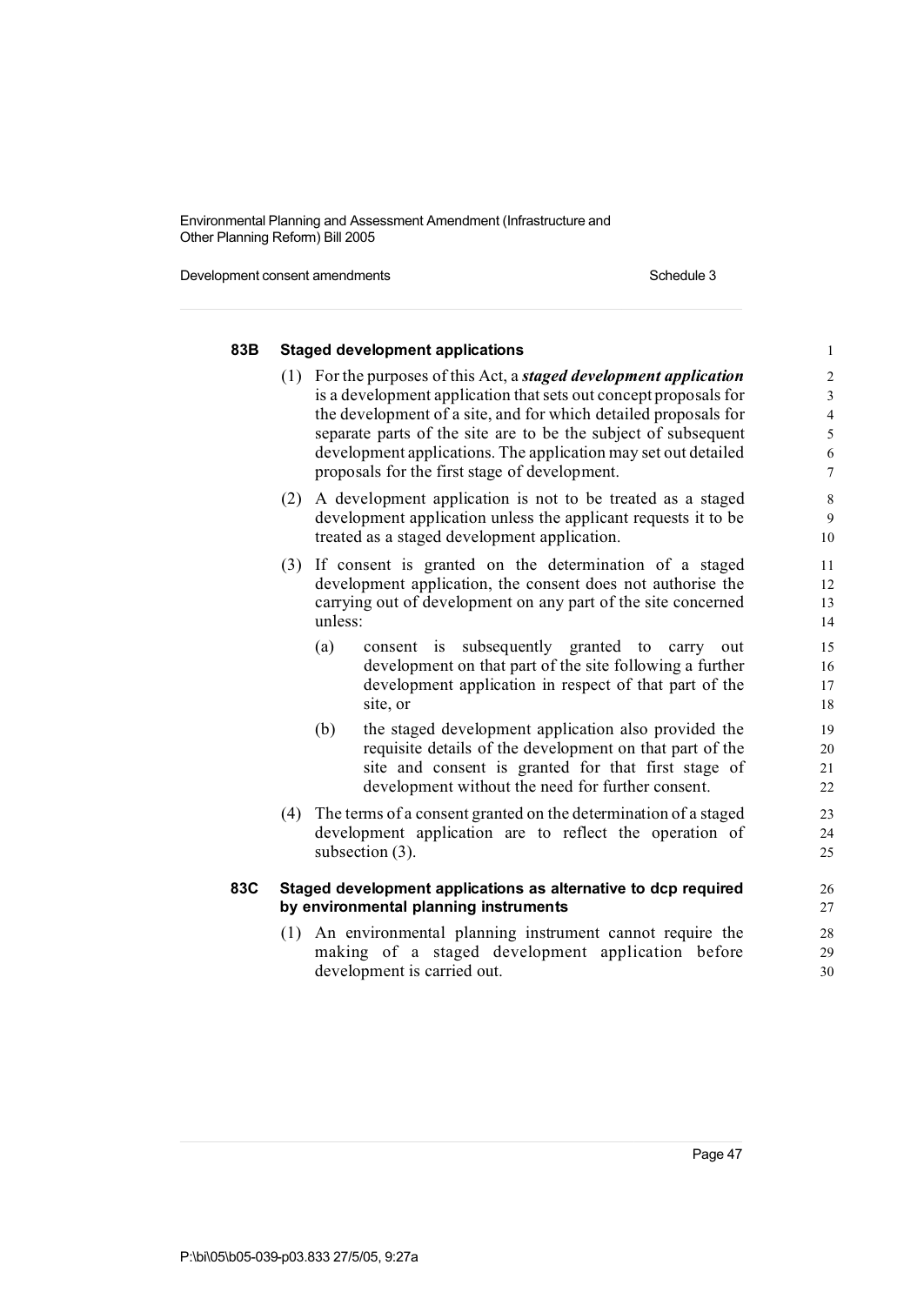Schedule 3 Development consent amendments

|     |     | (2) However, if an environmental planning instrument requires the<br>preparation of a development control plan before any particular<br>or kind of development is carried out on any land, that<br>obligation may be satisfied by the making and approval of a<br>staged development application in respect of that land.  |             |                              | $\mathbf{1}$<br>$\overline{c}$<br>3<br>$\overline{4}$<br>5 |
|-----|-----|----------------------------------------------------------------------------------------------------------------------------------------------------------------------------------------------------------------------------------------------------------------------------------------------------------------------------|-------------|------------------------------|------------------------------------------------------------|
|     |     | Note. Section 74D (5) also authorises the making of a development<br>application where the relevant planning authority refuses to make, or<br>delays making, a development control plan.                                                                                                                                   |             |                              | 6<br>7<br>8                                                |
|     |     | (3) Any such staged development application is to contain the<br>information required to be included in the development control<br>plan by the environmental planning instrument or the<br>regulations.                                                                                                                    |             |                              | 9<br>10<br>11<br>12                                        |
|     | 83D | Status of staged development applications and consents                                                                                                                                                                                                                                                                     |             |                              | 13                                                         |
|     | (1) | The provisions of or made under this or any other Act relating<br>to development applications and development consents apply,<br>except as otherwise provided by or under this or any other Act,<br>to a staged development application and a development consent<br>granted on the determination of any such application. |             |                              | 14<br>15<br>16<br>17<br>18                                 |
|     |     | Note. Applicable provisions in respect of staged development applications<br>include provisions relating to designated development, integrated<br>development and regulations made under section 105.                                                                                                                      |             |                              | 19<br>20<br>21                                             |
|     | (2) | While any consent granted on the determination of a staged<br>development application for a site remains in force, the<br>determination of any further development application in respect<br>of that site cannot be inconsistent with that consent.                                                                        |             |                              | 22<br>23<br>24<br>25                                       |
|     | (3) | Subsection $(2)$ does not prevent the modification in accordance<br>with this Act of a consent granted on the determination of a<br>staged development application.                                                                                                                                                        |             |                              | 26<br>27<br>28                                             |
|     |     | Note. See section 95 (2) which prevents a reduction in the 5 year period<br>of a development consent.                                                                                                                                                                                                                      |             |                              | 29<br>30                                                   |
| [5] |     | Section 91 What is "integrated development"?                                                                                                                                                                                                                                                                               |             |                              | 31                                                         |
|     |     | Insert in alphabetical order of Acts in section 91 (1):                                                                                                                                                                                                                                                                    |             |                              | 32<br>33                                                   |
|     |     | Mining Act 1992                                                                                                                                                                                                                                                                                                            | $ss\,63,64$ | grant of mining lease        | 34                                                         |
|     |     | Petroleum (Onshore) Act 1991                                                                                                                                                                                                                                                                                               | s 9         | grant of production<br>lease | 35                                                         |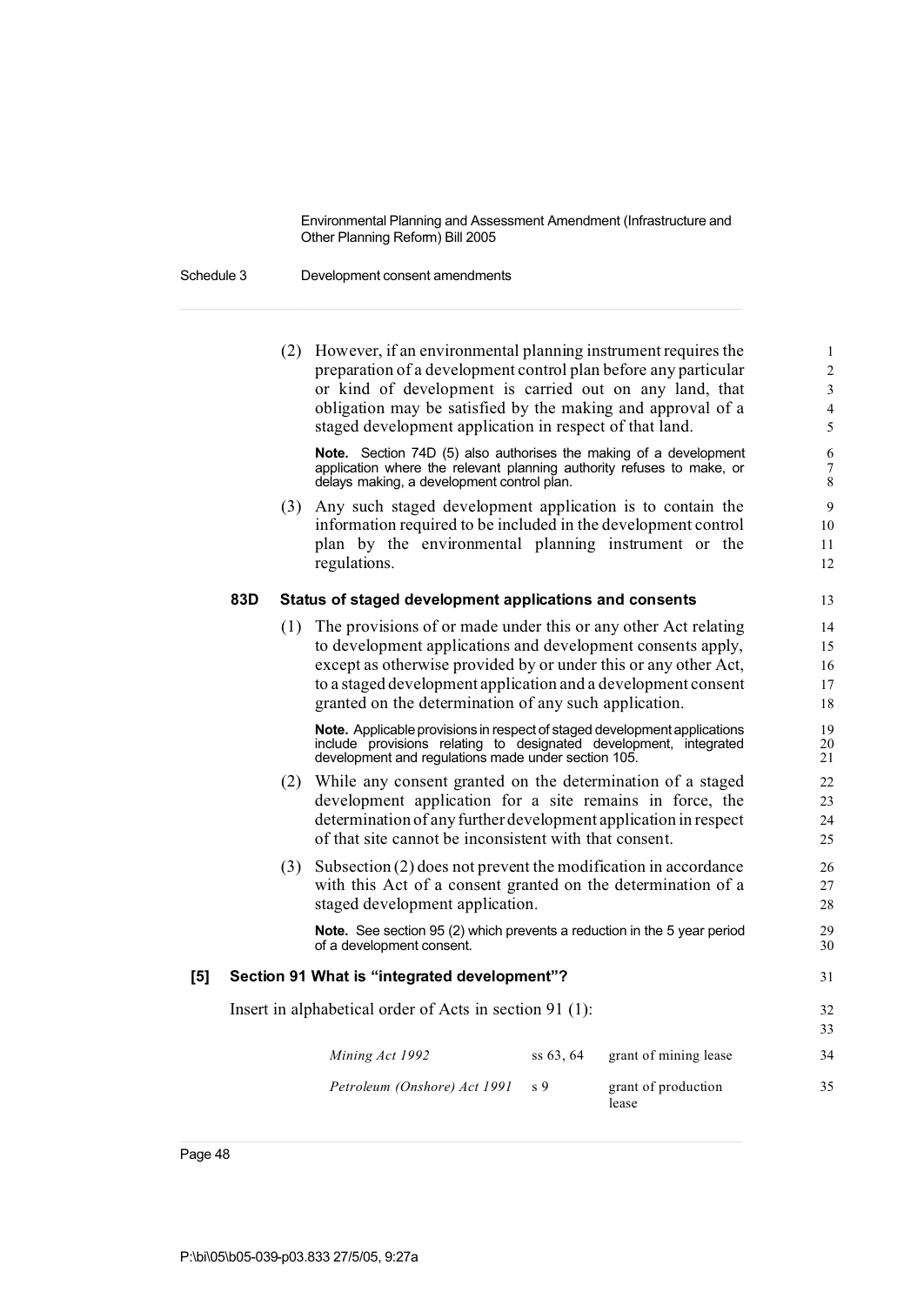Development consent amendments Schedule 3

| [6]   |                   | <b>Section 95 Lapsing of consent</b>                                                                                                                                                                                                                                                                            | $\mathbf{1}$                       |
|-------|-------------------|-----------------------------------------------------------------------------------------------------------------------------------------------------------------------------------------------------------------------------------------------------------------------------------------------------------------|------------------------------------|
|       |                   | Omit section 95 (1) and (2). Insert instead:                                                                                                                                                                                                                                                                    | $\overline{\mathbf{c}}$            |
|       |                   | (1) A development consent lapses 5 years after the date from<br>which it operates.                                                                                                                                                                                                                              | 3<br>$\overline{\mathcal{L}}$      |
|       | (2)               | However, a consent authority may reduce that period of 5 years<br>in granting development consent. This subsection does not<br>apply to development consent granted to a staged development<br>application under Division 2A for development that requires a<br>subsequent development application and consent. | 5<br>6<br>$\overline{7}$<br>8<br>9 |
| $[7]$ |                   | Section 105 Regulations-Part 4                                                                                                                                                                                                                                                                                  | 10                                 |
|       |                   | Omit section $105(1)(i)$ . Insert instead:                                                                                                                                                                                                                                                                      | 11                                 |
|       |                   | (i)<br>the preparation, contents, form and submission of<br>environmental impact statements and statements of<br>environmental effects,                                                                                                                                                                         | 12<br>13<br>14                     |
| [8]   |                   | Schedule 6 Savings, transitional and other provisions                                                                                                                                                                                                                                                           | 15                                 |
|       |                   | Insert in appropriate Divisional order (and with appropriate clause numbers)<br>in the Part of the Schedule inserted by Schedule 6 to this Act:                                                                                                                                                                 | 16<br>17                           |
|       | <b>Division 4</b> | <b>Development consent amendments</b>                                                                                                                                                                                                                                                                           | 18                                 |
|       |                   | Section 80 (5)—staged development conditional consents                                                                                                                                                                                                                                                          | 19                                 |
|       | (1)               | The substitution of section 80 $(5)$ by the 2005 Amending Act<br>does not affect a condition of a development consent that<br>requires another development consent before development may<br>be carried out.                                                                                                    | 20<br>21<br>22<br>23               |
|       | (2)               | Section 95 (as in force immediately before the amendment of<br>that section by the 2005 Amending Act) continues to apply to<br>a development consent that is subject to such a condition.                                                                                                                       | 24<br>25<br>26                     |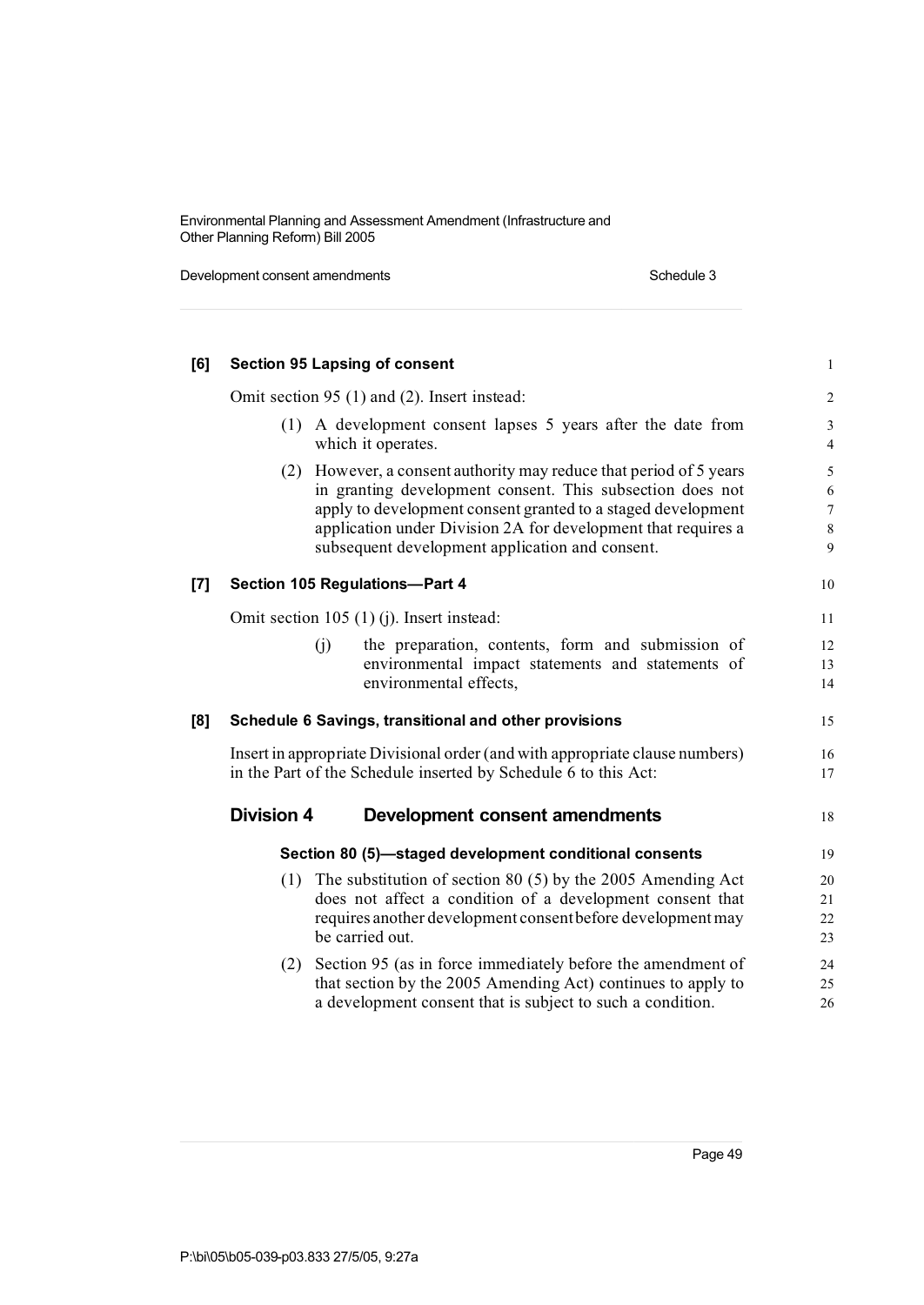Schedule 3 Development consent amendments

| Staged development applications as alternative to master plans    |                |
|-------------------------------------------------------------------|----------------|
| Section 83C (as inserted by the 2005 Amending Act) applies as     | $\overline{2}$ |
| if a reference in that section to a provision of an environmental | 3              |
| planning instrument that requires a development control plan      | $\overline{4}$ |
| included a reference to any such provision made before the        | -5             |
| commencement of this clause that requires a master plan.          | 6              |
|                                                                   |                |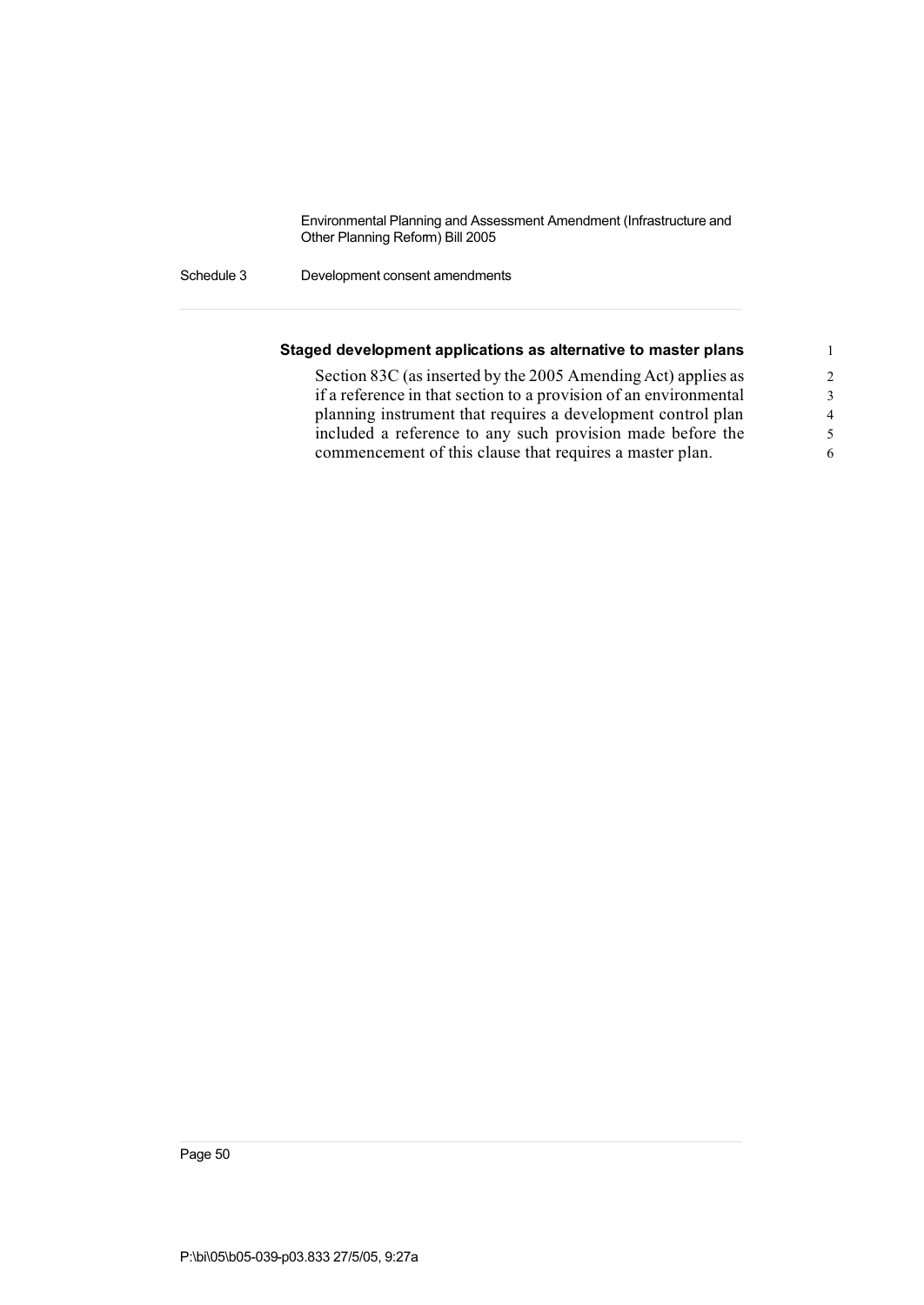Environmental assessment amendments **Schedule 4** Schedule 4

|       |                     | Schedule 4 Environmental assessment amendments |                         |                                                                   | $\mathbf{1}$     |
|-------|---------------------|------------------------------------------------|-------------------------|-------------------------------------------------------------------|------------------|
|       |                     |                                                |                         | (Section 3)                                                       | $\overline{2}$   |
| [1]   |                     |                                                |                         | Section 110A Nomination of nominated determining authority        | $\mathfrak{Z}$   |
|       |                     |                                                |                         | Omit "(subsection (3) excepted)" from section 110A (2) (b).       | $\overline{4}$   |
| $[2]$ |                     |                                                | <b>Section 110A (3)</b> |                                                                   | 5                |
|       |                     |                                                |                         | Insert after section 110A (2):                                    | 6                |
|       |                     | (3)                                            |                         | A determining authority (other than the nominated determining     | $\boldsymbol{7}$ |
|       |                     |                                                |                         | authority) is required to forward to the nominated determining    | $\,$ 8 $\,$      |
|       |                     |                                                |                         | authority a copy of any submissions made to it under section      | 9                |
|       |                     |                                                |                         | 113 (2) and to provide other information to the nominated         | 10               |
|       |                     |                                                |                         | determining authority, as required by the regulations, to enable  | 11               |
|       |                     |                                                |                         | the nominated determining authority to co-ordinate the            | 12               |
|       |                     |                                                |                         | preparation and furnishing of reports in relation to the activity | 13               |
|       |                     |                                                |                         | or activity of the specified class or description.                | 14               |
| $[3]$ | <b>Section 111A</b> |                                                |                         |                                                                   | 15               |
|       |                     |                                                |                         | Insert after section 111:                                         | 16               |
|       | 111A                |                                                | <b>Exemption</b>        |                                                                   | 17               |
|       |                     |                                                |                         | A determining authority is not under a duty under section 111     | 18               |
|       |                     |                                                |                         | (despite its terms) to consider the environmental impact of the   | 19               |
|       |                     |                                                |                         | following activities:                                             | 20               |
|       |                     |                                                | (a)                     | a modification of an activity, whose environmental                | 21               |
|       |                     |                                                |                         | impact has already been considered, that will reduce its          | 22               |
|       |                     |                                                |                         | overall environmental impact,                                     | 23               |
|       |                     |                                                | (b)                     | a routine activity (such as the maintenance of                    | 24               |
|       |                     |                                                |                         | infrastructure) that the Minister determines has a low            | 25               |
|       |                     |                                                |                         | environmental impact and that is carried out in                   | 26               |
|       |                     |                                                |                         | accordance with a code approved by the Minister,                  | 27               |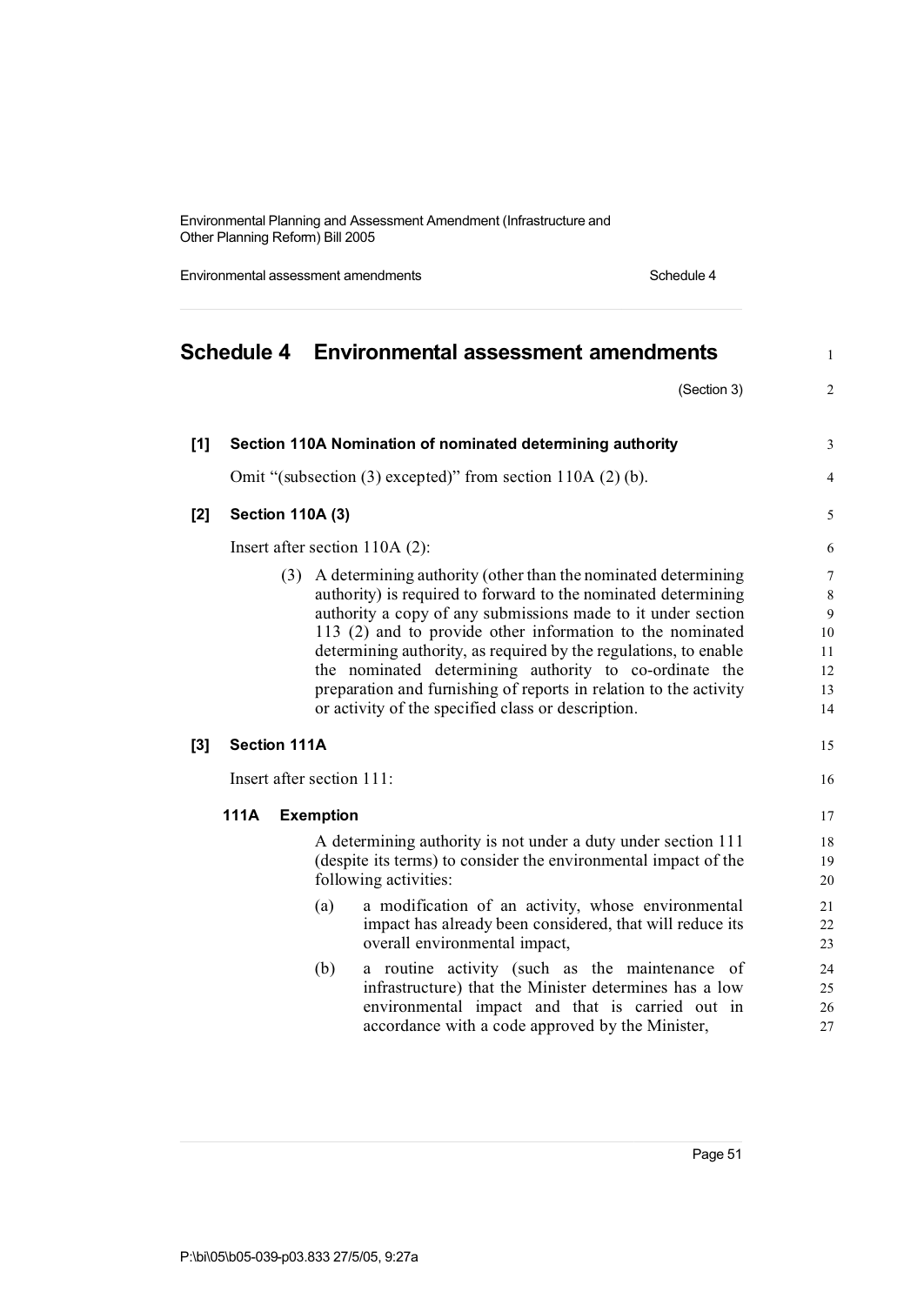Schedule 4 Environmental assessment amendments

|     |                      | (c)                 | an activity (or part of an activity) that has been                                                                                                                                                     | 1                       |
|-----|----------------------|---------------------|--------------------------------------------------------------------------------------------------------------------------------------------------------------------------------------------------------|-------------------------|
|     |                      |                     | approved, or is to be carried out, by another determining                                                                                                                                              | 2                       |
|     |                      |                     | authority after environmental assessment in accordance                                                                                                                                                 | 3                       |
|     |                      |                     | with this Part.                                                                                                                                                                                        | $\overline{4}$          |
|     |                      | Note.<br>this Part. | Section 75P(2) (c) makes alternative arrangements for<br>environmental assessment under this Part for projects for which a concept<br>plan is approved under Part 3A and which is then made subject to | 5<br>$\frac{6}{7}$<br>8 |
| [4] | Sections 113 and 115 |                     |                                                                                                                                                                                                        | 9                       |
|     |                      |                     | Omit "representations" wherever occurring. Insert instead "submissions".                                                                                                                               | 10                      |
| [5] |                      |                     | Schedule 6 Savings, transitional and other provisions                                                                                                                                                  | 11                      |
|     |                      |                     | Insert in appropriate Divisional order (and with appropriate clause numbers)                                                                                                                           | 12                      |
|     |                      |                     | in the Part of the Schedule inserted by Schedule 6 to this Act:                                                                                                                                        | 13                      |
|     | <b>Division 5</b>    |                     | <b>Environmental assessment amendments</b>                                                                                                                                                             | 14                      |
|     |                      |                     | <b>Application of section 111A (Exemptions)</b>                                                                                                                                                        | 15                      |
|     |                      |                     | Section 111A (as inserted by the 2005 Amending Act) extends                                                                                                                                            | 16                      |
|     |                      |                     | to an activity that was carried out or began to be carried out                                                                                                                                         | 17                      |
|     |                      |                     | before the commencement of that section.                                                                                                                                                               | 18                      |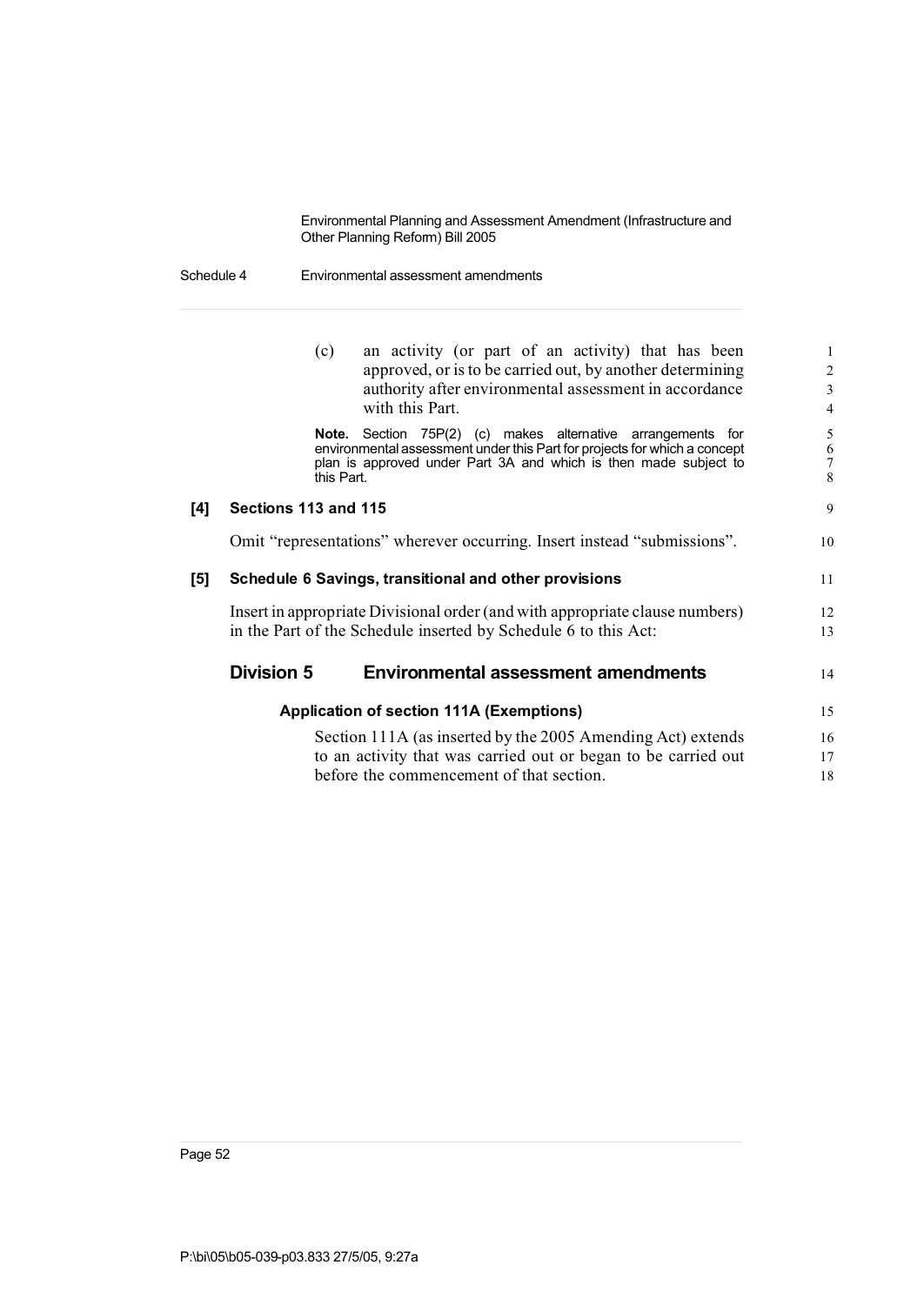Enforcement amendments **Schedule 5** Schedule 5 **Schedule 5 Enforcement amendments** <sup>1</sup> (Section 3) 2 **[1] Part 6, Division 1A, heading** 3 Omit the heading. Insert instead: 4 **Division 1A Local enforcement powers** 5 **[2] Section 118A Power of entry** 6 Omit section 118A (2) and (2A). 7 **[3] Sections 118B, 118C (3) (c), 118D, 118E (2), 118F (1), 118G, 118H,** 8 **118I (2), 118K (1) and 118L (1)** 9 Omit ", the Minister or the Director-General" wherever occurring. 10 **[4] Section 118B Inspections and investigations** 11 Omit ", the Minister's or the Director-General's". 12 **[5] Section 118C Notice of entry** 13 Omit ", the Minister, the Director-General" from section 118C (1). 14 **[6] Section 118E Notification of use of force or urgent entry** 15 Omit ", Minister or Director-General (whichever authorised the person to 16 enter the premises under section 118C (3) or 118D (1))". 17 **[7] Section 118R (5)** 18 Omit "by the Director-General" . 19 **[8] Section 121A Definitions** 20 Insert in alphabetical order: 21 22 *consent authority* includes, in the case of a project to which 22 Part 3A applies, the Minister. 23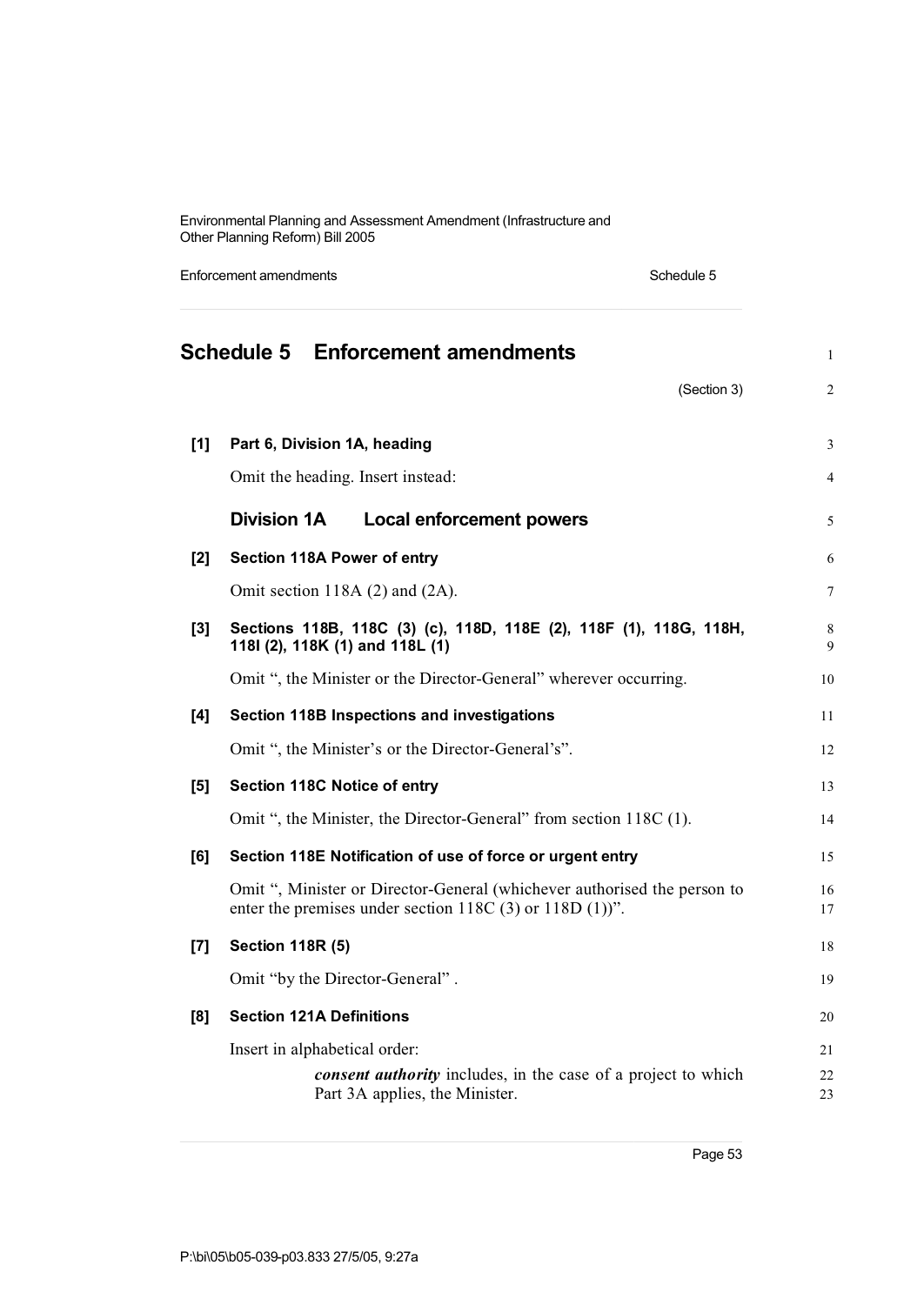| Schedule 5 | Enforcement amendments |
|------------|------------------------|
|            |                        |

*development consent* includes, in the case of a project to which 1 Part 3A applies, an approval under that Part to carry out the 2<br>project. project. 3

| [9] | Section 121B Orders that may be given by consent authority or by<br>Minister etc |  |
|-----|----------------------------------------------------------------------------------|--|
|     | Insert before section $121B(1)(a)$ :                                             |  |

(aa) the Minister or the Director-General (but only in 7 connection with a project to which Part 3A applies), or 8

11

### **[10] Section 121B (1), Table** 9

Insert at the end of the Table to section 121B (1): 10

|        | <b>18</b> To do or refrain from<br>doing any act to remedy<br>or restrain a breach of<br>Part 3A or of an<br>approval under that Part |      | The breach has<br>occurred, is occurring<br>or is likely to occur | The person who caused,<br>is causing or is likely to<br>cause the breach, or the<br>person entitled to act on<br>the approval | 12<br>13<br>14<br>15<br>16 |
|--------|---------------------------------------------------------------------------------------------------------------------------------------|------|-------------------------------------------------------------------|-------------------------------------------------------------------------------------------------------------------------------|----------------------------|
| $[11]$ | <b>Section 121B (3)</b>                                                                                                               |      |                                                                   |                                                                                                                               | 17                         |
|        | Insert after section $121B(2)$ :                                                                                                      |      |                                                                   |                                                                                                                               | 18                         |
|        | (3)                                                                                                                                   |      | be given by the Minister or the Director-General.                 | An order under item 18 of the Table to subsection (1) may only                                                                | 19<br>20                   |
| $[12]$ | is required                                                                                                                           |      |                                                                   | Section 121D Circumstances in which compliance with secs 121F-121K                                                            | 21<br>22                   |
|        | Insert at the end of section $121D(b)$ :                                                                                              |      |                                                                   |                                                                                                                               | 23                         |
|        |                                                                                                                                       | , or |                                                                   |                                                                                                                               | 24                         |
|        | (c)                                                                                                                                   |      |                                                                   | an order given by the Minister or the Director-General<br>in connection with a project to which Part 3A applies.              | 25<br>26                   |
| $[13]$ | with order                                                                                                                            |      |                                                                   | Section 1210 Development consent or approval not required to comply                                                           | 27<br>28                   |
|        |                                                                                                                                       |      | Insert "Part 3A for approval or" before "Part 4".                 |                                                                                                                               | 29                         |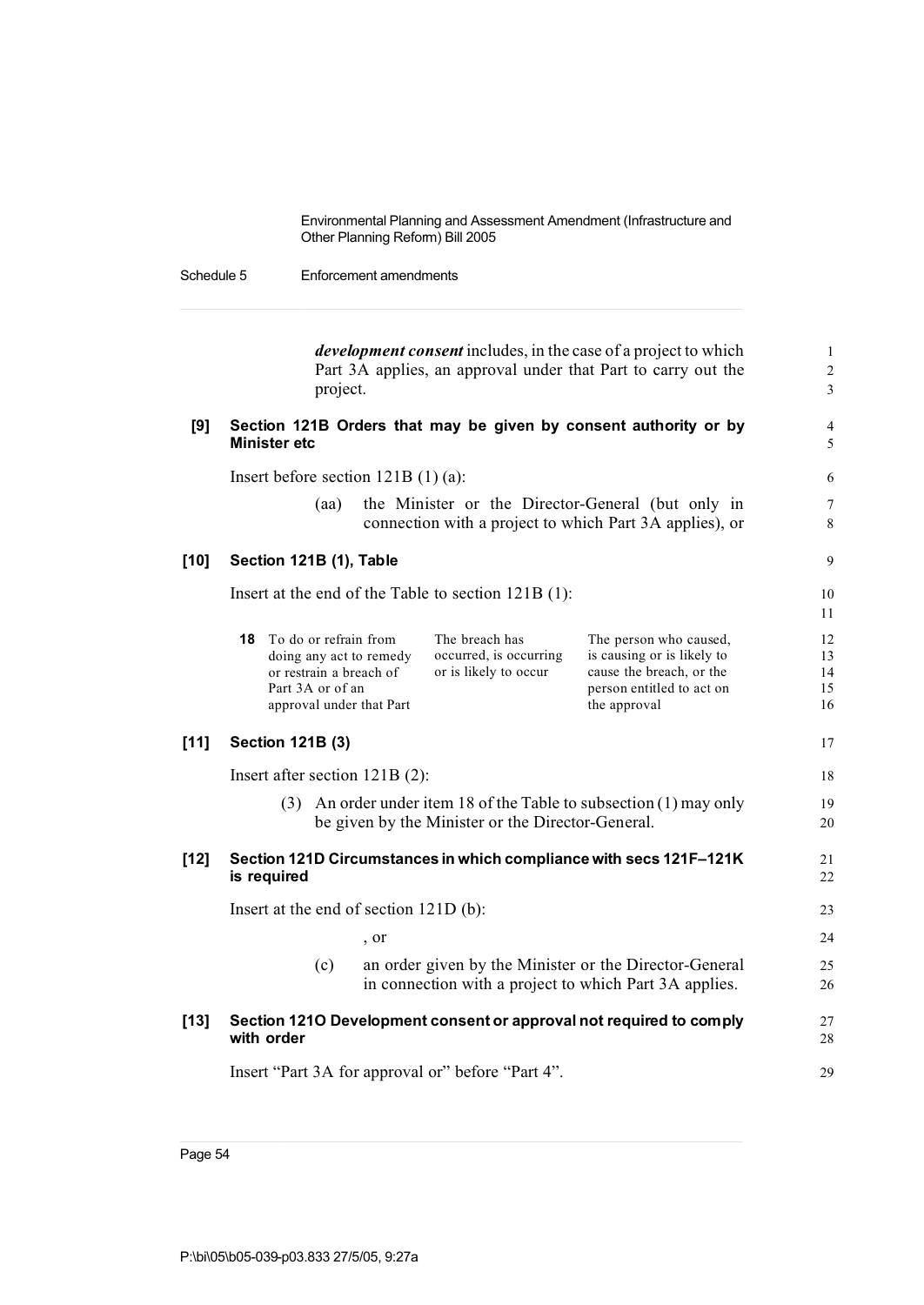Enforcement amendments **Schedule 5** Schedule 5 **[14] Section 121ZF Modification of orders** 1 Omit "if the person". 2 Insert instead "but, except in the case of an order given by the Minister or 3 the Director-General, only if the person". 4 **[15] Section 121ZG Revocation of orders** 5 Insert before section 121ZG (1): 6 (1A) An order given by the Minister may be revoked by the Minister 7 at any time, and an order given by the Director-General may be 8 revoked by the Minister or the Director-General at any time. 9 **[16] Section 121ZQ** 10 Insert after section 121ZP: 11 **121ZQ Continuing effect of orders** 12 (1) An order that specifies a time by which, or period within 13 which, the order must be complied with continues to have 14 effect until the order is complied with even though the time has 15 passed or the period has expired. 16 (2) This section does not apply to the extent that any requirement 17 under an order is revoked. **[17] Part 6, Divisions 2B and 2C** 19 Insert before Division 3 of Part 6: 20 **Division 2B Monitoring and environmental audits—** 21 **approved** projects 22 **122A Application of Division** 23 (1) This Division applies to the carrying out of a project approved 24 under Part 3A. 25 (2) This Division does not affect the other provisions of this Act. 26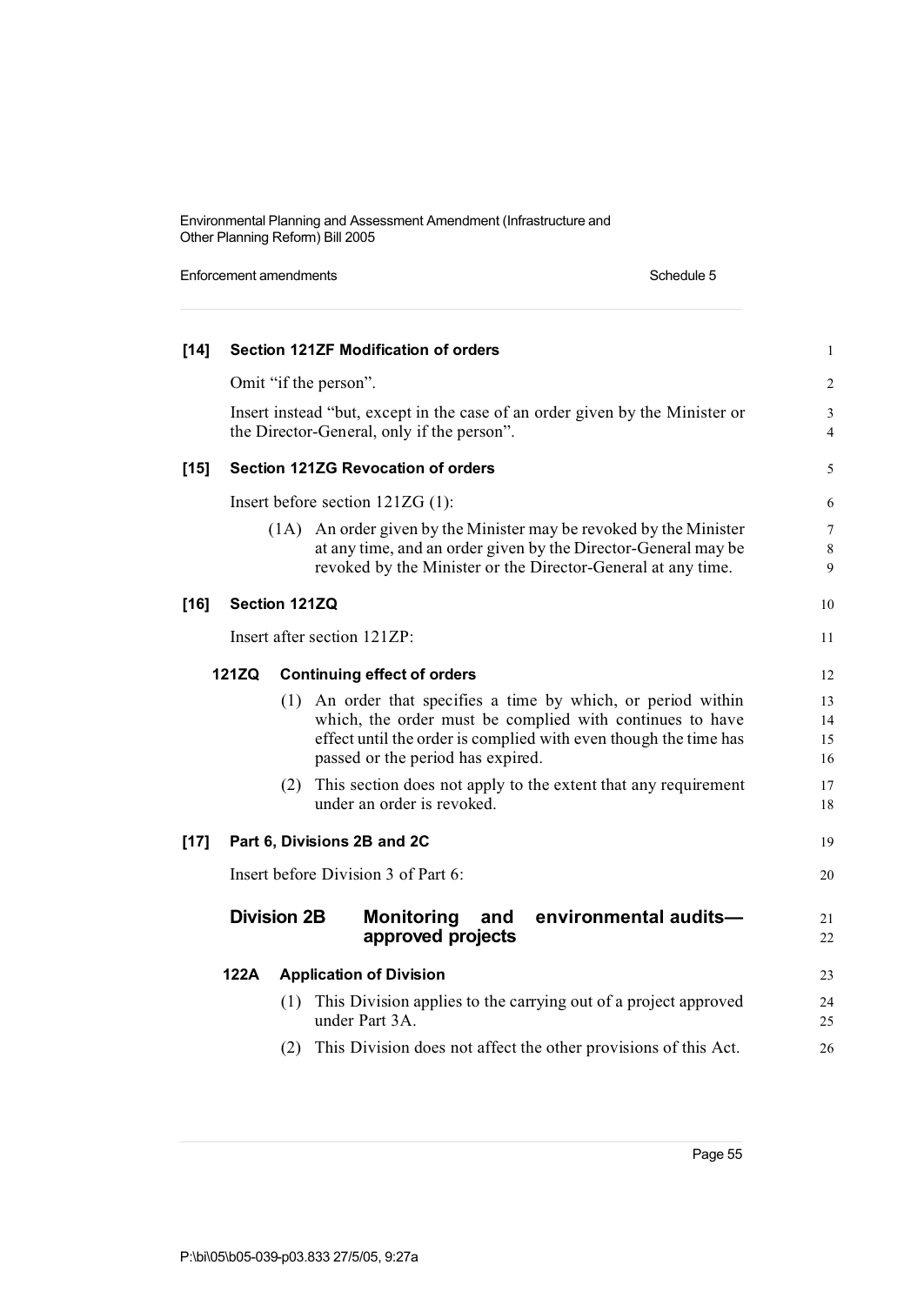| 122B | Nature of monitoring and environmental audits                                                                                                                                                                                                                                                                                                                                     | $\mathbf{1}$                                                  |
|------|-----------------------------------------------------------------------------------------------------------------------------------------------------------------------------------------------------------------------------------------------------------------------------------------------------------------------------------------------------------------------------------|---------------------------------------------------------------|
|      | (1) For the purposes of this Division, <i>monitoring</i> of a project is the<br>monitoring of the carrying out of the project to provide data on<br>compliance with the approval of the project or on the project's<br>environmental impact.                                                                                                                                      | $\overline{\mathbf{c}}$<br>3<br>$\overline{\mathcal{L}}$<br>5 |
|      | (2) For the purposes of this Division, an <i>environmental audit</i> of a<br>project is a periodic or particular documented evaluation of an<br>approved project to provide information to the proponent of the<br>project and to the persons administering this Act on compliance<br>with the approval of the project or on the project's<br>environmental management or impact. | 6<br>$\overline{7}$<br>8<br>9<br>10<br>11                     |
|      | A reference in this section to compliance with the approval of<br>(3)<br>a project includes a reference to compliance with:<br>(a)<br>the conditions to which the approval of the project is<br>subject, and<br>the requirements of this Act and of relevant provisions<br>(b)<br>of any other Act referred to in Division 4 of Part 3A.                                          | 12<br>13<br>14<br>15<br>16<br>17                              |
| 122C | Minister may require monitoring or environmental audits by<br>imposition of conditions on approved project                                                                                                                                                                                                                                                                        | 18<br>19                                                      |
|      | The Minister may, by the imposition of conditions on the<br>(1)<br>approval for a project, require monitoring or an environmental<br>audit or audits to be undertaken to the satisfaction of the<br>Minister by the proponent of the project.                                                                                                                                     | 20<br>21<br>22<br>23                                          |
|      | A condition requiring monitoring or an environmental audit<br>(2)<br>may be imposed at the time the approval for the project is given<br>or at any other time by notice in writing to the proponent of the<br>project.                                                                                                                                                            | 24<br>25<br>26<br>27                                          |
|      | (3) Any such condition imposed by notice may be varied or<br>revoked by a similar notice.                                                                                                                                                                                                                                                                                         | 28<br>29                                                      |
| 122D | <b>Provisions</b><br>conditions<br>for<br>relating<br>to<br>monitoring<br>and<br>environmental audits                                                                                                                                                                                                                                                                             | 30<br>31                                                      |
|      | (1) A condition requiring monitoring may require:                                                                                                                                                                                                                                                                                                                                 | 32                                                            |
|      | the provision and maintenance of appropriate measuring<br>(a)<br>and recording devices for the purposes of the<br>monitoring, and                                                                                                                                                                                                                                                 | 33<br>34<br>35                                                |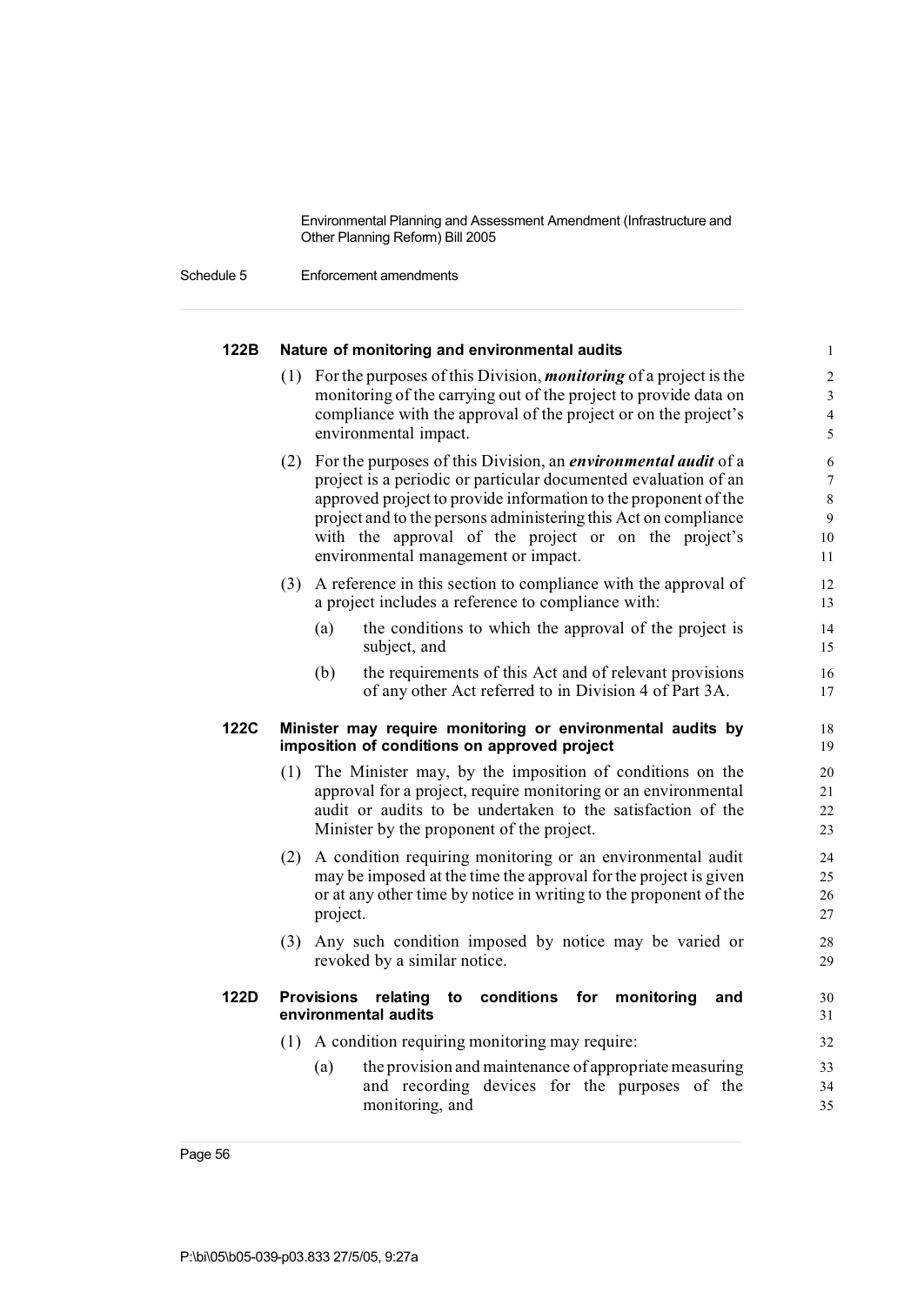Enforcement amendments **Schedule 5** Schedule 5

|      |     | (b)                                                                                                                                                                                  | the analysis, reporting and retention of monitoring data,<br>and                                                                                                                              | $\mathbf{1}$<br>$\overline{2}$        |
|------|-----|--------------------------------------------------------------------------------------------------------------------------------------------------------------------------------------|-----------------------------------------------------------------------------------------------------------------------------------------------------------------------------------------------|---------------------------------------|
|      |     | (c)                                                                                                                                                                                  | certification of the monitoring data (including the extent<br>to which the terms and conditions of any approval have<br>or have not been complied with).                                      | $\mathfrak{Z}$<br>$\overline{4}$<br>5 |
|      |     | (2) A condition requiring an environmental audit must specify the<br>purpose of the audit. Such a condition may require:                                                             |                                                                                                                                                                                               |                                       |
|      |     | (a)                                                                                                                                                                                  | the conduct of the audit by the proponent or by an<br>independent person or body approved by the Minister or<br>the Director-General (either periodically or on particular<br>occasions), and | $\,8\,$<br>9<br>10<br>11              |
|      |     | (b)                                                                                                                                                                                  | preparation of written documentation during the course<br>of the audit, and                                                                                                                   | 12<br>13                              |
|      |     | (c)                                                                                                                                                                                  | preparation of an audit report, and                                                                                                                                                           | 14                                    |
|      |     | (d)                                                                                                                                                                                  | certification of the accuracy and completeness of the<br>audit report, and                                                                                                                    | 15<br>16                              |
|      |     | (e)                                                                                                                                                                                  | production to the Minister of the audit report.                                                                                                                                               | 17                                    |
| 122E |     | <b>Offences</b>                                                                                                                                                                      |                                                                                                                                                                                               |                                       |
|      |     | $(1)$ False or misleading information in monitoring or audit report<br>A person must not include information in (or provide<br>information for inclusion in):                        |                                                                                                                                                                                               |                                       |
|      |     | (a)                                                                                                                                                                                  | a report of monitoring data, or                                                                                                                                                               | 22                                    |
|      |     | (b)                                                                                                                                                                                  | an audit report produced to the Minister in connection<br>with an environmental audit,                                                                                                        | 23<br>24                              |
|      |     |                                                                                                                                                                                      | if the person knows that the information is false or misleading<br>in a material respect.                                                                                                     | 25<br>26                              |
|      | (2) | Information not included in monitoring or audit report<br>The proponent of an approved project must not fail to include<br>information in (or provide information for inclusion in): |                                                                                                                                                                                               |                                       |
|      |     | (a)                                                                                                                                                                                  | a report of monitoring data, or                                                                                                                                                               | 30                                    |
|      |     | (b)                                                                                                                                                                                  | an audit report produced to the Minister in connection<br>with an environmental audit,                                                                                                        | 31<br>32                              |
|      |     |                                                                                                                                                                                      | if the proponent knows that the information is materially<br>relevant to the monitoring or audit.                                                                                             | 33<br>34                              |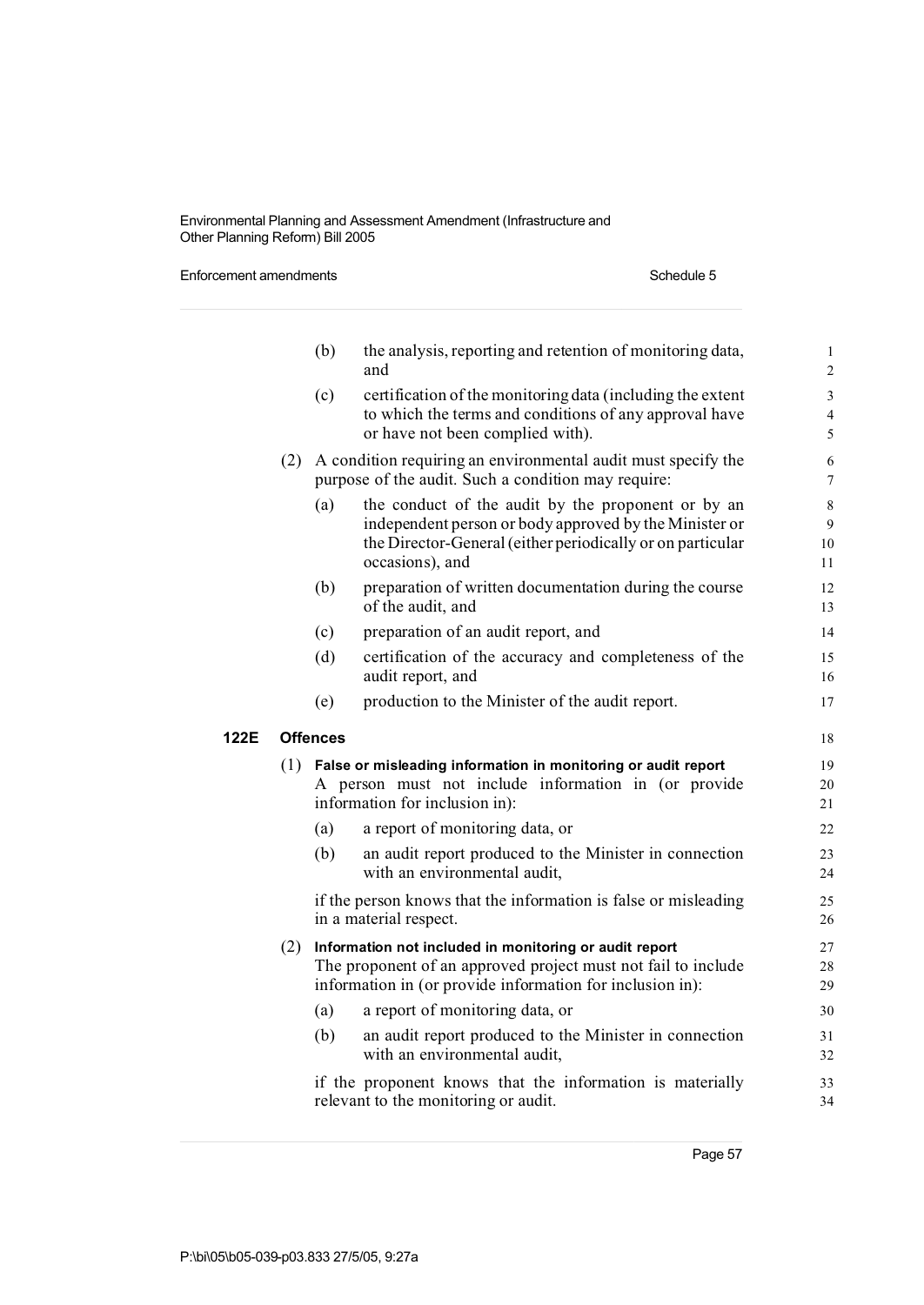|      |     |                                                                                                                                                                                                                                                         | $(3)$ Retention of monitoring data or audit documentation<br>The proponent of an approved project must:                                                                                                                                            | $\mathbf{1}$<br>$\overline{c}$     |  |
|------|-----|---------------------------------------------------------------------------------------------------------------------------------------------------------------------------------------------------------------------------------------------------------|----------------------------------------------------------------------------------------------------------------------------------------------------------------------------------------------------------------------------------------------------|------------------------------------|--|
|      |     | (a)                                                                                                                                                                                                                                                     | retain any monitoring data in accordance with the<br>relevant condition of the approval for at least 5 years<br>after it was collected, and                                                                                                        | 3<br>$\overline{\mathcal{L}}$<br>5 |  |
|      |     | (b)                                                                                                                                                                                                                                                     | retain any documentation required to be prepared by the<br>proponent in connection with an environmental audit for<br>a period of at least 5 years after the audit report<br>concerned was produced to the Minister, and                           | 6<br>$\overline{7}$<br>8<br>9      |  |
|      |     | (c)                                                                                                                                                                                                                                                     | produce during that period any such documentation on<br>request to an authorised officer under Division 2C.                                                                                                                                        | 10<br>11                           |  |
|      | (4) | <b>Penalty</b>                                                                                                                                                                                                                                          | Despite section 126, the maximum penalty for an offence under<br>section 125 arising under this Division is:                                                                                                                                       | 12<br>13<br>14                     |  |
|      |     | (a)                                                                                                                                                                                                                                                     | in the case of a corporation—\$250,000 and, in the case<br>of a continuing offence, a further penalty of \$120,000<br>for each day the offence continues, or                                                                                       | 15<br>16<br>17                     |  |
|      |     | (b)                                                                                                                                                                                                                                                     | in the case of an individual—\$120,000 and, in the case<br>of a continuing offence, a further penalty of \$60,000 for<br>each day the offence continues.                                                                                           | 18<br>19<br>20                     |  |
| 122F |     |                                                                                                                                                                                                                                                         | Self-incriminatory information and use of information                                                                                                                                                                                              | 21                                 |  |
|      | (1) | Information must be supplied by a person in connection with<br>a report of monitoring or an environmental audit, and this<br>Division applies to any such information that is supplied,<br>whether or not the information might incriminate the person. |                                                                                                                                                                                                                                                    |                                    |  |
|      | (2) |                                                                                                                                                                                                                                                         | Any information in monitoring data or in an audit report or<br>other documentation supplied to the Minister in connection<br>with an environmental audit may be taken into consideration by<br>the Minister and used for the purposes of this Act. | 26<br>27<br>28<br>29               |  |
|      | (3) |                                                                                                                                                                                                                                                         | Without limiting the above, any such information:                                                                                                                                                                                                  | 30                                 |  |
|      |     | (a)                                                                                                                                                                                                                                                     | is admissible in evidence in any prosecution of the<br>proponent of an approved project for any offence<br>(whether under this Act or otherwise), and                                                                                              | 31<br>32<br>33                     |  |
|      |     | (b)                                                                                                                                                                                                                                                     | may be disclosed by the Minister by publishing it in<br>such manner as the Minister considers appropriate.                                                                                                                                         | 34<br>35                           |  |
|      |     |                                                                                                                                                                                                                                                         |                                                                                                                                                                                                                                                    |                                    |  |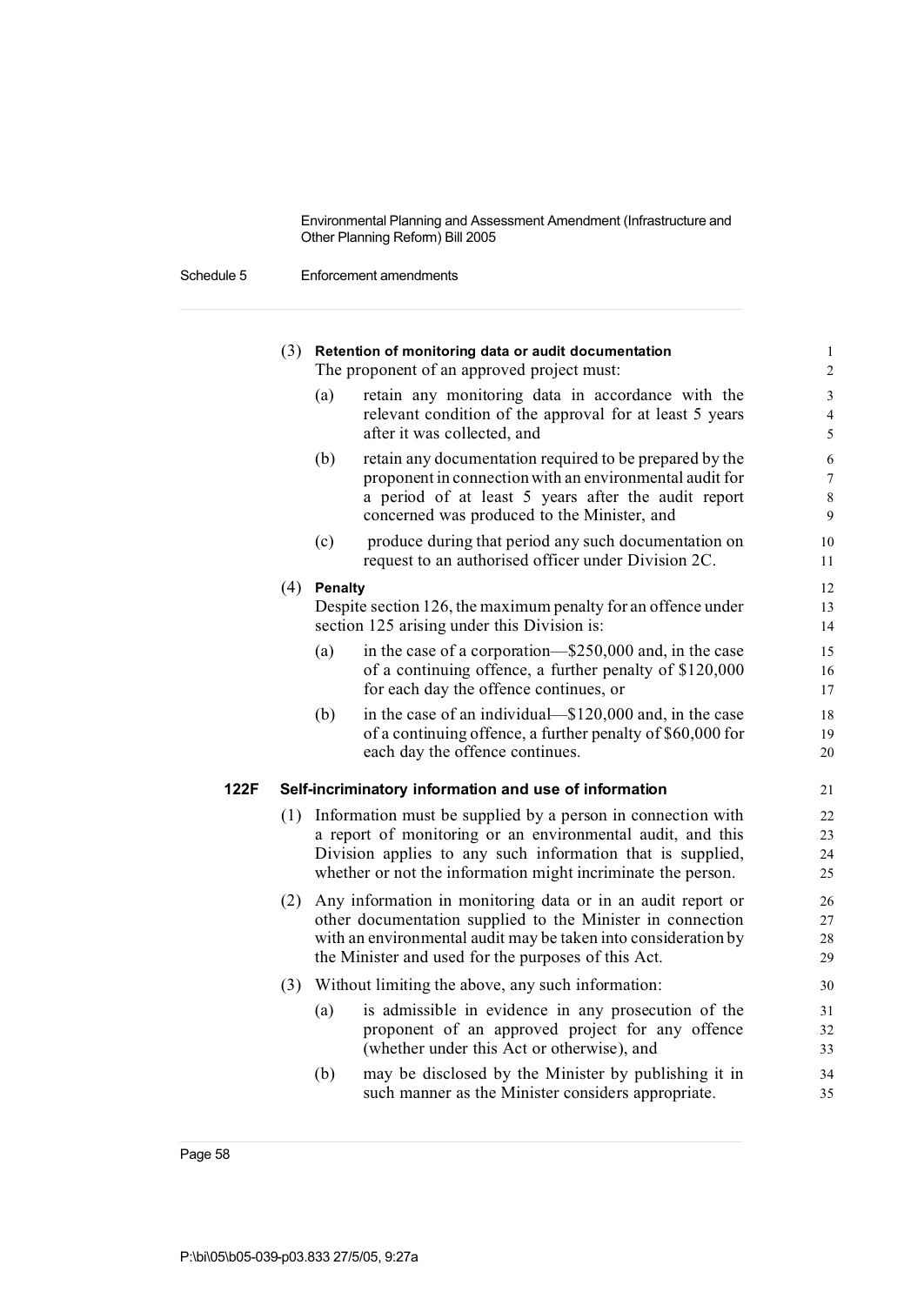Enforcement amendments **Schedule 5** Schedule 5

| <b>Division 2C</b><br><b>Subdivision 1</b> |                                 |           | <b>Departmental enforcement powers</b><br><b>Preliminary</b>                                                                                                                                                                                                                                |                               |             |
|--------------------------------------------|---------------------------------|-----------|---------------------------------------------------------------------------------------------------------------------------------------------------------------------------------------------------------------------------------------------------------------------------------------------|-------------------------------|-------------|
|                                            |                                 |           |                                                                                                                                                                                                                                                                                             |                               | <b>122G</b> |
|                                            | (1)                             | purposes: | Powers may be exercised under this Division for the following                                                                                                                                                                                                                               | $\overline{\mathcal{L}}$<br>5 |             |
|                                            |                                 | (a)       | for enabling the Minister or Director-General to exercise<br>their functions under this Act,                                                                                                                                                                                                | 6<br>7                        |             |
|                                            |                                 | (b)       | for determining whether there has been compliance with<br>or a contravention of this Act, the regulations, any<br>environmental planning instrument, any approval under<br>Part 3A or any development consent under Part 4 or any<br>document or requirement issued or made under this Act, | 8<br>9<br>10<br>11<br>12      |             |
|                                            |                                 | (c)       | for obtaining information or records for purposes<br>connected with the administration of this Act,                                                                                                                                                                                         | 13<br>14                      |             |
|                                            |                                 | (d)       | generally for administering this Act and securing the<br>objects of this Act.                                                                                                                                                                                                               | 15<br>16                      |             |
|                                            |                                 |           | (2) Powers are not to be exercised under this Division for the<br>purpose only of investigating the exercise of the statutory<br>functions of a council under this Act.                                                                                                                     | 17<br>18<br>19                |             |
|                                            | (3)                             |           | Nothing in this Division affects any function under any other<br>part of this Act or under any other Act.                                                                                                                                                                                   | 20<br>21                      |             |
| 122H                                       | <b>Definitions: Division 2C</b> |           |                                                                                                                                                                                                                                                                                             | 22                            |             |
|                                            |                                 |           | In this Division:                                                                                                                                                                                                                                                                           | 23                            |             |
|                                            |                                 |           | <i>authorised officer</i> means a person appointed under<br>section 122I.                                                                                                                                                                                                                   | 24<br>25                      |             |
|                                            |                                 |           | <i>occupier</i> of premises means the person who has the<br>management or control of the premises.                                                                                                                                                                                          | 26<br>27                      |             |
|                                            |                                 |           | <i>records</i> includes plans, specifications, maps, reports, books and<br>other documents (whether in writing, in electronic form or<br>otherwise).                                                                                                                                        | 28<br>29<br>30                |             |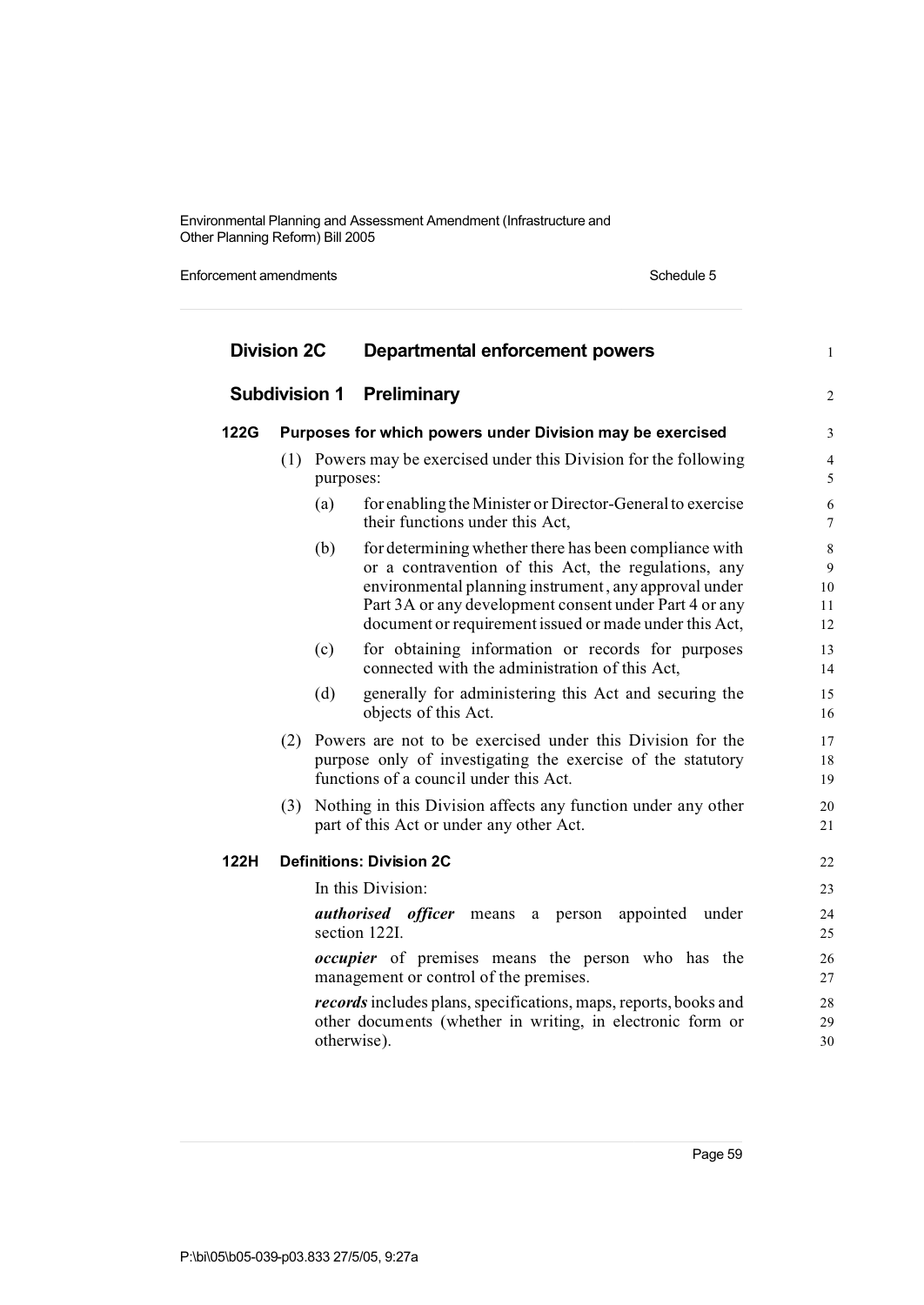Schedule 5 Enforcement amendments

| $1221$      |     | <b>Appointment of authorised officers</b>                                                                                                                                                                                                                          | $\mathbf{1}$                                                          |
|-------------|-----|--------------------------------------------------------------------------------------------------------------------------------------------------------------------------------------------------------------------------------------------------------------------|-----------------------------------------------------------------------|
|             | (1) | The Director-General may appoint any person (including a<br>class of persons) as an authorised officer for the purposes of<br>this Division.                                                                                                                       | $\overline{c}$<br>$\overline{\mathbf{3}}$<br>$\overline{\mathcal{L}}$ |
|             |     | (2) An authorisation of a person as an authorised officer can be<br>given generally, or subject to conditions, limitations or<br>restrictions or only for limited purposes.                                                                                        | 5<br>6<br>$\overline{7}$                                              |
|             |     | (3) Every authorised officer is to be provided with an identification<br>card as an authorised officer by the Director-General.                                                                                                                                    | 8<br>9                                                                |
|             |     | (4) In the course of exercising the functions of an authorised<br>officer under this Division, the officer must, if requested to do<br>so by any person affected by the exercise of any such function,<br>produce the officer's identification card to the person. | 10<br>11<br>12<br>13                                                  |
|             |     | <b>Subdivision 2</b><br>Powers of entry and search of premises                                                                                                                                                                                                     | 14                                                                    |
| <b>122J</b> |     | Powers of authorised officers to enter premises                                                                                                                                                                                                                    | 15                                                                    |
|             | (1) | An authorised officer may enter:                                                                                                                                                                                                                                   | 16                                                                    |
|             |     | any premises at which the authorised officer reasonably<br>(a)<br>suspects that any industrial, agricultural or commercial<br>activities are being carried out—at any time during                                                                                  | 17<br>18<br>19                                                        |
|             |     | which those activities are being carried out there, and                                                                                                                                                                                                            |                                                                       |
|             |     | (b)<br>any other premises—at any reasonable time.                                                                                                                                                                                                                  |                                                                       |
|             | (2) | A power to enter premises conferred by this Subdivision<br>authorises entry by foot or by means of a motor vehicle or other<br>vehicle, or in any other manner.                                                                                                    | 20<br>21<br>22<br>23<br>24                                            |
|             | (3) | Entry may be effected under this Subdivision by an authorised<br>officer with the aid of such authorised officers or police officers<br>as the authorised officer considers necessary and with the use<br>of reasonable force.                                     | 25<br>26<br>27<br>28                                                  |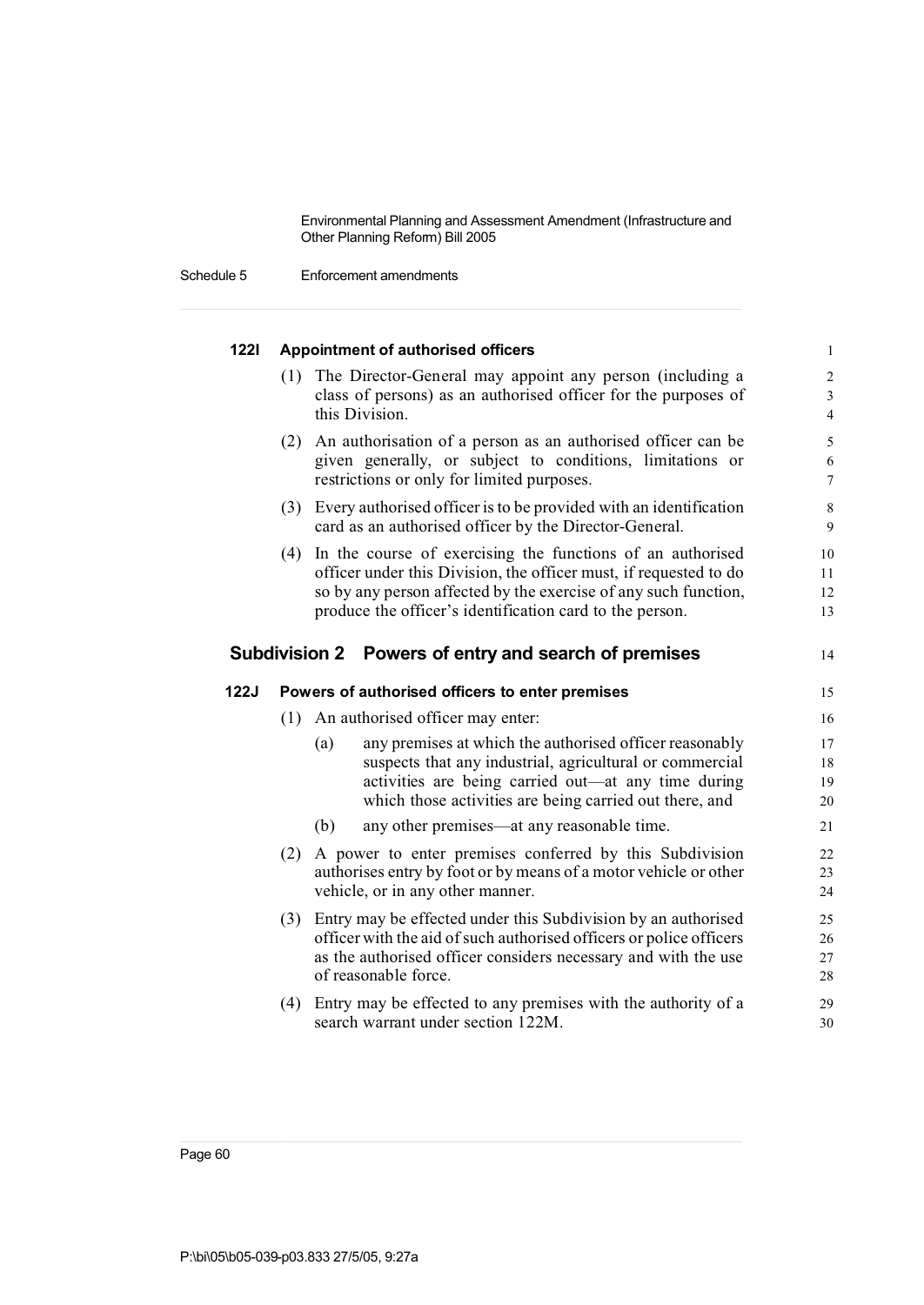Enforcement amendments **Schedule 5** Schedule 5

| 122K |     |     | Entry into residential premises only with permission or warrant                                                                                                                                                                                                      | $\mathbf{1}$                                        |
|------|-----|-----|----------------------------------------------------------------------------------------------------------------------------------------------------------------------------------------------------------------------------------------------------------------------|-----------------------------------------------------|
|      |     |     | This Division does not empower an authorised officer to enter<br>any part of premises used only for residential purposes without<br>the permission of the occupier or the authority of a search<br>warrant under section 122M.                                       | $\sqrt{2}$<br>$\overline{3}$<br>$\overline{4}$<br>5 |
| 122L |     |     | Powers of authorised officers to do things at premises                                                                                                                                                                                                               | 6                                                   |
|      | (1) |     | An authorised officer may, at any premises lawfully entered, do<br>anything that in the opinion of the authorised officer is<br>necessary to be done for the purposes of this Division,<br>including (but not limited to) the things specified in<br>subsection (2). | 7<br>$\,8\,$<br>$\overline{9}$<br>10<br>11          |
|      | (2) |     | An authorised officer may do any of the following:                                                                                                                                                                                                                   | 12                                                  |
|      |     | (a) | examine and inspect any works, plant or other article,                                                                                                                                                                                                               | 13                                                  |
|      |     | (b) | take and remove samples,                                                                                                                                                                                                                                             | 14                                                  |
|      |     | (c) | make such examinations, inquiries and tests as the<br>authorised officer considers necessary,                                                                                                                                                                        | 15<br>16                                            |
|      |     | (d) | take such photographs, films, audio, video and other<br>recordings as the authorised officer considers necessary,                                                                                                                                                    | 17<br>18                                            |
|      |     | (e) | require records to be produced for inspection,                                                                                                                                                                                                                       | 19                                                  |
|      |     | (f) | examine and inspect any records,                                                                                                                                                                                                                                     | 20                                                  |
|      |     | (g) | copy any records,                                                                                                                                                                                                                                                    | 21                                                  |
|      |     | (h) | seize anything that the authorised officer has reasonable<br>grounds for believing is connected with an offence<br>against this Act or the regulations,                                                                                                              | 22<br>23<br>24                                      |
|      |     | (i) | do any thing that a person authorised by a council is<br>empowered to do under Division 1A,                                                                                                                                                                          | 25<br>26                                            |
|      |     | (i) | do any other thing the authorised officer is empowered<br>to do under this Division.                                                                                                                                                                                 | 27<br>28                                            |
|      | (3) |     | The power to seize anything connected with an offence<br>includes a power to seize:                                                                                                                                                                                  | 29<br>30                                            |
|      |     | (a) | a thing with respect to which the offence has been<br>committed, and                                                                                                                                                                                                 | 31<br>32                                            |
|      |     | (b) | a thing that will afford evidence of the commission of<br>the offence, and                                                                                                                                                                                           | 33<br>34                                            |
|      |     |     |                                                                                                                                                                                                                                                                      |                                                     |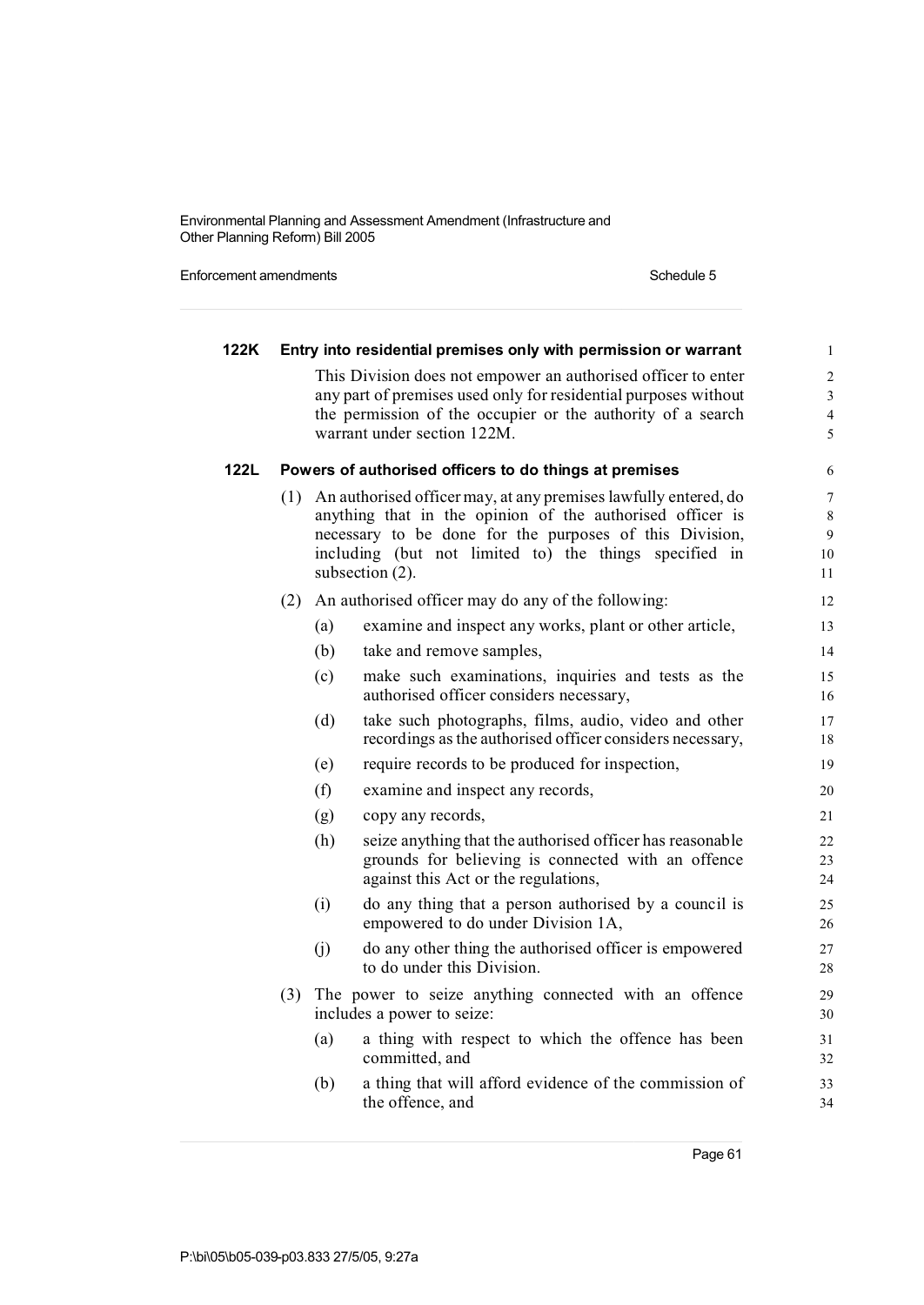### Schedule 5 Enforcement amendments

|                                                                                  | $\overline{c}$ |
|----------------------------------------------------------------------------------|----------------|
| A reference to any such offence includes a reference to an                       | 3              |
| offence that there are reasonable grounds for believing has been                 | $\overline{4}$ |
| committed.                                                                       | 5              |
| <b>Search warrants</b>                                                           | 6              |
| $(1)$ Application for search warrant                                             | 7              |
| An authorised officer may apply to an authorised justice for the                 | 8              |
| issue of a search warrant if the authorised officer believes on                  | 9              |
| reasonable grounds that a provision of or made under this Act                    | 10             |
| is being or has been contravened at any premises.                                | 11             |
| <b>Issue of search warrant</b>                                                   | 12             |
| An authorised justice to whom such an application is made                        | 13             |
| may, if satisfied that there are reasonable grounds for doing so,                | 14             |
| issue a search warrant authorising an authorised officer named                   | 15             |
| in the warrant:                                                                  | 16             |
| to enter the premises, and<br>(a)                                                | 17             |
| (b)<br>to exercise any function of an authorised officer under<br>this Division. | 18<br>19       |
| <b>Application of Search Warrants Act 1985</b>                                   | 20             |
| Part 3 of the Search Warrants Act 1985 applies to a search                       | 21             |
| warrant issued under this section.                                               | 22             |
| $(4)$ Definition                                                                 | 23             |
| In this section:                                                                 | 24             |
| <i>authorised justice</i> has the same meaning as in the Search                  | 25             |
| Warrants Act 1985.                                                               | 26             |
| Assistance to be given to authorised officers                                    | 27             |
| (1) This section applies for the purpose of enabling an authorised               | 28             |
| officer to exercise any of the powers of an authorised officer                   | 29             |
| under this Division in connection with any premises.                             | 30             |
| The Director-General may, by notice in writing given to the                      | 31             |
| owner or occupier of the premises, require the owner or                          | 32             |
| occupier to provide such reasonable assistance and facilities as                 | 33             |
| are specified in the notice within a specified time and in a                     | 34             |
| specified manner.                                                                | 35             |
|                                                                                  | offence.       |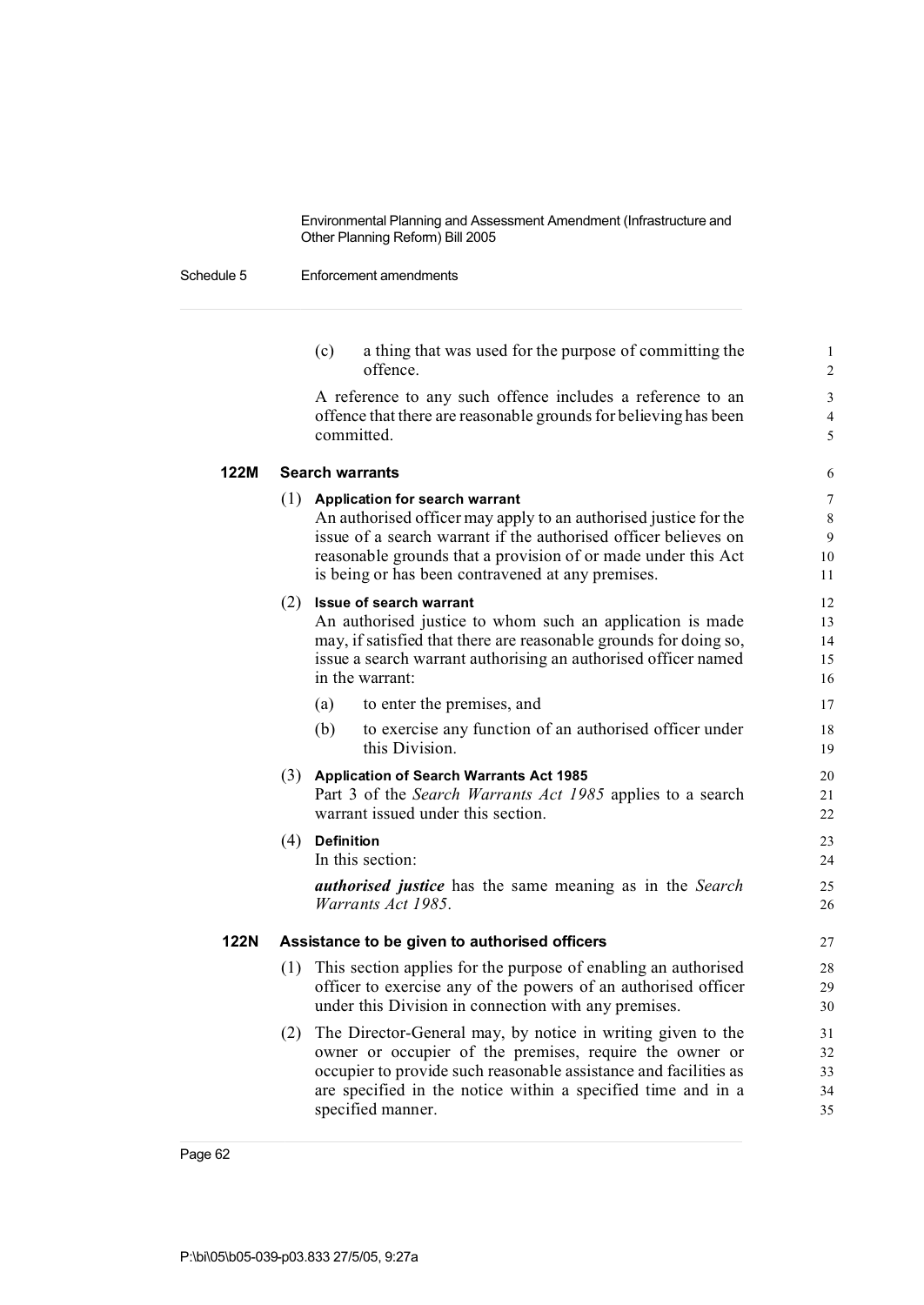Enforcement amendments **Schedule 5** Schedule 5

|             | (3)                  | Assistance and facilities can be required under this section,<br>whether they are of the same kind as, or a different kind from,<br>any prescribed by the regulations.                                                                                                                                                                 | $\mathbf{1}$<br>$\overline{2}$<br>$\overline{\mathbf{3}}$ |
|-------------|----------------------|----------------------------------------------------------------------------------------------------------------------------------------------------------------------------------------------------------------------------------------------------------------------------------------------------------------------------------------|-----------------------------------------------------------|
| 1220        |                      | Care to be taken and compensation                                                                                                                                                                                                                                                                                                      | 4                                                         |
|             | (1)                  | In the exercise of a power of entering or searching premises<br>under this Subdivision, the authorised officer must do as little<br>damage as possible.                                                                                                                                                                                | 5<br>6<br>7                                               |
|             | (2)                  | The State must compensate all interested parties for any<br>damage caused by an authorised officer in exercising a power<br>of entering premises (but not any damage caused by the<br>exercise of any other power), unless the occupier obstructed or<br>hindered the authorised officer in the exercise of the power of<br>entry.     | $\,$ 8 $\,$<br>9<br>10<br>11<br>12<br>13                  |
|             | <b>Subdivision 3</b> | Power to obtain information or records                                                                                                                                                                                                                                                                                                 | 14                                                        |
| 122P        |                      | <b>Application of Subdivision</b>                                                                                                                                                                                                                                                                                                      | 15                                                        |
|             |                      | This Subdivision applies whether or not a power of entry under<br>this Division is being or has been exercised.                                                                                                                                                                                                                        | 16<br>17                                                  |
| <b>122Q</b> |                      | Requirement to provide information and records                                                                                                                                                                                                                                                                                         | 18                                                        |
|             | (1)                  | An authorised officer may, by notice in writing given to a<br>person, require the person to furnish to the officer such<br>information or records (or both) as the officer requires by the<br>notice in connection with any matter within the responsibilities<br>and functions of the Minister or Director-General under this<br>Act. | 19<br>20<br>21<br>22<br>23<br>24                          |
|             | (2)                  | A notice under this Subdivision must specify the manner in<br>which information or records are required to be furnished and<br>a reasonable time by which the information or records are<br>required to be furnished.                                                                                                                  | 25<br>26<br>27<br>28                                      |
| <b>122R</b> |                      | Provisions relating to records                                                                                                                                                                                                                                                                                                         | 29                                                        |
|             | (1)                  | A notice under this Subdivision may only require a person to<br>furnish existing records that are in the person's possession or<br>that are within the person's power to obtain lawfully.                                                                                                                                              | 30<br>31<br>32                                            |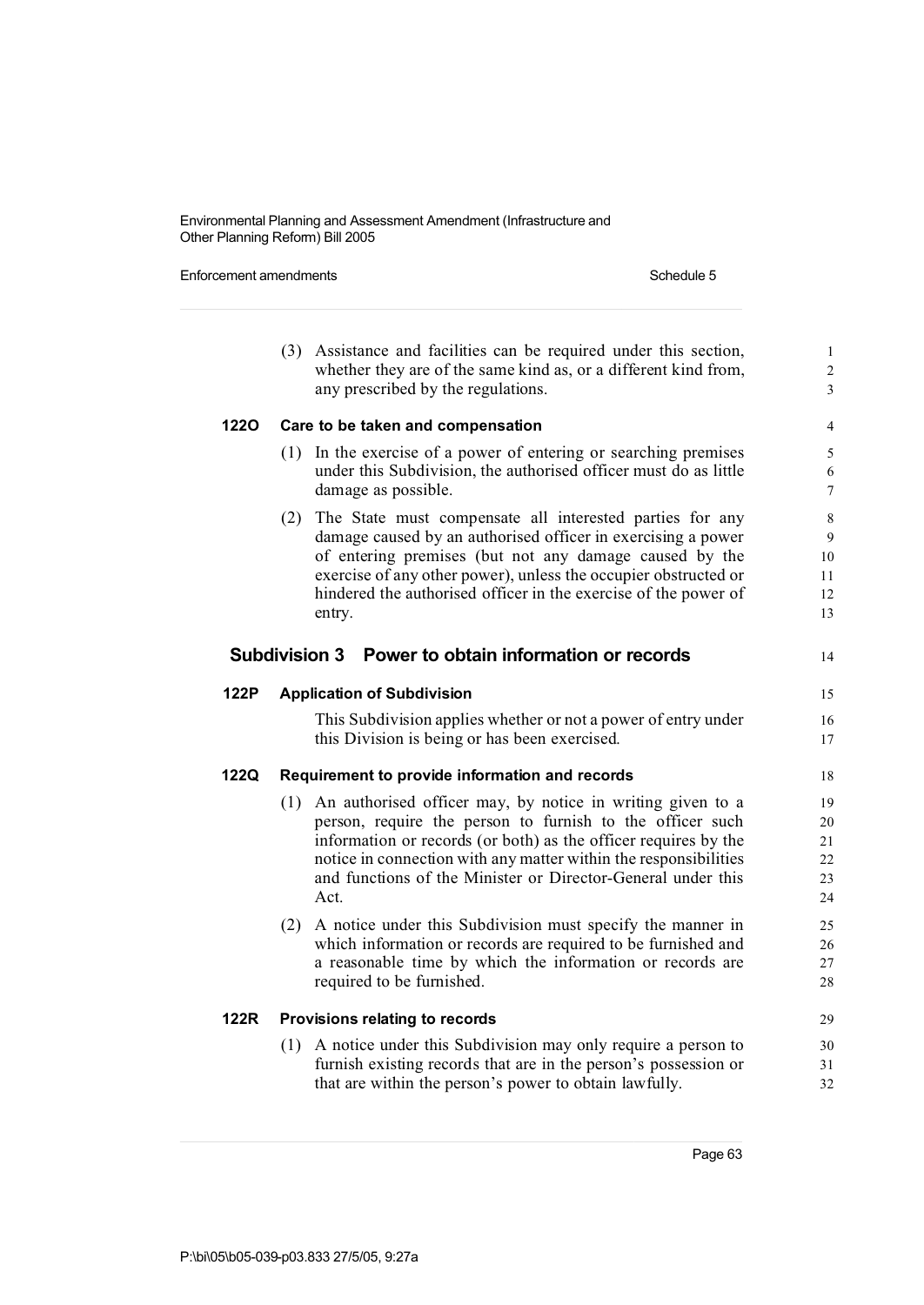#### Schedule 5 Enforcement amendments

- (2) The body or person to whom any record is furnished under this 1 Subdivision may take copies of it. 2
- (3) If any record required to be furnished under this Subdivision is 3 in electronic, mechanical or other form, the notice requires the 4 record to be furnished in written form, unless the notice 5 otherwise provides. 6

#### **122S Power of authorised officers to require answers** 7

- (1) An authorised officer may require a person whom the 8 authorised officer suspects on reasonable grounds to have 9 knowledge of matters in respect of which information is 10 reasonably required in connection with any matter within the 11 responsibilities and functions of the Minister or 12 Director-General under this Act to answer questions in relation 13 to those matters. 14
- (2) The Minister or Director-General may require a corporation to 15 nominate a director or officer of the corporation who is 16 authorised to represent the corporation for the purposes of 17 answering questions under this section. 18

## **Subdivision 4 General** 19

- **122T Criminal proceedings relating to compliance with requirements** 20 **under this Division** 21
	- (1) A person is not guilty of an offence under section 125 in 22 respect of a neglect or failure to comply with a requirement 23 made of the person under this Division if the person satisfies 24 the court that the person had a lawful excuse for doing so. 25
	- (2) A person must not furnish any information or do any other 26 thing in purported compliance with a requirement made under 27 this Division that the person knows is false or misleading in a 28 material respect. 29
	- (3) A person must not wilfully delay or obstruct an authorised 30 officer in the exercise of the authorised officer's powers under 31 this Division. 32
	- (4) Despite section 126, the maximum penalty for an offence under 33 section 125 arising under this Division is: 34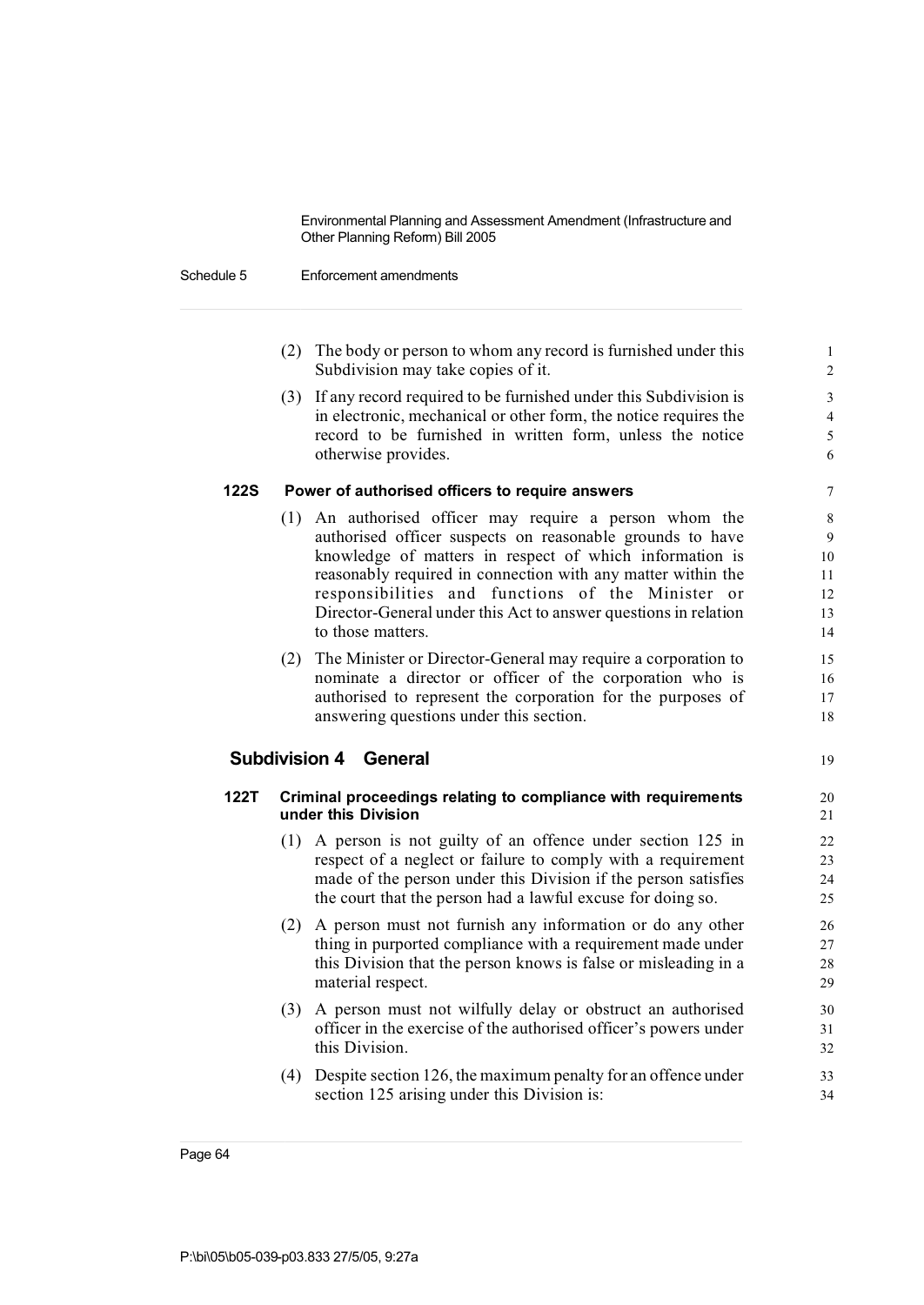Enforcement amendments **Schedule 5** Schedule 5

|             |     | (a)<br>in the case of a corporation—\$250,000 and, in the case<br>of a continuing offence, a further penalty of \$120,000<br>for each day the offence continues, or                                                                                                                                                                          | $\mathbf{1}$<br>$\overline{c}$<br>$\overline{\mathbf{3}}$ |
|-------------|-----|----------------------------------------------------------------------------------------------------------------------------------------------------------------------------------------------------------------------------------------------------------------------------------------------------------------------------------------------|-----------------------------------------------------------|
|             |     | (b)<br>in the case of an individual—\$120,000 and, in the case<br>of a continuing offence, a further penalty of \$60,000 for<br>each day the offence continues.                                                                                                                                                                              | $\overline{4}$<br>5<br>6                                  |
| <b>122U</b> |     | Provisions relating to requirements to furnish<br>records,<br>information or answer questions                                                                                                                                                                                                                                                | 7<br>8                                                    |
|             |     | $(1)$ Warning to be given on each occasion<br>A person is not guilty of an offence of failing to comply with<br>a requirement under this Division to furnish records or<br>information or to answer a question unless the person was<br>warned on that occasion that a failure to comply is an offence.                                      | $\overline{9}$<br>10<br>11<br>12<br>13                    |
|             |     | (2) Self-incrimination not an excuse<br>A person is not excused from a requirement under this Division<br>to furnish records or information or to answer a question on the<br>ground that the record, information or answer might incriminate<br>the person or make the person liable to a penalty.                                          | 14<br>15<br>16<br>17<br>18                                |
|             |     | $(3)$ Information or answer not admissible if objection made<br>However, any information furnished or answer given by a<br>natural person in compliance with a requirement under this<br>Division is not admissible in evidence against the person in<br>criminal proceedings (except proceedings for an offence under<br>this Division) if: | 19<br>20<br>21<br>22<br>23<br>24                          |
|             |     | the person objected at the time to doing so on the<br>(a)<br>ground that it might incriminate the person, or                                                                                                                                                                                                                                 | 25<br>26                                                  |
|             |     | (b)<br>the person was not warned on that occasion that the<br>person may object to furnishing the information or<br>giving the answer on the ground that it might<br>incriminate the person.                                                                                                                                                 | 27<br>28<br>29<br>30                                      |
|             | (4) | <b>Records admissible</b>                                                                                                                                                                                                                                                                                                                    | 31                                                        |
|             |     | Any record furnished by a person in compliance with a<br>requirement under this Division is not inadmissible in evidence<br>against the person in criminal proceedings on the ground that<br>the record might incriminate the person.                                                                                                        | 32<br>33<br>34<br>35                                      |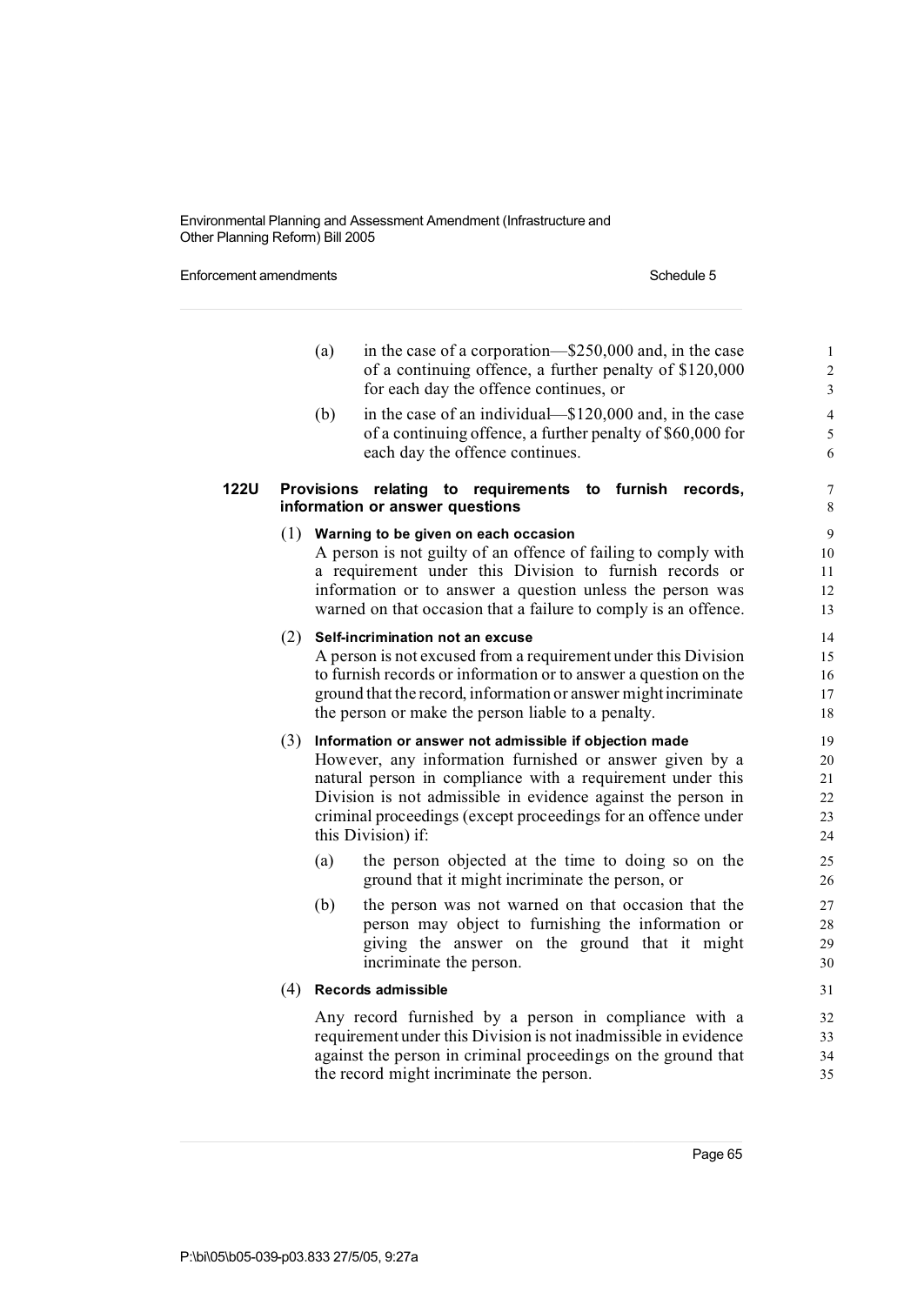|        |             |     |                            | $(5)$ Further information<br>Further information obtained as a result of a record or<br>information furnished or of an answer given in compliance with<br>a requirement under this Division is not inadmissible on the<br>ground:                                     |                              |
|--------|-------------|-----|----------------------------|-----------------------------------------------------------------------------------------------------------------------------------------------------------------------------------------------------------------------------------------------------------------------|------------------------------|
|        |             |     | (a)                        | that the record or information had to be furnished or the<br>answer had to be given, or                                                                                                                                                                               | $\sqrt{6}$<br>$\overline{7}$ |
|        |             |     | (b)                        | that the record or information furnished or answer given<br>might incriminate the person.                                                                                                                                                                             | $\,8\,$<br>9                 |
|        | <b>122V</b> |     |                            | Miscellaneous provisions relating to notices                                                                                                                                                                                                                          | 10                           |
|        |             | (1) |                            | More than one notice under a provision of this Division may be<br>given to the same person.                                                                                                                                                                           | 11<br>12                     |
|        |             | (2) |                            | A notice given under this Division may be revoked or varied by<br>a subsequent notice or notices (including by extending the time<br>for compliance with the notice).                                                                                                 | 13<br>14<br>15               |
|        |             | (3) | State.                     | A notice may be given under this Division to a person in<br>respect of a matter or thing even though the person is outside<br>the State or the matter or thing occurs or is located outside the<br>State, so long the matter or thing affects the environment of this | 16<br>17<br>18<br>19<br>20   |
| $[18]$ |             |     | <b>Section 153 Notices</b> |                                                                                                                                                                                                                                                                       | 21                           |
|        |             |     |                            | Insert at the end of section 153 $(1)$ (b):                                                                                                                                                                                                                           | 22                           |
|        |             |     |                            | $\cdot$ or                                                                                                                                                                                                                                                            | 23                           |
|        |             |     | (c)                        | by sending it by facsimile or electronic transmission<br>(including for example the Internet) to the person in<br>accordance with arrangements indicated by the person<br>as appropriate for transmitting documents to the person.                                    | 24<br>25<br>26<br>27         |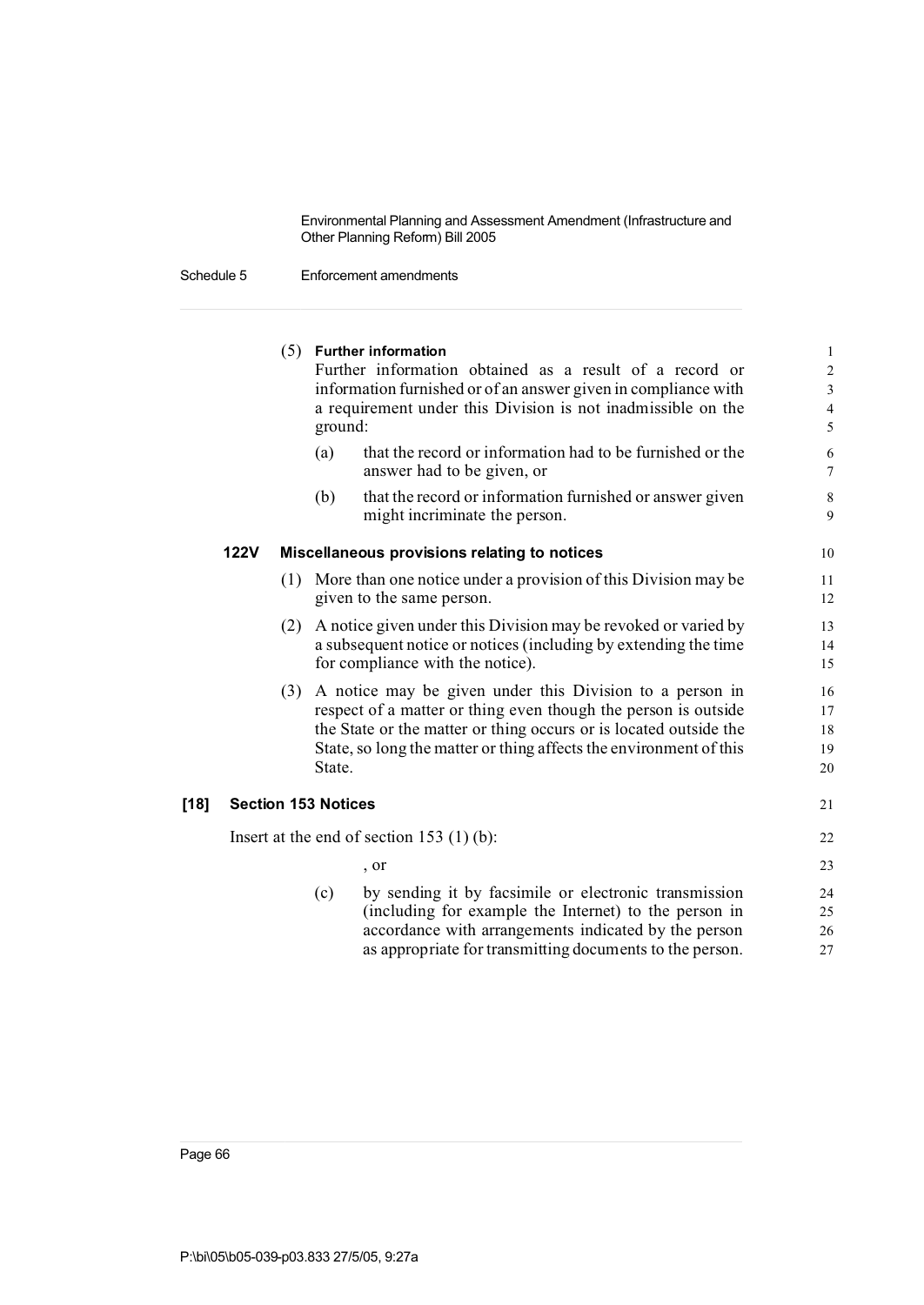Minor amendments **Schedule 6** Schedule 6

|       | <b>Schedule 6</b><br><b>Minor amendments</b>                                                                                                          | $\mathbf{1}$   |
|-------|-------------------------------------------------------------------------------------------------------------------------------------------------------|----------------|
|       | (Section 3)                                                                                                                                           | $\overline{2}$ |
| [1]   | <b>Section 4 Definitions</b>                                                                                                                          | 3              |
|       | Omit the definition of <b>Department</b> from section $4(1)$ . Insert instead:                                                                        | $\overline{4}$ |
|       | Department means the Department of Infrastructure, Planning<br>and Natural Resources.                                                                 | 5<br>6         |
| $[2]$ | Section 4 (1), definition of "Director-General"                                                                                                       | 7              |
|       | Omit the definition. Insert instead:                                                                                                                  | 8              |
|       | Director-General means<br>the Director-General<br>of<br>the<br>Department.                                                                            | 9<br>10        |
| $[3]$ | Section 4 (1)                                                                                                                                         | 11             |
|       | Insert in alphabetical order:                                                                                                                         | 12             |
|       | ecologically sustainable development has the same meaning it<br>has in section 6 (2) of the Protection of the Environment<br>Administration Act 1991. | 13<br>14<br>15 |
| [4]   | Section 13 Director-General of Department of Infrastructure, Planning<br>and Natural Resources                                                        | 16<br>17       |
|       | Insert "or to the Director-General of the Department of Urban Affairs and<br>Planning" after "Director of Planning" in section 13 (4).                | 18<br>19       |
| [5]   | Section 32 Authorisation of matters under environmental planning<br>instruments                                                                       | 20<br>21       |
|       | Omit the section.                                                                                                                                     | 22             |
| [6]   | Section 34 Environmental planning instruments—making, operation and<br>inspection                                                                     | 23<br>24       |
|       | Omit section 34 $(1)$ – $(4)$ .                                                                                                                       | 25             |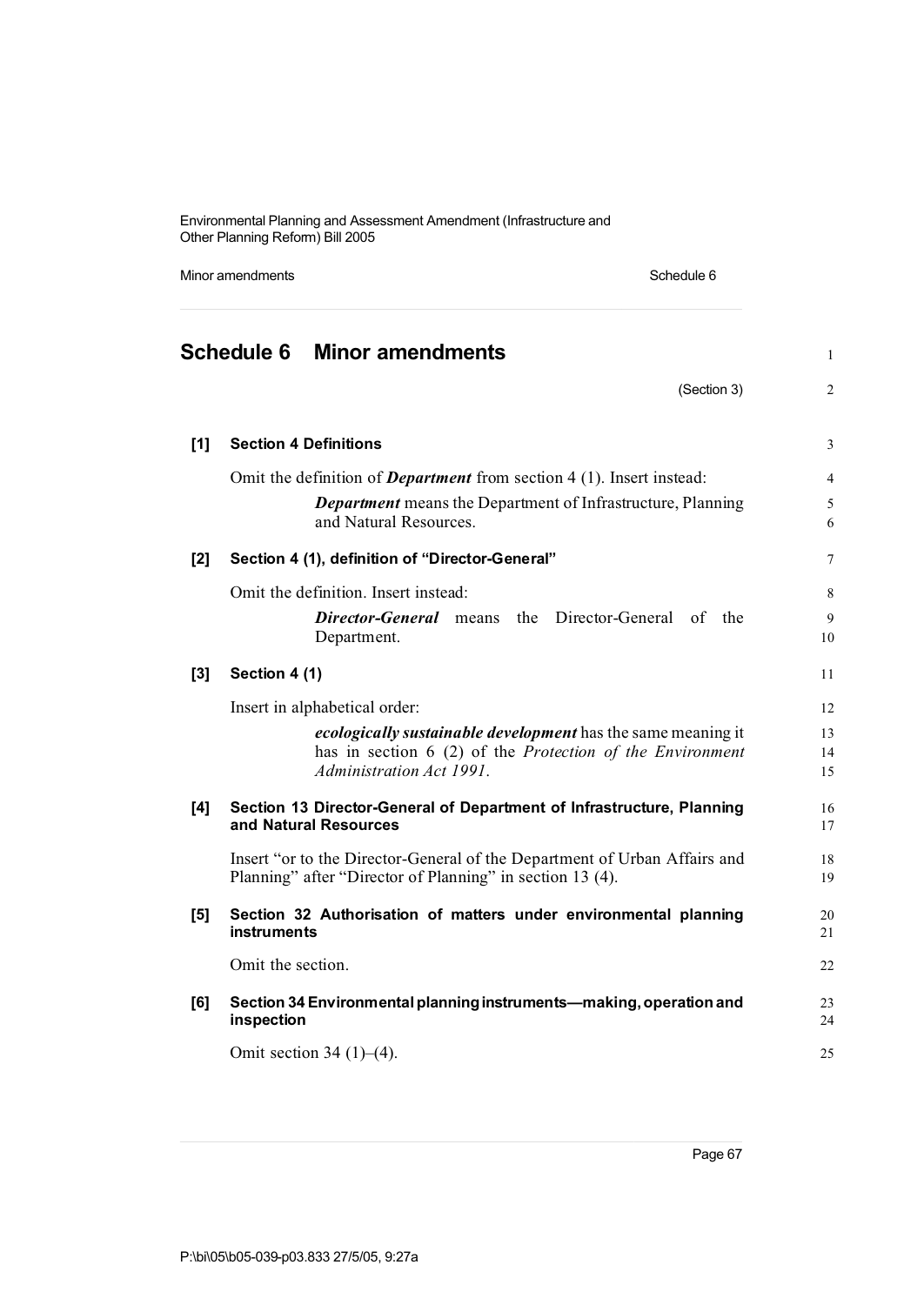Schedule 6 Minor amendments

| [7]    | Section 34, note                                                                                                                                                                                                                                        | 1                                          |
|--------|---------------------------------------------------------------------------------------------------------------------------------------------------------------------------------------------------------------------------------------------------------|--------------------------------------------|
|        | Insert at the end of section 34:                                                                                                                                                                                                                        | $\sqrt{2}$                                 |
|        | Note. An environmental planning instrument is an instrument for the<br>purposes of the Interpretation Act 1987, and accordingly standard<br>provisions under that Act applying to statutory instruments apply to<br>environmental planning instruments. | $\mathfrak{Z}$<br>$\overline{4}$<br>5<br>6 |
| [8]    | <b>Section 45 Notification</b>                                                                                                                                                                                                                          | 7                                          |
|        | Omit section $45(1)(b)$ .                                                                                                                                                                                                                               | 8                                          |
| [9]    | Sections 79B (5) (g), 112D (1) (g) and 112E (f)                                                                                                                                                                                                         | 9                                          |
|        | Omit "(as described by section 6 (2) of the <i>Protection of the Environment</i><br>Administration Act 1991)" wherever occurring.                                                                                                                       | 10<br>11                                   |
| $[10]$ | Section 115H Principles guiding administration of Division                                                                                                                                                                                              | 12                                         |
|        | Omit "(as described in section 6 (2) of the Protection of the Environment<br>Administration Act 1991)".                                                                                                                                                 | 13<br>14                                   |
| $[11]$ | Section 117A Inquiry into councils by Director-General of Department of<br><b>Local Government</b>                                                                                                                                                      | 15<br>16                                   |
|        | Omit "Department of Planning" wherever occurring.                                                                                                                                                                                                       | 17                                         |
|        | Insert instead "Department of Infrastructure, Planning and Natural<br>Resources".                                                                                                                                                                       | 18<br>19                                   |
| $[12]$ | <b>Section 117A (1)</b>                                                                                                                                                                                                                                 | 20                                         |
|        | Omit "environmental planning".                                                                                                                                                                                                                          | 21                                         |
| $[13]$ | Section 155 Application of section 26 of the Interpretation Act 1987                                                                                                                                                                                    | 22                                         |
|        | Omit the section.                                                                                                                                                                                                                                       | 23                                         |
| $[14]$ | Section 156 Statute law revision (sec 16)                                                                                                                                                                                                               | 24                                         |
|        | Omit the section.                                                                                                                                                                                                                                       | 25                                         |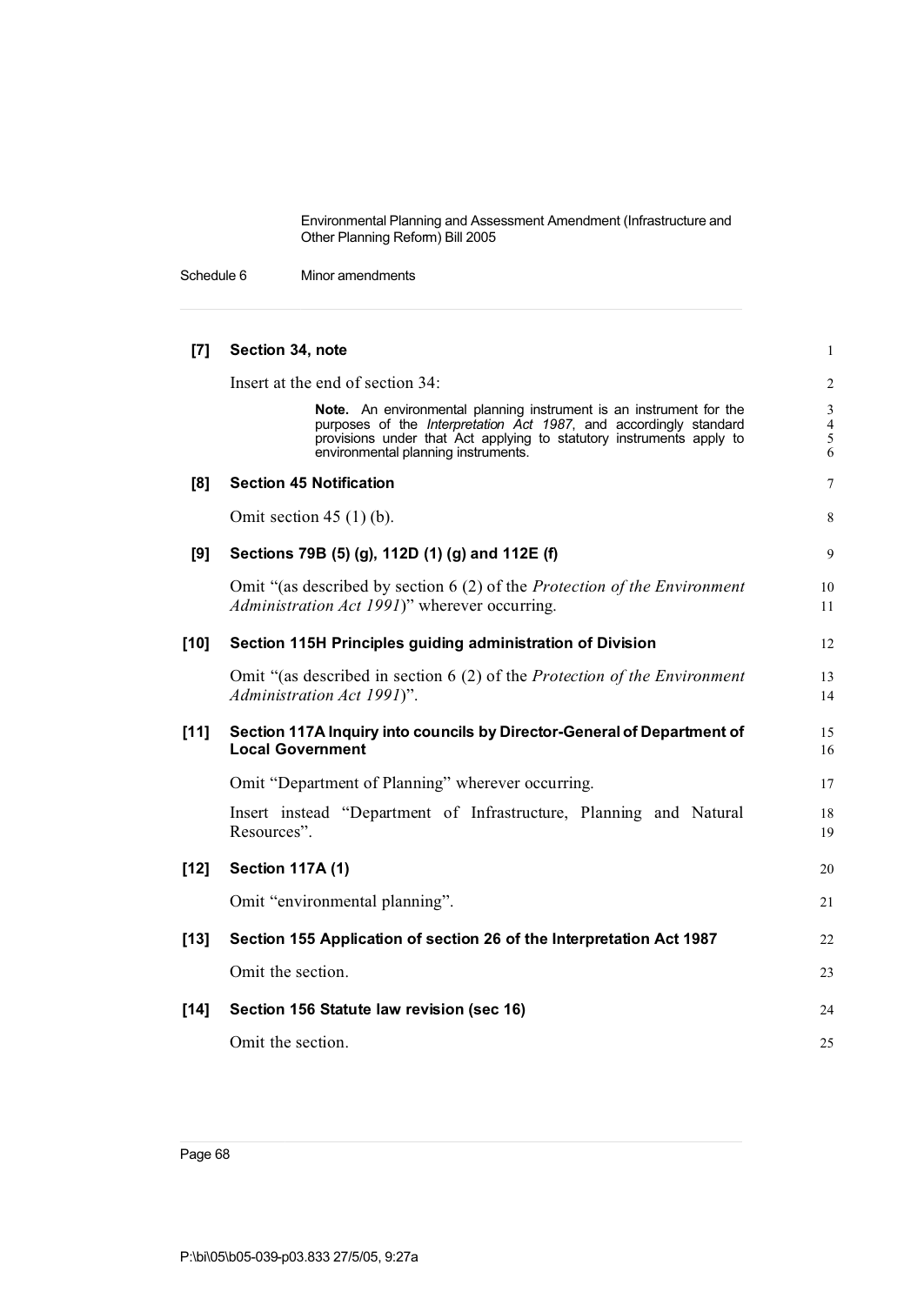Minor amendments **Schedule 6** Schedule 6

| $[15]$ |                                                        | Schedule 6 Savings, transitional and other provisions                                                  | $\mathbf{1}$        |  |
|--------|--------------------------------------------------------|--------------------------------------------------------------------------------------------------------|---------------------|--|
|        | Insert at the end of clause $1(1)$ :                   |                                                                                                        | 2                   |  |
|        |                                                        | Environmental Planning and Assessment Amendment<br>(Infrastructure and Other Planning Reform) Act 2005 | 3<br>$\overline{4}$ |  |
| $[16]$ | Schedule 6                                             |                                                                                                        | 5                   |  |
|        |                                                        | Insert at the end of the Schedule with appropriate Part and clause numbers:                            | 6                   |  |
|        |                                                        | Part Environmental Planning and Assessment                                                             | $\tau$              |  |
|        |                                                        | Amendment (Infrastructure and Other                                                                    | 8                   |  |
|        |                                                        | <b>Planning Reform) Act 2005</b>                                                                       | 9                   |  |
|        | <b>Division 1</b>                                      | <b>Preliminary</b>                                                                                     | 10                  |  |
|        | <b>Definition</b>                                      |                                                                                                        | 11                  |  |
|        | In this Part:                                          |                                                                                                        | 12                  |  |
|        | 2005 Amending Act means the Environmental Planning and |                                                                                                        |                     |  |
|        |                                                        | Assessment Amendment (Infrastructure and Other Planning                                                | 14                  |  |
|        |                                                        | Reform) Act 2005.                                                                                      | 15                  |  |
|        |                                                        | <b>Savings and transitional regulations</b>                                                            | 16                  |  |
|        |                                                        | Regulations made under Part 1 of this Schedule have effect                                             | 17                  |  |
|        |                                                        | despite anything to the contrary in this Part.                                                         | 18                  |  |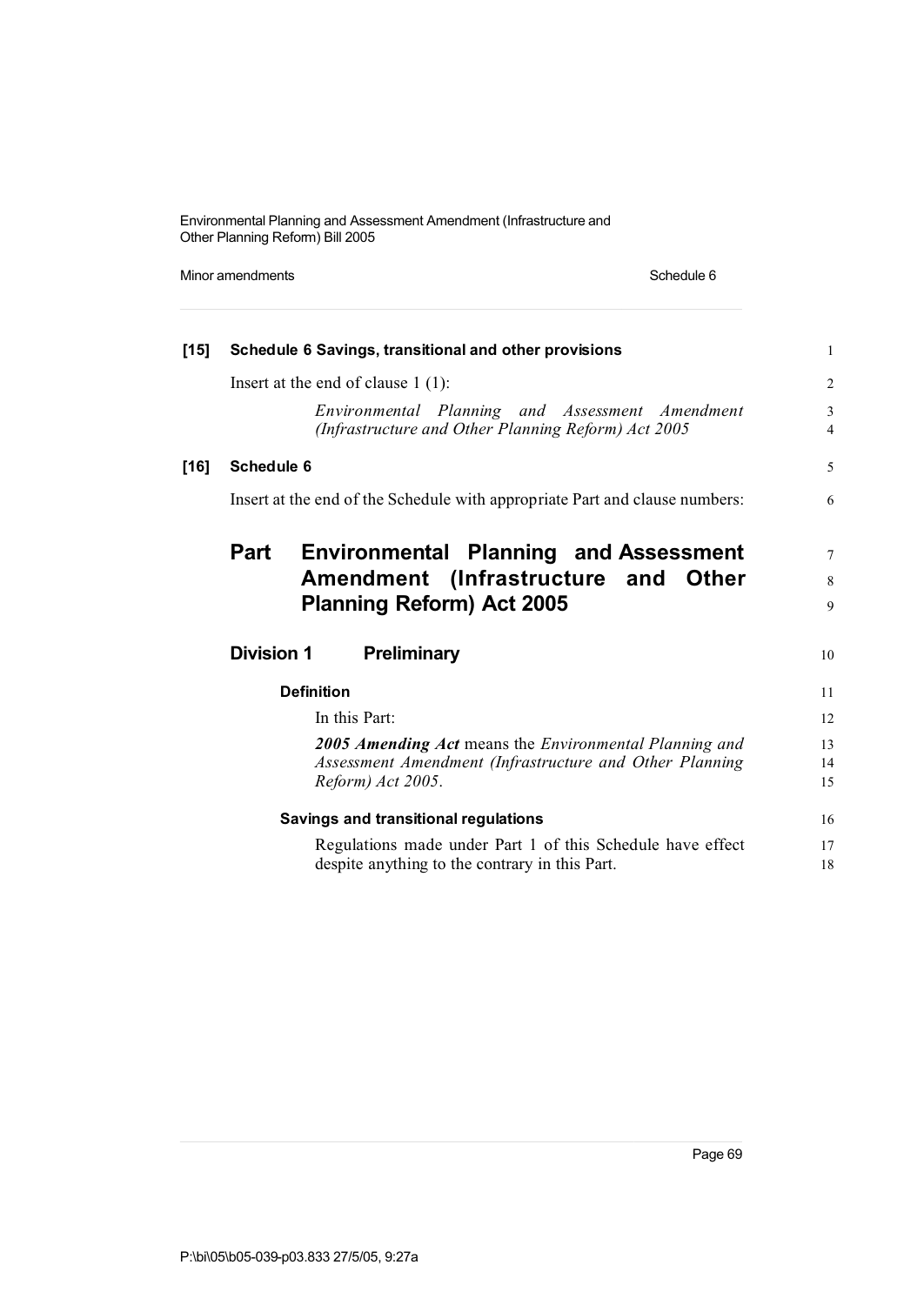| Schedule 7 | Amendment of other Acts and regulation |
|------------|----------------------------------------|
|------------|----------------------------------------|

|       | Schedule 7 Amendment of other Acts and regulation                                                                                                                                     | $\mathbf{1}$         |
|-------|---------------------------------------------------------------------------------------------------------------------------------------------------------------------------------------|----------------------|
|       | (Section 4)                                                                                                                                                                           | $\overline{2}$       |
| 7.1   | <b>Building and Construction Industry Long Service Payments Act</b><br>1986 No 19                                                                                                     | 3<br>$\overline{4}$  |
|       | <b>Section 3 Definitions</b>                                                                                                                                                          | 5                    |
|       | Insert after section $3(2)$ :                                                                                                                                                         | 6                    |
|       | (3) A reference within the Act to a development consent under the<br>Environmental Planning and Assessment Act 1979 includes a<br>reference to an approval under Part 3A of that Act. | $\tau$<br>$8\,$<br>9 |
| 7.2   | Duties Act 1997 No 123                                                                                                                                                                | 10                   |
|       | Section 162S Improved vacant land                                                                                                                                                     | 11                   |
|       | Insert ", and includes an approval under Part 3A of that Act" at the end of<br>the definition of <i>development consent</i> in section 162S (3).                                      | 12<br>13             |
| 7.3   | <b>Environmental Planning and Assessment Regulation 2000</b>                                                                                                                          | 14                   |
| $[1]$ | Clause 17 For what matters may a development control plan provide?                                                                                                                    | 15                   |
|       | Omit the clause.                                                                                                                                                                      | 16                   |
| [2]   | Clause 92A Preliminary planning: sections 79C (1) (a) (iv) and 80 (11) of<br>the Act                                                                                                  | 17<br>18             |
|       | Omit clause 92A $(1)$ (d) and $(2)$ (d) and the definition of <i>master plan</i> in<br>clause 92A (5).                                                                                | 19<br>20             |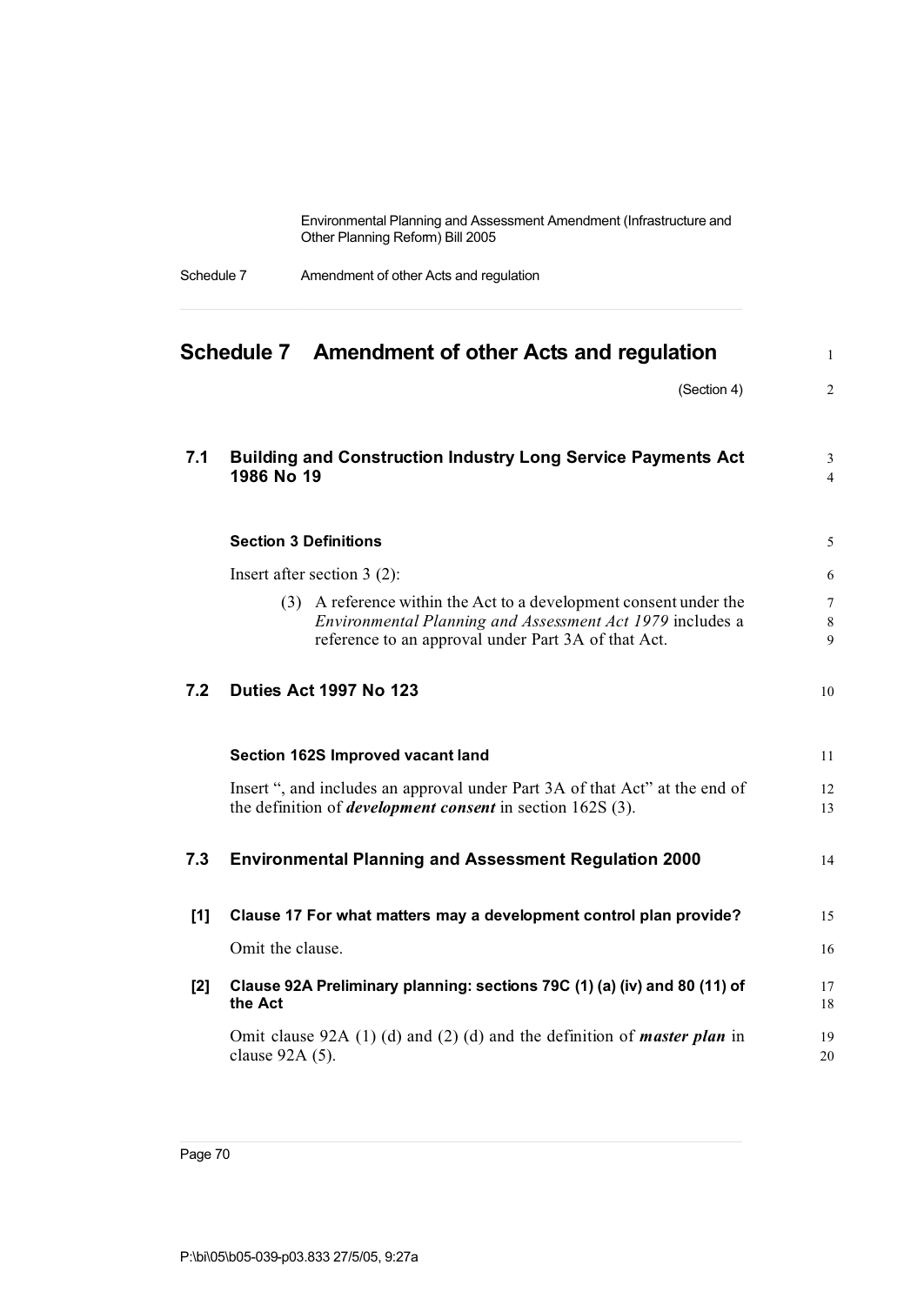| 7.4   | <b>Fisheries Management Act 1994 No 38</b>                                                                                                                                                                                              | $\mathbf{1}$         |
|-------|-----------------------------------------------------------------------------------------------------------------------------------------------------------------------------------------------------------------------------------------|----------------------|
| $[1]$ | Section 201 Circumstances in which a person may carry out dredging<br>or reclamation work                                                                                                                                               | $\overline{c}$<br>3  |
|       | Insert at the end of section 201 $(2)$ (b):                                                                                                                                                                                             | $\overline{4}$       |
|       | , or                                                                                                                                                                                                                                    | 5                    |
|       | (c)<br>work excluded from the operation of this section by the<br>regulations.                                                                                                                                                          | 6<br>7               |
| [2]   | <b>Section 220ZF Defences</b>                                                                                                                                                                                                           | 8                    |
|       | Insert after section $220ZF(1)$ (b) (ii):                                                                                                                                                                                               | 9                    |
|       | a project approved under Part 3A of the<br>(iii)<br>Environmental Planning and Assessment Act<br>1979, or                                                                                                                               | 10<br>11<br>12       |
| 7.5   | Forestry and National Park Estate Act 1998 No 163                                                                                                                                                                                       | 13                   |
|       | Section 36 Application of Environmental Planning and Assessment<br><b>Act 1979</b>                                                                                                                                                      | 14<br>15             |
|       | Insert after section $36(2)$ :                                                                                                                                                                                                          | 16                   |
|       | (2A) Forestry operations cannot be declared to be a project under<br>Part 3A of the Environmental Planning and Assessment Act<br>1979 during any period that an integrated forestry operations<br>approval applies to those operations. | 17<br>18<br>19<br>20 |
| 7.6   | Heritage Act 1977 No 136                                                                                                                                                                                                                | 21                   |
| $[1]$ | <b>Section 56 Definitions</b>                                                                                                                                                                                                           | 22                   |
|       | Insert "an application under Part 3A or" after "not being" in paragraph (a)<br>of the definition of <i>prescribed application</i> .                                                                                                     | 23<br>24             |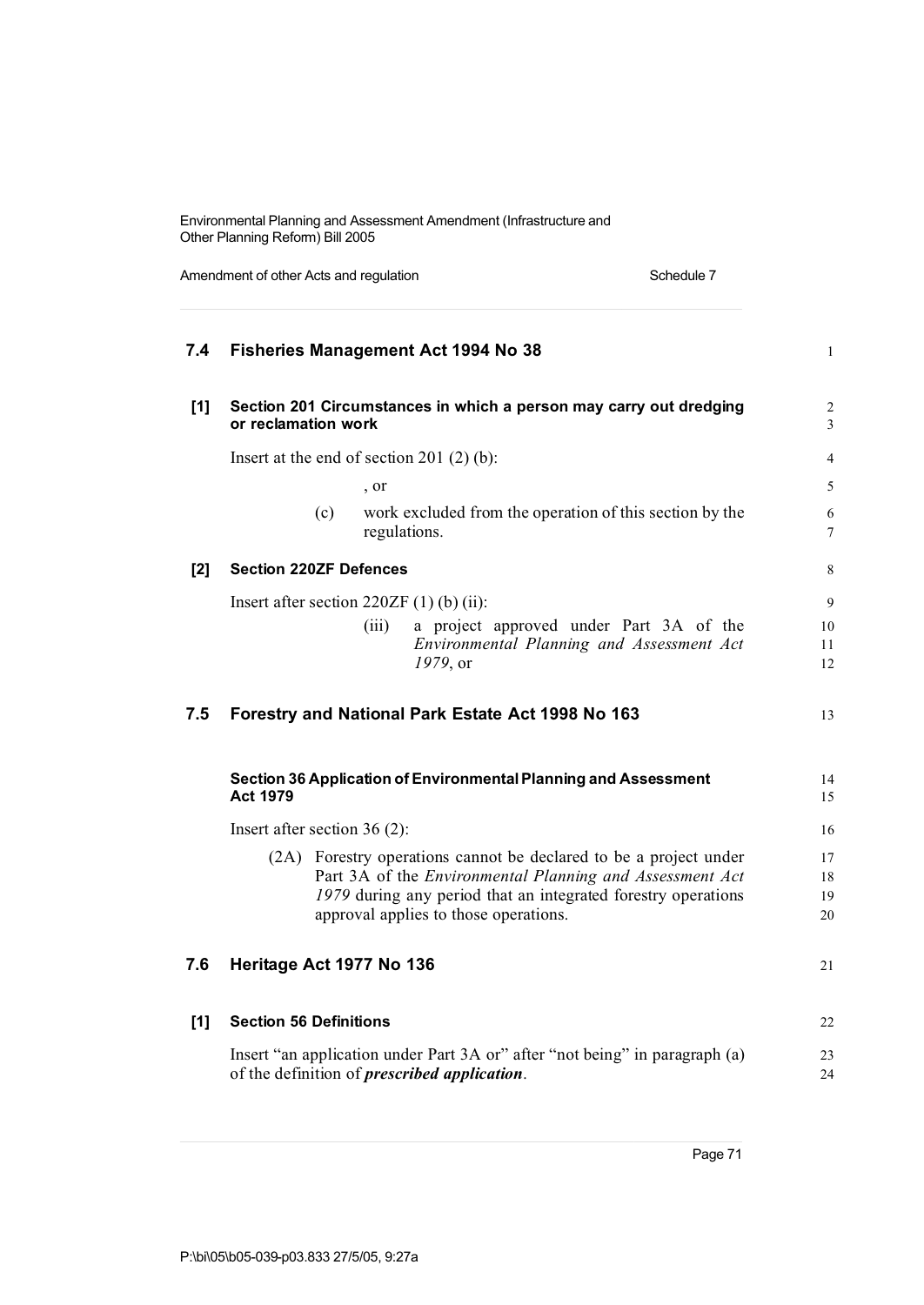Schedule 7 Amendment of other Acts and regulation

| $[2]$ | <b>Section 66 Application of Subdivision</b>                                                                                                                               | $\mathbf{1}$   |
|-------|----------------------------------------------------------------------------------------------------------------------------------------------------------------------------|----------------|
|       | Insert "Part 3A and" after "1979 (".                                                                                                                                       | $\mathbf{2}$   |
| 7.7   | Interpretation Act 1987 No 15                                                                                                                                              | 3              |
| $[1]$ | <b>Section 3 Definitions</b>                                                                                                                                               | $\overline{4}$ |
|       | Insert "or an environmental planning instrument" after "statutory rule" in the<br>definition of <i>instrument</i> in section $3(1)$ .                                      | 5<br>6         |
| $[2]$ | <b>Section 5 Application of Act</b>                                                                                                                                        | $\overline{7}$ |
|       | Insert after section $5(5)$ :                                                                                                                                              | 8              |
|       | The provisions of sections 24, 28, 29, 30, 30B, 33, 42, 43,<br>(6)<br>69A, 75 and 80 that apply to a statutory rule also apply to an<br>environmental planning instrument. | 9<br>10<br>11  |
| $[3]$ | Section 21 Meaning of commonly used words and expressions                                                                                                                  | 12             |
|       | Insert in section 21 $(1)$ in alphabetical order:                                                                                                                          | 13             |
|       | <i>environmental planning instrument</i> means an environmental<br>planning instrument within the meaning of the <i>Environmental</i><br>Planning and Assessment Act 1979. | 14<br>15<br>16 |
| [4]   | Section 45 Presumption of validity of certain instruments                                                                                                                  | 17             |
|       | Insert at the end of paragraph (b) of the definition of <i>instrument</i> in section<br>45 $(2)$ :                                                                         | 18<br>19       |
|       | , or                                                                                                                                                                       | 20             |
|       | an environmental planning instrument,<br>(c)                                                                                                                               | 21             |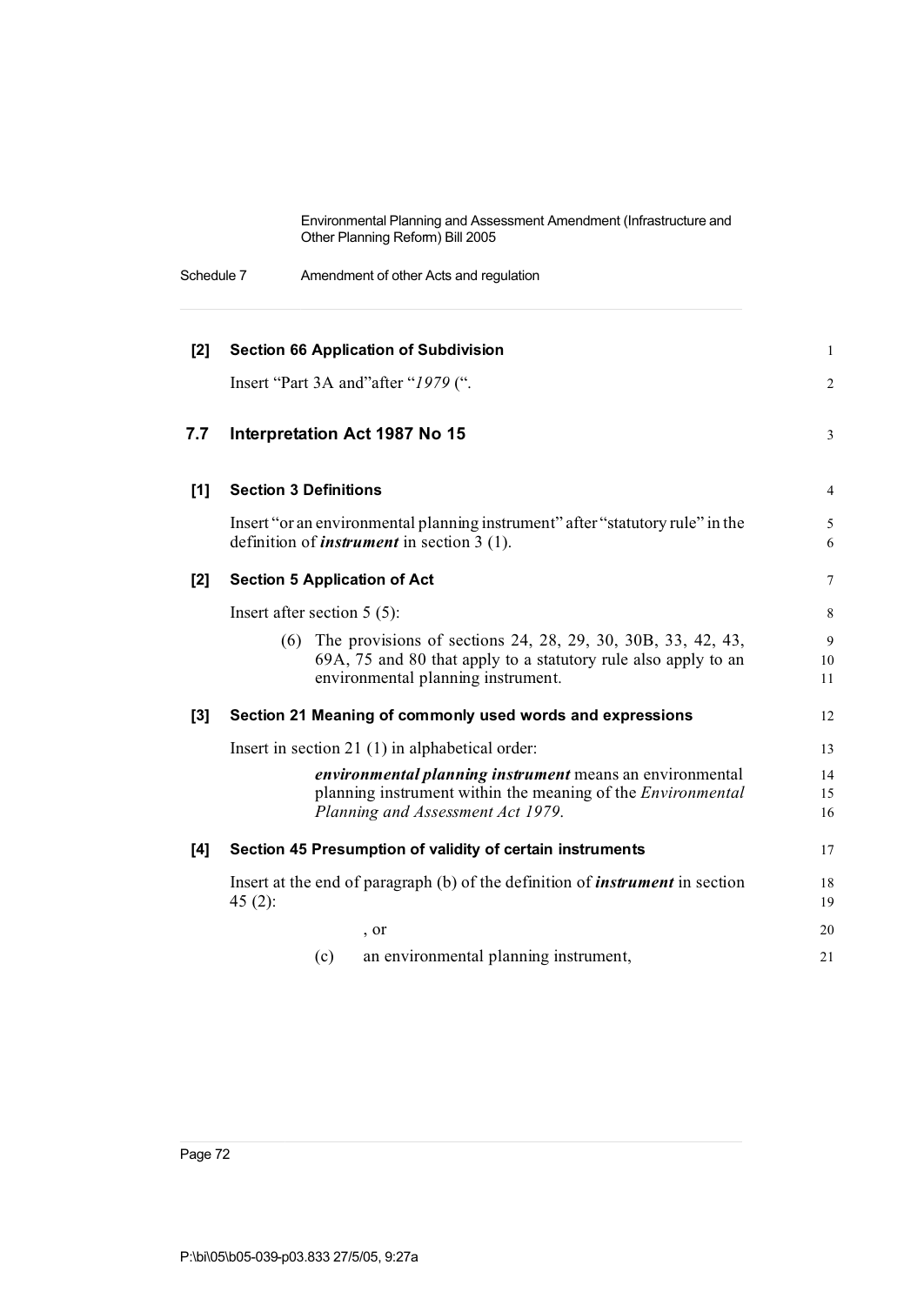Amendment of other Acts and regulation Schedule 7 Schedule 7

| 7.8  |                    |     | <b>Land and Environment Court Act 1979 No 204</b>                                                                                                                                                             | $\mathbf{1}$        |
|------|--------------------|-----|---------------------------------------------------------------------------------------------------------------------------------------------------------------------------------------------------------------|---------------------|
|      | appeals            |     | Section 17 Class 1-environmental planning and protection                                                                                                                                                      | $\overline{c}$<br>3 |
|      |                    |     | Insert "75K, 75L, 75Q, 75W (5)," before "95A" in section 17 (d).                                                                                                                                              | $\overline{4}$      |
| 7.9  |                    |     | Lord Howe Island Act 1953 No 39                                                                                                                                                                               | 5                   |
|      | <b>Section 15A</b> |     |                                                                                                                                                                                                               | 6                   |
|      |                    |     | Omit the section. Insert instead:                                                                                                                                                                             | 7                   |
|      | <b>15A</b>         |     | <b>Application of EPA Act</b>                                                                                                                                                                                 | 8                   |
|      |                    |     | (1) Parts 4, 4A and 5A and Division 2A of Part 6 of the<br>Environmental Planning and Assessment Act 1979 apply to the<br>Island as if a reference to the consent authority were a reference<br>to the Board. | 9<br>10<br>11<br>12 |
|      |                    |     | (2) For the purposes of that Act:                                                                                                                                                                             | 13                  |
|      |                    | (a) | the Island is taken to be a region within the meaning of<br>that Act, and                                                                                                                                     | 14<br>15            |
|      |                    | (b) | the Board is taken to be the council of an area situated<br>in that region.                                                                                                                                   | 16<br>17            |
| 7.10 |                    |     | <b>Mine Subsidence Compensation Act 1961 No 22</b>                                                                                                                                                            | 18                  |
|      |                    |     | Section 15 Mine subsidence districts                                                                                                                                                                          | 19                  |
|      |                    |     | Insert after section $15(8)$ :                                                                                                                                                                                | 20                  |
|      |                    |     | (8A) A person does not commit an offence against this section for<br>anything done within a mine subsidence district that is<br>excluded from the operation of this section by the regulations.               | 21<br>22<br>23      |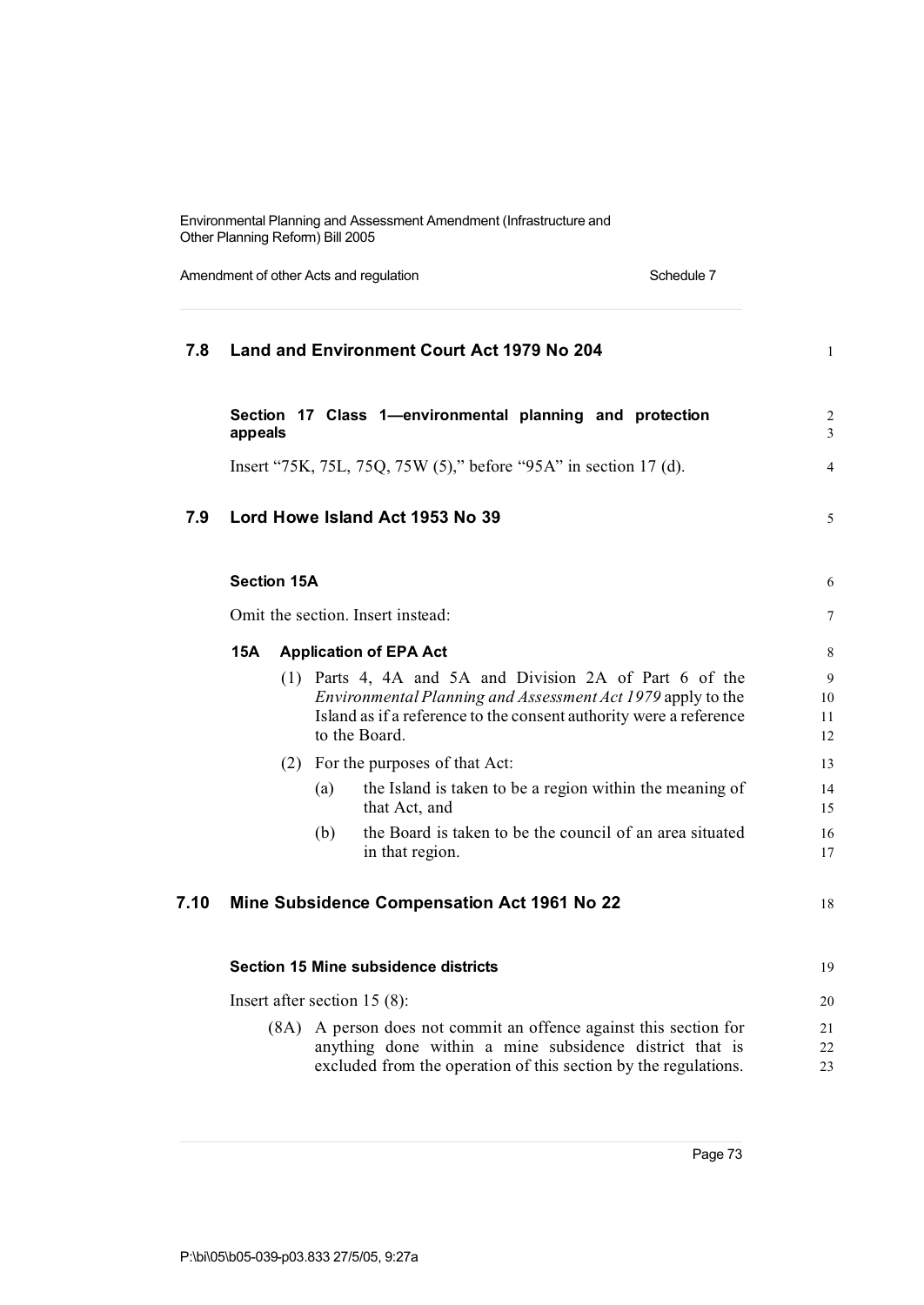Schedule 7 Amendment of other Acts and regulation

# **7.11 Mining Act 1992 No 29** 1 **[1] Section 65 Development consents under Environmental Planning and** 2 **Assessment Act 1979** 3 Insert "(being a mining lease granted and a development consent given 4 before the commencement of Schedule 7.9 to the *Environmental Planning* 5 *and Assessment Amendment (Infrastructure and Other Planning Reform)* 6 *Act* 2005)" after "has been given" in section 65 (3). **[2] Section 65 (3) (a)** 8 Insert ", as in force immediately before that commencement" after 9 "Schedule 1". 10 **[3] Section 74 Mining unaffected by Environmental Planning and** 11 **Assessment Act 1979** 12 Omit the section. 13 **[4] Section 110 Councils and development consents** 14 Omit section 110 (2). 15 **[5] Section 239 Rehabilitation etc of area damaged by mining** 16 Insert at the end of the section: 17 (5) This section has effect despite anything to the contrary in 18 section 93 of the *Environmental Planning and Assessment* 19 *Act 1979*. 20 **[6] Section 381 Prospecting unaffected by epis** 21 Omit "the *Environmental Planning and Assessment Act 1979* or" and "that 22 Act or". 23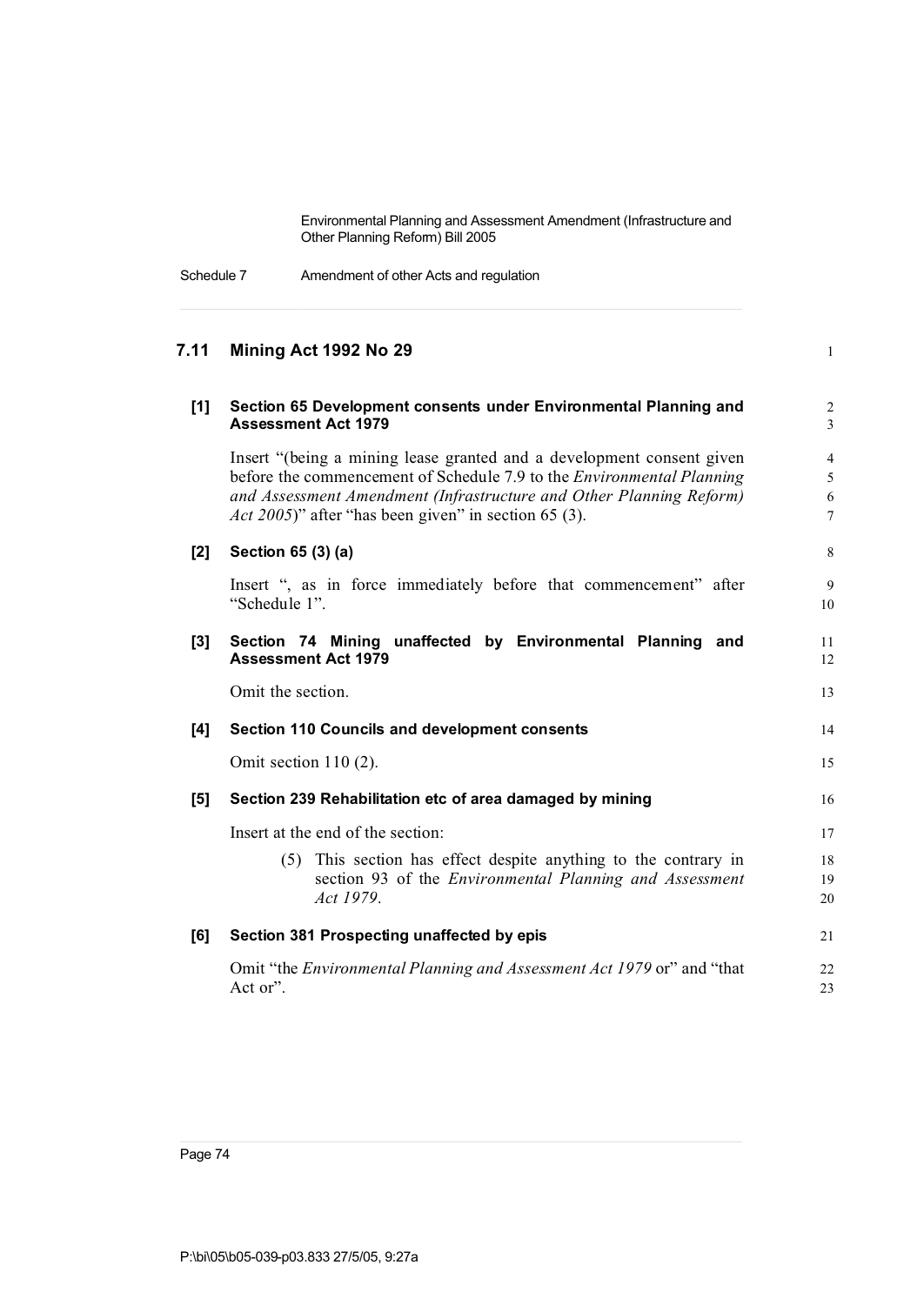| Section 381       |                                                                                          | $\mathbf{1}$                                                                                                                                                                                                                                                                                                                                                                                                                                                                                                                                                                                                                                                                                                                                                                            |
|-------------------|------------------------------------------------------------------------------------------|-----------------------------------------------------------------------------------------------------------------------------------------------------------------------------------------------------------------------------------------------------------------------------------------------------------------------------------------------------------------------------------------------------------------------------------------------------------------------------------------------------------------------------------------------------------------------------------------------------------------------------------------------------------------------------------------------------------------------------------------------------------------------------------------|
|                   |                                                                                          | $\overline{2}$                                                                                                                                                                                                                                                                                                                                                                                                                                                                                                                                                                                                                                                                                                                                                                          |
|                   |                                                                                          | $\mathfrak{Z}$<br>$\overline{4}$<br>5<br>6                                                                                                                                                                                                                                                                                                                                                                                                                                                                                                                                                                                                                                                                                                                                              |
|                   |                                                                                          | $\overline{7}$                                                                                                                                                                                                                                                                                                                                                                                                                                                                                                                                                                                                                                                                                                                                                                          |
|                   |                                                                                          | 8                                                                                                                                                                                                                                                                                                                                                                                                                                                                                                                                                                                                                                                                                                                                                                                       |
| <b>Division 1</b> | Notification of Government agencies where<br>development consent not required for mining | 9<br>10                                                                                                                                                                                                                                                                                                                                                                                                                                                                                                                                                                                                                                                                                                                                                                                 |
|                   |                                                                                          | 11                                                                                                                                                                                                                                                                                                                                                                                                                                                                                                                                                                                                                                                                                                                                                                                      |
|                   |                                                                                          | 12                                                                                                                                                                                                                                                                                                                                                                                                                                                                                                                                                                                                                                                                                                                                                                                      |
| 4A                |                                                                                          | 13                                                                                                                                                                                                                                                                                                                                                                                                                                                                                                                                                                                                                                                                                                                                                                                      |
|                   |                                                                                          | 14<br>15<br>16<br>17                                                                                                                                                                                                                                                                                                                                                                                                                                                                                                                                                                                                                                                                                                                                                                    |
|                   |                                                                                          | 18                                                                                                                                                                                                                                                                                                                                                                                                                                                                                                                                                                                                                                                                                                                                                                                      |
|                   |                                                                                          | 19                                                                                                                                                                                                                                                                                                                                                                                                                                                                                                                                                                                                                                                                                                                                                                                      |
| <b>Division 2</b> | Landowner consent not required where<br>development consent required for mining          | 20<br>21                                                                                                                                                                                                                                                                                                                                                                                                                                                                                                                                                                                                                                                                                                                                                                                |
|                   |                                                                                          | 22                                                                                                                                                                                                                                                                                                                                                                                                                                                                                                                                                                                                                                                                                                                                                                                      |
| Omit the clauses. |                                                                                          | 23                                                                                                                                                                                                                                                                                                                                                                                                                                                                                                                                                                                                                                                                                                                                                                                      |
|                   |                                                                                          | Insert at the end of the section:<br>(2) A reference in this section to an environmental planning<br>instrument does not include a reference to a State<br>environmental planning policy made on or after the<br>commencement of this subsection.<br>Schedule 1, Part 2, Division 1, heading<br>Omit the heading. Insert instead:<br>Schedule 1, clause 4A<br>Insert before clause 5:<br><b>Application of Division</b><br>This Division does not apply to the grant of a mining lease if a<br>development consent (or approval under Part 3A of the<br>Environmental Planning and Assessment Act 1979) is required<br>before the land is used for obtaining minerals.<br>Schedule 1, Part 2, Division 2, heading<br>Omit the heading. Insert instead:<br>Schedule 1, clauses 13 and 15 |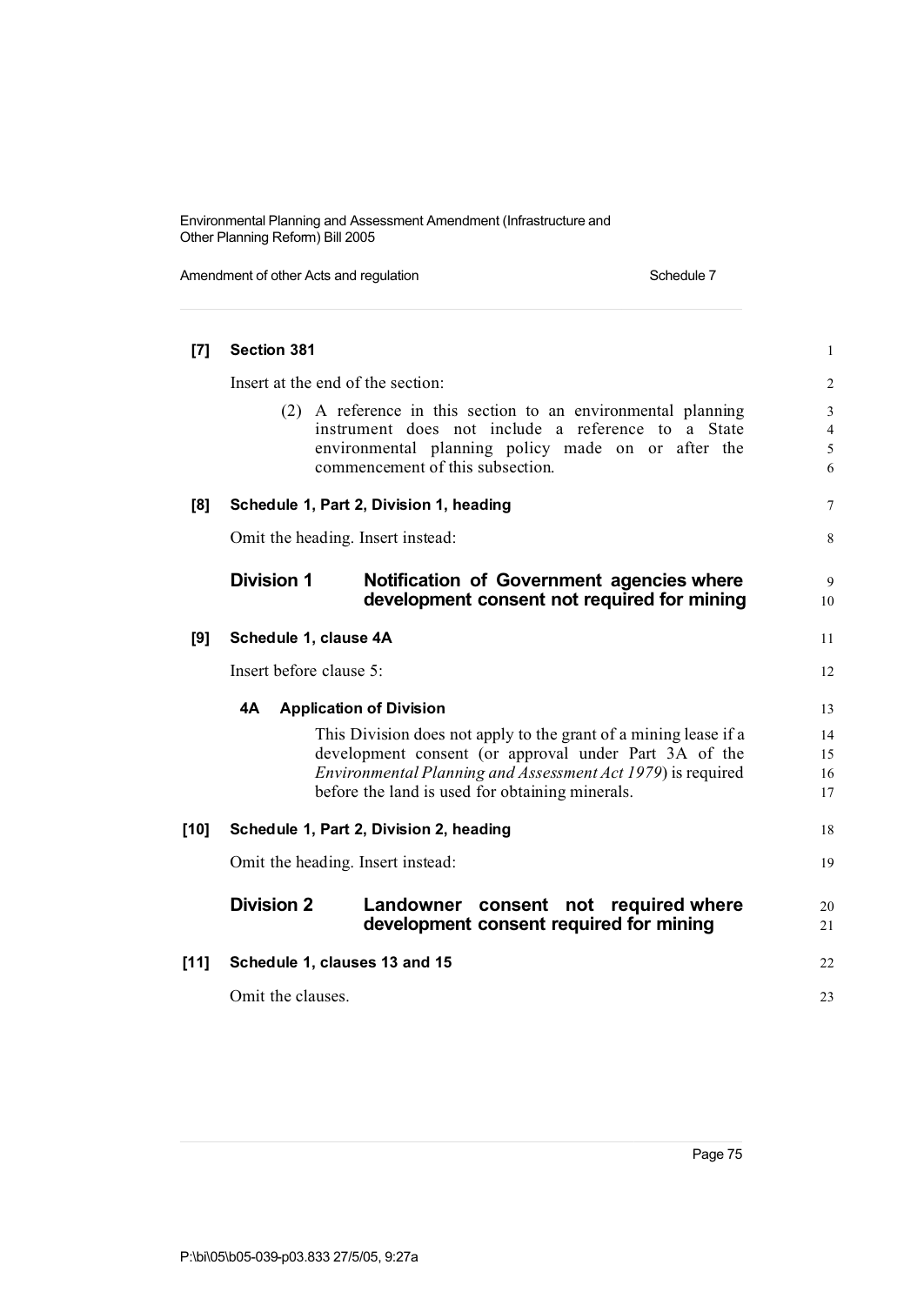Schedule 7 Amendment of other Acts and regulation

| 7.12  | National Parks and Wildlife Act 1974 No 80                                                                                                                  | $\mathbf{1}$         |
|-------|-------------------------------------------------------------------------------------------------------------------------------------------------------------|----------------------|
| $[1]$ | Section 91AA Director-General may make stop work order                                                                                                      | $\overline{2}$       |
|       | Insert at the end of section $91AA(4)$ (c):                                                                                                                 | 3                    |
|       | , or                                                                                                                                                        | 4                    |
|       | (d)<br>a project approved under Part 3A of the Environmental<br>Planning and Assessment Act 1979.                                                           | 5<br>6               |
| [2]   | Section 98 Harming protected fauna, other than threatened species,<br>endangered populations or endangered ecological communities                           | 7<br>8               |
|       | Insert at the end of section 98 $(5)$ (c):                                                                                                                  | 9                    |
|       | , or                                                                                                                                                        | 10                   |
|       | (d)<br>a project approved under Part 3A of the <i>Environmental</i><br>Planning and Assessment Act 1979.                                                    | 11<br>12             |
| $[3]$ | Section 99A Directions relating to protected fauna                                                                                                          | 13                   |
|       | Insert after section 99A $(6)$ (c):                                                                                                                         | 14                   |
|       | in relation to anything essential for carrying out a project<br>(c1)<br>approved under Part 3A of the Environmental Planning<br>and Assessment Act 1979, or | 15<br>16<br>17       |
| [4]   | Section 118A Harming or picking threatened species, endangered<br>populations or endangered ecological communities                                          | 18<br>19             |
|       | Insert after section $118A(3)$ (b) (iii):                                                                                                                   | 20                   |
|       | a project approved under Part 3A of the<br>(iv)<br>Environmental Planning and Assessment Act<br>1979, or                                                    | 21<br>22<br>23       |
| [5]   | Section 118C Damage to critical habitat                                                                                                                     | 24                   |
|       | Insert after section $118C(5)$ (b) (iii):<br>a project approved under Part 3A of the<br>(iv)<br>Environmental Planning and Assessment Act<br>1979, or       | 25<br>26<br>27<br>28 |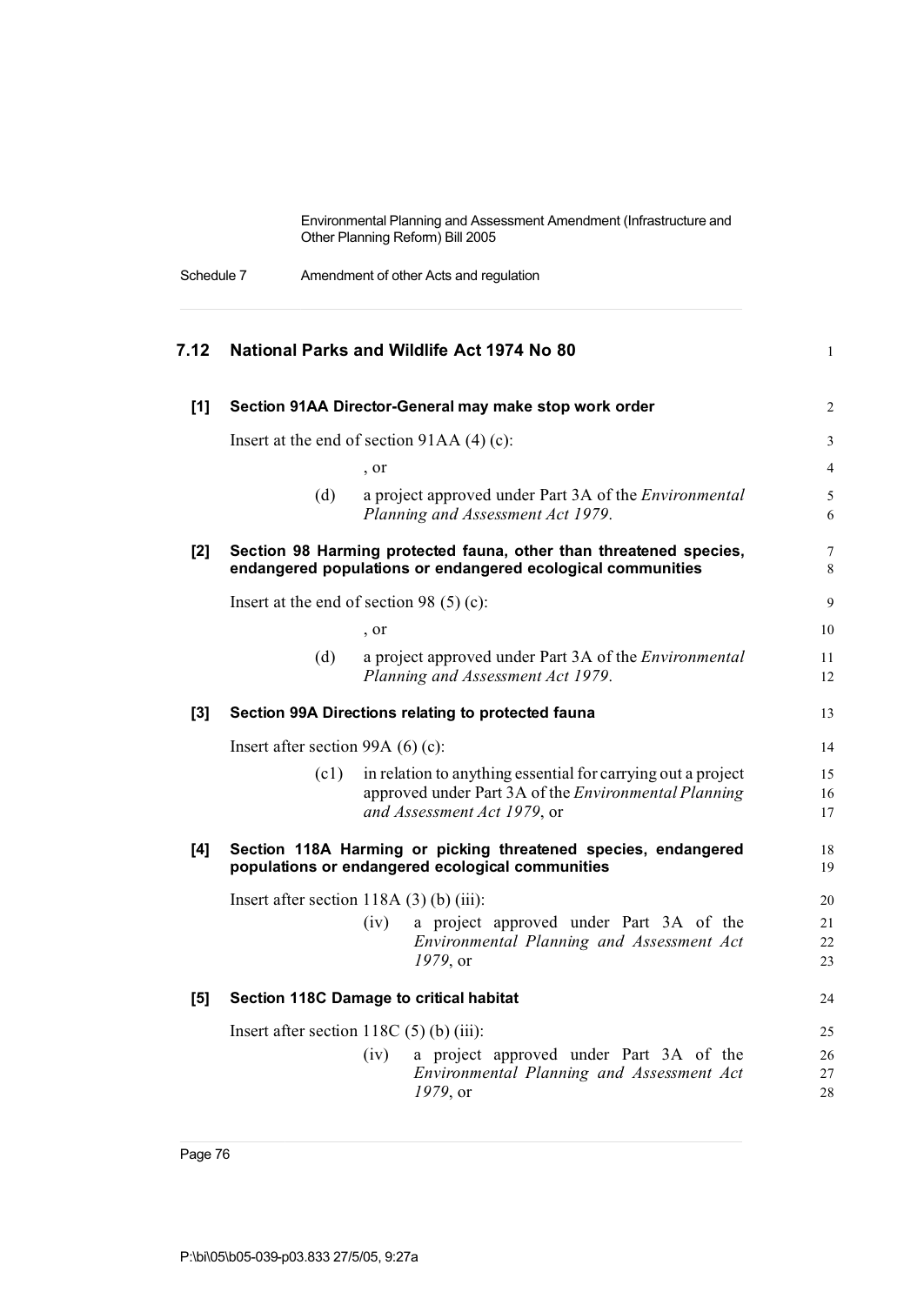| [6]   |                                           |  |                            | Section 118D Damage to habitat of threatened species, endangered<br>populations or endangered ecological communities | $\mathbf{1}$<br>$\overline{c}$ |  |
|-------|-------------------------------------------|--|----------------------------|----------------------------------------------------------------------------------------------------------------------|--------------------------------|--|
|       | Insert after section $118D(2)$ (b) (iii): |  |                            |                                                                                                                      |                                |  |
|       |                                           |  |                            | (iv)<br>a project approved under Part 3A of the                                                                      | $\overline{\mathcal{L}}$       |  |
|       |                                           |  |                            | Environmental Planning and Assessment Act                                                                            | 5                              |  |
|       |                                           |  |                            | 1979, or                                                                                                             | 6                              |  |
| $[7]$ |                                           |  |                            | Section 156A Offence of damaging reserved land                                                                       | 7                              |  |
|       |                                           |  |                            | Insert after section 156A $(2)$ (c) (ii):                                                                            | 8                              |  |
|       |                                           |  |                            | a project approved under Part 3A of the<br>(iii)                                                                     | 9                              |  |
|       |                                           |  |                            | Environmental Planning and Assessment Act                                                                            | 10                             |  |
|       |                                           |  |                            | 1979, or                                                                                                             | 11                             |  |
| 7.13  |                                           |  |                            | Petroleum (Onshore) Act 1991 No 84                                                                                   | 12                             |  |
| [1]   |                                           |  | <b>Assessment Act 1979</b> | Section 46 Application of Part 5 of Environmental Planning and                                                       | 13<br>14                       |  |
|       |                                           |  | Omit the section.          |                                                                                                                      | 15                             |  |
| [2]   | <b>Section 47</b>                         |  |                            |                                                                                                                      | 16                             |  |
|       |                                           |  |                            | Omit the section. Insert instead:                                                                                    | 17                             |  |
|       | 47                                        |  | <b>Application of epis</b> |                                                                                                                      | 18                             |  |
|       |                                           |  |                            | (1) If a person is authorised under this Act to carry out operations                                                 | 19                             |  |
|       |                                           |  |                            | authorised under a petroleum title other than a production lease:                                                    | 20                             |  |
|       |                                           |  | (a)                        | nothing in, or done under, an environmental planning                                                                 | 21                             |  |
|       |                                           |  |                            | instrument operates so as to prevent the holder of the                                                               | 22                             |  |
|       |                                           |  |                            | title carrying out any such operations on the land                                                                   | 23                             |  |
|       |                                           |  |                            | comprised in the title, and                                                                                          | 24                             |  |
|       |                                           |  | (b)                        | to the extent to which anything in, or done under, any                                                               | 25                             |  |
|       |                                           |  |                            | such instrument would so operate, it is of no effect in                                                              | 26                             |  |
|       |                                           |  |                            | relation to the holder.                                                                                              | 27                             |  |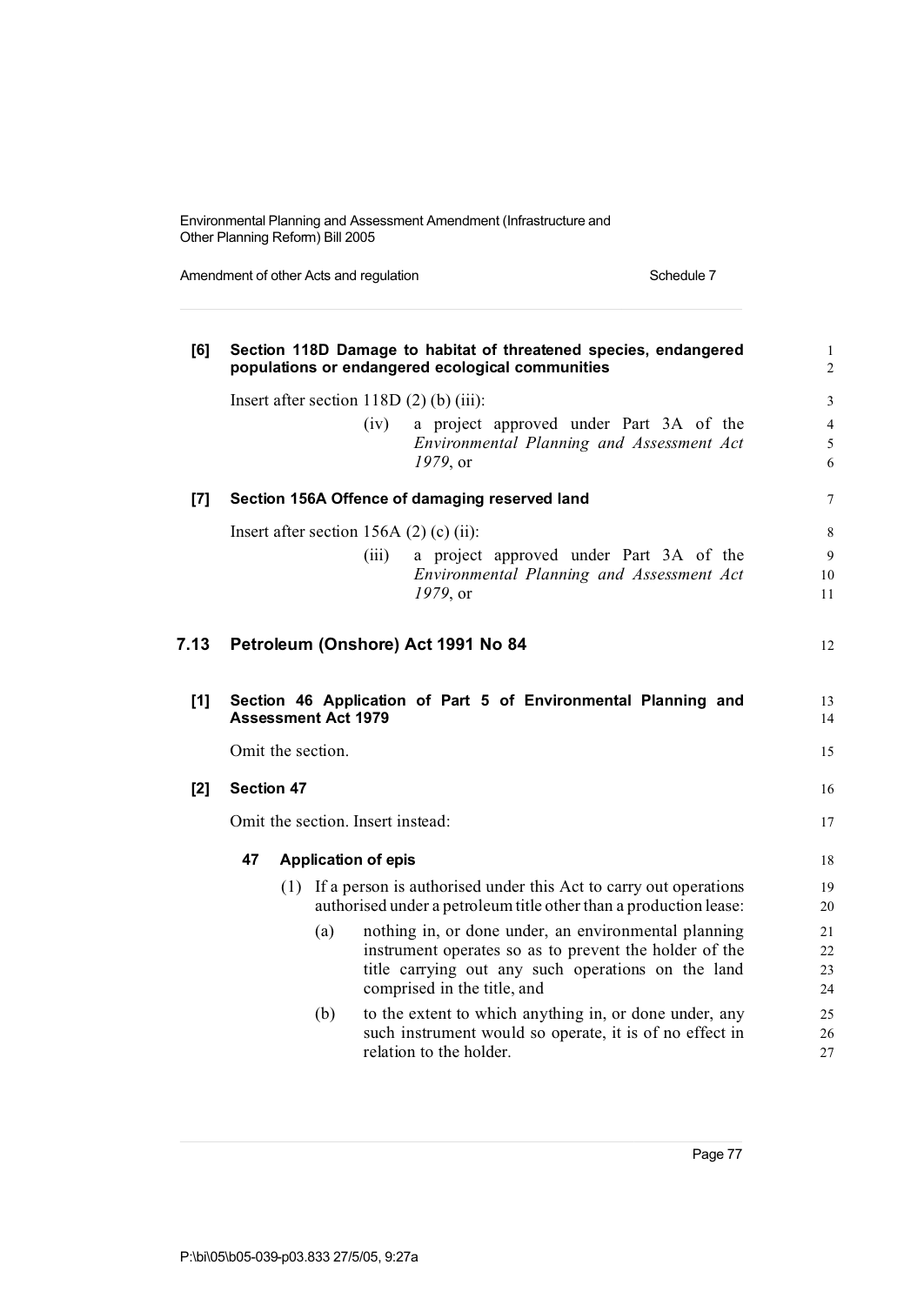Schedule 7 Amendment of other Acts and regulation

|                | (2) A reference in this section to an environmental planning<br>instrument does not include a reference to a State<br>environmental planning policy made on or after the<br>commencement of this subsection.                                                           | $\mathbf{1}$<br>$\overline{2}$<br>$\overline{3}$<br>$\overline{4}$ |
|----------------|------------------------------------------------------------------------------------------------------------------------------------------------------------------------------------------------------------------------------------------------------------------------|--------------------------------------------------------------------|
| $\mathbf{[3]}$ | Section 48 Application of this Division to Government bodies where<br>development consent etc not required                                                                                                                                                             | 5<br>6                                                             |
|                | Omit section 48 (1). Insert instead:                                                                                                                                                                                                                                   | 7                                                                  |
|                | This Division does not apply to the grant of a production lease<br>(1)<br>if a development consent (or approval under Part 3A of the<br>Environmental Planning and Assessment Act 1979) is required<br>before the land is used for the purpose of obtaining petroleum. | 8<br>9<br>10<br>11                                                 |
| [4]            | <b>Section 54A</b>                                                                                                                                                                                                                                                     | 12                                                                 |
|                | Insert before section 55:                                                                                                                                                                                                                                              | 13                                                                 |
|                | 54A<br>Division applies only where development consent etc not<br>required                                                                                                                                                                                             | 14<br>15                                                           |
|                | This Division does not apply to the grant of a production lease<br>if a development consent (or approval under Part 3A of the<br>Environmental Planning and Assessment Act 1979) is required<br>before the land is used for the purpose of obtaining petroleum.        | 16<br>17<br>18<br>19                                               |
| [5]            | <b>Section 62 Definitions</b>                                                                                                                                                                                                                                          | 20                                                                 |
|                | Omit the definition of <i>operational condition</i> .                                                                                                                                                                                                                  | 21                                                                 |
| [6]            | Section 63 Applicant for lease required to obtain development consent                                                                                                                                                                                                  | 22                                                                 |
|                | Omit the section.                                                                                                                                                                                                                                                      | 23                                                                 |
| [7]            | Section 65 Avoidance of certain conditions imposed on grant of<br>development consent                                                                                                                                                                                  | 24<br>25                                                           |
|                | Omit the section.                                                                                                                                                                                                                                                      | 26                                                                 |
| [8]            | Section 66 Environmental Planning and Assessment Act 1979 not<br>otherwise to affect operations                                                                                                                                                                        | 27<br>28                                                           |
|                | Omit the section.                                                                                                                                                                                                                                                      | 29                                                                 |
|                |                                                                                                                                                                                                                                                                        |                                                                    |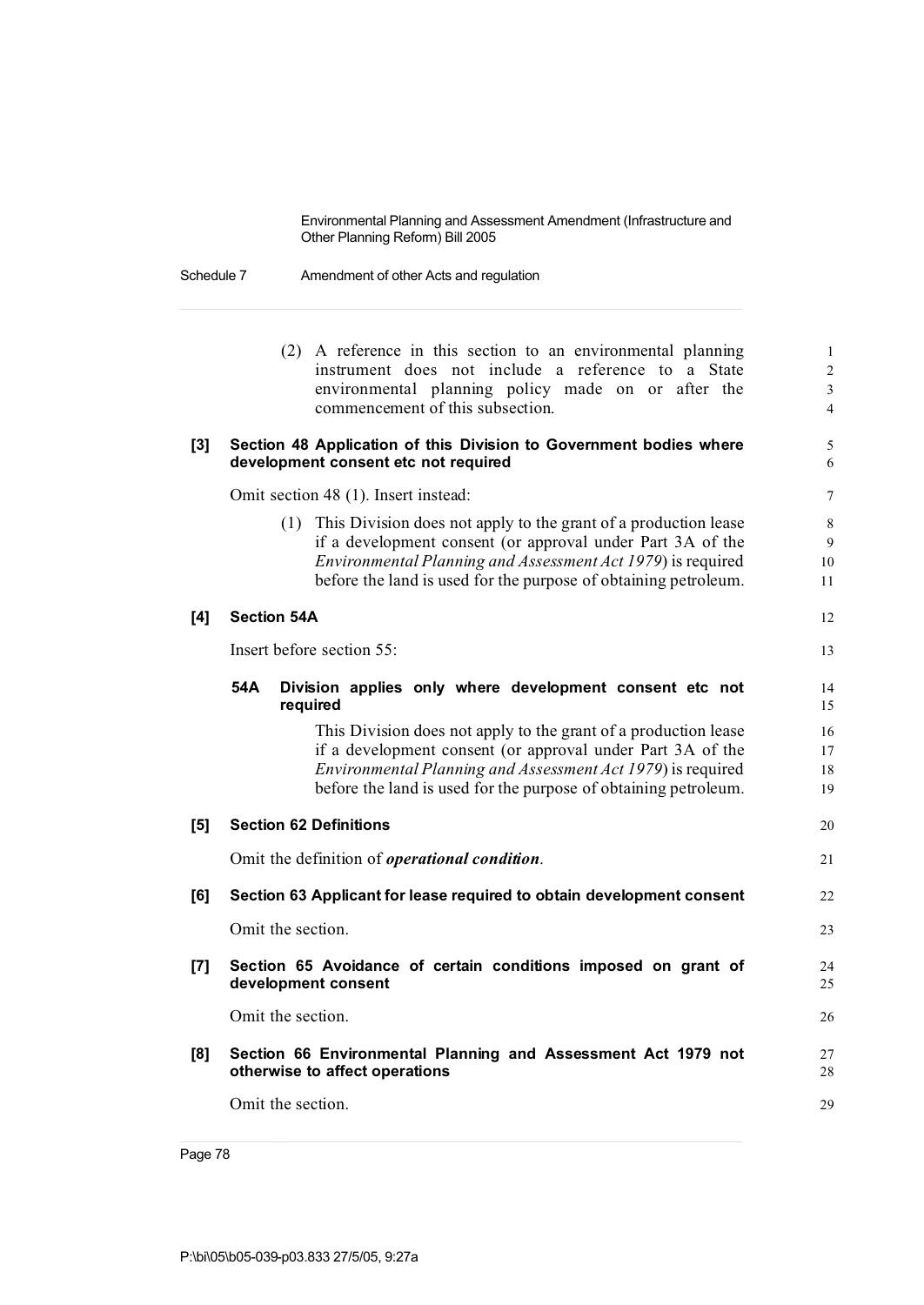| [9]    |                                                                                          | Section 67                                                                                                                                              | 1                        |  |  |  |  |
|--------|------------------------------------------------------------------------------------------|---------------------------------------------------------------------------------------------------------------------------------------------------------|--------------------------|--|--|--|--|
|        | Omit the section. Insert instead:                                                        |                                                                                                                                                         |                          |  |  |  |  |
|        | 67<br>Development consent under Environmental Planning and<br><b>Assessment Act 1979</b> |                                                                                                                                                         |                          |  |  |  |  |
|        |                                                                                          | (1) This section applies if development consent is required for the<br>use of land for the purpose of obtaining petroleum.                              | 5<br>6                   |  |  |  |  |
|        |                                                                                          | The Minister must not grant a production lease over the land<br>(2)<br>unless an appropriate development consent is in force in respect<br>of the land. | $\overline{7}$<br>8<br>9 |  |  |  |  |
| $[10]$ |                                                                                          | Section 68 Certain consents and conditions still operative                                                                                              | 10                       |  |  |  |  |
|        |                                                                                          | Omit the section.                                                                                                                                       | 11                       |  |  |  |  |
| [11]   |                                                                                          | Section 76 Rehabilitation etc of area damaged by operations                                                                                             | 12                       |  |  |  |  |
|        |                                                                                          | Insert at the end of the section:                                                                                                                       | 13                       |  |  |  |  |
|        |                                                                                          | This section has effect despite anything to the contrary in<br>(5)<br>section 93 of the <i>Environmental Planning and Assessment</i><br>Act 1979.       | 14<br>15<br>16           |  |  |  |  |
| 7.14   |                                                                                          | Redfern-Waterloo Authority Act 2004 No 107                                                                                                              | 17                       |  |  |  |  |
| [1]    |                                                                                          | Section 28 Authority as approval body for State infrastructure or other<br>significant projects                                                         | 18<br>19                 |  |  |  |  |
|        |                                                                                          | Omit "that is declared to be State significant development for the purpose<br>of" from section 28 $(1)$ .                                               | 20<br>21                 |  |  |  |  |
|        | of".                                                                                     | Insert instead "that is declared to be a project for the purposes of Part 3A                                                                            | 22<br>23                 |  |  |  |  |
| [2]    |                                                                                          | Section 28 (2) and (3)                                                                                                                                  | 24                       |  |  |  |  |
|        |                                                                                          | Omit "consent authority" and "development" wherever occurring.<br>Insert instead "approval body" and "project", respectively.                           | 25<br>26                 |  |  |  |  |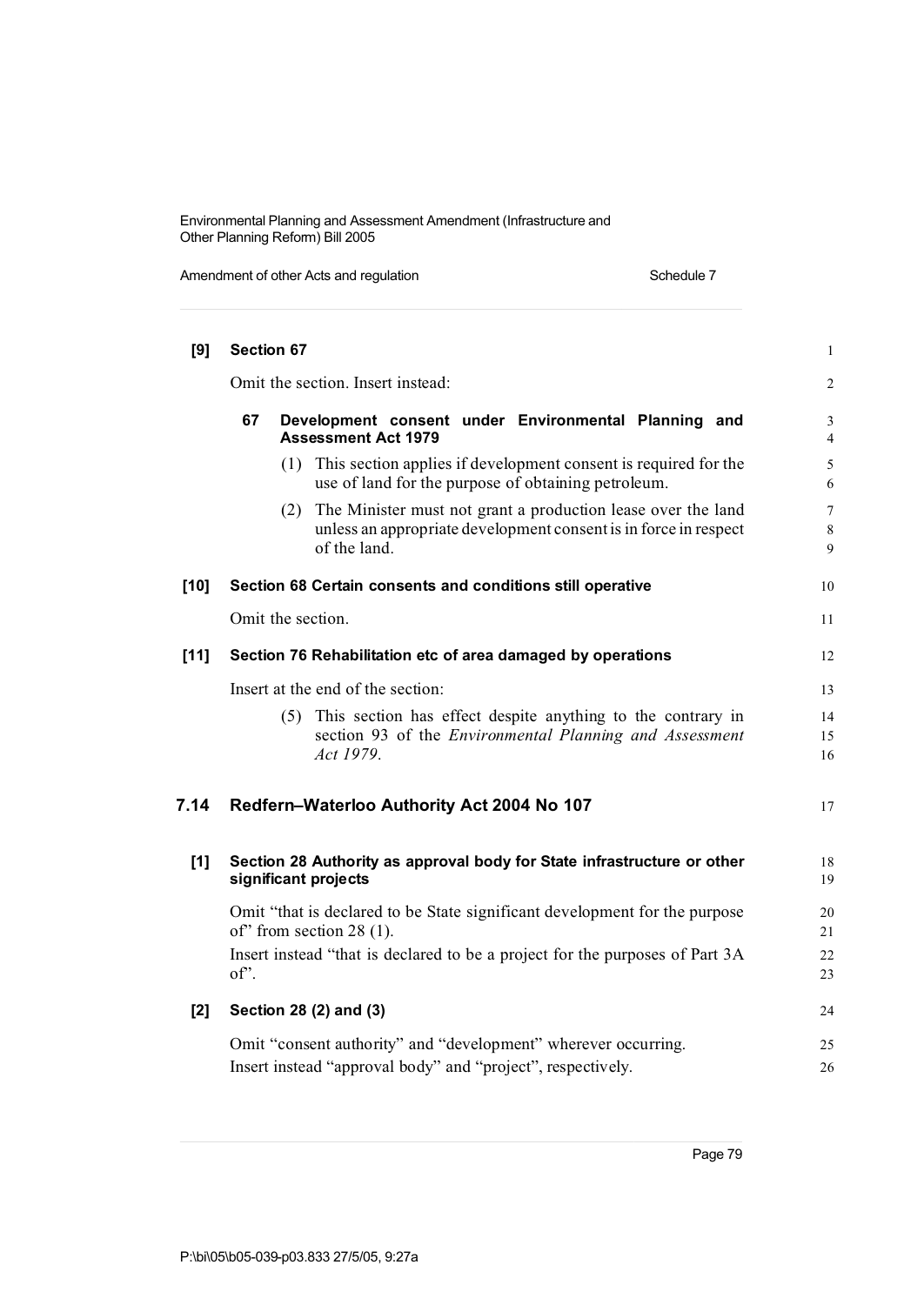Schedule 7 Amendment of other Acts and regulation

| $[3]$ | <b>Section 28A</b>                                                                                                                                                                                                                   | $\mathbf{1}$                      |
|-------|--------------------------------------------------------------------------------------------------------------------------------------------------------------------------------------------------------------------------------------|-----------------------------------|
|       | Insert after section 28:                                                                                                                                                                                                             | 2                                 |
|       | 28A<br>Planning agreements with respect to development                                                                                                                                                                               | 3                                 |
|       | The Minister and the Authority are taken to be planning<br>authorities for the purposes of Division 6 of Part 4 of the<br>Environmental Planning and Assessment Act 1979.                                                            | $\overline{4}$<br>$\sqrt{5}$<br>6 |
| [4]   | <b>Sections 29, 30 and 31</b>                                                                                                                                                                                                        | 7                                 |
|       | Omit "that is State significant development" from sections 29 (1), 30 (1) and<br>31 (1) wherever occurring.<br>Insert instead "that is a project to which Part 3A of the <i>Environmental</i>                                        | 8<br>9<br>10                      |
|       | Planning and Assessment Act 1979 applies".                                                                                                                                                                                           | 11                                |
| [5]   | <b>Section 30 (2)</b>                                                                                                                                                                                                                | 12                                |
|       | Insert "(as applied by section 75R (4) of that Act)" after "1979".                                                                                                                                                                   | 13                                |
| [6]   | Section 30 (2) and (5)                                                                                                                                                                                                               | 14                                |
|       | Omit "in relation to development" wherever occurring.<br>Insert instead "in relation to a project".                                                                                                                                  | 15<br>16                          |
| [7]   | <b>Section 30 (4)</b>                                                                                                                                                                                                                | 17                                |
|       | Omit the subsection.                                                                                                                                                                                                                 | 18                                |
| [8]   | Section 31 (2), (4) and (8)                                                                                                                                                                                                          | 19                                |
|       | Omit "consent authority", "development to which this section applies" and<br>"development consent" wherever occurring.<br>Insert instead "approval body", "a project to which this section applies" and<br>"approval", respectively. | 20<br>21<br>22<br>23              |
| [9]   | <b>Section 32</b>                                                                                                                                                                                                                    | 24                                |
|       | Omit "State significant development" from section 32 (2).                                                                                                                                                                            | 25                                |
|       | Insert instead "a project to which Part 3A of the <i>Environmental Planning</i><br>and Assessment Act 1979 applies".                                                                                                                 | 26<br>27                          |